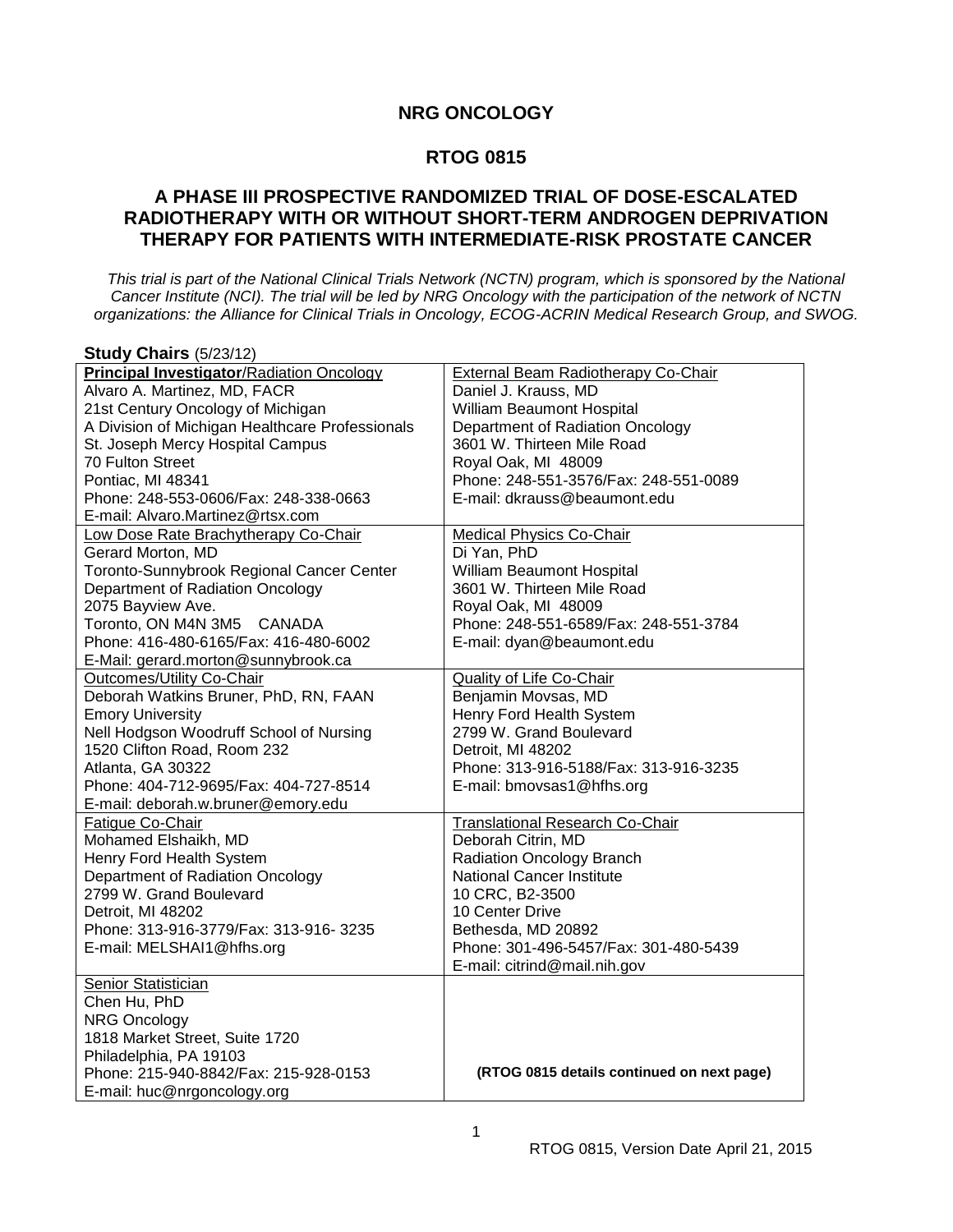# **RTOG 0815**

# **A PHASE III PROSPECTIVE RANDOMIZED TRIAL OF DOSE-ESCALATED RADIOTHERAPY WITH OR WITHOUT SHORT-TERM ANDROGEN DEPRIVATION THERAPY FOR PATIENTS WITH INTERMEDIATE-RISK PROSTATE CANCER**

| <b>Document History</b> |                                                     |                    |  |
|-------------------------|-----------------------------------------------------|--------------------|--|
|                         | <b>Version/Update Date</b><br><b>Broadcast Date</b> |                    |  |
| <b>Amendment 4</b>      | April 21, 2015                                      | June 8, 2015       |  |
| Update                  | April 29, 2014                                      | April 29, 2014     |  |
| Update                  | November 14, 2013                                   | November 14, 2013  |  |
| Amendment 3             | May 23, 2012                                        | August 2, 2012     |  |
| Update                  | January 11, 2011                                    | January 11, 2011   |  |
| Amendment 2             | December10, 2010                                    | January 11, 2011   |  |
| Amendment 1             | August 17, 2010                                     | January 11, 2011   |  |
| Update                  | September 17, 2009                                  | September 17, 2009 |  |
| Update                  | September 14, 2009                                  | September 14, 2009 |  |
| Activation              | September 14, 2009                                  | September 14, 2009 |  |

#### **Protocol Agent**

| Agent                                                          | <b>Supply</b> | NSC# | IND# |
|----------------------------------------------------------------|---------------|------|------|
| <b>Bicalutamide</b>                                            | Commercial    | N/A  | N/A  |
| Flutamide                                                      | Commercial    | N/A  | N/A  |
| Leuprolide                                                     | Commercial    | N/A  | N/A  |
| Goserelin                                                      | Commercial    | N/A  | N/A  |
| Buserelin*                                                     | Commercial    | N/A  | N/A  |
| Triptorelin                                                    | Commercial    | N/A  | N/A  |
| Degarelix                                                      | Commercial    | N/A  | N/A  |
| *Buserelin is not commercially available in the United States. |               |      |      |

# **Participating Sites**

 $\boxtimes$  U.S.

 $\boxtimes$  Canada

 $\boxtimes$  Approved International Member Sites

## **NRG Oncology 1-800-227-5463, ext. 4189**

**This protocol was designed and developed by NRG Oncology. It is intended to be used only in conjunction with institution-specific IRB approval for study entry. No other use or reproduction is authorized by NRG Oncology nor does NRG Oncology assume any responsibility for unauthorized use of this protocol.**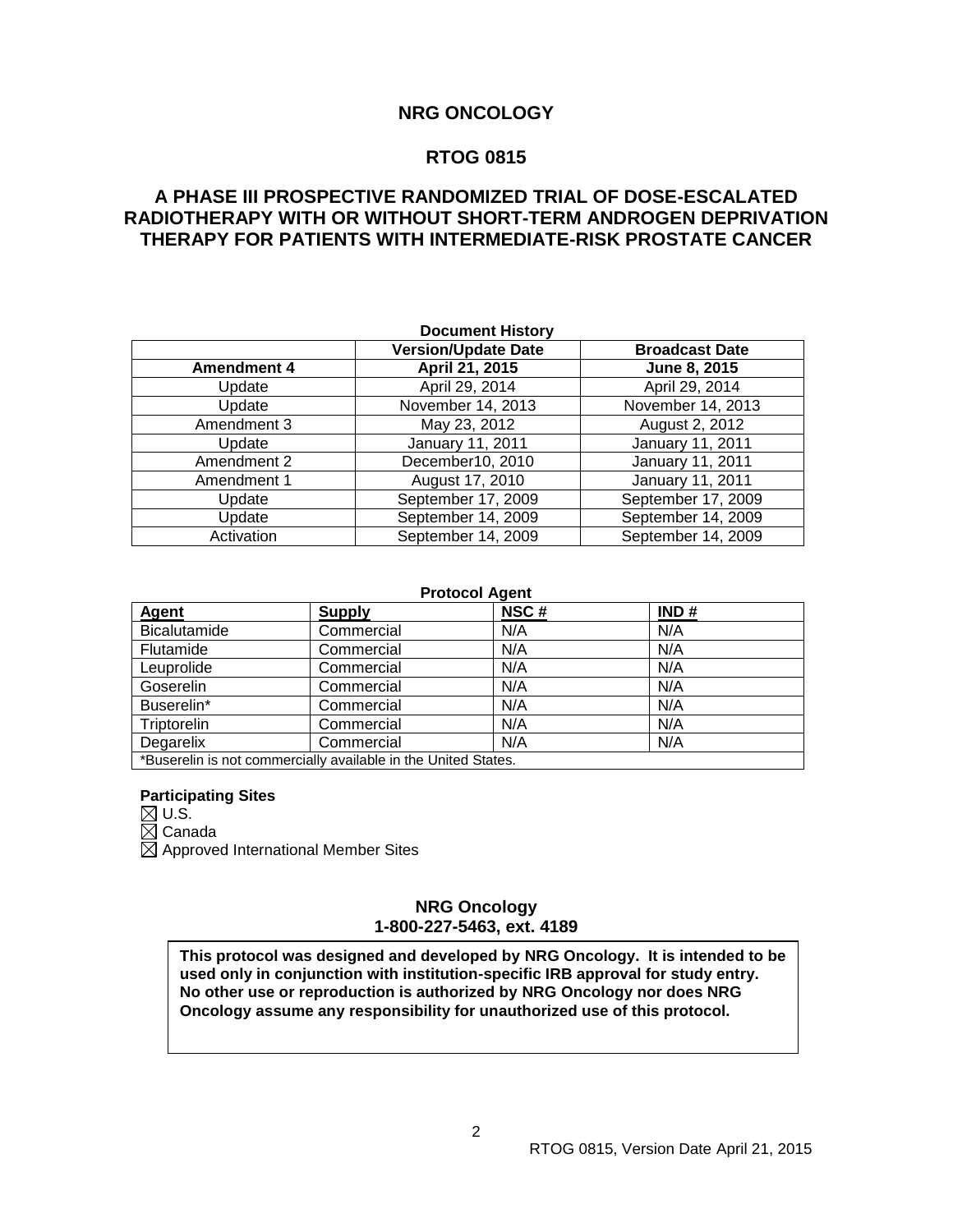# **RTOG 0815**

# **A PHASE III PROSPECTIVE RANDOMIZED TRIAL OF DOSE-ESCALATED RADIOTHERAPY WITH OR WITHOUT SHORT-TERM ANDROGEN DEPRIVATION THERAPY FOR PATIENTS WITH INTERMEDIATE-RISK PROSTATE CANCER**

| <b>CANCER TRIALS SUPPORT UNIT (CTSU) ADDRESS AND CONTACT INFORMATION (4/21/15)</b>                                                                                                                                                                                                                                                                                                                                     |                                                                                                                                                                                                                                                                      |                                                                                                                                                                                                        |
|------------------------------------------------------------------------------------------------------------------------------------------------------------------------------------------------------------------------------------------------------------------------------------------------------------------------------------------------------------------------------------------------------------------------|----------------------------------------------------------------------------------------------------------------------------------------------------------------------------------------------------------------------------------------------------------------------|--------------------------------------------------------------------------------------------------------------------------------------------------------------------------------------------------------|
| To submit site registration<br>documents:                                                                                                                                                                                                                                                                                                                                                                              | For patient enrollments:                                                                                                                                                                                                                                             | Submit study data<br>directly to the Lead<br><b>Cooperative Group</b><br>unless otherwise<br>specified in the<br>protocol:                                                                             |
| <b>CTSU Regulatory Office</b><br>1818 Market Street, Suite 1100<br>Philadelphia, PA 19103<br>Phone: 1-866-651-CTSU<br>Fax: 215-569-0206<br>CTSURegulatory@ctsu.coccg.org<br>(for submitting regulatory<br>documents only)                                                                                                                                                                                              | Please refer to the patient enrollment<br>section (Section 5.0) for instructions on<br>using the OPEN system, which can be<br>accessed at<br>https://www.ctsu.org/OPEN_SYSTEM/<br>or https://OPEN.ctsu.org                                                           | <b>NRG Oncology</b><br>1818 Market Street, Suite<br>1720<br>Philadelphia, PA 19103<br>Do not submit study data<br>or forms to CTSU Data<br>Operations. Do not copy<br>the CTSU on data<br>submissions. |
| The study protocol and all related forms and documents must be downloaded from the protocol-<br>specific Web page of the CTSU Member Web site located at https://www.ctsu.org. Access to the<br>CTSU members' website is managed through the Cancer Therapy and Evaluation Program - Identity<br>and Access Management (CTEP-IAM) registration system and requires user log on with CTEP-IAM<br>username and password. |                                                                                                                                                                                                                                                                      |                                                                                                                                                                                                        |
| Management section at 215-574-3214.<br>designated on the protocol cover page.                                                                                                                                                                                                                                                                                                                                          | For patient eligibility: Contact the NRG Oncology Research Associate for Protocol, Data<br>For treatment-related questions: Correspond by e-mail (preferred) or by phone with the study chair                                                                        |                                                                                                                                                                                                        |
| Help Desk by phone or e-mail:                                                                                                                                                                                                                                                                                                                                                                                          | For questions unrelated to patient eligibility, treatment, or data submission contact the CTSU<br>CTSU General Information Line - 1-888-823-5923, or ctsucontact@westat.com. All calls and<br>correspondence will be triaged to the appropriate CTSU representative. |                                                                                                                                                                                                        |
| For detailed information on the regulatory and monitoring procedures for CTSU sites please<br>review the CTSU Regulatory and Monitoring Procedures policy located on the CTSU members' website<br>https://www.ctsu.org > education and resources tab > CTSU Operations Information > CTSU<br><b>Regulatory and Monitoring Policy</b>                                                                                   |                                                                                                                                                                                                                                                                      |                                                                                                                                                                                                        |

**The CTSU Web site is located at** https://www.ctsu.org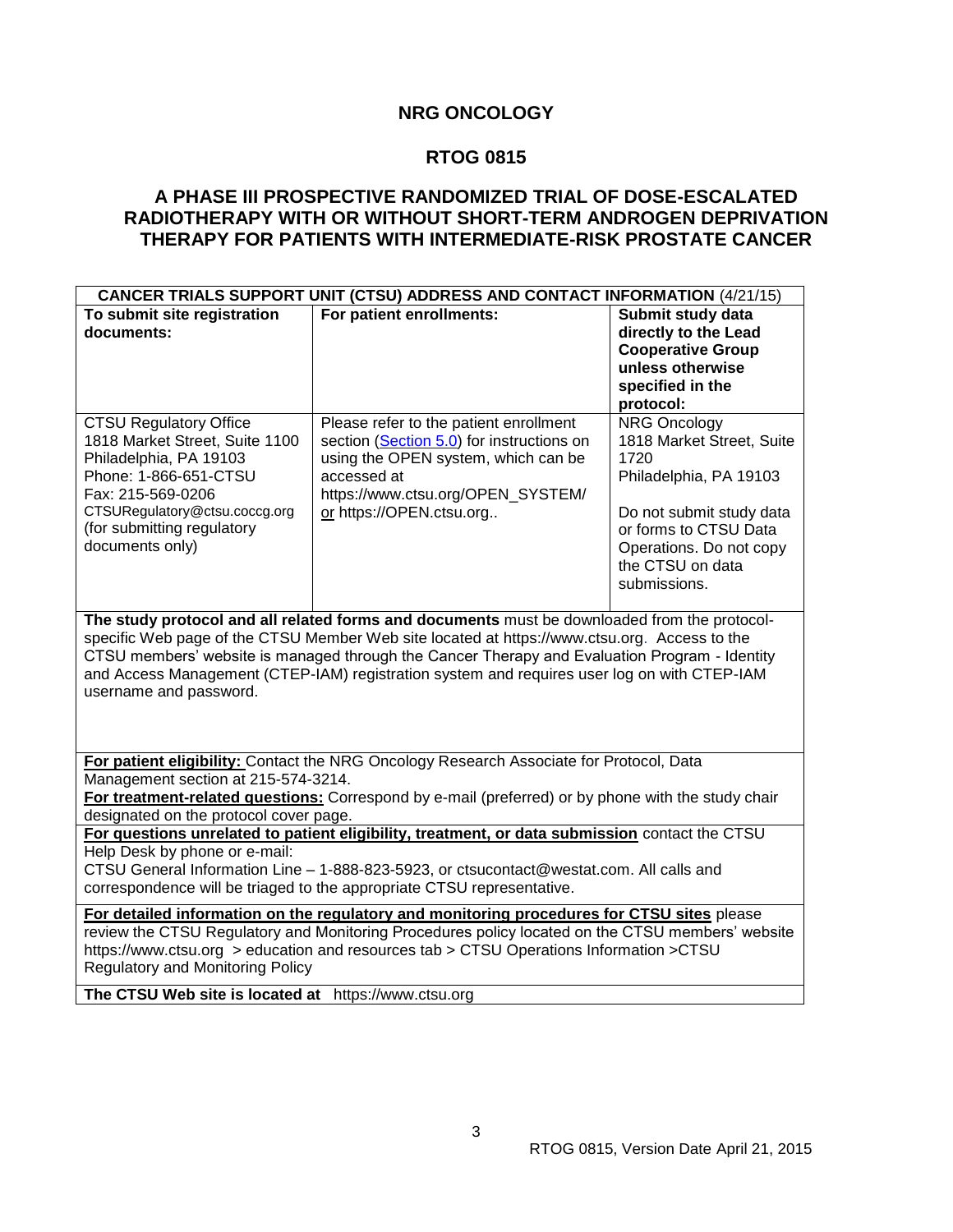# **TABLE OF CONTENTS**

| 1.0     |                                                                                                           |  |
|---------|-----------------------------------------------------------------------------------------------------------|--|
| 1.1     |                                                                                                           |  |
| 1.2     | The Influence of Short-Term Androgen Deprivation Therapy on Health-Related Quality of Life (HRQOL),       |  |
|         | Fatigue, and Quality-Adjusted Survival (QAS) in Patients With Intermediate-Risk Prostate Cancer Receiving |  |
|         |                                                                                                           |  |
| 1.3     | Correlation of Circulating Proinflammatory Cytokines to Fatigue in Patients Undergoing Radiotherapy       |  |
|         |                                                                                                           |  |
| $2.0\,$ |                                                                                                           |  |
| 2.1     |                                                                                                           |  |
| 2.2     |                                                                                                           |  |
| 3.0     |                                                                                                           |  |
| 3.1     |                                                                                                           |  |
| 3.2     |                                                                                                           |  |
| 4.0     |                                                                                                           |  |
| 4.1     |                                                                                                           |  |
| 4.2     |                                                                                                           |  |
| 5.0     |                                                                                                           |  |
|         |                                                                                                           |  |
| 5.1     |                                                                                                           |  |
| 5.2     |                                                                                                           |  |
| 5.3     |                                                                                                           |  |
| 5.4     |                                                                                                           |  |
| 5.5     |                                                                                                           |  |
| 5.6     |                                                                                                           |  |
| 6.0     |                                                                                                           |  |
| 6.1     |                                                                                                           |  |
| 6.2     |                                                                                                           |  |
| 6.3     |                                                                                                           |  |
| 6.4     |                                                                                                           |  |
| 6.5     |                                                                                                           |  |
| 6.6     |                                                                                                           |  |
| 6.7     |                                                                                                           |  |
| 6.8     |                                                                                                           |  |
| 6.9     |                                                                                                           |  |
| 6.10    |                                                                                                           |  |
| 6.11    |                                                                                                           |  |
| 6.12    |                                                                                                           |  |
| 7.0     | DRUG THERAPY                                                                                              |  |
| 7.1     |                                                                                                           |  |
| 7.2     |                                                                                                           |  |
| 7.3     | LHRH Agonist (Antagonist) Therapy (leuprolide, goserelin, buserelin, triptorelin, degarelix)  31          |  |
| 7.4     |                                                                                                           |  |
| 7.5     |                                                                                                           |  |
| 7.6     |                                                                                                           |  |
| 8.0     |                                                                                                           |  |
| 9.0     |                                                                                                           |  |
| 9.1     |                                                                                                           |  |
| 10.0    |                                                                                                           |  |
| 10.1    |                                                                                                           |  |
| 10.2    | Specimen Collection for Tissue Banking and Translational Research (Recommended) 35                        |  |
| 10.3    |                                                                                                           |  |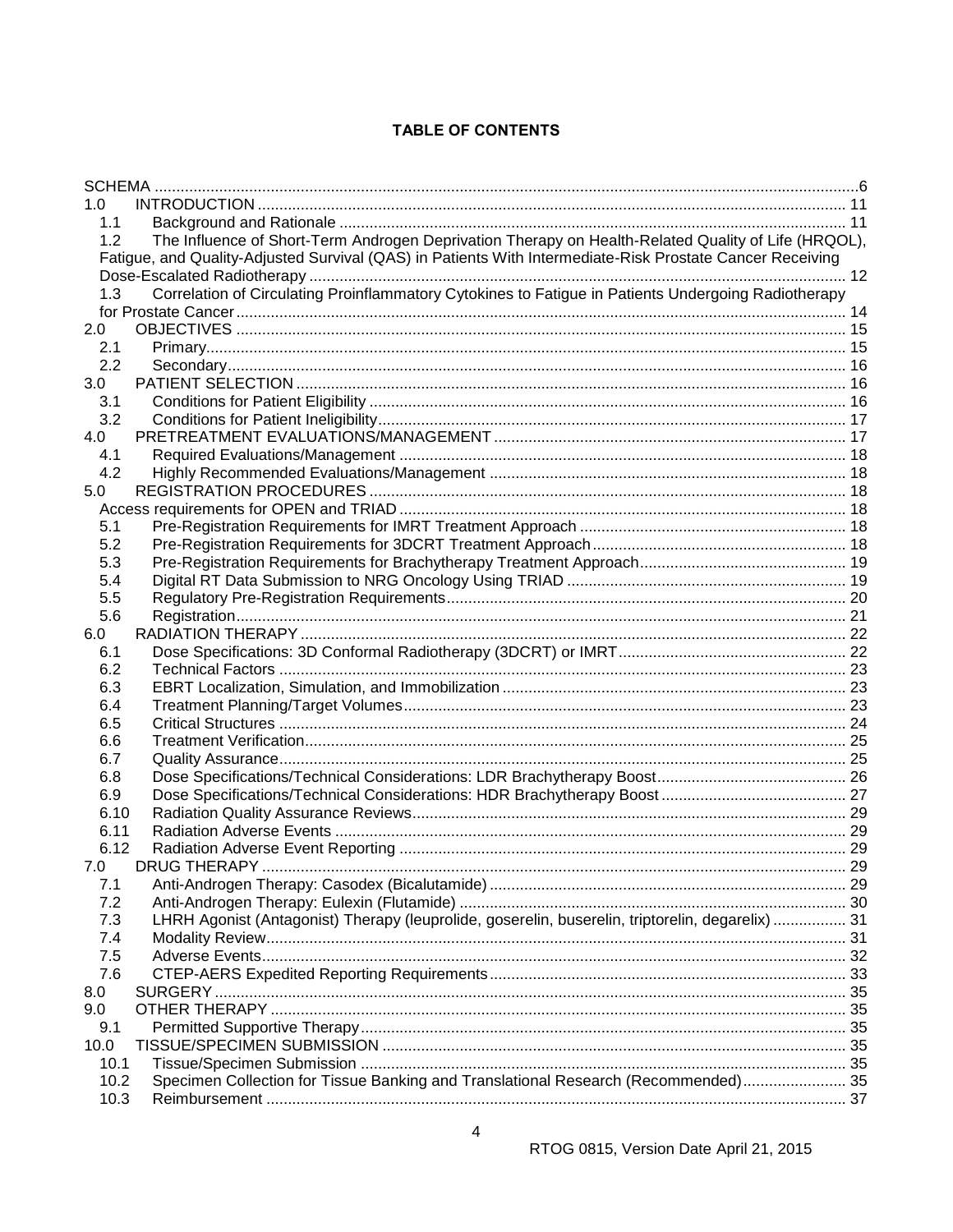| 10.4 |  |
|------|--|
| 11.0 |  |
| 11.1 |  |
| 11.2 |  |
| 11.3 |  |
| 11.4 |  |
| 12.0 |  |
| 12.1 |  |
| 12.2 |  |
| 13.0 |  |
| 13.1 |  |
| 13.2 |  |
| 13.3 |  |
| 13.4 |  |
| 13.5 |  |
|      |  |
|      |  |
|      |  |
|      |  |
|      |  |
|      |  |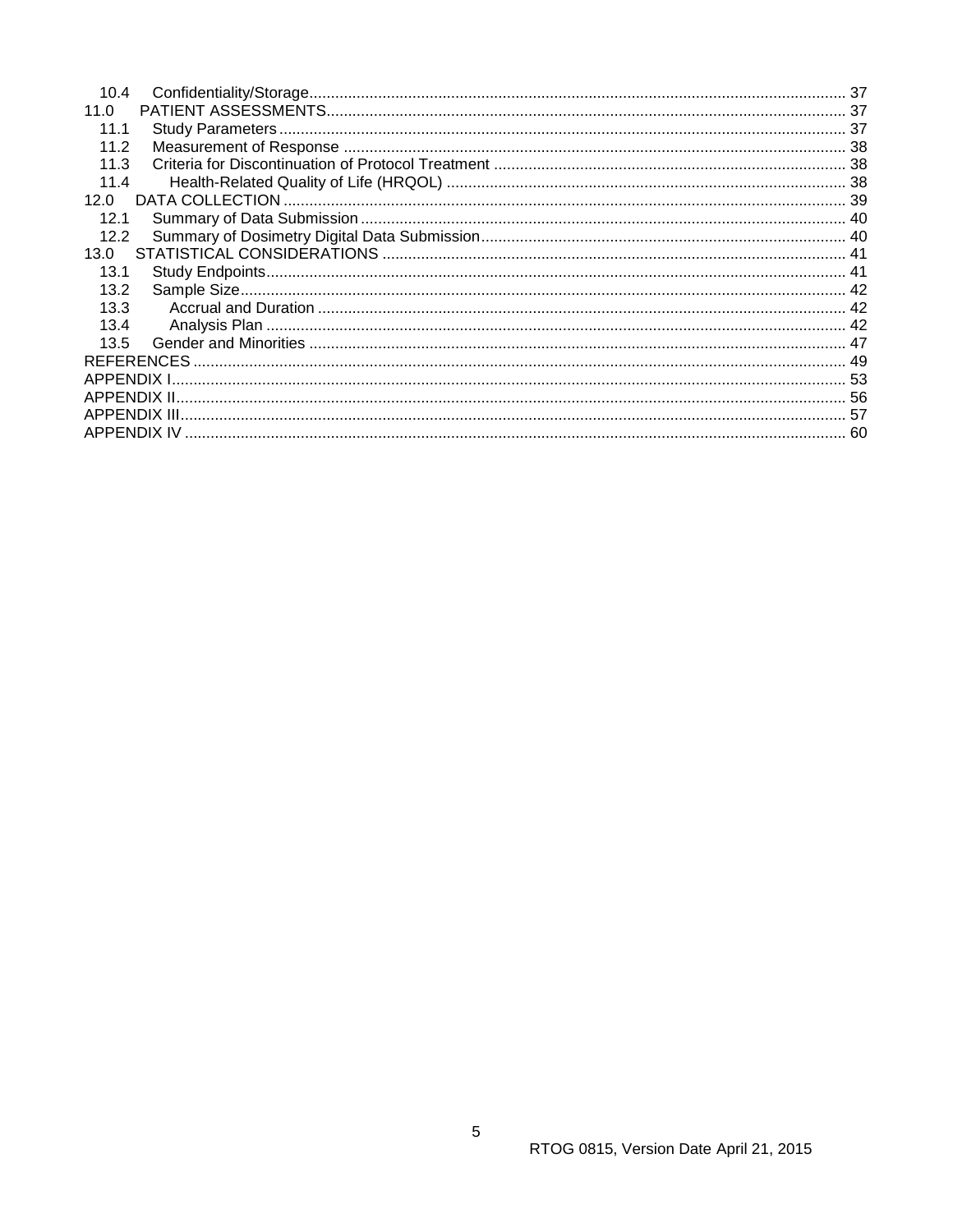#### **RTOG 0815**

#### <span id="page-5-0"></span>**A Phase III Prospective Randomized Trial of Dose-Escalated Radiotherapy With or Without Short-Term Androgen Deprivation Therapy for Patients With Intermediate-Risk Prostate Cancer**

#### **SCHEMA**

| <b>Number of Risk Factors*</b>    |                       | Arm 1                                   |
|-----------------------------------|-----------------------|-----------------------------------------|
| 1. One risk factor                | R                     | Dose-escalated RT alone                 |
| 2. Two or 3 risk factors          | A                     |                                         |
|                                   | N                     |                                         |
| <b>Comorbidity Status</b>         | D                     |                                         |
| 1. ACE-27 <sup>**</sup> grade ≥ 2 | O                     |                                         |
|                                   |                       |                                         |
| <b>RT Modality</b>                |                       | Arm <sub>2</sub>                        |
| 1. Dose-escalated EBRT            |                       | Dose-escalated RT combined with short-  |
| 2. EBRT + LDR brachytherapy boost |                       | term (6 months) androgen blockade (LHRH |
| 3. EBRT + HDR brachytherapy boost |                       | agonist + antiandrogen)                 |
|                                   |                       |                                         |
|                                   | 2. ACE-27 grade $< 2$ | M<br>Е                                  |

*\*Intermediate risk factors: Gleason Score 7\*\*\*; PSA >10 but ≤20; T-Stage T2b-T2c. Patients with all three intermediate risk factors and ≥ 50% of their sampled biopsy cores involved will not be eligible for this study. Note: The percentage of biopsy cores involved will only be considered with respect to eligibility for those patients with all 3 of the above risk factors (i.e., patients with one or two of the above risk factors are eligible irrespective of the percentage of biopsy cores involved).*

*\*\*The "untreated malignancy" section of the ACE-27 form is to be disregarded with respect to the patient's newly diagnosed, untreated prostate cancer.*

*\*\*\*Patients with Gleason score > 8, PSA > 20, or clinical stage > T2c are ineligible for this study.*

See pre-registration requirements in Section 5.0.

**Note:** To be used on this protocol, low-dose rate brachytherapy sources must be listed on the joint RPC/AAPM source registry at http://rpc.mdanderson.org/rpc. Select "Brachy Sources/Source Registry".

**Note:** As this protocol allows for treatment with exclusively EBRT or EBRT + brachytherapy (at the discretion of the treating physician), this must be specified at the time of study enrollment. Should a patient who was originally intended to receive brachytherapy be found, post-enrollment, to be a poor brachytherapy candidate based on transrectal ultrasound examination, he will no longer be eligible for participation in this study. **Therefore, it is strongly recommended to obtain ultrasound assessment of prospective brachytherapy patients before enrollment on this study.**

#### **Patient Population:** (See [Section 3.0](#page-15-1) for Eligibility) [11/14/13]

Clinically localized, lymph node negative adenocarcinoma of the prostate diagnosed within 6 months\* prior to registration at intermediate risk for recurrence as determined by harboring one or more of the following intermediate-risk features: Gleason Score 7; PSA >10 but ≤20; Clinical Stage T2b-T2c.

\*Patients previously diagnosed with low risk (Gleason score ≤ 6, clinical stage < T2a, and PSA < 10) prostate cancer undergoing active surveillance who are re-biopsied and found to have intermediate risk disease according to the protocol criteria are eligible for enrollment within 6 months of the repeat biopsy procedure

#### **Required Sample Size**: **1520**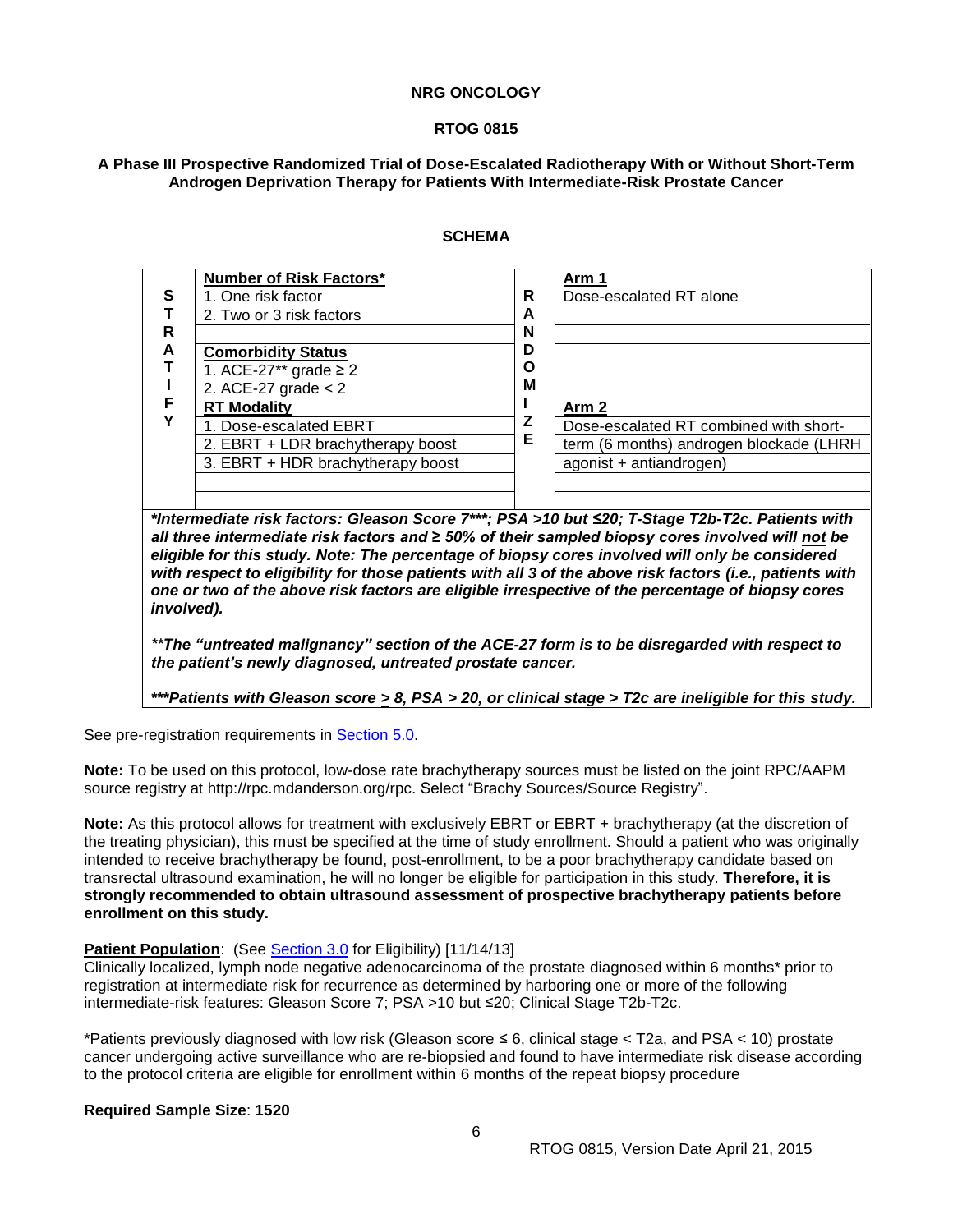# **NRG Oncology Institution # Case # (page 1 of 4)**

# **ELIGIBILITY CHECKLIST** (5/23/12)

- 1. \_\_\_\_\_\_ (Y) Is there pathologic (histological) proven diagnosis of intermediate risk prostatic adenocarcinoma within 180 days prior to registration?
- 2. \_\_\_\_\_\_ (Y) Is the patient's prostate cancer considered at intermediate risk for recurrence by presenting with one or more of the following:
	- \_\_\_\_ (N/Y) Gleason Score 7
	- $\frac{1}{2}$  (N/Y) PSA > 10 but  $\leq 20$ 
		- \_\_\_\_ (N/Y) T-Stage: T2b-T2c
- 3. \_\_\_\_\_\_ (Y/NA) Does the patient have clinically negative (N0) lymph nodes as defined by pelvic +/- abdominal CT or MRI, nodal sampling, or dissection within 60 days prior to registration?
- 4. \_\_\_\_\_\_ (Y/N/NA) Is there no evidence of bone metastases (M0) on a bone scan performed 60 days prior to registration?
- 5. \_\_\_\_\_\_ (Y) Has the patient had a history/physical examination within 60 days of registration to include the following:
	- digital rectal examination of the prostate
	- formal comorbidity assessment via the ACE-27
- 6. \_\_\_\_\_\_ (Y) Is Zubrod Performance Status 0-1?
- 7.  $(Y)$  is the patient  $\geq 18$  years old?
- 8.\_\_\_\_\_\_ (Y) Has the baseline serum PSA value been performed with an FDA-approved assay (e.g., Abbott, Hybritech) within 60 days prior to registration?
- 9. \_\_\_\_\_\_ (Y/NA) For patients undergoing brachytherapy, has the CBC/differential been obtained within 60 days prior to registration with adequate bone marrow function defined as follows:
	- Absolute neutrophil count (ANC)  $\geq$  1,800 cells/mm<sup>3</sup>
	- Platelets  $\geq 100.000$  cells/mm<sup>3</sup>
	- Hemoglobin (HGB) ≥ 8.0 g/dl (Note: The use of transfusion or other intervention to achieve HGB  $\geq$  8.0 g/dl is acceptable)?
- 10. **(N)** Does the patient have any of the following risk factors:
	- Gleason Score ≥ 8
	- $\bullet$  PSA > 20
	- T-Stage: ≥T3?
- 11. \_\_\_\_\_\_ (N/NA) If the patient has three intermediate risk factors, are ≥50% of the number of biopsy cores positive for cancer?
- 12. \_\_\_\_\_\_ (N) Does the patient have prior history of invasive (carcinoma in situ is allowed) malignancy (except nonmelanomatous skin cancer) or hematological (e.g., leukemia, lymphoma, myeloma) malignancy unless disease free for a minimum of 5 years?

(Continued on the next page)

7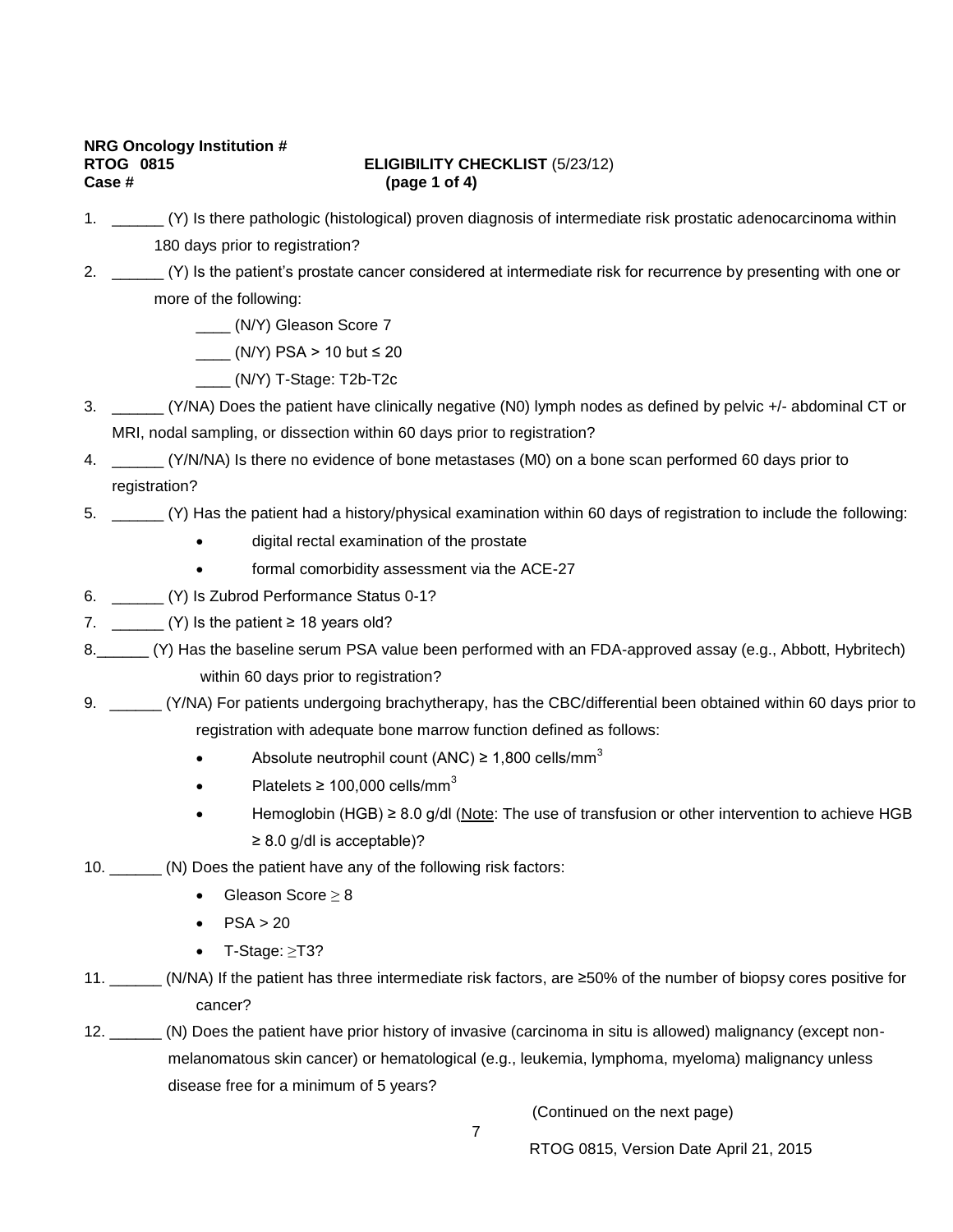|                  | <b>NRG Oncology Institution #</b> |
|------------------|-----------------------------------|
| <b>RTOG 0815</b> |                                   |
| Case #           |                                   |

## **ELIGIBILITY CHECKLIST** (12/10/10) **Case # (page 2 of 4)**

| 13. | (N) Has the patient had prior radical surgery (prostatectomy), high-intensity focused ultrasound (HIFU), or |
|-----|-------------------------------------------------------------------------------------------------------------|
|     | cryosurgery for prostate cancer?                                                                            |

- 14. \_\_\_\_\_\_ (N) Has the patient received prior hormonal therapy, such as LHRH agonists (e.g. goserelin, leuprolide), antiandrogens (e.g., flutamide, bicalutamide), estrogens (e.g., DES), or bilateral orchiectomy?
- 15. \_\_\_\_\_\_ (N) Has the patient used finasteride within 30 days prior to registration?
- 16. \_\_\_\_\_\_ (N) Has the patient used dutasteride within 90 days prior to registration?
- 17. \_\_\_\_\_\_ (N) Has the patient received prior or concurrent cytotoxic chemotherapy for prostate cancer (prior chemotherapy for a different cancer is permitted)?
- 18. \_\_\_\_\_\_ (N) Has the patient received prior radiotherapy, including brachytherapy, to the region of the study cancer that would result in overlap of radiation therapy fields?
- 19. \_\_\_\_\_\_ (N) Is there prior history of a TURP for patients receiving brachytherapy?
- 20. **(N)** Does the patient have any of the following conditions:
	- Unstable angina and/or congestive heart failure requiring hospitalization within the last 6 months
	- Transmural myocardial infarction within the last 6 months
	- Acute bacterial or fungal infection requiring intravenous antibiotics at the time of registration
	- Chronic Obstructive Pulmonary Disease (COPD) exacerbation or other respiratory illness requiring hospitalization or precluding study therapy within 30 days of registration
	- Hepatic insufficiency resulting in clinical jaundice and/or coagulation defects
	- AIDS (based on current CDC definition)
- 21. \_\_\_\_\_\_ (N) Is the patient sexually active with a woman of childbearing potential and not willing/able to use medically acceptable forms of contraception (e.g., surgical, barrier, medicinal)?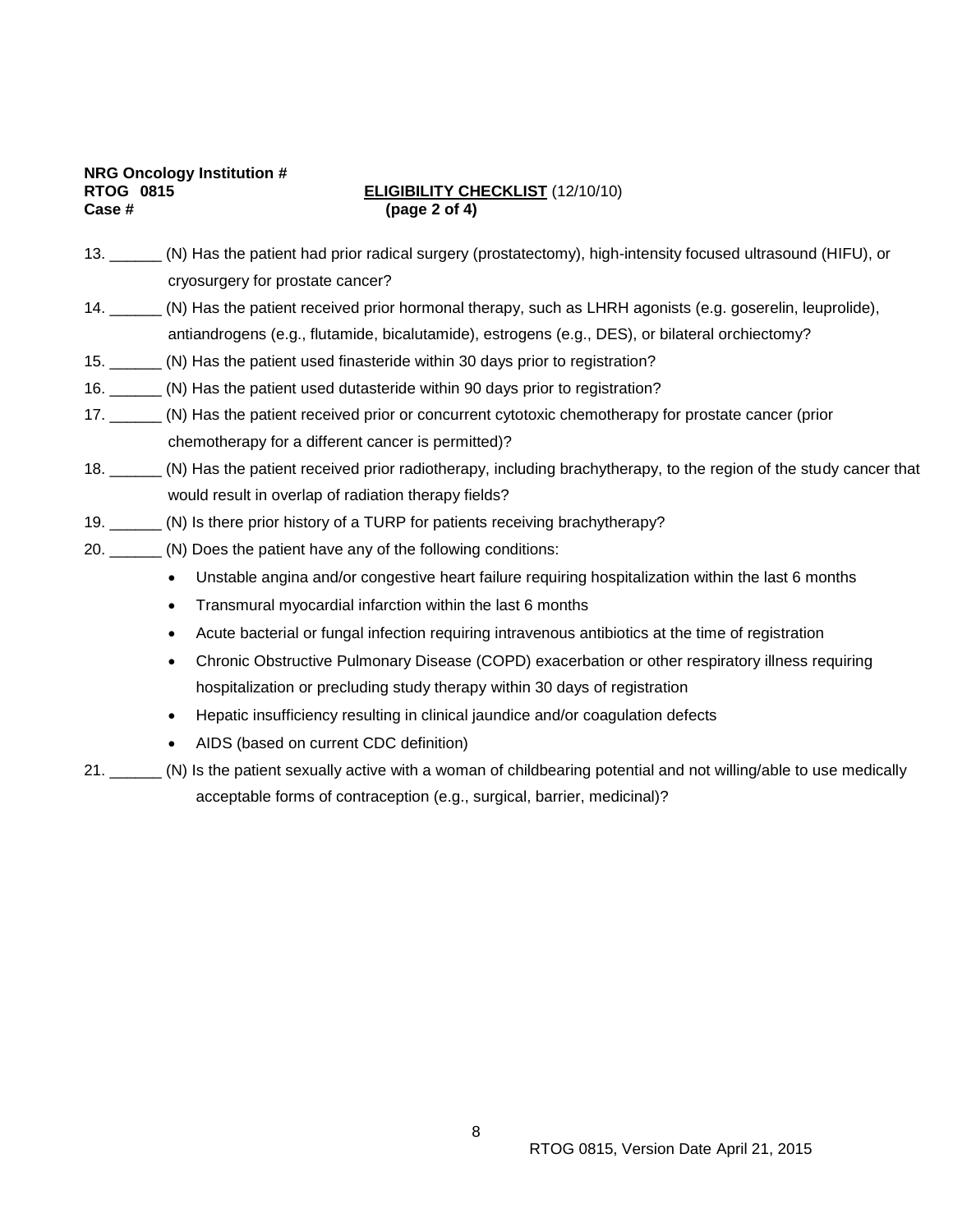| <b>NRG Oncology Institution #</b> |                       |
|-----------------------------------|-----------------------|
| <b>RTOG 0815</b>                  | <b>ELIGIBILITY CH</b> |
| Case #                            | (page 3 of 4)         |

# **RTOG 0815 ELIGIBILITY CHECKLIST** (11/14/13)

## **The following questions will be asked at Study Registration**:

## **IMRT/BRACHYTHERAPY CREDENTIALING IS REQUIRED BEFORE REGISTRATION**

|                                          | 1.  | Institutional person randomizing case                                                                                                                                                                     |
|------------------------------------------|-----|-----------------------------------------------------------------------------------------------------------------------------------------------------------------------------------------------------------|
| (Y)                                      | 2.  | Has the Eligibility Checklist (above) been completed?                                                                                                                                                     |
| (Y)                                      | 3.  | In the opinion of the investigator, is the patient eligible?                                                                                                                                              |
|                                          | 4.  | Date Informed Consent Signed                                                                                                                                                                              |
|                                          | 5.  | Patient's Initials                                                                                                                                                                                        |
|                                          | 6.  | Verifying Physician                                                                                                                                                                                       |
|                                          | 7.  | Patient's ID Number                                                                                                                                                                                       |
|                                          | 8.  | Date of Birth                                                                                                                                                                                             |
|                                          | 9.  | Race                                                                                                                                                                                                      |
|                                          | 10. | Ethnicity                                                                                                                                                                                                 |
| <u> 1990 - Jan Jawa Barat, prima pro</u> | 11. | Gender                                                                                                                                                                                                    |
|                                          | 12. | <b>Country of Residence</b>                                                                                                                                                                               |
|                                          | 13. | Patient's Zip Code                                                                                                                                                                                        |
|                                          | 14. | Method of Payment                                                                                                                                                                                         |
|                                          | 15. | Any care at a VA or military hospital?                                                                                                                                                                    |
|                                          | 16. | <b>Calendar Base Date</b>                                                                                                                                                                                 |
|                                          | 17. | <b>Randomization Date</b>                                                                                                                                                                                 |
| (Y/N)                                    | 18. | Have you obtained the patient's consent for his or her tissue to be kept for use in<br>research to learn about, prevent, treat, or cure cancer?                                                           |
| (Y/N)                                    | 19. | Have you obtained the patient's consent for his or her blood to be kept for use in<br>research to learn about, prevent, treat, or cure cancer?                                                            |
| (Y/N)                                    | 20. | Have you obtained the patient's consent for his or her tissue to be kept for use in<br>research about other health problems (for example: causes of diabetes, Alzheimer's<br>disease, and heart disease)? |

(Continued on the next page)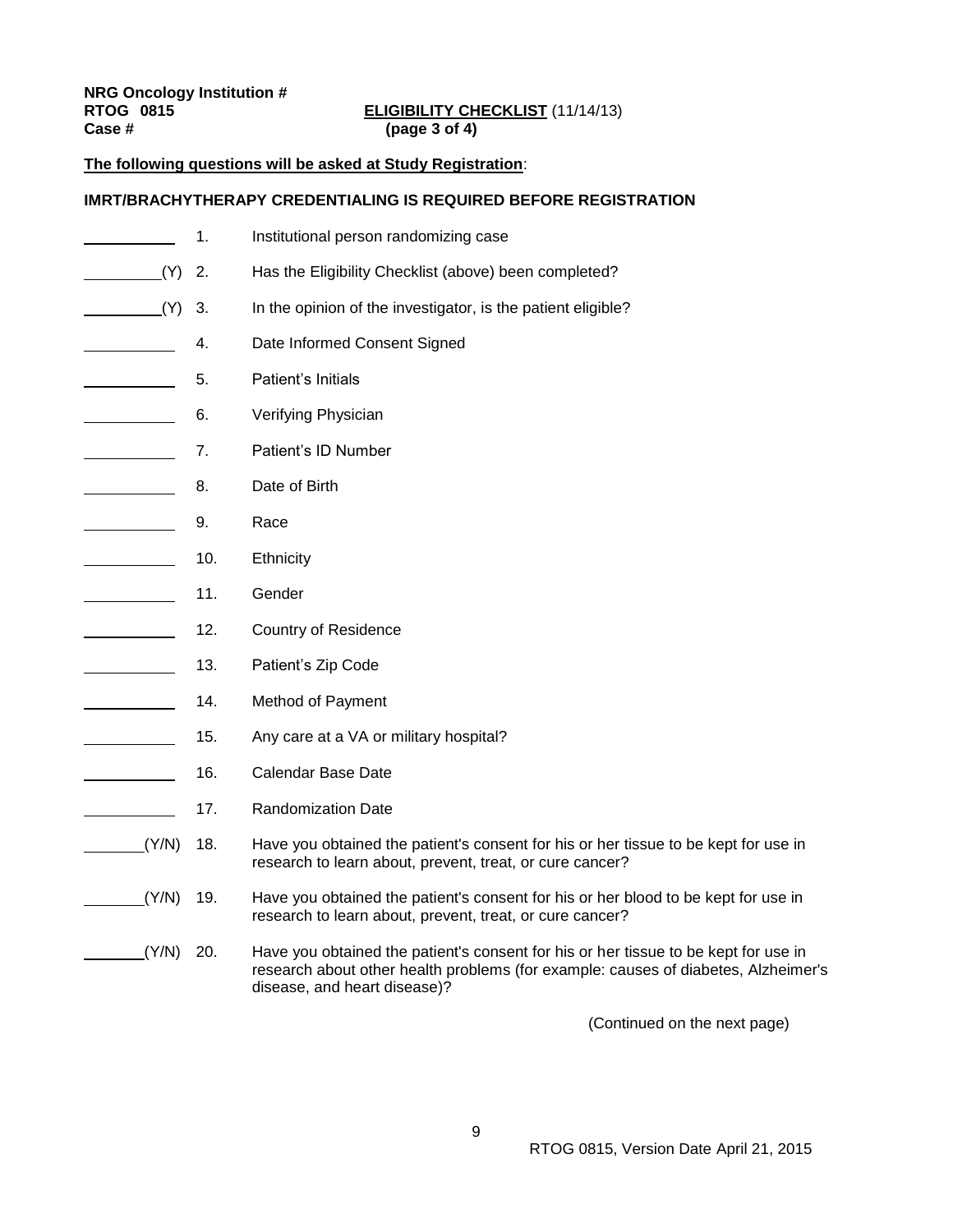| <b>NRG Oncology Institution #</b><br><b>RTOG 0815</b><br>Case # |             |     | <b>ELIGIBILITY CHECKLIST (11/14/13)</b><br>(page 4 of 4)                                                                                                                                      |
|-----------------------------------------------------------------|-------------|-----|-----------------------------------------------------------------------------------------------------------------------------------------------------------------------------------------------|
|                                                                 | $(Y/N)$ 21. |     | Have you obtained the patient's consent for his or her blood to be kept for use in<br>research about other health problems (for example: diabetes, Alzheimer's disease, or<br>heart disease)? |
|                                                                 | (Y/N)       | 22. | Have you obtained the patient's consent to allow someone from this institution to contact<br>him or her in the future to take part in more research?                                          |
|                                                                 |             | 23. | Number of risk factors:<br>1. One risk factor<br>2. Two or 3 risk factors                                                                                                                     |
|                                                                 |             | 24. | Comorbidity status:                                                                                                                                                                           |
|                                                                 |             |     | 1. ACE-27 $>$ grade 2                                                                                                                                                                         |
|                                                                 |             |     | 2. ACE-27 $\leq$ grade 2                                                                                                                                                                      |
|                                                                 |             | 25. | Radiation Therapy modality:<br>Dose-escalated EBRT<br>$1_{-}$<br>EBRT + LDR brachytherapy boost<br>2.<br>EBRT + HDR brachytherapy boost<br>3.                                                 |
|                                                                 | (N/Y)       | 26. | <b>IMRT</b>                                                                                                                                                                                   |

The Eligibility Checklist must be completed in its entirety prior to web registration. The completed, signed, and dated checklist used at study entry must be retained in the patient's study file and will be evaluated during an institutional NCI/NRG Oncology audit.

Completed by Date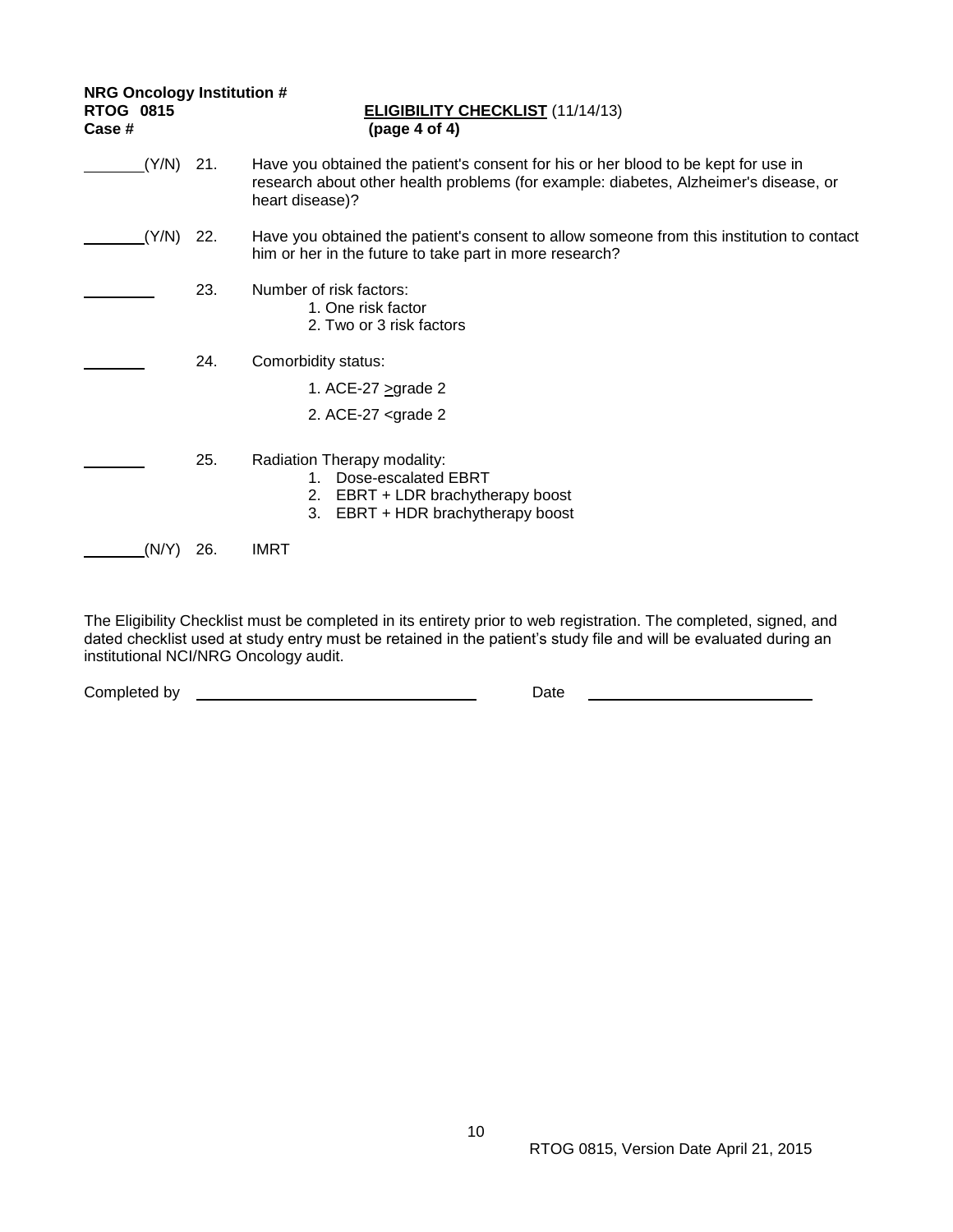## <span id="page-10-0"></span>**1.0 INTRODUCTION**

## <span id="page-10-1"></span>**1.1 Background and Rationale (12/10/10)**

Androgen-deprivation therapy (ADT) is a well-recognized treatment for prostate cancer<sup>1,2</sup> and has been shown, as an adjunct to radiotherapy (RT), in multiple prospective randomized trials, to improve clinical outcomes including biochemical, local, and distant disease control as well as disease-free and overall survival.<sup>3-9</sup> The majority of studies in which these benefits have been demonstrated included patients with high-risk, locally advanced, or, in some cases, node-positive disease. The most significant findings produced by these clinical trials for high-risk patients are as follows: (1) patients in this population receiving ADT have improved outcomes over those not receiving ADT, and (2) long-term (2-3 years) ADT is superior to short-term (4 months) ADT.

The mechanism of benefit of ADT in these patients remains unclear, but several potential explanations exist. First, although ADT is not regarded as a curative modality by itself, it may have the potential to eradicate subclinical, microscopic distant disease. Second, there may exist a synergistic relationship between RT and concurrent administration of ADT such that the response of local-regional disease, particularly that in the pelvic lymph nodes that typically receive significantly lower doses than those received by the prostate, is enhanced.<sup>10</sup> Finally, the benefits of ADT in these patients may simply be a manifestation of compensating for what, in a percentage of patients, would be suboptimal definitive local therapy in the form of "standard-dose" (65-70 Gy) RT.

This current RTOG phase III, prospective, randomized trial is designed primarily to define the magnitude of benefit for adding ADT to dose-escalated RT specifically in the treatment of intermediate-risk prostate cancer. The study will allow this to be accomplished on several levels. For purposes of eligibility for this particular study, 3 intermediate-risk features have been identified: T2b-T2c disease, PSA >10 but ≤20, and Gleason score of 7. One or more of these risk features associated with a newly diagnosed prostate cancer connotes clinicopathologic eligibility for this study. Patients with all 3 of these risk factors who additionally present with ≥ 50% of their sampled biopsy cores positive are believed to be at high risk for systemic progression and are excluded from this study.

This study population represents a heterogeneous group, albeit all intermediate-risk by conventional criteria, and bias will be minimized by stratifying patients according to whether they harbor a single vs. multiple intermediate risk factors. While it is acknowledged that potential sources of bias (e.g., Gleason 7,  $3+4$  vs  $4+3^{11-14}$ ) are not directly accounted for, this schema is the most optimal and practical method for potentially identifying which patients from this heterogeneous group stand to benefit from the addition of short-term ADT. In addition, by stratifying according to the multiple forms of dose escalation permitted on this study (external beam radiotherapy [EBRT], low dose rate [LDR] brachytherapy boost, and high dose rate [HDR] brachytherapy boost), it is hoped that differences in terms of the interaction of ADT with various radiotherapeutic techniques may be better understood. That is, is the lack of benefit with ADT suggested in prior brachytherapy series<sup>15-17</sup> a patient selection, biologic, or technical phenomenon? Is it simply a dose escalation phenomenon? By allowing both dose-escalated EBRT and brachytherapy in this study and stratifying patients accordingly, a greater understanding of this interplay should be elicited. Finally, a stratification variable will be added to account for patients' pre-existing comorbidity. The Adult Comorbidity Evaluation 27 (ACE-27)18-20 will be used to describe any such conditions at levels of none, minimal, moderate, or severe with corresponding grades of 0,1,2,3, or 4, respectively, at the time of study entry. Prior prospective data have suggested minimal or no benefit to the addition of ADT to RT for patients with greater than moderate comorbidity on this scale (grade  $\geq 2$ ).<sup>21</sup>

The role of ADT in the intermediate-risk population is not well defined, with ADT administration based largely on old practice patterns, physician bias, and extrapolation of data from studies examining patients with different disease characteristics treated with older radiotherapy modalities and lower total doses. No prospective, randomized data exist examining the use of ADT exclusively in an intermediate-risk prostate cancer setting. Likewise, there are no prospective, randomized data to define the role of ADT in the setting of dose-escalated RT for any patient population. The data yielded by this prospective, randomized clinical trial should result in a better understanding of the benefits of ADT in the intermediate risk patient population treated with a range of contemporary radiotherapeutic options. This will allow for physicians to make more informed, objective decisions regarding the use of ADT in this patient population and spare the morbidity of such therapy to patient subgroups in which a benefit is not observed.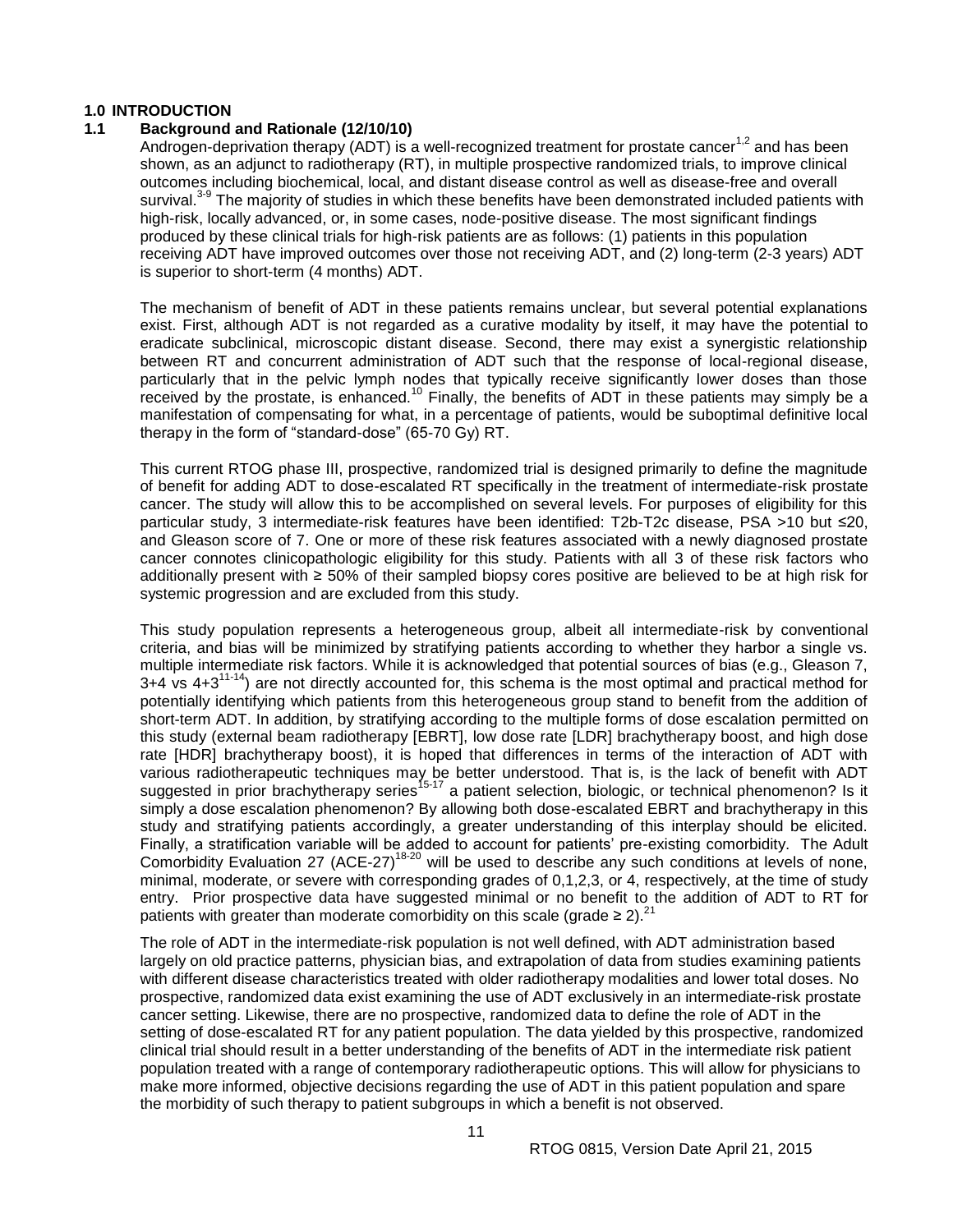Several prospective series have now shown clear benefits in terms of biochemical, local, and distant disease control comparing "dose-escalated" to "standard-dose" RT, illustrating the point that RT techniques used in earlier randomized studies demonstrating the benefits of ADT in these patients were suboptimal by current practice standards. A randomized dose-escalation study from M.D. Anderson has demonstrated, at 8 years of follow-up, improvements in biochemical and clinical disease progression (including distant metastases) for patients treated to an isocenter dose of 78 Gy vs 70 Gy.<sup>2</sup> Massachusetts General Hospital has published a randomized trial that has demonstrated the benefits of delivering doses of 79.2 Gy vs 70.2 Gy while using proton beam therapy as a boost,<sup>23</sup> and a randomized trial from the Netherlands has demonstrated an improvement in freedom from failure for patients receiving 78 Gy vs 68 Gy.<sup>24</sup> Prospective, nonrandomized dose-escalation data from Memorial Sloan Kettering Cancer Center has suggested similar benefits in biochemical and clinical control and, despite the fact that this study was not randomized, suggests an advantage in terms of reduction in the risk of distant failure irrespective of whether or not short-term androgen deprivation therapy was used.<sup>25</sup> These advantages conferred by dose escalation have been a result of more sophisticated imaging and treatment planning techniques that have resulted in the ability to not only increase dose delivery to the prostate, but also to enhance bladder and rectal sparing with a concomitant reduction in the risks of acute and chronic toxicity.<sup>26</sup>

While the benefits of dose escalation are becoming better defined in the setting of EBRT, this has been a relatively recent phenomenon that has yet to be significantly evaluated in the setting of concurrent or adjuvant ADT. Dose escalation, however, has been implemented for a longer period of time using brachytherapy techniques. It is therefore the brachytherapy series that provide the longest available follow-up with respect to the use of ADT in the setting of dose escalation. These series have provided, to this point, only retrospective experiences, but multiple large reviews from different institutions have suggested an equivocal or, in some cases, detrimental effect from the use of adjuvant ADT with brachytherapy (either HDR or LDR).<sup>15-17</sup>

Nonetheless, concurrent long-term ADT with RT remains standard treatment for patients with high-risk disease, and, more recently, published results of a prospective study that included intermediate-risk patients suggest a possible benefit to short-term ADT for this patient subgroup.<sup>7</sup> That is, do patients with organ-confined prostate cancer harboring moderately aggressive features such as a Gleason score of 7 or a pretreatment PSA value of 10-20 ng/mL stand to benefit from the addition of ADT to definitive RT? The trial by D'Amico et al. focused on the role of short-term (6-month) ADT in conjunction with EBRT and suggested benefits in terms of biochemical control, cause-specific survival, and even overall survival. Once again, however, ADT was not administered in the setting of dose-escalated RT, and the trial included both intermediate- and high-risk patients, thereby leaving many questions unanswered with respect to the use of ADT in the setting of intermediate-risk prostate cancer.

The result of the integration of the above data into clinical practice is a situation in which there have evolved two distinct practice "standards" for patients with intermediate risk prostate cancer treated primarily with radiotherapy, and those standards are the two randomization arms of this study. There is currently evidence supporting treatment with either approach, but the fact remains that ADT remains untested in the setting of dose-escalated RT. The question of whether or not the potential implications of ADT with respect to quality of life and potential exacerbation of medical comorbidities are outweighed by increased cure rates of prostate cancer will remain unanswered until this issue is addressed in prospective, randomized fashion.

#### <span id="page-11-0"></span>**1.2 The Influence of Short-Term Androgen Deprivation Therapy on Health-Related Quality of Life (HRQOL), Fatigue, and Quality-Adjusted Survival (QAS) in Patients With Intermediate-Risk Prostate Cancer Receiving Dose-Escalated Radiotherapy**

**1.2.1** Health-Related Quality of Life (HRQOL)

Some of the side effects associated with RT and ADT negatively affect HRQOL, and others may contribute to increased risks for serious health concerns. Urinary, bowel, and erectile dysfunction are wellknown side effects of pelvic RT. Sexual side effects are the most well recognized adverse effects from ADT and include loss of libido, erectile dysfunction, and hot flashes. Loss of libido is distressing to many men, and they may not pursue treatments for erectile dysfunction that they may have otherwise pursued after radical prostatectomy or RT. The incidence of hot flashes, which may not abate over the course of ADT, is close to 80%. Physiologic effects, including gynecomastia, changes in body composition (weight gain, reduced muscle mass, increase in body fat), and changes in lipids, are less commonly recognized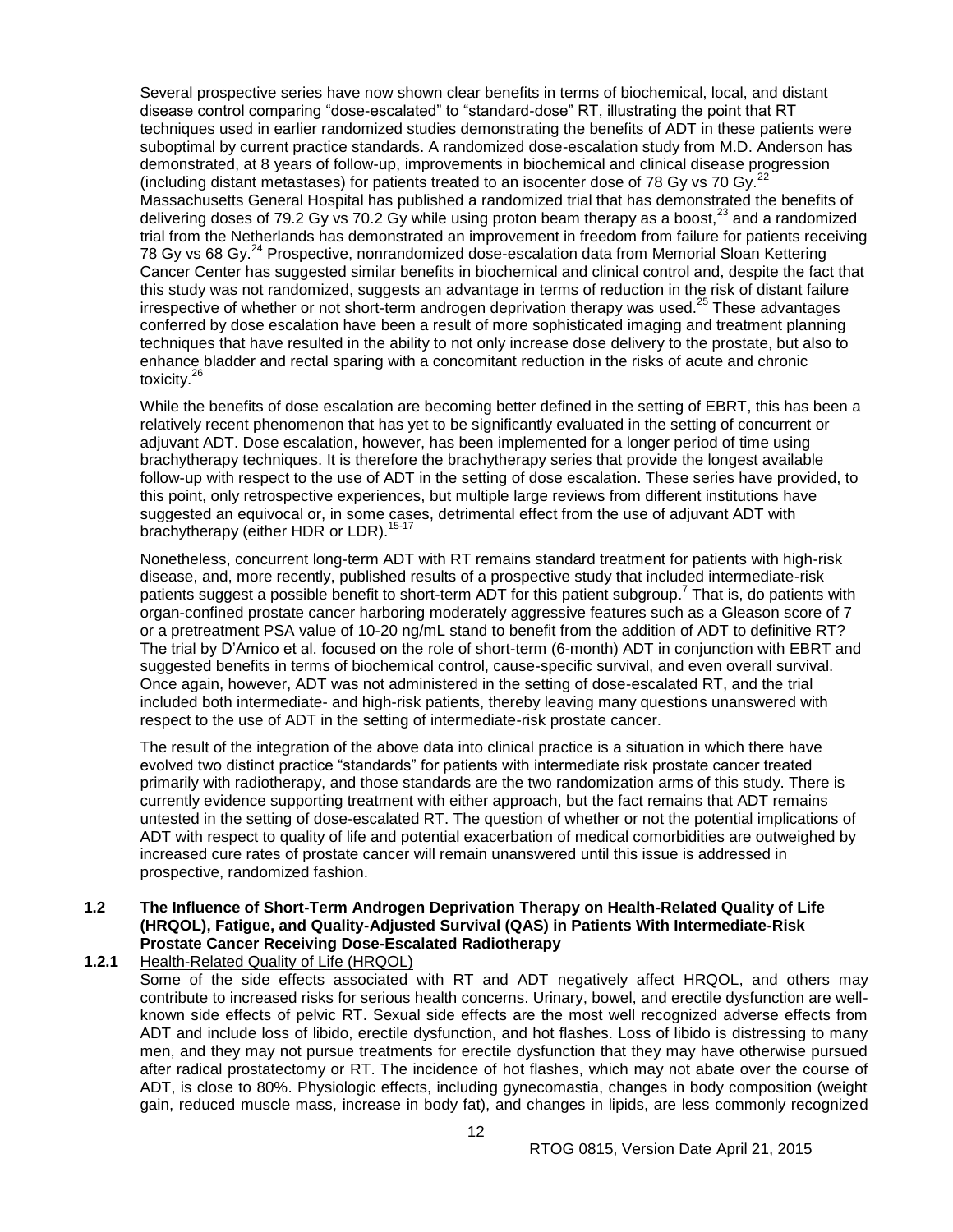as side effects of ADT. These effects may lead to an exacerbation of potentially more serious conditions, such as hypertension, diabetes, and coronary artery disease.<sup>27</sup> Loss of bone mineral density, anemia, and hair changes also may occur. Additionally, both the diagnosis of prostate cancer and the hormonal therapy can cause psychological distress. These side effects need more systematic study in clinical trials. Such studies would provide well-defined side effect profiles for better informing physicians of the farreaching consequences of ADT and improve the awareness that they should incorporate into routine practice strategies for preventing and managing toxicities.<sup>28</sup>

ADT has been shown to have a negative impact on health-related quality of life (HRQOL) in patients with asymptomatic lymph node positive prostatic carcinoma. One study showed significantly worse sexual, emotional, and physical function, with more hot flashes and worse overall HRQOL (using the Functional Assessment of Cancer Therapy-General [FACT-G] scale) in those patients, compared with patients receiving no therapy.<sup>29</sup> To address HRQOL, RTOG 0815 will compare the treatment arms for differences in prostate cancer HRQOL outcomes (as measured by change over time in the Expanded Prostate Cancer Index Composite [EPIC]) in a subset of patients in each treatment arm. The EPIC is a prostate cancer HRQOL instrument that measures a broad spectrum of urinary, bowel, sexual, and hormonal symptoms related to RT and ADT. $^{29}$ 

#### **1.2.2** Fatigue

Fatigue has been described as the most frequent and distressing symptom related to cancer and its treatment.<sup>30</sup> RT-associated fatigue is a common early side effect reported by 80% of patients during treatment.<sup>31</sup> There is evidence that cancer-related fatigue (CRF) has profound effects on ability to function in usual roles and activities and can linger for months or years after treatment completion.<sup>32-35</sup> The high prevalence of this symptom in persons treated with RT, as well as its association with poor quality of life, mark it as a significant problem that requires further scientific study.

The etiology of fatigue, its correlates, and prevalence in the context of prostate cancer treatment are poorly understood. Past research suggests that irradiation of larger volumes was associated with more fatigue.<sup>34,36,37</sup> Likewise, ADT has been associated with increased fatigue.<sup>38,39</sup> Only a few studies have examined predictors or correlates of fatigue. In a sample of 28 men receiving EBRT and ADT, Truong<sup>35</sup> found that age, Gleason score, PSA, T-stage, ADT duration, and RT dose and fraction did not predict severity of fatigue at the completion of treatment. In contrast, other investigators<sup>37</sup> found that posttreatment fatigue was associated with baseline fatigue, role limitations, treatment type, and treatment location. Other fatigue correlates have been proposed: depression, poor sleep quality, and lack of regular physical activity.<sup>31,40,41</sup> Thus, we plan to address such confounding factors with brief and focused questions. Of importance, no studies have compared the severity and correlates of fatigue in men receiving  $RT \pm ADT$ . Also many of the previous studies were secondary analyses or had small subject samples.

Because fatigue is a major problem associated with both RT and ADT, it would be informative to examine this common symptom in the context of a large clinical trial. The large sample would allow for the examination of predictors (demographic and treatment) of fatigue severity as well as the effect of fatigue on quality of life. Secondary hypotheses are that higher fatigue severity will be associated with poorer overall quality of life and that higher baseline fatigue, poorer performance status, and older age will predict higher fatigue severity during, at the end of, and following treatment.

In order to minimize the potential impact of various confounding factors on fatigue, a secondary endpoint of this study, the following key information regarding potential confounds will also be collected at the time of the PROMIS-fatigue short form (using limited questions to minimize patient burden):

- Anxiety/depression item in EQ5D
- Muscle weakness question (scale of 1-5, from none to very much)
- Overall Sleep Quality: Item from Pittsburgh Sleep Quality Index:<sup>42</sup>
- Level of physical activity (per GLTEQ)

Sleep quality will be measured by 1 item (Q3) of the Pittsburgh Sleep Quality Index (PSQI), a self-rated questionnaire which measures sleep quality and disturbances over a 1-week or 1-month time period.<sup>42</sup> The sum of the 19 items yields a global score which has been demonstrated to discriminate good and poor sleepers; also, it has good internal consistency (Cronbach's alpha=0.83), stability (test-retest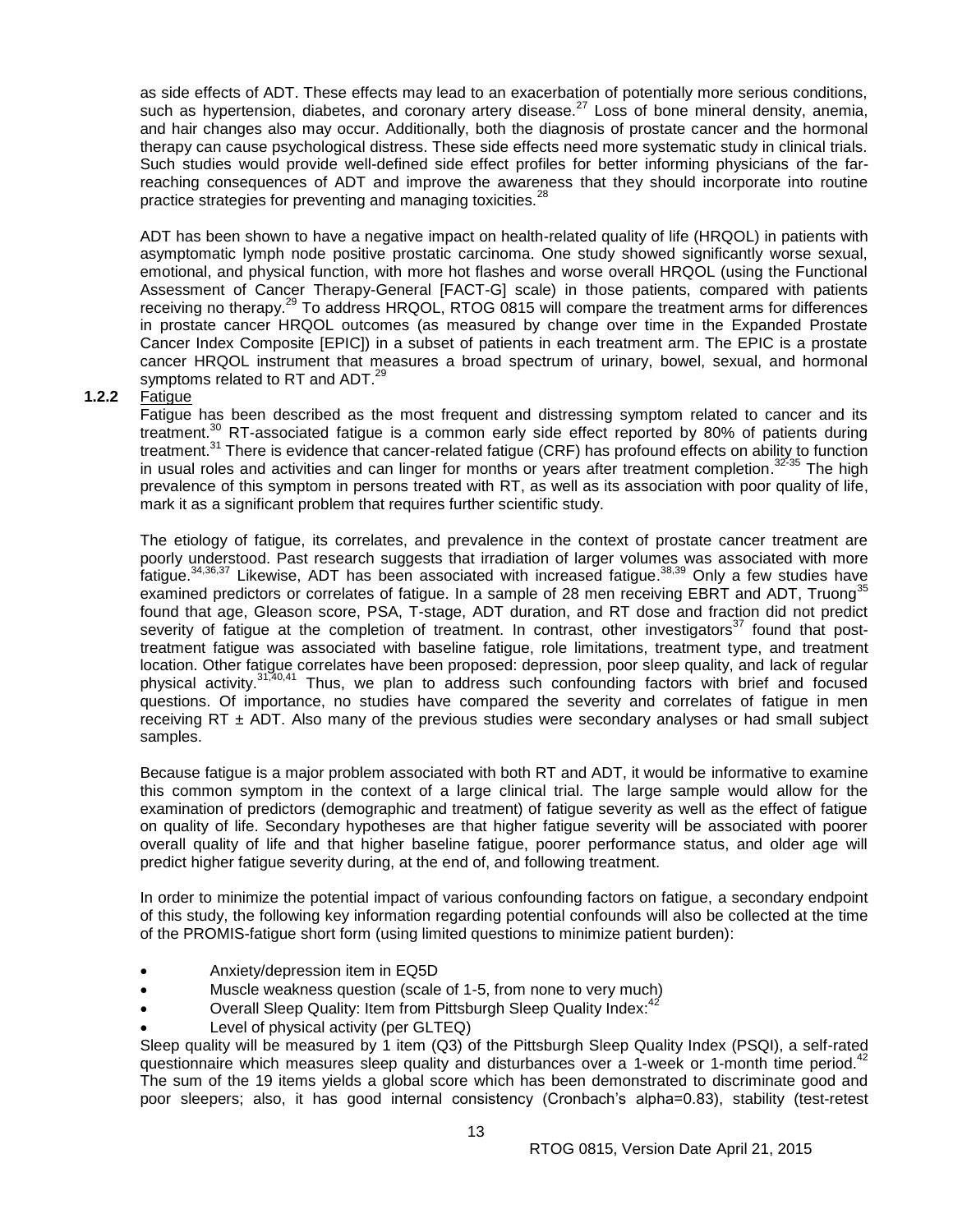reliability=.85, *P*<.001) and discriminant validity. It has been used in patients with cancer and demonstrated sleep problems as expected. <sup>42</sup>

Participants' level of physical activity will be assessed using the Godin Leisure-Time Exercise

Questionnaire (GLTEQ),<sup>43,44</sup> which measures time spent per week in each of light, moderate, and vigorous activities. A score can be computed for each level of exercise. A total score is computed by summing the three levels weighted by their respective metabolic (MET) equivalents of 3, 5, and 9. The GLTEQ has good test-retest reliability and has shown convergent validity with both objective and other self-report measures of physical activity.<sup>43,44</sup>

#### **1.2.3** Quality-Adjusted Survival and Failure Free Survival

In this study, the addition of short term ADT is hypothesized to improve overall survival (OS), while having a negative impact on HRQOL. As these are potentially competing advantages and disadvantages of ADT, it is useful to combine these factors into one equation, quality-adjusted life year (QALY). QALYs will be used to determine whether the potential benefits of the ADT, in terms of OS, outweigh the potential disadvantages of this strategy, in terms of a negative effect on HRQOL, compared to the RT only arm. Such a quality adjusted survival (or failure free survival) analysis can be invaluable to future patients faced with these treatment options.

Quality-adjusted survival and freedom from progression can be defined by the weighted sum of different time episodes added up to a total QALY or failure free survival-year  $[U=$  sum of quality (q<sub>i</sub>) of health states K times the duration  $(s_i)$  spent in each health state.<sup>45</sup>

$$
U = \sum_{i=1}^K q_i s_i
$$

The EQ-5D has been used across numerous disease sites. For example, the EQ-5D mean score for 95 patients with NSCLC (93% male, mean age 62 years) was 0.58 (SD 0.32) [on a scale of "0" death or worst possible health to "1" best possible health].<sup>46</sup> The EQ-5D has been used to assess QALYs and the economic value of prostate cancer screening, $47$  and treatment of pain related to prostate cancer metastasis.<sup>48</sup> Further, the EQ-5D was used in a recent study to estimate the economic value of the welfare loss due to prostate cancer pain by estimating the extent to which pain affects HRQOL among patients with prostate cancer. Health status and economic outcomes were modeled among a well-defined population of 200,000 Swedish prostate cancer patients. Health utility ratings (using the EQ-5D) were obtained from a subset of 1,156 of the prostate cancer patients. A descriptive model showed that optimal treatment that would reduce pain to zero during the whole episode of disease would add on average 0.85 QALYs to every man with prostate cancer.<sup>49</sup>

#### <span id="page-13-0"></span>**1.3 Correlation of Circulating Proinflammatory Cytokines to Fatigue in Patients Undergoing Radiotherapy for Prostate Cancer (12/10/10)**

As described above, fatigue is a major problem for patients treated with RT and ADT. A better understanding of biologic events correlated with fatigue in patients receiving RT and ADT may provide insight into the mechanisms of fatigue in these patients and as a result may provide possible avenues for intervention. Pro-inflammatory cytokines have been found to play a role in cancer-related fatigue (CRF) and fatigue from other chronic illnesses.<sup>50</sup> In this study, we will test the hypothesis that alterations in the circulating levels of the proinflammatory cytokines such as TNF alpha, IL-1, IL-1ra, IL-6 and the marker of inflammation C-reactive protein during RT for prostate cancer predict the likelihood of developing fatigue as measured by the PROMIS instrument.

Pro-inflammatory cytokines have been studied as possible markers of CRF. The most commonly implicated cytokines are IL-1, IL-6, TNF alpha, and IFN alpha.<sup>51</sup> The mechanism by which these cytokines may cause fatigue or be correlated with fatigue is complex; however, IL-1, IL-6, and TNF alpha are known to stimulate the hypothalamic pituitary axis, which is also implicated in CRF. TNF alpha also plays a role in modulating central neurotransmission, another potential central mechanism of CRF.<sup>52</sup>

Because many of the therapies used to treat cancers can induce expression of pro-inflammatory cytokines, it is possible that the cytokine release caused by these therapies also correlate with the occurrence of CRF. Several small studies have addressed the issue of cytokine levels and their correlation with fatigue in patients receiving RT. Ahlberg et al. evaluated 15 patients treated with pelvic RT to a dose of 46 Gy in 2 Gy fractions after hysterectomy.<sup>53</sup> Fatigue was assessed with the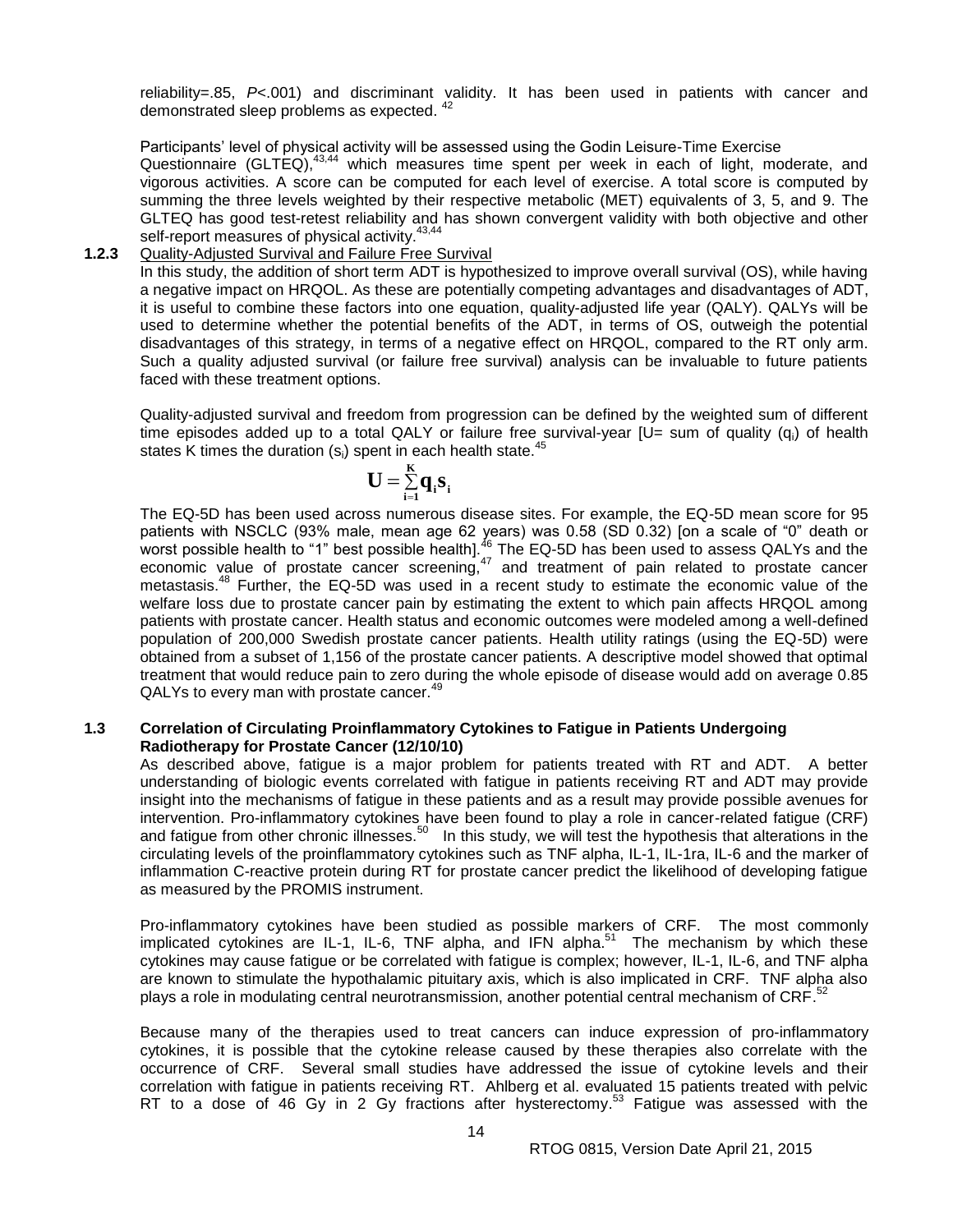Multidimensional Fatigue Inventory (MFI-20). Cytokine levels were assessed before starting RT, after 30 Gy, and within one week of RT. Fatigue scores were elevated at 30 Gy and at completion of RT. IL-1 remained undetectable at all time points. TNF alpha and IL-6 were increased in several patients at the time points during and at the completion of RT. IL-6 elevated in nearly half of patients, and levels decreased through RT in the remainder with a resultant negative correlation between serum IL-6 and fatigue in this small population. Unfortunately this is a small series of patients in whom surgical therapy was the primary therapy, which is known to alter cytokine levels such as IL-6, CRP, and TNF alpha postoperatively.

Geitnez et al. evaluated cytokine levels in 41 breast cancer patients that had undergone breast conserving therapy. Patients rated fatigue with the Fatigue Assessment Questionnaire and a visual analog scale of fatigue intensity before, during, and 2 months after RT; and at long term follow up.<sup>5</sup> Serum IL-1 beta, IL-6, and TNF alpha were also measured at these time points. Fatigue was elevated on the visual analogue scale during RT; however, no change was noted on the Fatigue Assessment Questionnaire. IL-1beta, IL-6, and TNF alpha did not change during therapy and did not correlate with fatigue.

While several of the series that drew negative conclusions above found no increase in inflammatory cytokine levels with RT, several series have found striking elevations. For example, Akmansu et al. found significant elevations in serum IL-6 and TNF alpha after five weeks of RT compared to pretreatment levels in 34 patients receiving RT for head and neck cancer.<sup>56</sup> Greenberg et al. found significant elevations in IL-1 in the early weeks of RT for prostate cancer in 15 patients which correlated with an increase in fatigue.<sup>57</sup> Fatigue was assessed daily on a visual analogue scale. Patients were screened for depression during this study to rule out depression as a confounding factor.

In contrast, the effect of ADT on inflammatory markers is less well known. Small studies have shown altered cytokine expression by prostate tumors after ADT,<sup>58</sup> but levels of systemic cytokines after hormonal therapy for prostate cancer are not well described. Fatigue is a well-known complication of ADT for prostate cancer.<sup>59</sup> The combination of RT and ADT for prostate cancer may result in a more persistent and prolonged fatigue compared to the series evaluating fatigue after RT alone, with as many as 32% of patients experiencing fatigue at the completion of RT and a substantial number experiencing fatigue as late as 6.5 weeks after completion of RT.<sup>35</sup> Correlation of inflammatory cytokines to fatigue may provide mechanistic information regarding the causes of fatigue in these patients and may provide a target for intervention in future studies.

Blood collection is mandatory for patients consenting to the QOL portion of this study and optional for other participants. It will be strongly recommended that patients consent to having a tissue block sent for storage to the NRG Oncology Biospecimen Bank. Paraffin-embedded tissue blocks of diagnostic prostate biopsies will be obtained from participating institutions and banked in the NRG Oncology Biospecimen Bank for future translational analyses. Plasma and whole blood may be collected from patients enrolled on this protocol before and during protocol therapy and banked for future translational research analyses. Specifically, plasma will be collected at baseline and during the last week of RT treatments. Whole blood will be collected at baseline only. The tissue specimens will be collected and processed according to the NRG Oncology specimen processing guidelines and must be clearly labeled with the patient's case number. Anticipated analyses include correlation of whole genome single nucleotide polymorphisms to incidence and severity of toxicity from therapy, and evaluation of circulating markers that may correlate to patient reported outcomes. An example of one anticipated analysis is the evaluation of plasma cytokines for correlation to fatigue as measured by the PROMIS instrument in patients enrolled on this trial. Examples of cytokines that may be tested include CRP, TNF alpha, IL-1, IL-1ra, and IL-6.

#### <span id="page-14-0"></span>**2.0 OBJECTIVES**

#### <span id="page-14-1"></span>**2.1 Primary**

To demonstrate an overall survival (OS) advantage for the addition of short-term (6 months) ADT to doseescalated RT for patients with intermediate-risk prostate cancer. The events for OS will be defined as death due to any cause.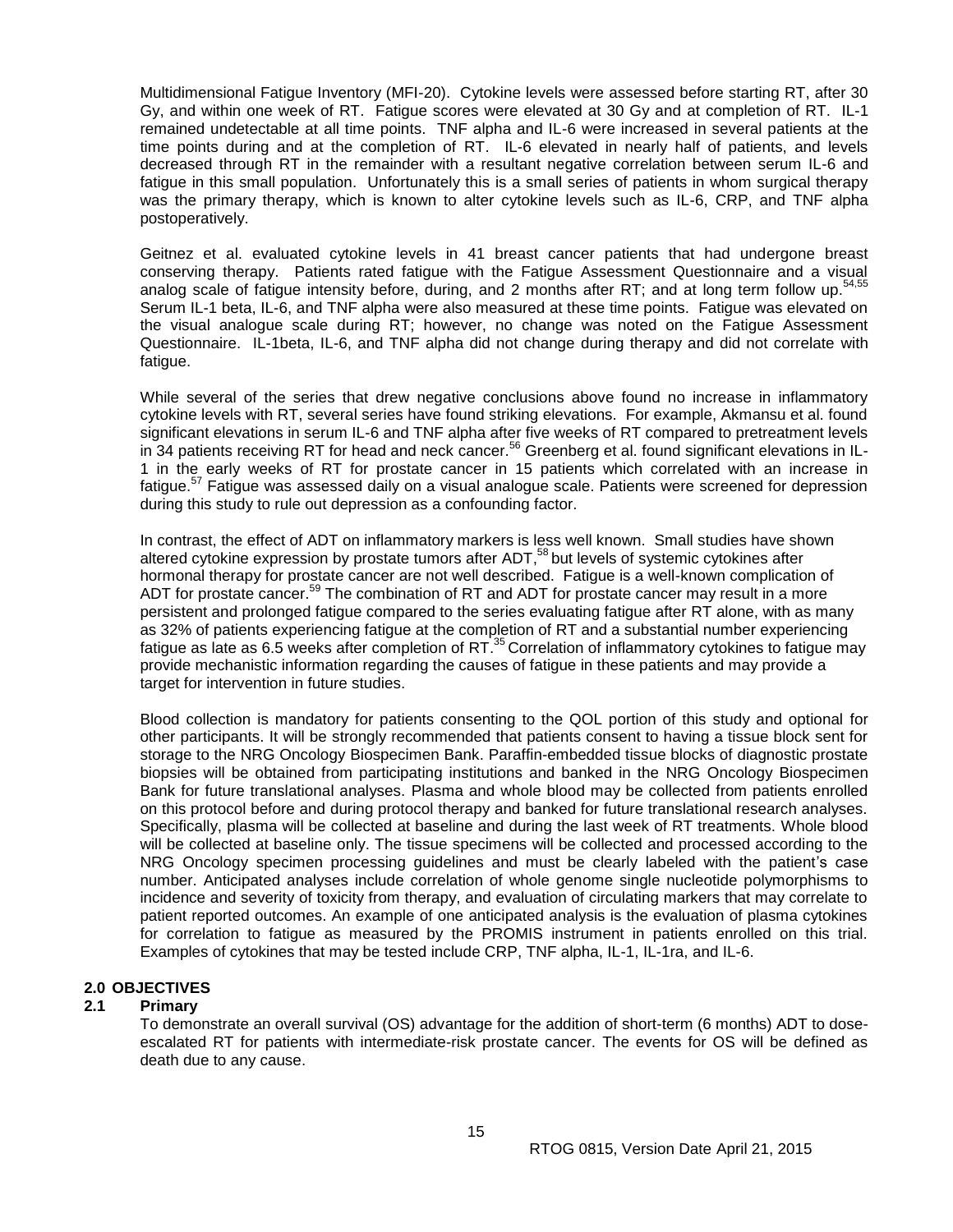## <span id="page-15-0"></span>**2.2 Secondary (12/10/10)**

- **2.2.1** Determine whether the addition of ADT to dose-escalated RT improves clinical failures (local recurrence, regional recurrence, or distant metastasis), biochemical failure by the "nadir +  $2$ " (Phoenix) definition<sup>6</sup> , freedom from failure (the first occurrence of clinical failure or biochemical failure by the Phoenix definition), rate of salvage ADT, and prostate cancer-specific mortality without resulting in increased nonprostate cancer-specific mortality over dose-escalated RT alone
- **2.2.2** Estimate the magnitude of benefit of ADT with respect to OS for patients treated with different RT modalities (i.e., EBRT alone vs. LDR brachytherapy boost vs. HDR brachytherapy boost)
- **2.2.3** Compare acute and late treatment adverse events for patients receiving vs. not receiving ADT and correlate this with the presence or absence of pre-existing comorbidity as documented by the Adult Comorbidity Evaluation 27 (ACE-27) assessment.<sup>18-20</sup>
- **2.2.4** Determine whether HRQOL as measured by the EPIC significantly worsens as a function of treatment assignment (i.e., ADT + RT compared to RT alone)
- **2.2.5** Demonstrate that the addition of ADT to dose-escalated RT is associated with higher fatigue severity than dose-escalated RT alone by the Patient-Reported Outcome Measurement Information System (PROMIS) fatigue domain
- **2.2.6** Demonstrate an incremental gain in OS with more aggressive therapy that outweighs the detriments in the primary generic domains of HRQOL (i.e., mobility, self-care, usual activities, pain/discomfort, and anxiety/depression), reported as QALY.
- **2.2.7** Determine whether the PROMIS score change is correlated with plasma cytokine change
- **2.2.8** Collect paraffin-embedded tissue blocks, plasma, and whole blood for future translational research analyses

## <span id="page-15-1"></span>**3.0 PATIENT SELECTION**

## **NOTE: PER NCI GUIDELINES, EXCEPTIONS TO ELIGIBILITY ARE NOT PERMITTED**

## <span id="page-15-2"></span>**3.1 Conditions for Patient Eligibility (4/21/15)**

- For questions concerning eligibility, please contact the study data manager.
- **3.1.1** Pathologically (histologically) proven diagnosis of prostatic adenocarcinoma, at intermediate risk for recurrence, within 180 days prior to registration as determined by having one or more of the following intermediate-risk features: Gleason Score 7; PSA >10 but ≤20; Clinical Stage T2b-T2c.
	- Patients previously diagnosed with low risk (Gleason score  $\leq$  6, clinical stage  $<$  T2a, and PSA  $<$ 10) prostate cancer undergoing active surveillance who are re-biopsied and found to have intermediate risk disease according to the protocol criteria are eligible for enrollment within 180 days of the repeat biopsy procedure.
- **3.1.2** Clinically negative lymph nodes as established by imaging (pelvic +/- abdominal CT or MRI), nodal sampling, or dissection within 60 days prior to registration, except as noted immediately below:
	- Patients with a single intermediate risk factor only do not require abdominopelvic imaging, but these studies may be obtained at the discretion of the treating physician. Patients with 2 or 3 risk factors are required to undergo pelvic +/- abdominal CT or MRI.
	- Patients with lymph nodes equivocal or questionable by imaging are eligible without biopsy if the nodes are ≤1.5 cm; any node larger than this on imaging will require negative biopsy for eligibility.
- **3.1.3** No evidence of bone metastases (M0) on bone scan within 60 days prior to registration.
	- Bone scan is not required for patients enrolled with a single intermediate risk factor only, but this scan may be obtained at the discretion of the treating physician. Patients with 2 or 3 risk factors will require a negative bone scan for eligibility.
	- Equivocal bone scan findings are allowed if plain film x-rays are negative for metastasis.
- **3.1.4** History/physical examination (to include, at a minimum, digital rectal examination of the prostate and examination of the skeletal system and abdomen, and formal comorbidity assessment via the ACE-27 instrument) within 60 days prior to registration. Note: The ACE-27 is posted on the 0815 protocol information page on the NRG Oncology/RTOG web site, http://www.rtog.org. Institutions may access a web-based Comorbidity Calculator at http://oto2.wustl.edu/clinepi/comorbid.html.
- **3.1.5** Zubrod Performance Status 0-1
- **3.1.6** Age ≥ 18
- **3.1.7** Baseline serum PSA value performed with an FDA-approved assay (e.g., Abbott, Hybritech) within 60 days prior to registration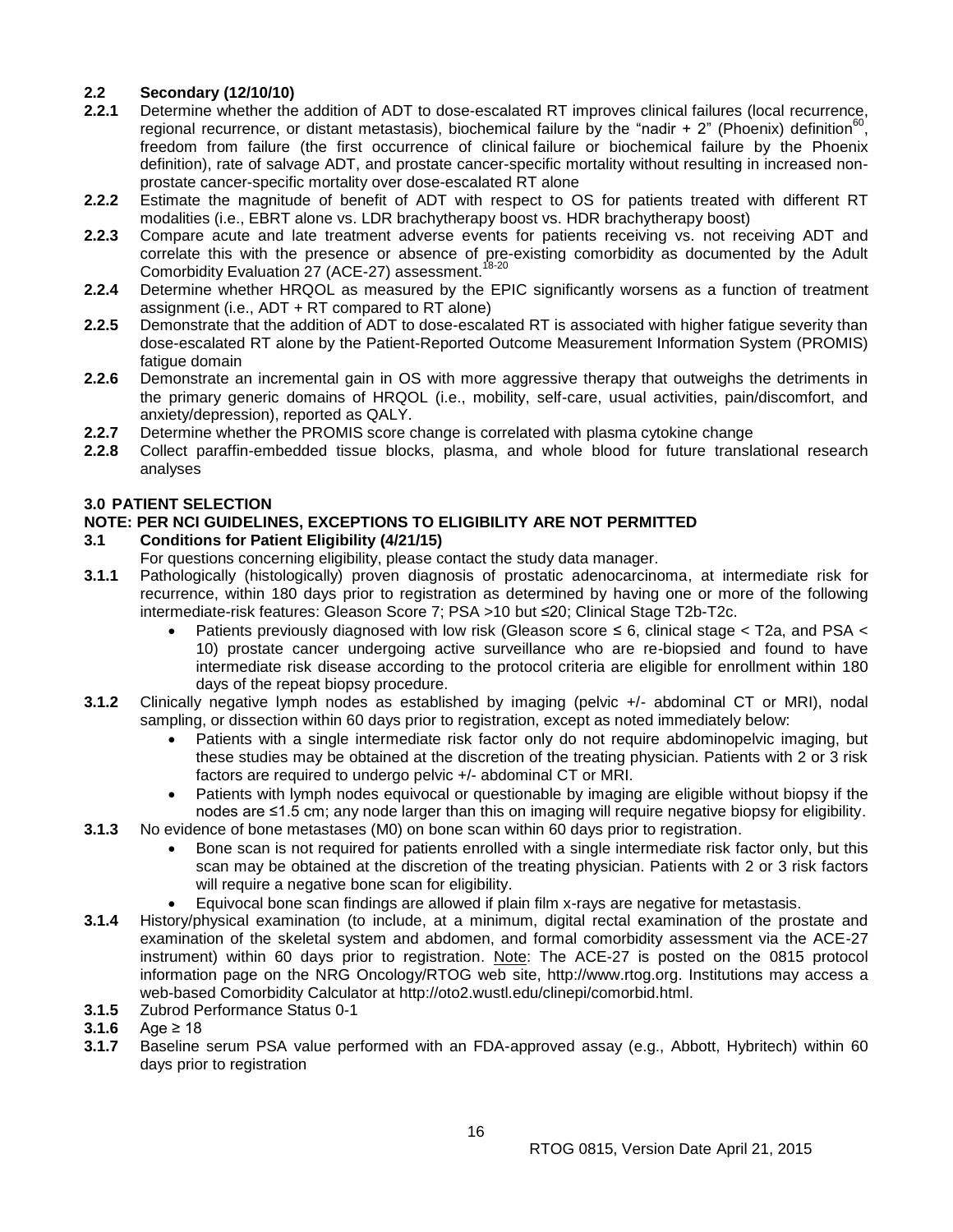- Study entry PSA must not be obtained during the following time frames: (1) 10-day period following prostate biopsy; (2) following initiation of ADT; (3) within 30 days after discontinuation of finasteride; or (4) within 90 days after discontinuation of dutasteride.
- **3.1.8** For patients undergoing brachytherapy only: CBC/differential obtained within 60 days prior to registration, with adequate bone marrow function defined as follows:
	- Absolute neutrophil count (ANC)  $\geq$  1,800 cells/mm<sup>3</sup>
	- Platelets  $\geq 100,000$  cells/mm<sup>3</sup>
	- Hemoglobin ≥ 8.0 g/dl (Note: The use of transfusion or other intervention to achieve Hgb ≥ 8.0 g/dl is acceptable.)
- **3.1.9** Patient must be able to provide study-specific informed consent prior to study entry.

## <span id="page-16-0"></span>**3.2 Conditions for Patient Ineligibility (12/10/10)**

## **3.2.1 Patients with Gleason Score ≥ 8; PSA > 20; OR Clinical Stage ≥ T3 are ineligible for this trial.**

- Should findings of extracapsular extension or seminal vesicle invasion be noted on prostate MRI, this study, if used, will not render patients ineligible for accrual to this protocol. Primary tumor staging for eligibility purposes is to be based on palpable or core biopsy evidence only with respect to extracapsular extension or seminal vesicle involvement.
- **3.2.2** Patients with all three intermediate risk factors who also have ≥ 50% of the number of their biopsy cores positive for cancer are ineligible for this trial.
- **3.2.3** Prior invasive malignancy (except non-melanomatous skin cancer) or hematological (e.g., leukemia, lymphoma, myeloma) malignancy unless disease free for a minimum of 5 years (prior diagnoses of carcinoma in situ are permitted)
- **3.2.4** Prior radical surgery (prostatectomy), high-intensity focused ultrasound (HIFU) or cryosurgery for prostate cancer
- **3.2.5** Prior hormonal therapy, such as LHRH agonists (e.g., goserelin, leuprolide), antiandrogens (e.g., flutamide, bicalutamide), estrogens (e.g., DES), or bilateral orchiectomy
- **3.2.6** Use of finasteride within 30 days prior to registration
- **3.2.7** Use of dutasteride within 90 days prior to registration
- **3.2.8** Prior or concurrent cytotoxic chemotherapy for prostate cancer; prior chemotherapy for a different cancer is permitted.
- **3.2.9** Prior RT, including brachytherapy, to the region of the study cancer that would result in overlap of RT fields
	- Any patient undergoing brachytherapy must have transrectal ultrasound confirmation of prostate volume <60 cc, AUA score ≤15 within 60 days of registration, and no history of prior transurethral resection of the prostate (TURP); prior TURP is permitted for patients who receive EBRT only)
- **3.2.10** Severe, active co-morbidity, defined as follows:
	- Unstable angina and/or congestive heart failure requiring hospitalization within the last 6 months
	- Transmural myocardial infarction within the last 6 months
	- Acute bacterial or fungal infection requiring intravenous antibiotics at the time of registration
	- Chronic Obstructive Pulmonary Disease exacerbation or other respiratory illness requiring hospitalization or precluding study therapy within 30 days before registration
	- Hepatic insufficiency resulting in clinical jaundice and/or coagulation defects; note, however, that laboratory tests for liver function and coagulation parameters are not required for entry into this protocol.
	- Acquired Immune Deficiency Syndrome (AIDS) based upon current CDC definition; note, however, that HIV testing is not required for entry into this protocol. While the treatment employed in this study is not significantly immunosuppressive, it is felt that a diagnosis of AIDS associated with prostate cancer is likely to impact this study's primary endpoint of overall survival. Patients who are HIV seropositive but do not meet criteria for diagnosis of AIDS are eligible for study participation.
- **3.2.11** Men who are sexually active with a woman of child-bearing potential and not willing/able to use medically acceptable forms of contraception (e.g., surgical, barrier, medicinal) during protocol treatment and during the first 3 months after cessation of protocol treatment; this exclusion is necessary because the treatment involved in this study may be significantly teratogenic.

## <span id="page-16-1"></span>**4.0 PRETREATMENT EVALUATIONS/MANAGEMENT**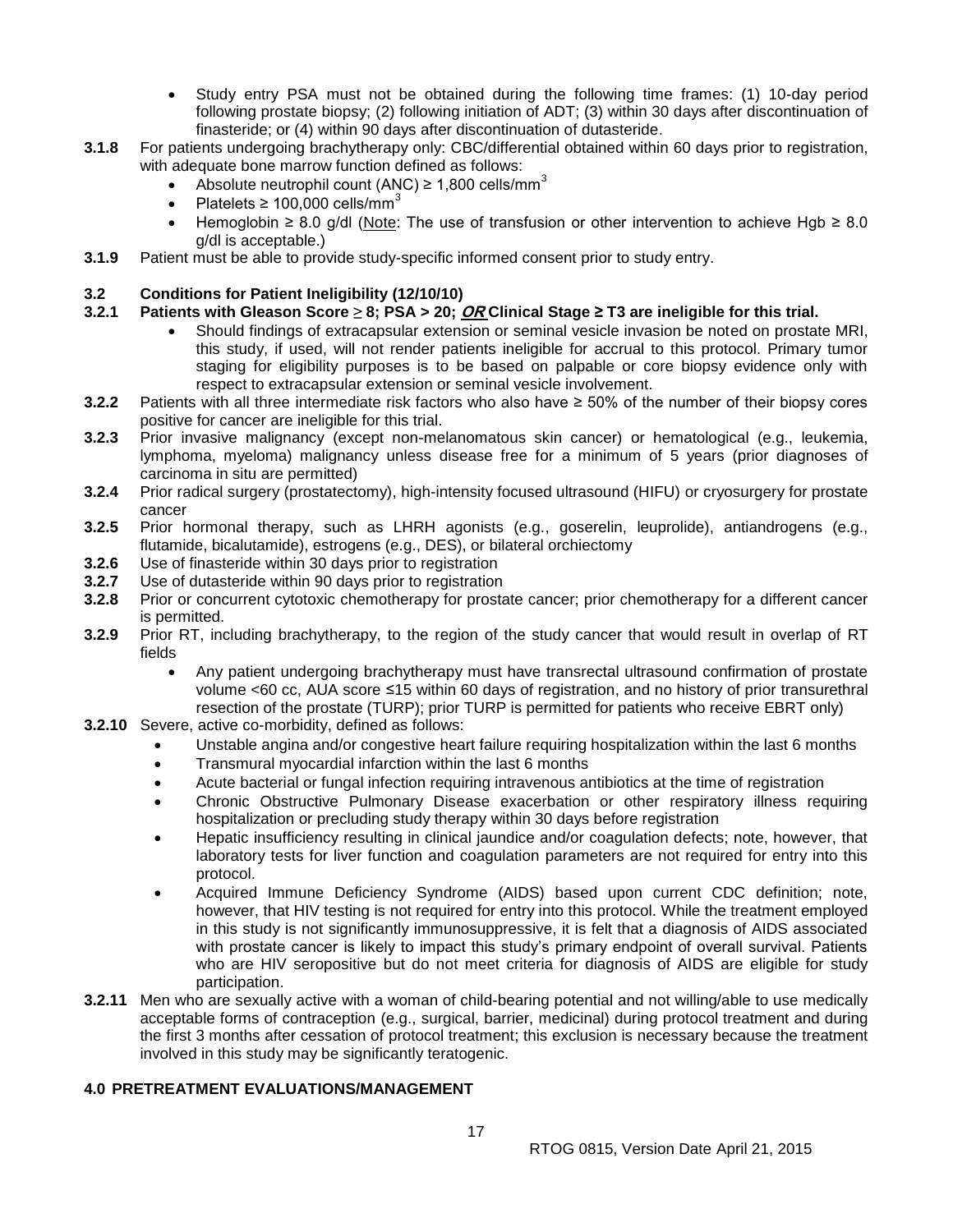**Note: This section lists baseline evaluations needed before the initiation of protocol treatment that do not affect eligibility.** 

# <span id="page-17-1"></span>**4.1 Required Evaluations/Management (4/21/15)**

- **4.1.1** AST or ALT <2 x the upper limit of normal
- **4.1.2** Alkaline phosphatase<br>**4.1.3** Serum total testostero
- **4.1.3** Serum total testosterone
- **4.1.4** Any patient undergoing brachytherapy must have transrectal ultrasound confirmation of prostatic volume <60 cc and American Urologic Association (AUA) symptom index composite score ≤15. This may be performed before or after study enrollment but, ideally, will be performed prior to study enrollment as the RT modality (EBRT alone, EBRT + HDR, EBRT + LDR) must be specified at the time of enrollment. If a patient is thought to be a poor brachytherapy candidate based on anatomy at the time of ultrasound, he may still participate in the study but must receive EBRT only per protocol guidelines. If a patient is deemed an inadequate brachytherapy candidate after he has already been enrolled on the protocol, he may be switched to EBRT administered per protocol guidelines, but this will result in a protocol deviation.

## <span id="page-17-2"></span>**4.2 Highly Recommended Evaluations/Management (5/23/12)**

**4.2.1** History of non-protocol lipid lowering therapy (statin drug): including drug name, dose, treatment start and end dates (if applicable)

## <span id="page-17-3"></span><span id="page-17-0"></span>**5.0 REGISTRATION PROCEDURES (11/14/13)**

#### **Access requirements for OPEN and TRIAD**

Site staff will need to be registered with CTEP and have a valid and active CTEP Identity and Access Management (IAM) account. This is the same account (user id and password) used for the CTSU members' web site. To obtain an active CTEP-IAM account, go to https://eapps-ctep.nci.nih.gov/iam.

Institutions that have been previously credentialed for prostate 3DCRT or IMRT on prior RTOG/NRG Oncology protocols and that have successfully irradiated a phantom and been approved by the Imaging and Radiation Oncology Core (IROC) Houston need not perform additional credentialing for RTOG 0815. However, respective institutions may only administer treatment for which they have been previously credentialed (i.e., an institution credentialed for 3DCRT only may not administer IMRT on this study without completing the IMRT credentialing process). Credentialing requirements for IMRT and 3DCRT are specified in [Sections 5.1](#page-17-4) and [5.2](#page-17-5) below.

## <span id="page-17-4"></span>**5.1 Pre-Registration Requirements for IMRT Treatment Approach (11/14/13)**

**5.1.1** In order to utilize IMRT on this study, the institution must have met specific technology requirements and have provided baseline physics information. Instructions for completing these requirements or determining if they already have been met are available on the IROC Houston web site. Visit http://irhochouston.mdanderson.org and select "Credentialing" and "Credentialing Status Inquiry".

An IMRT phantom study with IROC Houston must be successfully completed (if the institution has not previously met this IMRT credentialing requirement). Instructions for requesting and irradiating the phantom are available on the IROC Houston web site at http irochouston.mdanderson.org; select "Credentialing" and "RTOG". Upon review and successful completion of the phantom irradiation, IROC Houston will notify both the registering institution and NRG Oncology that the institution has met the IMRT credentialing requirements.

**5.1.2** The institution or investigator must either modify their existing Facility Questionnaire on file at NRG Oncology or complete the online Facility Questionnaire (available on the IROC Houston web site at http://irhochouston.mdanderson.org) and send it to IROC Houston for review prior to entering any cases. IROC Houston will notify the institution and NRG Oncology when all requirements have been met and the institution is RT credentialed to enter patients onto this study.

#### <span id="page-17-5"></span>**5.2 Pre-Registration Requirements for 3DCRT Treatment Approach (11/14/13)**

- **5.2.1** Only institutions that have met the technology requirements and that have provided the baseline physics information that are described in 3DCRT Quality Assurance Guidelines may enter patients onto this study.
- **5.2.2** The online Facility Questionnaire (one per institution, available on the IROC Houston web site at http://irhochouston.mdanderson.org) or a modification to your existing Facility Questionnaire on file is to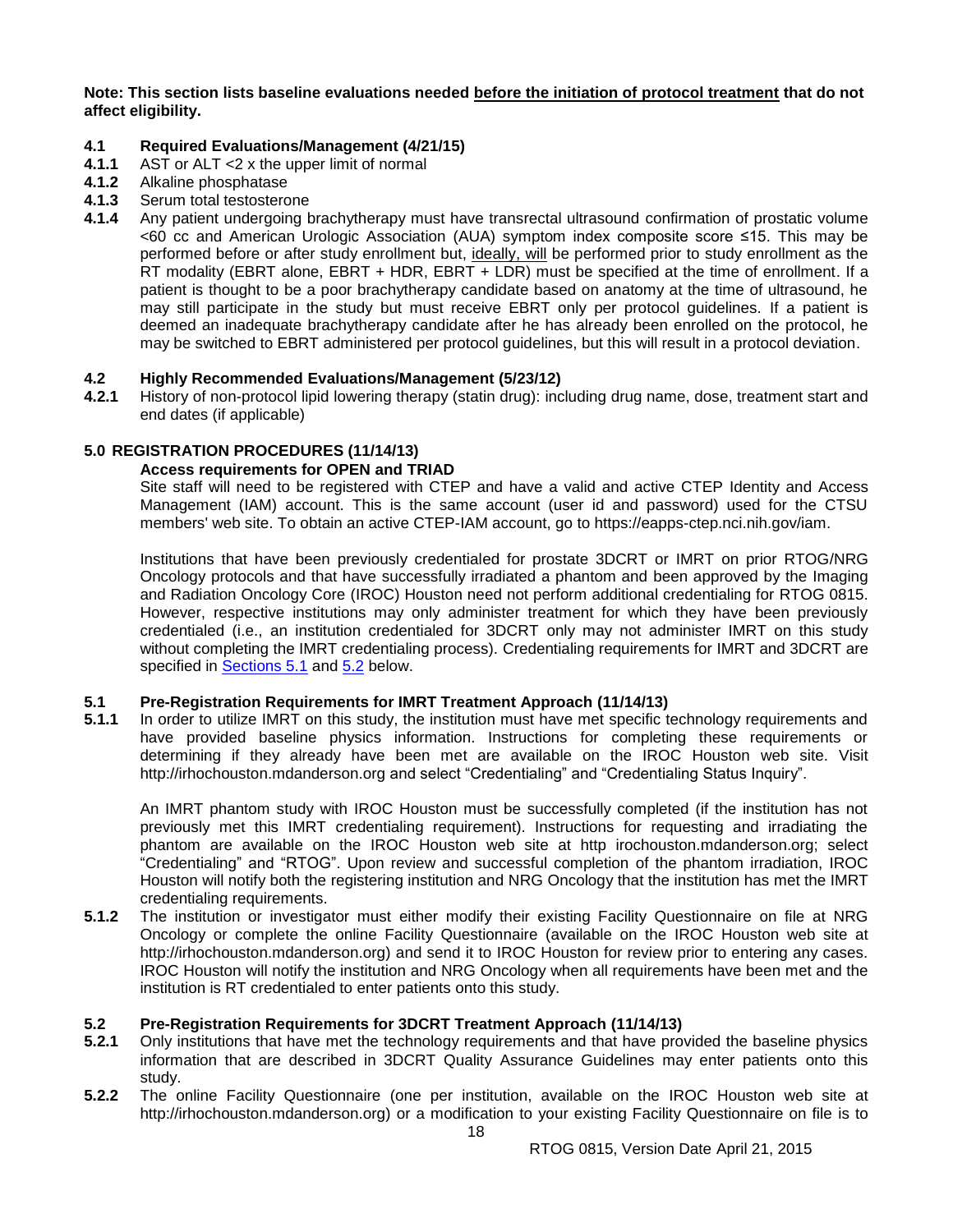be sent to IROC Houston for review prior to entering any cases. IROC Houston will notify the institution and NRG Oncology when all requirements have been met and the institution is RT credentialed to enter patients onto this study.

## <span id="page-18-0"></span>**5.3 Pre-Registration Requirements for Brachytherapy Treatment Approach (4/21/15)**

**Note: To be used on this protocol, low-dose rate brachytherapy sources must be listed on the joint RPC/AAPM source registry at http://rpc.mdanderson.org/rpc. Select "Brachy Sources/Source Registry".**

**5.3.1** Institutions must be pre-credentialed by IROC Houston prior to registering any cases to this study. The credentialing materials may be found on the IROC Houston website at http://irochouston.mdanderson.org under the "Credentialing" tab.

If an institution was credentialed for a previous RTOG prostate brachytherapy trial (98-05, P-0019, 0232, or 0526), they do not have to be re-credentialed for RTOG 0815 if the radiation oncologist and physicist are the same as on the approved credentialing request, and the institution is using the same seed model and planning system as on the approved credentialing request. A change of physician will require submission of the Knowledge Assessment Form and Clinical Test Case. A change in physicist will require submission of the Knowledge Assessment Form and the Reference Case. A change in either the treatment planning computer or brachytherapy source model will require resubmission of only the Reference Case.

## **5.3.2** *LDR Brachytherapy Credentialing*

In order to use brachytherapy on this study, the institution must have met specific technology requirements and have provided baseline physics information. Instructions for completing these requirements, or determining if they have already been met, are available at the IROC Houston web site, http://irochouston.mdanderson.org by selecting "Credentialing" and "RTOG".

#### **5.3.3** *HDR Brachytherapy Credentialing*

Only institutions that have completed the Knowledge Assessment Questionnaire, the Facility Inventory, and the Benchmark Cases, as described in the NRG Oncology HDR Prostate Implant Quality Assurance Guidelines (see IROC Houston web site http://irochouston.mdanderson.org) may enter patients onto this study. The sample clinical case with complete post implant data form and other materials are to be sent to IROC Houston. Upon review and successful completion, IROC Houston will notify both the registering institution and NRG Oncology that the institution has successfully completed this requirement. The IROC Houston will then notify the institution and NRG Oncology that all requirements have been met and the institution is eligible to enter subsequent patients onto this study. Institutions previously credentialed for RTOG 0321 do not have to be re-credentialed for RTOG 0815.

The first five cases from any newly-credentialed institution will be reviewed by the study co-chair for each respective RT modality to ensure protocol compliance with respect to target coverage, heterogeneity, and normal critical structure dose constraints. Once an institution has demonstrated protocol compliance, future cases will be selected randomly for review.

## <span id="page-18-1"></span>**5.4 Digital RT Data Submission to NRG Oncology Using TRIAD (11/14/13)**

This trial will not utilize the services of the ITC for dosimetry digital treatment data submission. TRIAD, the American College of Radiology's (ACR) image exchange application that is used by NRG Oncology, will be used. TRIAD provides sites participating in NRG Oncology clinical trials a secure method to transmit DICOM RT and other objects. TRIAD anonymizes and validates the images as they are transferred.

#### TRIAD Access Requirements:

- Site physics staff who will submit images through TRIAD will need to be registered with The Cancer Therapy Evaluation Program (CTEP) and have a valid and active CTEP Identity and Access Management (IAM) account. Please refer to [Section 5.0](#page-17-0) of the protocol for instructions on how to request a CTEP-IAM account.
- To submit images, the site physics user must have been assigned the 'TRIAD site user' role on the relevant Group or CTSU roster. NRG Oncology users should contact your site Lead RA to be added to your site roster. Users from other cooperative groups should follow their procedures for assignment of roster roles.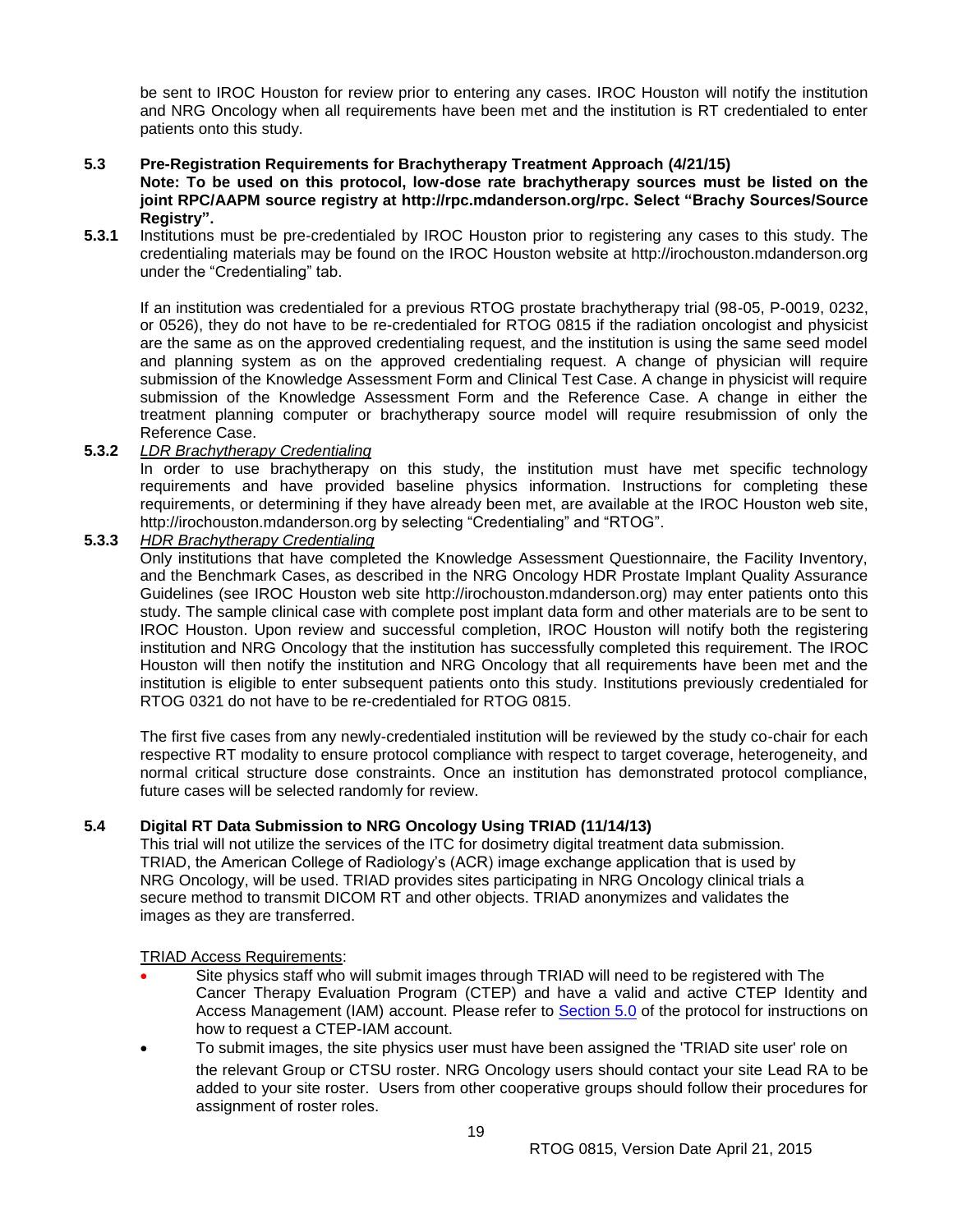RAs are able to submit standard of care imaging through the same method.

## **TRIAD Installations:**

**When a user applies for a CTEP-IAM account with proper user role, he/she will need to have the TRIAD application installed on his/her workstation to be able to submit images. TRIAD installation documentation can be found on the NRG Oncology/RTOG website Core Lab tab.** 

This process can be done in parallel to obtaining your CTEP-IAM account username and password.

If you have any questions regarding this information, please send an e-mail to the TRIAD Support mailbox at TRIAD-Support@acr.org.

## <span id="page-19-0"></span>**5.5 Regulatory Pre-Registration Requirements (4/21/15)**

**5.5.1** This study is supported by the NCI Cancer Trials Support Unit (CTSU). Prior to the recruitment of a patient for this study, investigators must be registered members of a lead protocol organization. Each investigator must have an NCI investigator number and must maintain an "active" investigator registration status through the annual submission of a complete investigator registration packet (FDA Form 1572 with original signature, current CV, Supplemental Investigator Data Form with signature, and Financial Disclosure Form with original signature) to the Pharmaceutical Management Branch (PMB), CTEP, DCTD, NCI. These forms are available on the CTSU registered member web site: http://ctep.cancer.gov/investigatorResources/investigator\_registration.htm . For questions, please contact the CTEP Investigator Registration Help Desk by e-mail at pmbregpend@ctep.nci.nih.gov .

The Cancer Therapy Evaluation Program (CTEP) Identity and Access Management (IAM) application is a web-based application intended for use by both Investigators (i.e., all physicians involved in the conduct of NCI-sponsored clinical trials) and Associates (i.e., all staff involved in the conduct of NCI-sponsored clinical trials).

Associates will use the CTEP-IAM application to register (both initial registration and annual reregistration) with CTEP and to obtain a user account. Investigators will use the CTEP-IAM application to obtain a user account only. (See CTEP Investigator Registration Procedures above for information on registering with CTEP as an Investigator, which must be completed before a CTEP-IAM account can be requested.)

An active CTEP-IAM user account will be needed to access all CTEP and CTSU (Cancer Trials Support Unit) websites and applications, including the CTSU members' web site. Additional information can be found on the CTEP web site at http://ctep.cancer.gov/branches/pmb/associate\_registration.htm. For questions, please contact the CTEP Associate Registration Help Desk by email at ctepreghelp@ctep.nci.nih.gov.

#### IRB Approval

Each investigator or group of investigators at a clinical site must obtain IRB approval for this protocol and submit IRB approval and supporting documentation to the CTSU Regulatory Office before they can enroll patients. Study centers can check the status of their registration packets by querying the Regulatory Support System (RSS) site registration status page of the CTSU member web site by entering credentials at [https://www.ctsu.org.](https://www.ctsu.org/) For sites under the CIRB initiative, IRB data will automatically load to RSS.

Sites participating on the NCI CIRB initiative and accepting CIRB approval for the study are not required to submit separate IRB approval documentation to the CTSU Regulatory Office for initial, continuing or amendment review. This information will be provided to the CTSU Regulatory Office from the CIRB at the time the site's Signatory Institution accepts the CIRB approval. The Signatory site may be contacted by the CTSU Regulatory Office or asked to complete information verifying the participating institutions on the study. Other site registration requirements (i.e., laboratory certifications, protocol-specific training certifications, or modality credentialing) must be submitted to the CTSU Regulatory Office or compliance communicated per protocol instructions.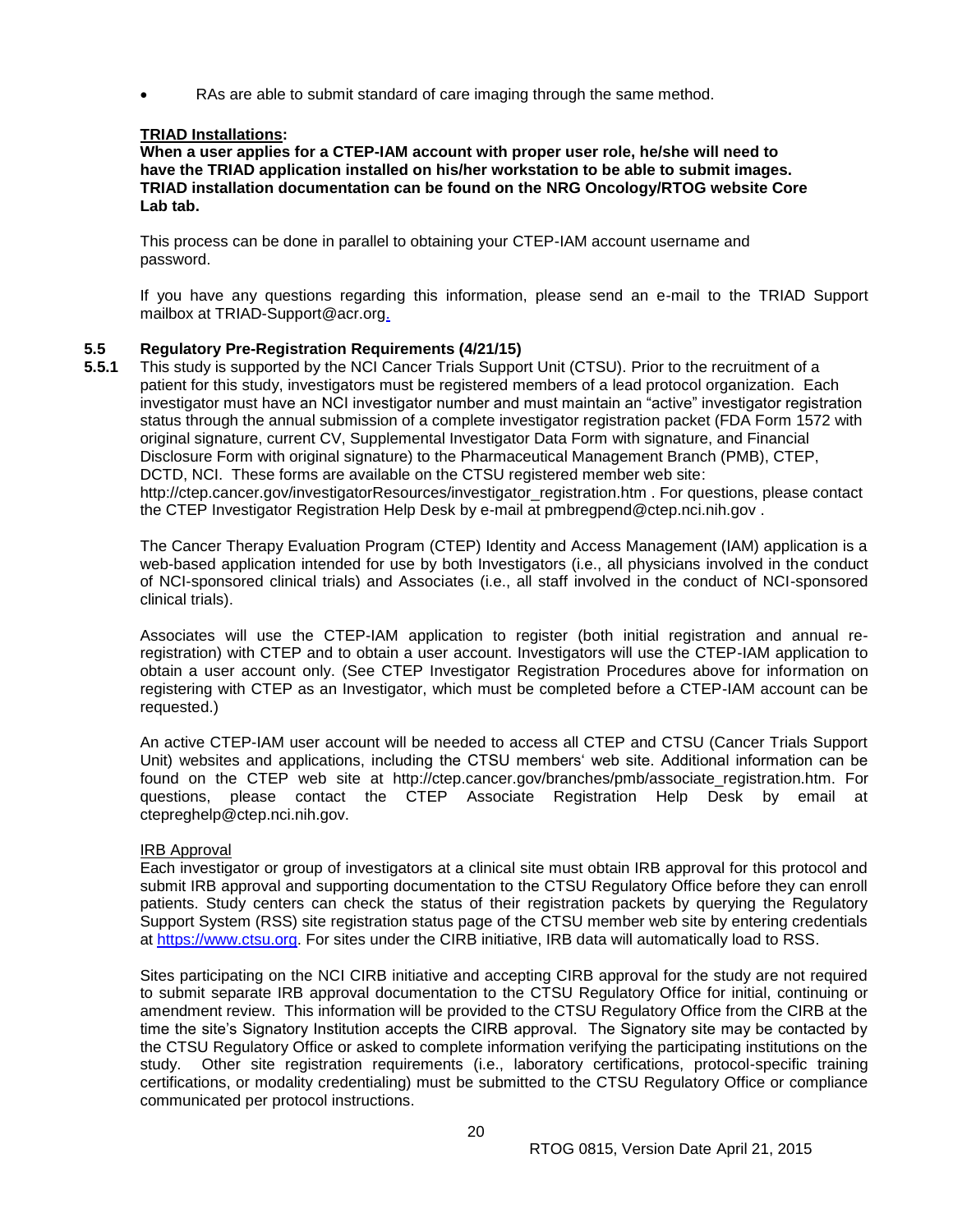Downloading Site Registration Documents

Site registration forms may be downloaded from the RTOG 0815 protocol page located on the CTSU members' web site. Go to https://www.ctsu.org and log in to the members' area using your CTEP-IAM username and password:

- Click on the Protocols tab in the upper left of your screen
- Click on the (state organization type e.g. P2C, CITN, NCTN Groupname) link to expand, then select trial protocol, RTOG-0815
- Click on the Site Registration Documents link

Requirements for RTOG 0815 site registration:

- CTSU IRB Certification (for sites not participating via the NCI CIRB)
- CTSU IRB/Regulatory Approval Transmittal Sheet (for sites not participating via the NCI CIRB)
- CTSU RT Facilities Inventory Form (if applicable)

NOTE: Per NCI policy all institutions that participate on protocols with a radiation therapy component must participate in the Imaging and Radiation Oncology Core (IROC) monitoring program. For non-lead group institutions an RT Facilities Inventory Form must be on file with CTSU. If this form has been previously submitted to CTSU it does not need to be resubmitted unless updates have occurred at the RT facility.

- IRB/REB approval letter (for sites not participating via the NCI CIRB);
- IRB/REB approved consent (English and native language versions\*)

**\*Note**: Institutions must provide certification/verification of IRB/REB consent translation to NRG Oncology (See "Non-English Speaking Canadian and Non-North American Institutions" below)

## IRB/REB assurance number renewal information as appropriate

## Non-English Speaking Canadian and Non-North American Institutions

Translation of documents is critical. The institution is responsible for all translation costs. All regulatory documents, including the IRB/REB approved consent, must be provided in English and in the native language. Certification of the translation is optimal but due to the prohibitive costs involved NRG Oncology will accept, at a minimum, a verified translation. A verified translation consists of the actual REB approved consent document in English and in the native language, along with a cover letter on organizational/letterhead stationery that includes the professional title, credentials, and signature of the translator as well as signed documentation of the review and verification of the translation by a neutral third party. The professional title and credentials of the neutral third party translator must be specified as well.

#### **5.5.2** *Pre-Registration Requirements FOR CANADIAN INSTITUTIONS*

Prior to clinical trial commencement, Canadian institutions must complete and fax (215-569-0206) or email (CTSURegulatory@ctsu.coccg.org) the following forms to the CTSU Regulatory Office:

- Health Canada's Therapeutic Products Directorates' Clinical Trial Site Information Form,
- Qualified Investigator Undertaking Form, and
- Research Ethics Board Attestation Form.

# **5.5.3** *Pre-Registration Requirements FOR INTERNATIONAL INSTITUTIONS*

## **For institutions that do not have an approved LOI for this protocol:**

International sites must submit an LOI to NRG Oncology to receive approval to participate in this trial. For more details see link below: http://www.rtog.org/Researchers/InternationalMembers/LetterofIntent.aspx . **For institutions that have an approved LOI for this protocol:**

#### All requirements indicated in your LOI Approval Notification must be fulfilled prior to enrolling patients to this study.

#### <span id="page-20-0"></span>**5.6 Registration (4/21/15)**

## **5.6.1** OPEN Registration Instructions

Patient registration can occur only after evaluation for eligibility is complete, eligibility criteria have been met, and the study site is listed as 'approved' in the CTSU RSS. Patients must have signed and dated all applicable consents and authorization forms.

Patient enrollment will be facilitated using the Oncology Patient Enrollment Network (OPEN). OPEN is a web-based registration system available on a 24/7 basis. To access OPEN, the site user must have an active CTEP-IAM account (check at < https://eapps-ctep.nci.nih.gov/iam/index.jsp >) and a 'Registrar' role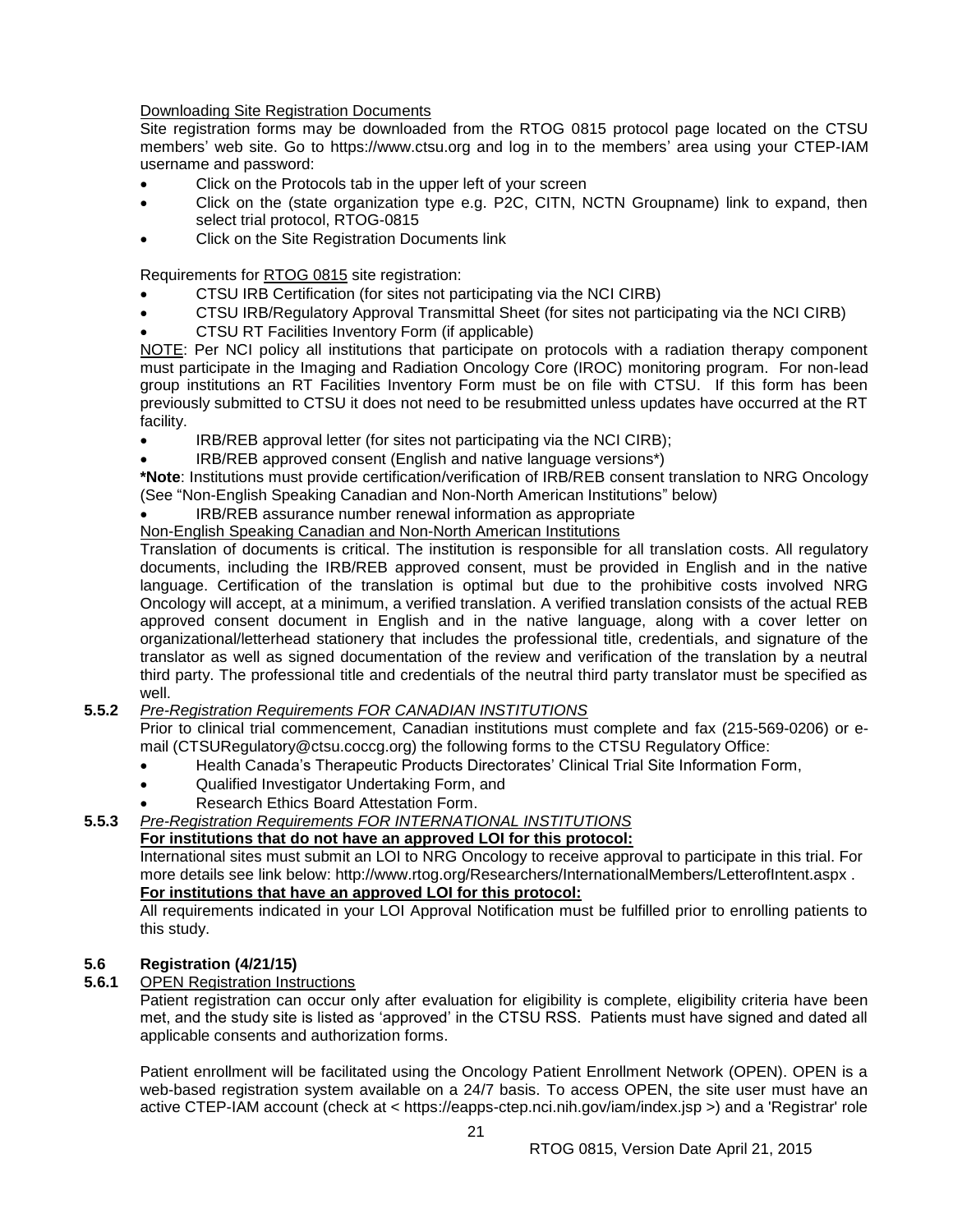on either the LPO or participating organization roster. All site staff will use OPEN to enroll patients to this study. It is integrated with the CTSU Enterprise System for regulatory and roster data. OPEN can be accessed at https://open.ctsu.org or from the OPEN tab on the CTSU members' web site https://www.ctsu.org.

Prior to accessing OPEN site staff should verify the following:

- All eligibility criteria have been met within the protocol stated timeframes. Site staff should use the registration forms provided on the group or CTSU web site as a tool to verify eligibility.
- All patients have signed an appropriate consent form and HIPPA authorization form (if applicable).

The OPEN system will provide the site with a printable confirmation of registration and treatment information. Please print this confirmation for your records.

Further instructional information is provided on the CTSU members' web site OPEN tab or within the OPEN URL. For any additional questions contact the CTSU Help Desk at 1-888-823-5923 or [ctsucontact@westat.com.](mailto:ctsucontact@westat.com)

In the event that the OPEN system is not accessible, participating sites can contact web support for assistance with web registration: websupport@acr.org or call the Registration Desk at (215) 574-3191, Monday through Friday, 8:30 a.m. to 5:00 p.m. ET. The registrar will ask the site to fax in the eligibility checklist and will need the registering individual's e-mail address and/or return fax number. This information is required to assure that mechanisms usually triggered by the OPEN web registration system (e.g. drug shipment and confirmation of registration) will occur.

## <span id="page-21-0"></span>**6.0 RADIATION THERAPY (4/21/15)**

**This trial will not utilize the services of the ITC for dosimetry digital treatment data submission. PRIOR TO ENROLLING PATIENTS, please see [Section 5.4](#page-18-1) for information on installing TRIAD for submission of digital RT data.**

**Protocol treatment must begin within 4 weeks after randomization (administration of either RT alone [Arm 1] or RT + ADT [Arm 2]). Patients randomized to receive short-term ADT should begin RT 8 weeks after the first LHRH agonist injection.**

Note: As this protocol allows for treatment with exclusively EBRT or EBRT + brachytherapy (at the **discretion of the treating physician) this must be specified at the time of study enrollment. Should a patient who was originally intended to receive brachytherapy be found, post-enrollment, to be a poor brachytherapy candidate based on transrectal ultrasound examination, he may be switched to external beam radiotherapy administered per protocol guidelines, but this will result in a protocol deviation. Therefore, it is strongly recommended to obtain ultrasound** 

**assessment of prospective brachytherapy patients before enrollment on this study.**

## <span id="page-21-1"></span>**6.1 Dose Specifications: 3D Conformal Radiotherapy (3DCRT) or IMRT**

- **6.1.1** Dose will be normalized such that exactly 98% of the PTV receives the prescription dose and will be scored as per protocol. The maximum allowable dose within the PTV is 107% of the prescribed dose to a volume that is at least 0.03 cc. The minimum allowable dose within the PTV is >95% of the prescribed dose to a volume that is at least 0.03cc.
- **6.1.2** Patients treated entirely via EBRT shall receive prescription doses to the PTV (with the above constraints) of 79.2 Gy delivered in 1.8 Gy fractions. All attempts should be made to deliver the PTV dose with the above heterogeneity constraints with adherence to the critical structure parameters listed below in Table 1. The PTV prescription dose may be reduced by as many as two fractions (total prescription dose of 75.6 or 77.4 Gy) at the discretion of the treating radiation oncologist only if felt that critical structure dose constraints cannot be met for that particular case at a prescription dose of 79.2 Gy. See [Section 6.5](#page-23-0) below for specifics regarding when to implement a dose reduction. The final prescription dose will be reported specifically to the study coordinator and recorded on a patient-by-patient basis.

## **Table 1. Critical Structure Dose Constraints**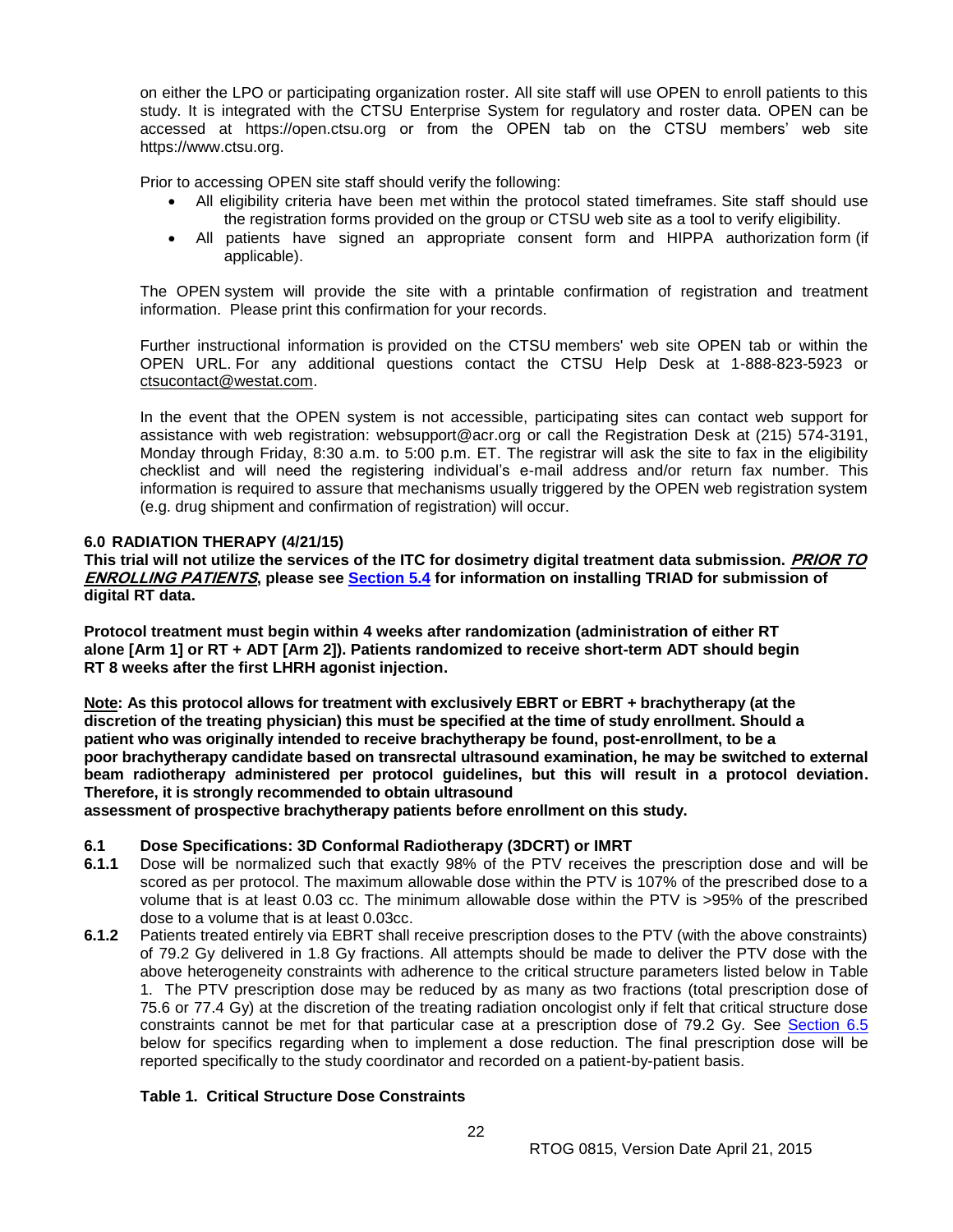| Normal organ<br>limit <sup>+</sup> | No more than<br>15% volume<br>receives dose<br>that exceeds | No more than<br>25% volume<br>receives dose<br>that exceeds | No more than<br>35% volume<br>receives dose<br>that exceeds | No more than<br>50% volume<br>receives dose<br>that exceeds |
|------------------------------------|-------------------------------------------------------------|-------------------------------------------------------------|-------------------------------------------------------------|-------------------------------------------------------------|
| <b>Bladder</b><br>Constraint       | 80 Gy                                                       | 75 Gy                                                       | 70 Gy                                                       | 65 Gy                                                       |
| Rectum<br>Constraint               | 75 Gy                                                       | 70 Gy                                                       | 65 Gy                                                       | 60 Gy                                                       |
| Penile Bulb                        | Mean dose less than or equal to 52.5 Gy (See Section 6.5)   |                                                             |                                                             |                                                             |

†Normal organ limit refers to the volume of that organ that should not exceed the dose limit.

## <span id="page-22-0"></span>**6.2 Technical Factors**

- **6.2.1** RT will be delivered with megavoltage equipment at energies ≥6 MV.<br>**6.2.2** Patients who receive brachytherapy as a component of their RT will
- **6.2.2** Patients who receive brachytherapy as a component of their RT will undergo EBRT implementing either 3DCRT or IMRT as described. The prostate and seminal vesicles will be treated to a dose of 45 Gy in 1.8 Gy fractions prescribed to a PTV dose as above.

## <span id="page-22-1"></span>**6.3 EBRT Localization, Simulation, and Immobilization**

Simulation will be CT-based in all cases. The use of urethral contrast at the time of simulation is recommended but not required. Patients will be positioned supine on a flat tabletop with a customized thermoplastic immobilization cast or a molded foam cradle for stabilization and setup reproducibility. The degree of bladder fullness should be made to duplicate that which is anticipated for daily treatment, i.e., if the patient is instructed to maintain a full bladder for treatment, he should be simulated as such (especially for cases in which image guidance or adaptive treatments are not implemented). CT images should be acquired at a slice thickness of ≤3 mm from the top of the iliac crests superiorly to the perineum inferiorly. Target volumes [\(Section 6.4.1\)](#page-22-2) and normal critical structures [\(Section 6.4.1\)](#page-22-2) will be defined in the slices in which they are visualized. The 3DCRT cases must utilize "beam's eye view" representations to define final beam aperture.

# <span id="page-22-2"></span>**6.4 Treatment Planning/Target Volumes (11/14/13)**

**6.4.1** The definition of volumes will be in accordance with the ICRU Report #50: Prescribing, Recording, and Reporting Photon Beam Therapy.

The Gross Tumor Volume (GTV) is defined by the physician as all known disease as defined by the planning CT, urethrogram, and clinical information. If a urethrogram is used, the GTV will encompass a volume inferiorly 5 mm superior to the tip of the dye and no less than the entire prostate. Prostate dimensions should be defined as visualized on CT scan.

The Clinical Target Volume (CTV) is the GTV plus areas considered to contain microscopic disease, delineated by the treating physician, and is defined as follows:

CTV is the GTV (prostate) plus areas at risk for microscopic disease extension plus the proximal bilateral seminal vesicles. Only the proximal 1.0 cm of seminal vesicle tissue adjacent to the prostate shall be included in the clinical target volume.<sup>61</sup> This 1.0 cm of seminal vesicles refers to both radial (in plane) and superior (out of plane) extent. If both prostate and seminal vesicle are visualized in the same CT slice, this seminal vesicle tissue will contribute to the 1.0 cm of tissue.

The Planning Target Volume (PTV) will provide a margin around the CTV to compensate for the variability of treatment set up and internal organ motion. A range of 5-10 mm around the CTV is required to define each respective PTV. Superior and inferior margins (capping) should be 5-10 mm depending on the thickness and spacing of the planning CT scan. Careful consideration should be made when defining the 5-10 mm margin in 3 dimensions.

The ICRU Reference Points are to be located in the central part of the PTV and, secondly, on or near the central axis of the beams. Typically these points should be located on the beam axes or at the intersection of the beam axes.

Normal Critical Structures to be defined on the treatment planning CT scan will include the following: bladder, rectum (from its origin at the rectosigmoid flexure superiorly or the bottom of the SI joints, whichever is more inferior to the inferior-most extent of the ischial tuberosities), bilateral femora (to the level of ischial tuberosity), penile bulb, and skin. Any small bowel within the primary beam aperture should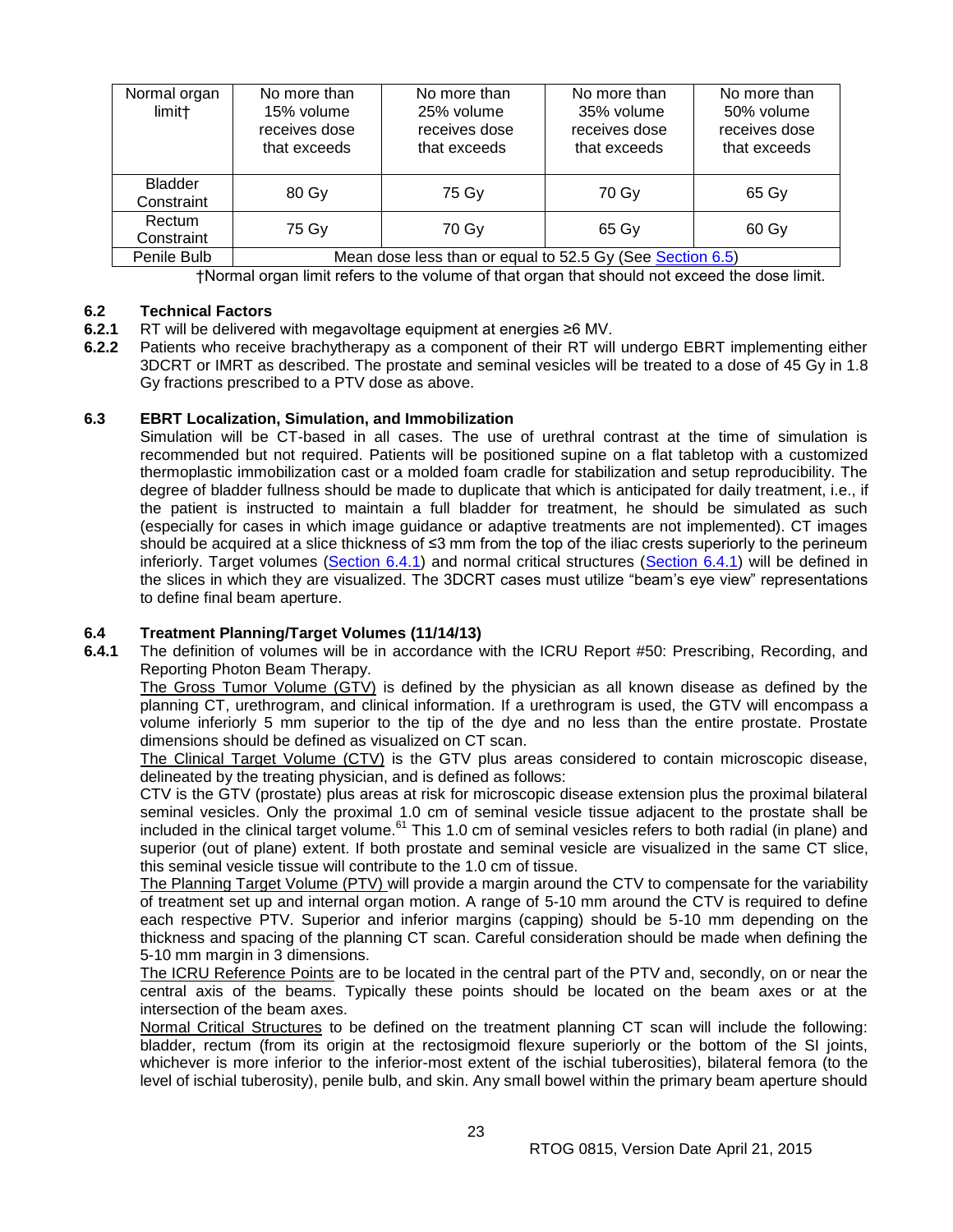be defined as well. All structures will be contoured in their entirety as solid organs. See the NRG Oncology/RTOG website (**http://www.rtog,org**) to view examples of target and normal tissue contours. The PTV forms the entire target as described. No extension of fields to specifically treat regional lymph nodes is permitted. 3D conformal beams will be shaped to include the entire PTV and minimize dose to surrounding critical structures as described. Intensity modulated radiotherapy (IMRT) using inverse planning is permitted with constraints placed to adhere to critical structure dose limitations as defined above.

The following table summarizes the naming of targets and critical structures for submission of data to NRG Oncology.

**Note:** All required structures must be labeled as listed in the table below for digital RT data submission. Resubmission of data may be required if labeling of structures does not conform to the standard DICOM name listed.

| 0815 Standard Name       | <b>Description</b>              |  |  |
|--------------------------|---------------------------------|--|--|
| <b>EBRT</b>              |                                 |  |  |
| <b>GTV</b>               | <b>Gross Target Volume</b>      |  |  |
| <b>CTV</b>               | <b>Clinical Target Volume</b>   |  |  |
| <b>PTV</b>               | <b>Planning Target Volume</b>   |  |  |
| <b>Bladder</b>           | <b>Bladder</b>                  |  |  |
| Femur L                  | Left Femoral Head               |  |  |
| Femur R                  | <b>Right Femoral Head</b>       |  |  |
| PenileBulb               | Penile Bulb                     |  |  |
| Rectum                   | Rectum                          |  |  |
| External                 | <b>External Patient Contour</b> |  |  |
| SeminalVesicle           | <b>Seminal Vesicles</b>         |  |  |
| <b>LDR Brachytherapy</b> |                                 |  |  |
| <b>ETV</b>               |                                 |  |  |
| Rectum                   |                                 |  |  |
| <b>Bladder</b>           |                                 |  |  |
|                          | <b>HDR Brachytherapy</b>        |  |  |
| $\overline{\text{CTV}}$  |                                 |  |  |
| <b>PTV</b>               |                                 |  |  |
| Prostate                 |                                 |  |  |
| SeminalVesicle           |                                 |  |  |
| Urethra                  |                                 |  |  |
| <b>Bladder</b>           |                                 |  |  |
| Rectum                   |                                 |  |  |

#### <span id="page-23-0"></span>**6.5 Critical Structures (12/10/10)**

Critical structure dose constraints shall remain consistent with those represented in prior RTOG 3DCRT/IMRT prostate protocols (see Table 1 above). While every effort should be made to deliver prescription doses to the PTV as specified while adhering to these constraints, it is recognized that certain anatomical factors may prevent this. As mentioned in [Section 6.1,](#page-21-1) a prescription dose reduction to a level of 77.4 Gy or 75.6 Gy is permitted if constraints cannot be met at a prescription dose of 79.2 Gy. For purposes of compliance, up to a 5% absolute increase in the volume of critical structure receiving greater than the specified dose will be considered "variation acceptable," e.g. up to 20% of the rectum may receive a dose of > 75.6 Gy without a protocol deviation. Any increase in critical structure volume greater than 5% receiving more than the specified dose will be considered a "deviation unacceptable." It is at this point that a dose reduction to 77.4 Gy or 75.6 Gy should be implemented. The prescription dose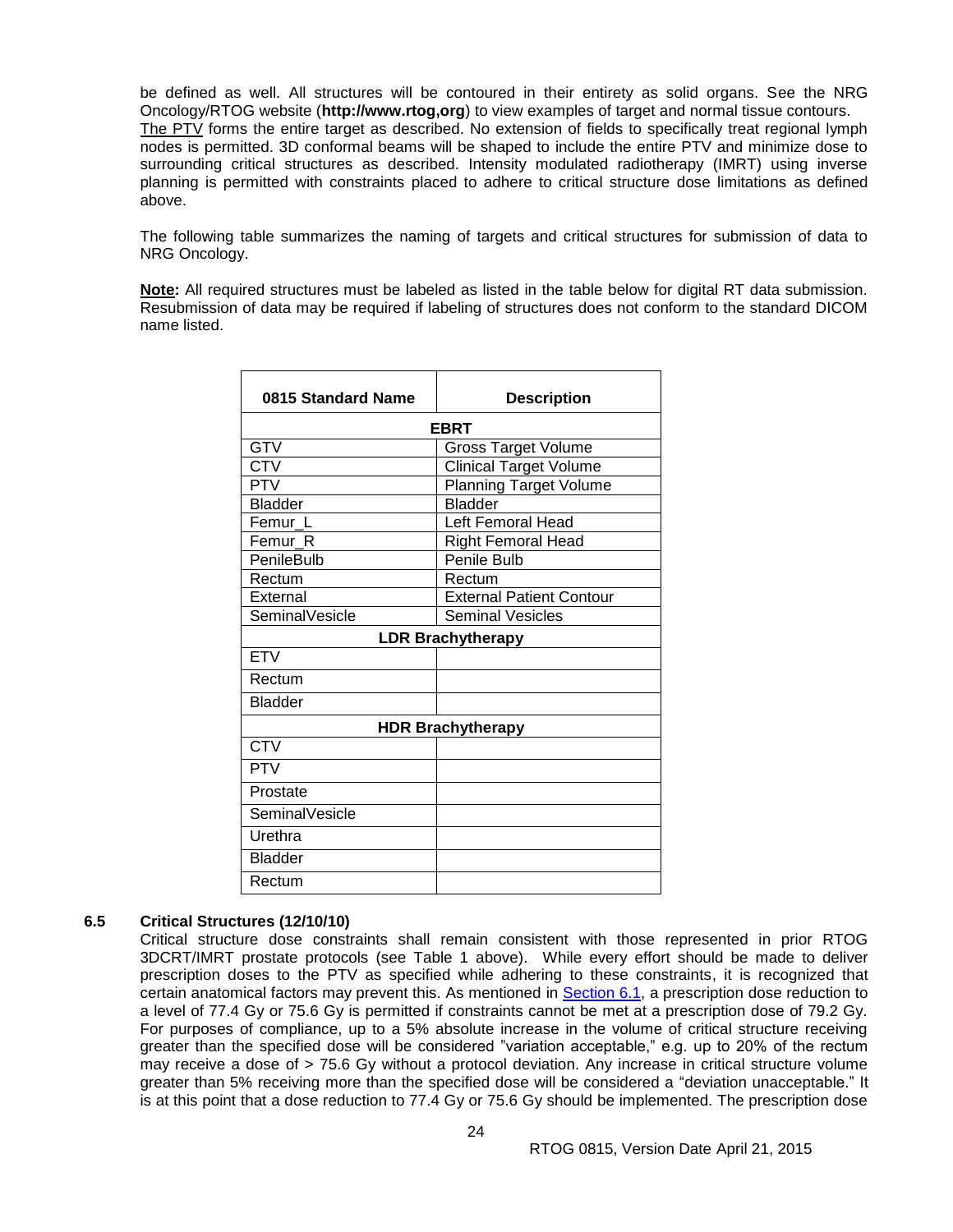should be the maximum deliverable up to 79.2 Gy while respecting the critical normal structure constraints. Of note, the penile bulb constraint is to be regarded as a guideline, and adherence to this should not, in any way, result in a reduction of the prescription dose or compromised dose coverage of the target volume.

# <span id="page-24-0"></span>**6.6 Treatment Verification**

**6.6.1** First day port films or portal images of each field along with orthogonal isocenter verification films (or images) must be obtained. If modifications are made in field shaping or design, a port film of each modified field along with orthogonal isocenter verification films (or images) is required on the first day's treatment of that field. Thereafter, weekly verification films or images of orthogonal isocenter views (anterior to posterior and lateral projection) are required.

For **IMRT** the intensity profiles of each beam must be independently verified and compared to the planned field intensity. Portal films are not required for IMRT but orthogonal verification films are required, just as for 3DCRT. These images are to be archived by the institution for later review if requested by the study chair.

**6.6.2** Daily on-line target localization (kV or MV imaging with fiducials, trans-abdominal ultrasound, or other) or off-line adaptive approaches to account for interfraction organ motion and setup variability are permitted on this study but not required. The use of image guidance or daily target localization including the specific type implemented must be documented by the treating physician and submitted to NRG Oncology using the appropriate sections of the Facility Questionnaire.

#### **6.6.3** Management of Radiation Dose to the Patient from Daily Localization

According to the literature, the estimates of patient dose per imaging study for various imaging systems vary considerably. The doses are in the range of 0.1 cGy BrainLab's ExacTrac planar kV-systems and can be considered negligible compared with doses from MV portal imaging and kV and MV CT. The doses from helical MV CT scans on a Tomotherapy unit are estimated to be in range from 1 to 3 cGy, similar to doses reported for kV cone beam CT on Elekta Synergy machine. The doses for MV cone beam CT vary from 1 cGy to 10 cGy depending on the field size. Thus, the doses for 3D imaging systems used one time each day are in the range of 0.1 to 10 cGy and can contribute from 0.06 to 6% to a daily dose of 1.8 Gy. As a technique of controlling patient dose, it is recommended that a QA procedure be established at each institution to verify the accuracy of the image registration software on a daily basis. This QA check should be performed by the therapists operating a particular treatment device and is aimed at reducing the use of repeat imaging to check that the registration software has functioned properly when a shift of patient position is carried out. Additionally, it is not recommended that an institution use a daily imaging technique that delivery greater than 3 cGy/dy to the patient. This limit dictates that repeat imaging on a particular day is held to a minimum when systems that deliver up to 3 cGy per study are used.

## <span id="page-24-1"></span>**6.7 Quality Assurance (5/23/12)**

#### **6.7.1** Documentation Requirements

The institution will archive treatment prescription and verification images for later review by the study chair if requested. At least one port film or pretreatment alignment film per field along with the digital reconstructed radiographs (DRRs) from the treatment planning program or, alternatively, a simulation verification radiograph shall be acquired and kept for evaluation if requested except where geometrically impractical.

# **6.7.2** Compliance Criteria

**Cases which meet criteria as stated in [Section](#page-21-1) 6.1.1 will be scored as per protocol.** The minimum allowable dose within the PTV is >95% of the prescribed dose to a volume that is at least 0.03cc. Cases in which this small volume of at least 0.03cc receives a minimum dose that is <95% but >93% or a maximum dose that is >107% and <110% of the prescribed dose will be scored as a variation acceptable. Cases in which such a small volume receives less than 93% or >110% of the prescribed dose will be scored as a deviation unacceptable.

 Acceptable dose heterogeneity will be as follows: **This maximum dose volume of the PTV must not be shared by a normal critical structure. [\(Section](#page-22-2) 6.4.1).** The maximum point dose to normal critical structures outside the PTV should not exceed the prescription dose. The treating physician must carefully consider the tolerance dose/volume to each critical normal structure and unspecified tissue.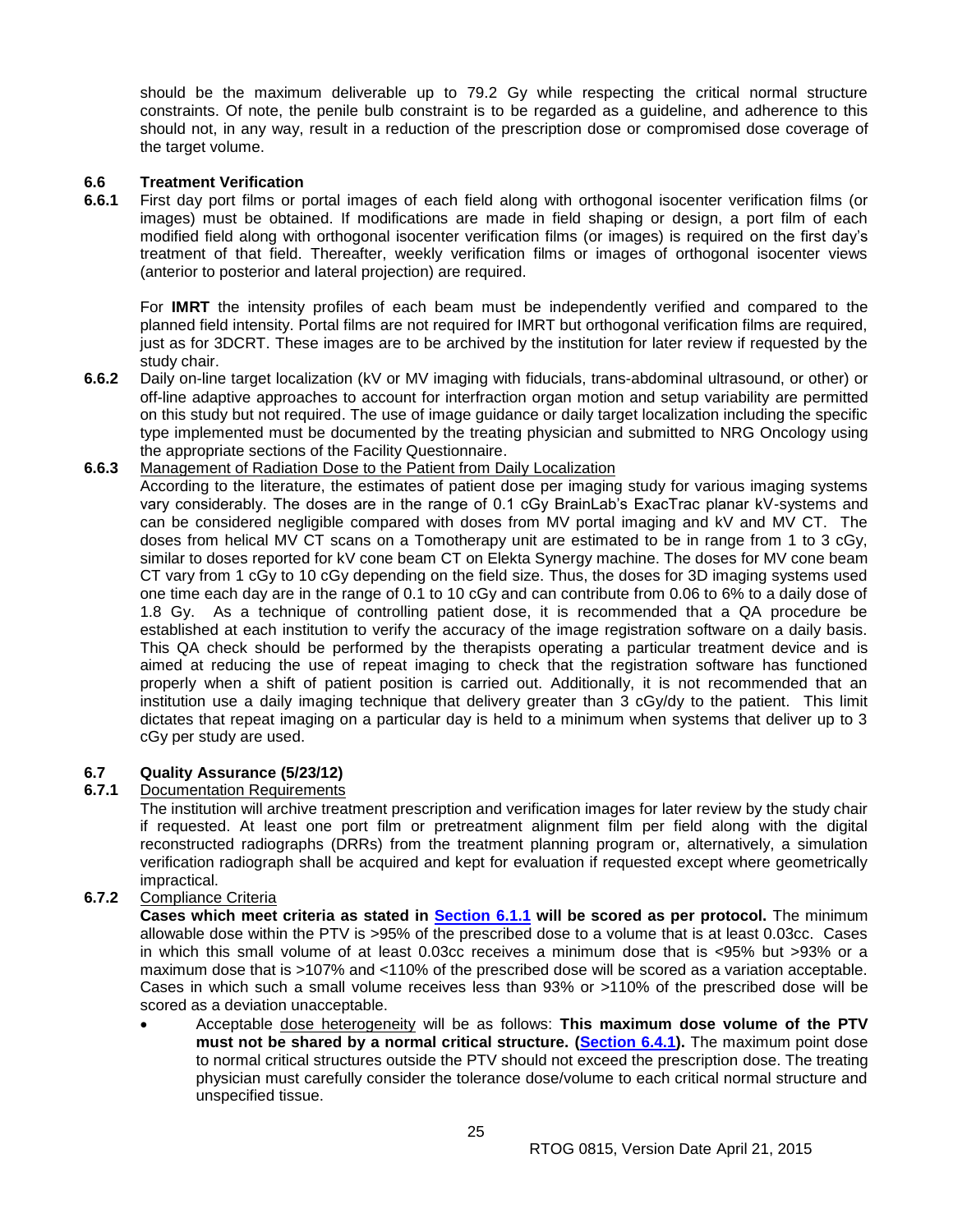## <span id="page-25-0"></span>**6.8 Dose Specifications/Technical Considerations: LDR Brachytherapy Boost (4/21/15)**

Note: As this protocol allows for treatment with exclusively EBRT or EBRT + brachytherapy (at the **discretion of the treating physician) this must be specified at the time of study enrollment. Should a patient who was originally intended to receive brachytherapy be found, post-enrollment, to be a poor brachytherapy candidate based on transrectal ultrasound examination, he may be switched to external beam radiotherapy administered per protocol guidelines, but this will result in a protocol deviation. Therefore, it is strongly recommended to obtain ultrasound assessment of prospective brachytherapy patients before enrollment on this study.**

**6.8.1** LDR, permanent seed, brachytherapy boost is permitted at the discretion of the treating radiation oncologist in conjunction with EBRT as described in **Section 6.2.2**. Implants will only be offered to patients with a prostate volume documented to be <60 cc by transrectal ultrasound examination, an AUA score ≤15, and no prior history of TURP [\(Section 3.2.9\)](#page-16-0). The implant may be performed under either general or spinal anesthesia and will be performed following the EBRT portion of treatment no more than 4 weeks following its completion.

## **6.8.2** Preplanning

This will be carried out prior to the procedure or intraoperatively via transrectal ultrasound examination. The prostate will be defined from base to apex in the axial plane at 5 mm slice intervals. The treatment length and prostate volume will be recorded. The CTV will consist of the prostate only. The PTV may be the same as the CTV or a 2-3 mm margin may be added anteriorly and laterally and up to 5 mm craniocaudally at the discretion of the treating physician.

## **6.8.3** Isotope Selection

Iodine-125 or Palladium-103 seeds may be used. The sources will be received and inventoried in accordance with state and federal regulations. If nonsterile loose sources or cartridges are used, at least 10% of the sources will be assayed in such a manner that direct traceability to either the National Institute of Standards and Technology (NIST) or an Accredited Dosimetry Calibration Lab (ADCL) is maintained. NIST 1999 standards will be used. If sterile source assemblies or strands are used, alternatively nonstranded loose seeds equal to 5% of the total, or five seeds, whichever is fewer, may be ordered and assayed. Agreement of the average measured source strength shall agree with that indicated in the vendor's calibration certificate to within 5%. No measured source strengths should fall outside 10% of that indicated in the vendor's calibration certificate.

 For I-125, the allowable source strength for each seed is 0.277 U to .650 U (NIST 99 or later). For Pd-103 sources, this range is 1.29 U to 2.61 U (NIST 99 or later).

 The vendor's stated source strength shall be used in all dosimetry calculations. Calculations will be performed in accordance with NIST 1999 calibration standards, the point source formalism described in the report generated by AAPM Task Group 43 and subsequent published AAPM Subcommittee Reports. The AAPM's recommendations for Pd-103 dose specifications and prescription are being followed.

## **6.8.4** Prescription Doses

The prescription dose for permanent seed interstitial boost will be **110 Gy for I-125 and 100 Gy for Pd-103**. Doses will be prescribed as minimal peripheral dose to the PTV.

#### **6.8.5** Postimplant Imaging

A pelvic x-ray with seed count verification will be obtained immediately postimplant. If the seed count does not match the number of seeds implanted, PA and lateral chest x-rays will be obtained to rule out pulmonary seed migration. CT scan for postimplant dosimetric analysis will be obtained following implant completion. Use of a Foley catheter for this test is encouraged for accurate urethral dosimetry but not required. This may be obtained immediately postoperative on the day of the implant if desired but no later than 5 weeks postimplant. The use of intravesical contrast is encouraged. CT slices should be acquired at ≤3 mm thickness and should encompass the pelvis from, at minimum, the bottom of the sacroiliac joints superiorly to 2 cm caudal to the prostatic apex.

 Structures defined will include the prostate, bladder, and rectum. The rectum will be defined from the bottom of the sacroiliac joints to the ischial tuberosity and will extend to the outer surface of the visualized rectal wall. The postimplant, CT-defined prostate will be defined as the "evaluated target volume" (ETV) and will form the basis for dosimetric analysis.

#### **6.8.6** Dosimetry

Postimplant evaluation will be performed on equipment capable of providing structural and volume-based dosimetric assessment on both the target and critical structures. Volume acquisition will be based on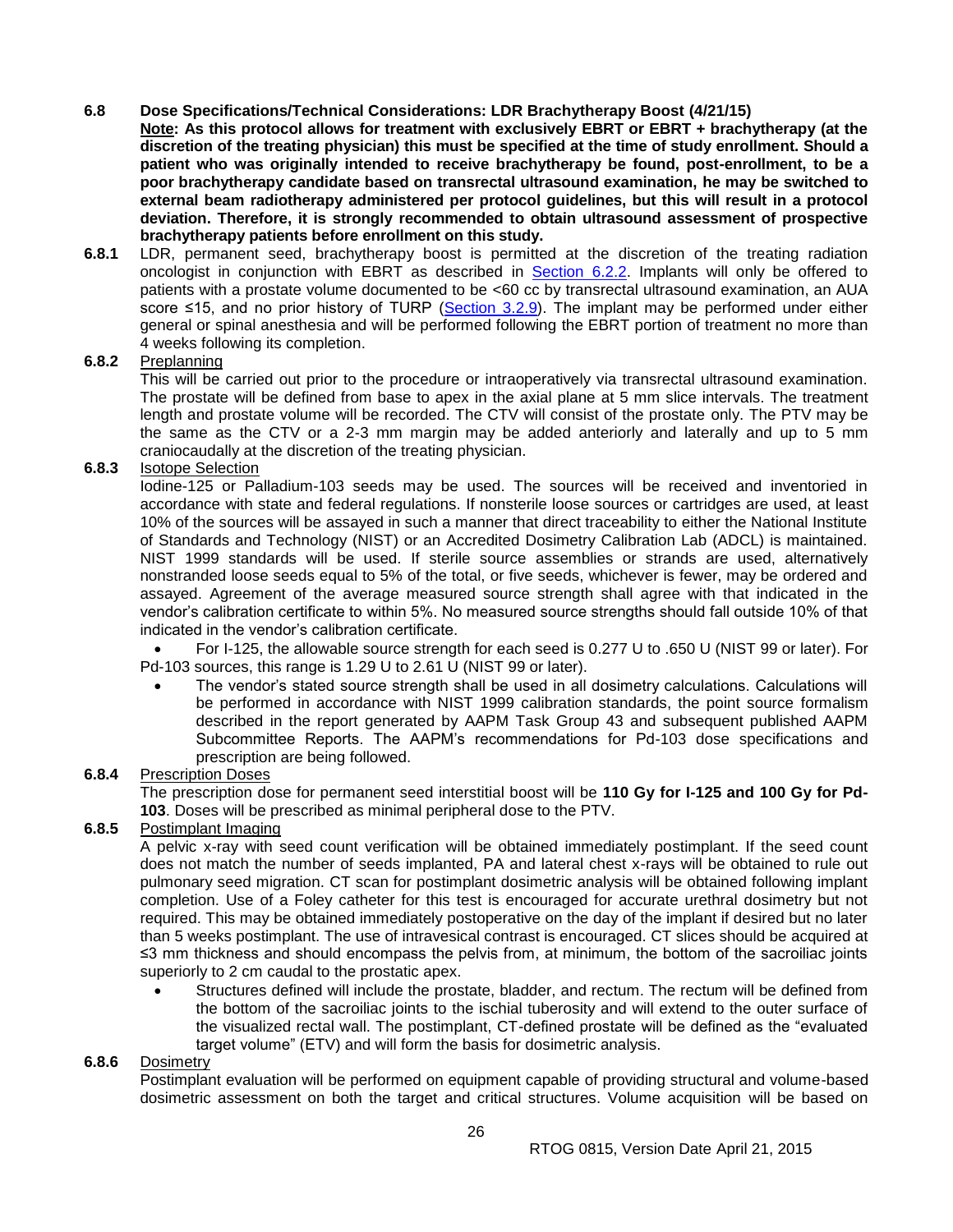contiguous axial CT slices as described above. Both target volume and critical structures will be contoured on each applicable axial slice. Isodose line displays and dose-volume histograms for all structures will be generated.

- The calculation grid should be set no larger than  $(2 \text{ mm} \times 2 \text{ mm} \times$  axial slice width).
- The planning system shall be capable of transmitting data via DICOM RT to NRG Oncology electronically.
- Guidelines established by the American Brachytherapy Society<sup>62</sup> are to be followed. DVH-based analysis must be used in the postplan evaluation. The following values shall be reported. Vn is the percentage of the ETV that received at least n% of the prescription dose. Dm is the minimum dose received by m% of the ETV.
- Target coverage will be documented in terms of V100, V90, V80, D90.
- Dose uniformity will be expressed in terms of V150.
- The rectum will be defined from the bottom of the SI joints to the ischial tuberosity. The maximum rectal dose as well as the volume and percentage of rectum receiving >100% of the prescription dose will be recorded.

**Note:** All required **LDR** Brachytherapy Boost structures must be labeled as listed in the table in [Section](#page-22-2)  [6.4.1](#page-22-2) for digital RT data submission. Resubmission of data may be required if labeling of structures does not conform to the standard DICOM name listed.

## **6.8.7** Compliance Criteria

- Per protocol: D90 for the ETV is greater than 90% of the prescription dose but less than 130% of the prescription dose.
- Variation acceptable: D90 for the ETV is greater than 80% of the prescription dose, but less than 90% of the prescription dose, or greater than 130% of the prescription dose.
- Deviation unacceptable: D90 for the ETV is less than 80% of the prescription dose.
- **6.8.8** Dosimetric Data to be Submitted to NRG Oncology
	- Copies of preimplant TRUS images with CTV and PTV annotated
	- A copy of the implant record generated during the procedure
	- A copy of the image taken after the procedure and a copy of the image or scout taken during the post implant CT
	- A copy of the postimplant CT scan, ETV and bladder and rectum delineation and dosimetry calculations (must be submitted electronically)
	- A copy of the postimplant dosimetry report that contains the information required in [Section 6.8.6](#page-25-0) above.
- **6.8.9** Quality Assurance

Individual case review will be performed by Dr. Morton, the LDR brachytherapy study co-chair overseeing this subgroup of patients enrolled on this protocol, as specified below in [Section 6.10.](#page-28-0)

## <span id="page-26-0"></span>**6.9 Dose Specifications/Technical Considerations: HDR Brachytherapy Boost (4/21/15)**

**Note: As this protocol allows for treatment with exclusively EBRT or EBRT + brachytherapy (at the discretion of the treating physician) this must be specified at the time of study enrollment. Should a patient who was originally intended to receive brachytherapy be found, post-enrollment, to be a poor brachytherapy candidate based on transrectal ultrasound examination, he may be switched to external beam radiotherapy administered per protocol guidelines, but this will result in a protocol deviation. Therefore, it is strongly recommended to obtain ultrasound assessment of prospective brachytherapy patients before enrollment on this study.**

- **6.9.1** HDR brachytherapy boost is permitted at the discretion of the treating radiation oncologist in conjunction with EBRT as described in [Section 6.2.2.](#page-22-0) Implants will only be offered to patients with a prostate volume documented to be <60 cc by transrectal ultrasound examination, AUA symptom index ≤15, and no prior history of TURP [\(Section 3.2.9\)](#page-16-0). HDR treatment will be delivered in 2 fractions separated by a minimum time span of 6 hours. This may be done in a single or multiple implant procedures at the discretion of the treating physician. The implant(s) may be performed during the EBRT portion of the treatment or within 1 week prior to its initiation or following its completion. For patients receiving HDR brachytherapy boost who are randomized to Arm 2, RT should begin, as for other modalities, 8 weeks following the first LHRH administration. The date of HDR brachytherapy implant will constitute the start of RT for those patients receiving implants prior to EBRT.
- **6.9.2** All implants will be performed under transrectal ultrasound guidance. Epidural, spinal, or general anesthesia may be used. Epidural analgesia may be used for interfraction pain control.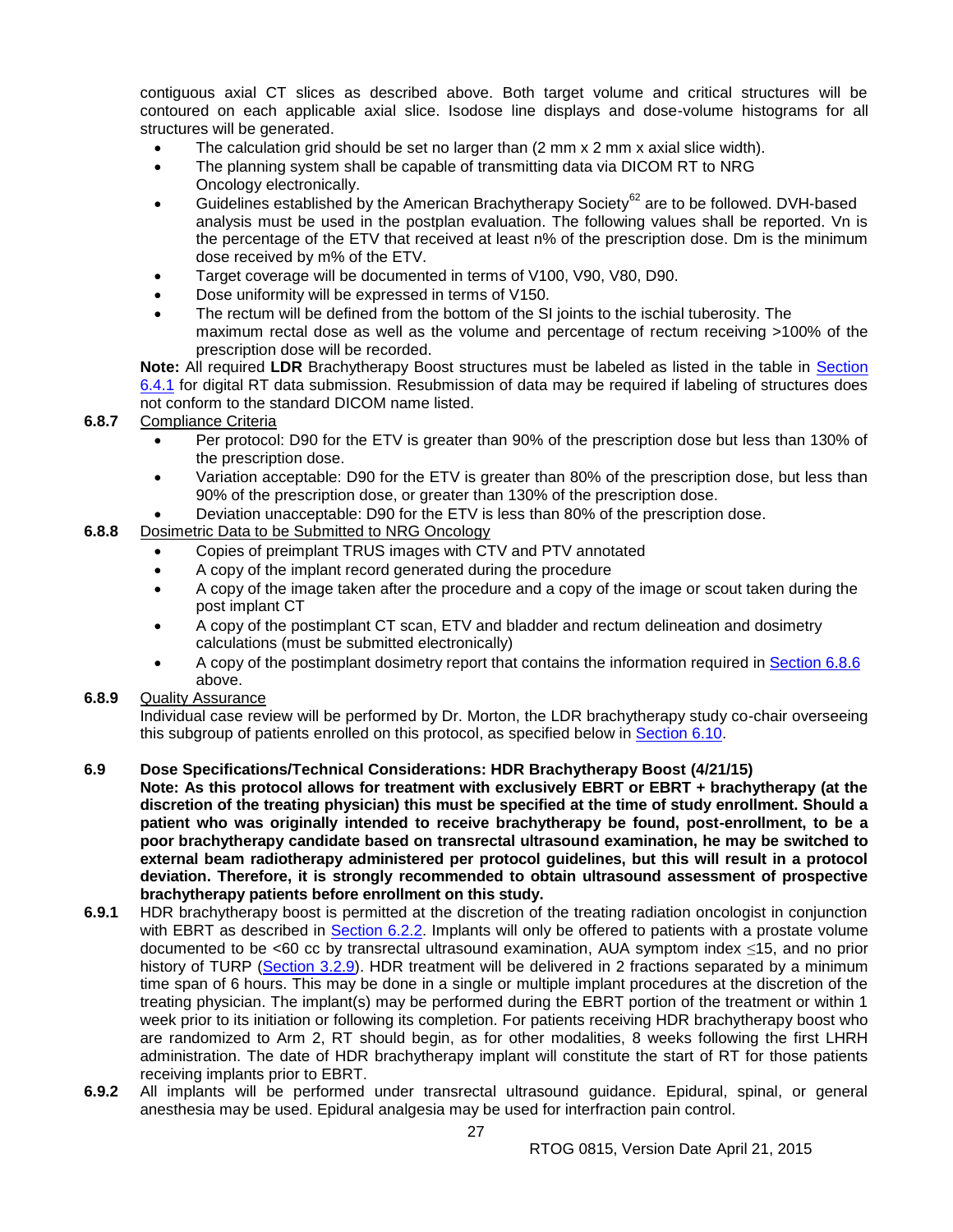- **6.9.3** At least 14 treatment catheters should be used to ensure adequate target coverage with acceptable dose heterogeneity.
- **6.9.4** For patients receiving two fractions in a single implant, fiducial markers identifying the prostatic base and apex should be placed at the time of the implant procedure unless previously placed for guidance of EBRT.
- **6.9.5** The use of intraoperative cystoscopy is encouraged to ensure the absence of treatment catheters within the urethra or bladder. The cystoscope should be retroflexed within the bladder for visualization of the bladder neck. Light pressure on the treatment catheters should result in mucosal tenting confirming adequate coverage at the prostatic base.
- **6.9.6** For patients undergoing a single implant, a minimum interval of 6 hours will be allotted between fractions. If there is significant catheter migration or if the treating physician cannot reproduce the same implant geometry, then the implant may be repeated at a later date (without violating [Section 6.9.1\)](#page-26-0). Treatment plans for both implants should be submitted to NRG Oncology.
- **6.9.7** Implant Dosimetry (CT-Based)

The treatment planning CT scan must be performed with the patient in the supine position with the Foley catheter in place. Metallic obturators or non-CT compatible dummy ribbons must be removed prior to the CT scan. The scan must include all of the CTV with at least 9 mm superior and inferior margin, and the scan must include the tips of all the implanted catheters. The scan thickness must be ≤0.3 cm and the slices must be contiguous. The brachytherapy target volume [\(Section 6.9.7\)](#page-26-0) and normal critical structures [\(Section 6.9.7\)](#page-26-0) must be outlined on all CT slices.

*Dwell Selection and Dwell Time Optimization:* Dwell times in positions located outside of the PTV should be turned down or off to minimize normal tissue irradiated. A dwell time optimization program based on implant geometry or an inverse planning algorithm may be used. Manual optimization is also accepted.

*Brachytherapy Target Volume:* The CTV is the prostate gland plus any visualized tumor. The PTV is equivalent to the CTV.

*Brachytherapy Critical Structures:* Critical structures to be defined using CT planning include the bladder, rectum, and urethra. The outermost extent of the bladder/rectal wall will define those structures. The urethra is defined by the outer surface of the Foley catheter.

*Critical Structure Dose Limits:* The volume of bladder and rectum receiving 75% of the prescription dose must be kept to less than 1 cc (V75 <1 cc) and the volume of urethra receiving 125% of the prescription dose must be kept to less than 1 cc (V125 <1 cc). Urethral V150 should be 0%. If the dose to normal critical structures cannot be kept below the specified level, we recommend readjusting the implant or repeating the implant procedure until a more optimal implant is obtained.

*Catheter Position Verification:* Visual inspection of the catheters prior to delivery of each treatment is required. Fluoroscopy or CT also may be used to verify the position of the catheters in relation to the Foley catheter balloon and fiducial markers. The physician may adjust the catheters if catheter displacement is identified prior to the treatment. If the catheters cannot be satisfactorily repositioned and the PTV and normal critical structure DVH parameters are not met with a new plan, then the treatment should be postponed until a satisfactory implant is done. If the planning process is repeated, then a second set of data should be submitted.

#### **6.9.8** Implant Dosimetry (Ultrasound-Based)

Real-time, transrectal ultrasound-based planning is acceptable. The prostate must be defined from base to apex in axial slices with a maximum slice thickness ≤0.5 cm. A Foley catheter must be in place for definition of the urethra. The slices must include the tips of all the implanted catheters.

*Dwell Selection and Dwell Time Optimization:* Dwell times in positions located outside of the PTV should be turned down or off to minimize normal tissue irradiated. A dwell time optimization program based on implant geometry or an inverse planning algorithm may be used. Manual optimization is also accepted.

*Brachytherapy Target Volume:* The CTV is the prostate gland plus any visualized tumor. The PTV is equivalent to the CTV.

*Brachytherapy Critical Structures:* Critical structures to be defined using ultrasound-based planning include the rectum and urethra. The urethra is defined by the outer surface of the Foley catheter. For ultrasound-based planning, the urethra will be defined by the Foley catheter in slices extending from the base to the prostate apex. The anterior rectal wall must be defined along the length of the prostate.

*Critical Structure Dose Limits:* Attempts should be made to limit the volume of urethra receiving ≥115% of the prescription dose to  $\leq 5\%$ . Up to 10% will be considered variation acceptable. Dose to  $> 1$  cc of the anterior rectal wall should not exceed 75% of the prescription dose.

*Catheter Position Verification:* For the ultrasound-based planning system, the treatment should be delivered with the transrectal ultrasound probe in the patient, the same position during the acquisition of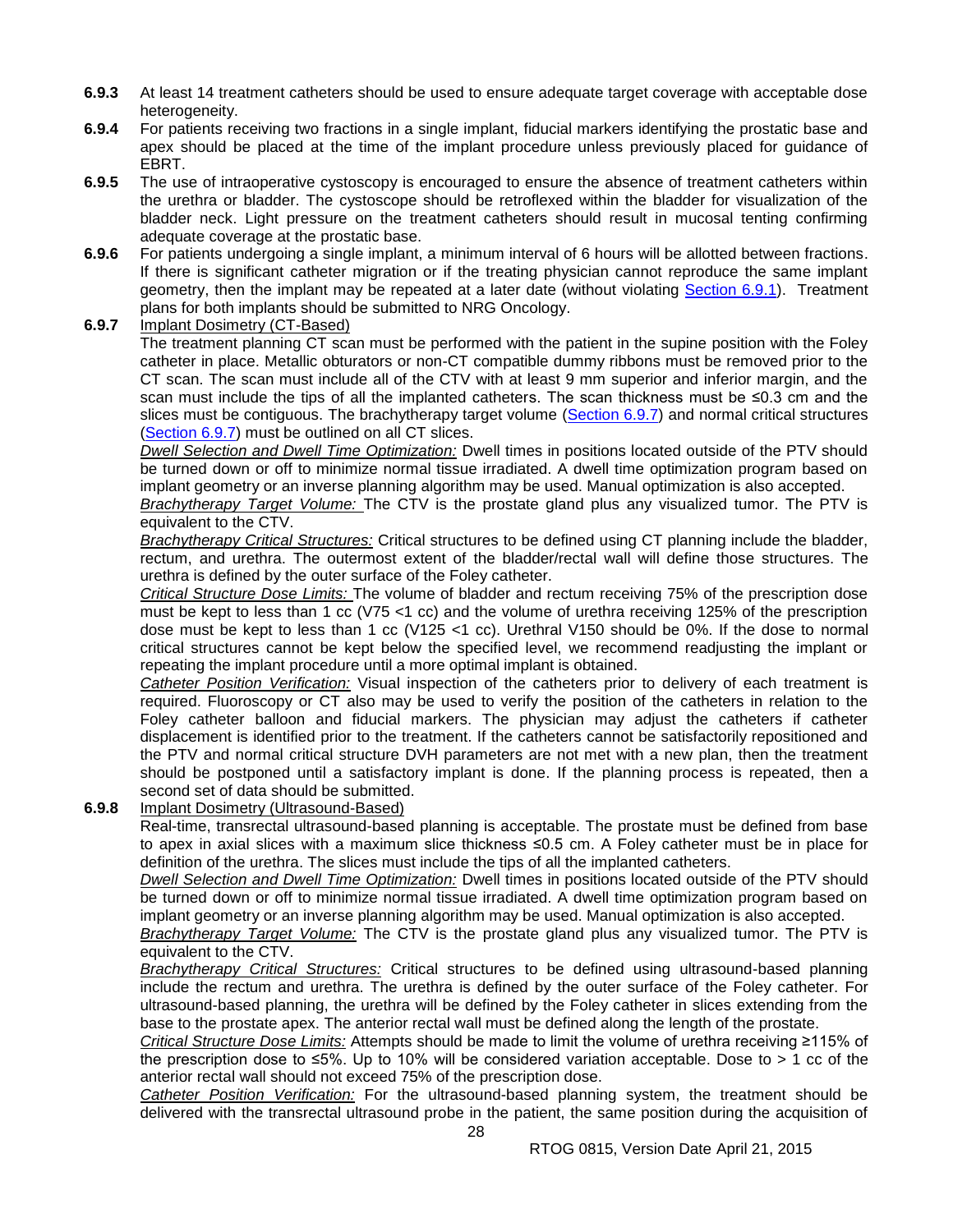images used for planning. For the second fraction, a repeat ultrasound plan or a CT-based plan must be done prior to delivery of the second fraction. Alternatively, the ultrasound-based implant and treatment may be repeated at a later date (without violating [Section 6.9.1\)](#page-26-0). Treatment plans for both implants should be submitted to NRG Oncology.

**Note:** All required HDR Brachytherapy Boost structures must be labeled as listed in the table in [Section 6.4.1](#page-22-2) for digital RT data submission. Resubmission of data may be required if labeling of structures does not conform to the standard DICOM name listed.

## **6.9.9** Compliance Criteria

A prescription dose of 21 Gy will be delivered to the PTV in two equal fractions of 10.5 Gy. Ninety-five percent coverage of the PTV with the prescription dose is considered per protocol, ≥90% but <95% is considered variation acceptable, and <90% coverage is considered deviation unacceptable. The first fraction of 10.5 Gy will be delivered as soon as possible following completion of the implant procedure and treatment planning. Both fractions must be delivered within a single 24-hour period and separated by a minimum of 6 hours. Overnight hospital stay is permitted between fractions if necessary.

## **6.9.10** Catheter Removal

After completion of the treatment all catheters will be removed.

## **6.9.11** Data Submission

All data will be digitally submitted to NRG Oncology and include CT data, normal critical structures, all PTV contours, and digital DVH data for all normal critical structures, the PTV for dose plan, a copy of the daily treatment chart for EBRT and Brachytherapy.

## **6.9.12** Quality Assurance

Individual case review will be overseen by Drs. Martinez and Krauss, the study co-chairs overseeing this subgroup of patients enrolled on this protocol, as specified in [Section 6.10.](#page-28-0)

## <span id="page-28-0"></span>**6.10 Radiation Quality Assurance Reviews (12/10/10)**

The study co-chairs for the respective RT modalities offered in this trial will oversee quality assurance reviews for patients treated in those respective fashions. RT quality assurance reviews will be ongoing and performed remotely. RT quality assurance reviews will be facilitated by IROC Philadelphia and IROC Houston.

#### <span id="page-28-1"></span>**6.11 Radiation Adverse Events**

- **6.11.1** All patients will be seen weekly by their treating radiation oncologist while undergoing therapy. Any observations with respect to the following symptoms/side effects will be recorded:
	- Bowel/rectal irritation manifesting as cramping, diarrhea, urgency, proctitis, or hematochezia
	- Urinary frequency, urgency, dysuria, hematuria, urinary tract infection, or incontinence
	- Radiation dermatitis
- **6.11.2** Clinical discretion may be used in managing radiotherapy-related side effects. Diarrhea/rectal frequency/urgency may be managed with diphenoxylate or loperamide. Bladder irritation may be mitigated with phenazopyridine. Urinary frequency/urgency can be managed with anticholinergic agents or alpha-blockers such as tamsulosin. Erectile dysfunction can be managed with phosphodiesterase (PDE) inhibitors such as sildenafil.

#### <span id="page-28-2"></span>**6.12 Radiation Adverse Event Reporting**

See [Section 7.5](#page-31-0) for additional Adverse Events information and [7.6](#page-32-0) for Adverse Event Reporting Guidelines.

#### <span id="page-28-3"></span>**7.0 DRUG THERAPY (5/23/12)**

**Patients randomized to receive short-term androgen deprivation therapy must begin this treatment within 4 weeks after randomization. Androgen deprivation therapy will consist of "total androgen blockade" consisting of both LHRH agonist and anti-androgen (either Casodex or Eulexin) for a total duration of 6 months. Firmagon (degarelix), an LHRH antagonist with similar androgen suppressive activity is an acceptable alternative to LHRH agonist therapy.**

#### <span id="page-28-4"></span>**7.1 Anti-Androgen Therapy: Casodex (Bicalutamide)**

For further information, consult the package insert.

**7.1.1** Timing: Oral anti-androgen therapy will begin within (before, same day as, or after) 10 days of the date of the first administration of LHRH agonist for patients randomized to Arm 2 and continued for a total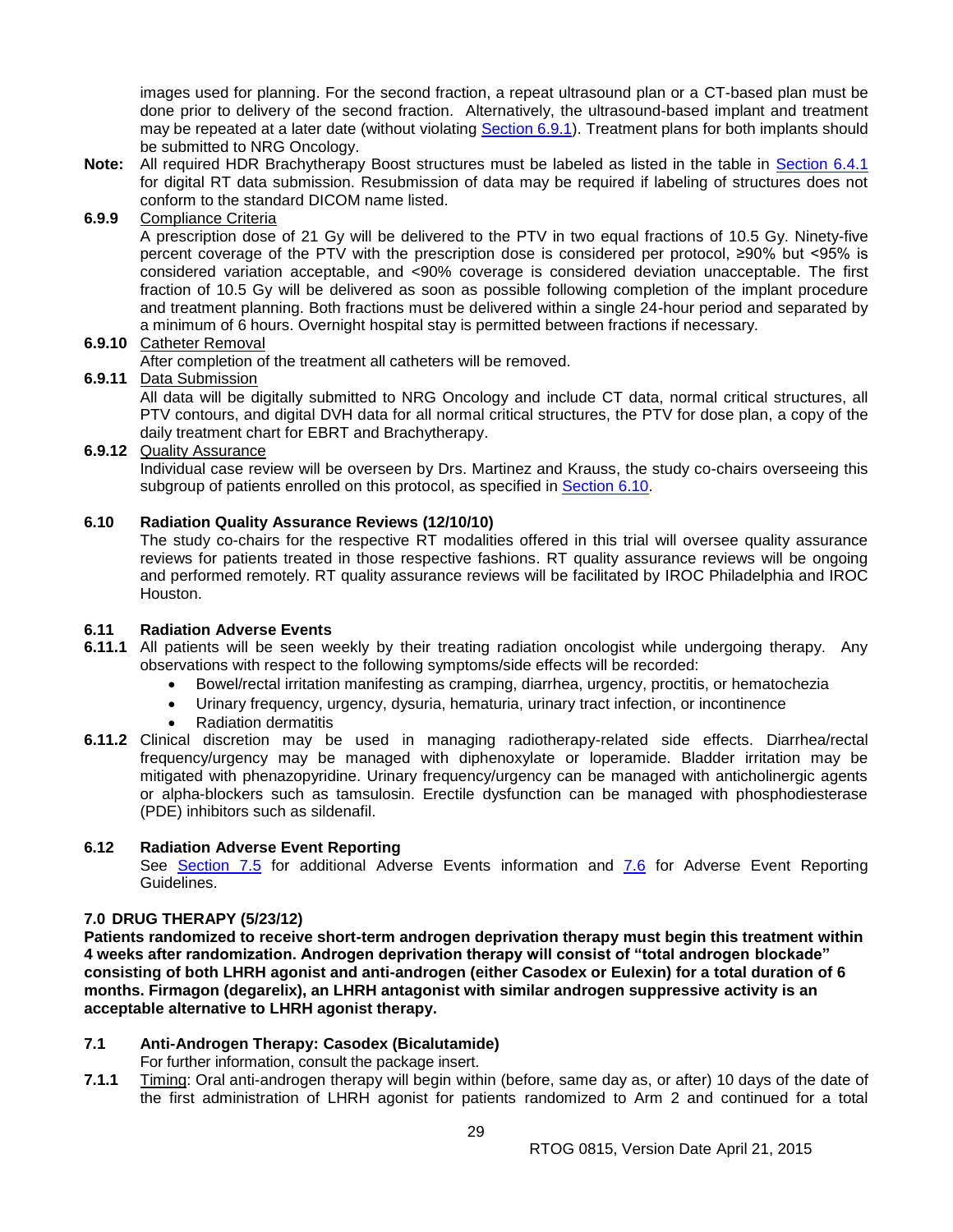duration of 6 months. The total duration of administered anti-androgen therapy must be documented and submitted to NRG Oncology.

- **7.1.2** Description: Bicalutamide is a nonsteroidal antiandrogen, which has no androgenic or progestational properties. The chemical name is propanamide, N-[4-cyano-3(trifluoromethyl)phenyl]- 3- [(4 fluorophenyl)sulphonyl]- 2- hydroxy- 2- methyl, (+,-). Bicalutamide is a racemic mixture with the antiandrogen activity residing exclusively in the (-) or R-enantiomer. Bicalutamide has a long half-life compatible with once-daily dosing. Bicalutamide is well tolerated and has good response rates in phase II trials. $63,64$
- **7.1.3** Supply: Commercially available.
- **7.1.4** Storage: Bicalutamide should be stored in a dry place at room temperature between 68°-77°F.
- **7.1.5** Administration: Bicalutamide is administered orally at a dose of one 50 mg tablet per day. Bicalutamide will begin within (before, same day as, or after) 10 days of the date of the first LHRH agonist administration, and continue for a total duration of 6 months (i.e. the total duration of planned androgen deprivation). Administration will be suspended only if there is an apparent or suspected reaction to the drug. During RT interruptions, bicalutamide will be continued. Any treatment interruptions or failure of the patient to comply with the prescribed medication schedule must be documented and reported to NRG Oncology.
- **7.1.6** Toxicity: Consult the package insert for comprehensive toxicity information. In animal experiments, birth defects (abnormal genitalia, hypospadias) were found in male offspring from female animals dosed with bicalutamide during pregnancy. Although offspring from male animals dosed with bicalutamide did not show any birth defects, patients enrolled in this trial are advised not to cause pregnancy nor donate sperm while receiving protocol therapy or during the first 3 months after cessation of therapy. The use of barrier contraceptives is advised. The most frequent adverse events reported among subjects receiving bicalutamide therapy are breast tenderness, breast swelling, and hot flashes. When bicalutamide 50 mg was given in combination with an LHRH analog, the LHRH analog adverse event profile predominated with a high incidence of hot flashes (53%) and relatively low incidences of gynecomastia (4.7%) and breast pain (3.2%). Other side effects include impotence and loss of libido, fatigue, and rarely, photosensitivity and diarrhea.
- **7.1.7** Dose Modifications: AST and ALT will be measured pretreatment and then monthly during antiandrogen therapy. If the AST or ALT rises to ≥ 2x the institutional upper limit of normal, bicalutamide must be discontinued. Elevated AST/ALT values to < 2x the institutional upper limit of normal are subject to dose modifications or discontinuation of anti-androgen at the discretion of the treating physician.

#### <span id="page-29-0"></span>**7.2 Anti-Androgen Therapy: Eulexin (Flutamide)**

For further information, consult the package insert.

- **7.2.1** Timing: See [Section 7.1.1.](#page-28-4)
- **7.2.2** Description: Flutamide is a substituted anilide. It is a fine, light, yellow powder, insoluble in water but soluble in common organic solvents such as aromatic or halogenated hydrocarbons. Its concentration in plasma can be determined by gas chromatography. Flutamide is a nonsteroidal antiandrogen that is metabolized into a hydroxylated derivative, which effectively competes with the hydrotestosterone for androgen receptor sites.
- **7.2.3** Supply: Commercially available.
- **7.2.4** Storage: Flutamide should be stored at temperatures ranging from 20-30°C (68-86°F) and protected from excessive moisture.
- **7.2.5** Administration: Flutamide is administered orally at a dose of 250 mg (two 125-mg capsules) three times a day for a total daily dose of 750 mg. Flutamide will begin within (before, same day as, or after) 10 days of with the date of the first LHRH agonist administration (and continue for a total duration of 6 months. Administration will be suspended only if there is an apparent or suspected reaction to the drug (See [Section 7.1.5\)](#page-28-4). During RT interruptions, flutamide will be continued. Any treatment interruptions or failure of the patient to comply with the prescribed medication schedule must be documented and reported to NRG Oncology.
- **7.2.6** Toxicity: Consult the package insert for comprehensive toxicity information. The reported side effects of treatment include diarrhea and anemia. A high percentage of patients treated with flutamide alone developed gynecomastia within 2 to 8 months. There have been post-marketing reports of hospitalization, and, rarely, death due to liver failure in patients taking flutamide. Evidence of hepatic injury included elevated serum transaminase levels, jaundice, hepatic encephalopathy, and death related to acute hepatic failure. The hepatic injury was reversible after prompt discontinuation of therapy in some patients.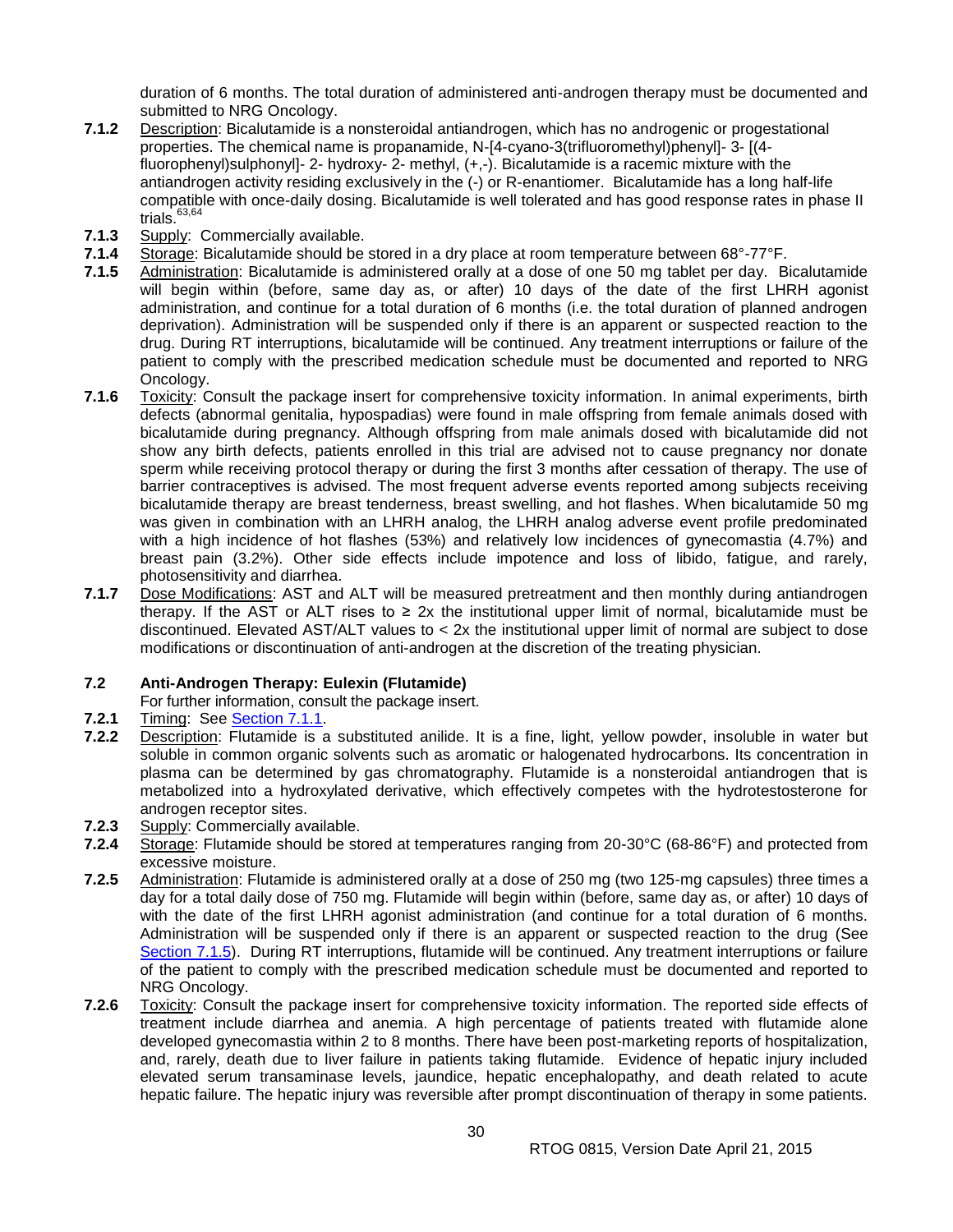Approximately half of the reported cases occurred within the initial 3 months of treatment with flutamide. Other side effects include impotence and loss of libido, fatigue, and rarely, photosensitivity.

**7.2.7** Dose Modifications: If gastrointestinal disturbances (cramps, diarrhea) occur prior to initiation of radiotherapy, flutamide will be withheld until the side effects subside; the drug will then be reintroduced at a dose of 250 mg/day and increased (at 3-day intervals) to 500 mg/day and then to 750 mg/day as tolerated. If gastrointestinal disturbances occur after administration of radiotherapy, it might be difficult to identify their cause. However, if severity of diarrhea exceeds the level commonly observed during prostate irradiation, the toxicity will be ascribed to flutamide and the drug will be permanently discontinued. AST and ALT will be measured pretreatment, then monthly during oral antiandrogen therapy. If AST or ALT increase  $\geq 2x$  the institutional upper limit of normal, flutamide must be discontinued. Elevated AST/ALT values to < 2x the institutional upper limit of normal are subject to dose modifications or discontinuation of anti-androgen at the discretion of the treating physician.

## <span id="page-30-0"></span>**7.3 LHRH Agonist (Antagonist) Therapy (leuprolide, goserelin, buserelin, triptorelin, degarelix) [5/23/12]**

For additional information, consult the package inserts.

- **7.3.1** Timing: For patients randomized to ADT (Arm 2), the first LHRH administration will occur together with the start of anti-androgen treatment (see [Sections 7.1.5](#page-28-4) or [7.2.5\)](#page-29-0) 8 weeks prior to the start of RT. The total duration of LHRH therapy will be 6 months. The total administered duration as well as the specific agent used must be documented and submitted to NRG Oncology.
- **7.3.2** Description: LHRH agonists are long-acting analogs of the native LHRH peptide and are effective at reducing serum testosterone. Analogs approved by the FDA (or by Health Canada for Canadian institutions) can be used in this study.
	- Firmagon (degarelix) is an LHRH antagonist with similar testosterone-reducing properties to the LHRH agonists. Initial loading dose of 240 mg subcutaneous followed by monthly maintenance of 80 mg subcutaneous for a total of six months is required.
- **7.3.3** Supply: Commercially available. (Note: Buserelin is not commercially available in the United States. It is commercially available for use in Canada and other countries.)
- **7.3.4** Storage: LHRH analogs should be stored as directed by the commercial supplier.
- **7.3.5** Administration: LHRH analogs are administered with a variety of techniques, including subcutaneous insertion of a solid plug in the abdominal wall (Zoladex), intramuscular injection (Lupron), subcutaneous injection (Eligard), or insertion of a long-acting cylinder that slowly releases the agent (Viadur). The manufacturer's instructions should be followed.
- **7.3.6** Toxicity: Consult the package inserts for comprehensive toxicity information. Class-related toxicity is generally a manifestation of the mechanism of action and related to low testosterone levels. In the majority of patients testosterone levels increase above normal in the first week, declining thereafter to baseline levels or below by the end of the second week of treatment. The most common side effect of LHRH analogs is vasomotor hot flashes; edema, gynecomastia, bone pain, thrombosis, and gastrointestinal disturbances have occurred. Potential exacerbations of signs and symptoms during the first few weeks of treatment is a concern in patients with vertebral metastases and/or urinary obstruction or hematuria which, if aggravated, may lead to neurological problems such as temporary weakness and/or paresthesia of the lower limbs or worsening of urinary symptoms. Other side effects include impotence and loss of libido, weight gain, depression, dizziness, loss of bone density, anemia, increased thirst and urination, unusual taste in the mouth, skin redness or hives, pain at injection site, and muscle mass and strength loss, hair changes, penile length and testicular volume loss, increased cholesterol, hypertension, diabetes exacerbation, emotional lability, nausea, vomiting, and rarely, allergic generalized rash and difficulty breathing.

#### <span id="page-30-1"></span>**7.4 Modality Review**

All records of ADT administration for patients randomized to Arm 2 should be submitted to NRG Oncology. Protocol compliance will be assessed at the NRG Oncology semi-annual meetings by the study chair/co-chairs. The recommended ADT duration is six months and will be measured from the day of initial LHRH agonist injection until the final day of activity (e.g. 90-day depot injection preparations given on day 1 and 91 equal 6 months of ADT). Likewise, submitted records of anti-androgen therapy should reflect their total duration of administration, which should mirror the duration of LHRH agonist treatment. The review process is contingent on timely submission of hormone therapy treatment data as specified in [Section 12.1.](#page-39-0) The scoring mechanism is: Per Protocol/Acceptable Variation, Not Per Protocol,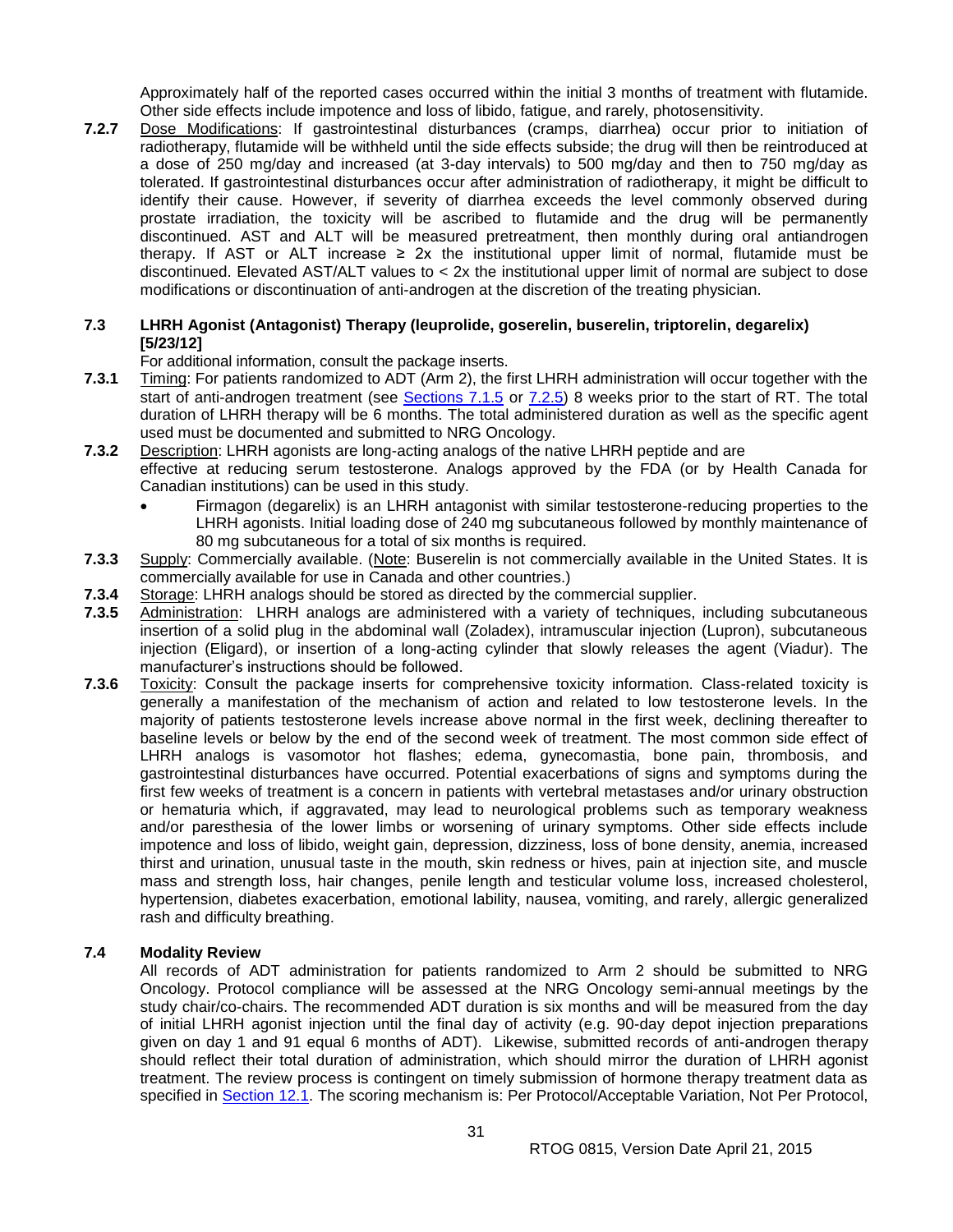and Not Evaluable. A report is sent to each institution once per year to notify the institution about compliance for each case reviewed in that year.

## <span id="page-31-0"></span>**7.5 Adverse Events (4/29/14)**

**Beginning October 1, 2010,** this study will utilize the Common Terminology Criteria for Adverse Events (CTCAE) version 4.0 for grading of all adverse events. A copy of the CTCAE version 4.0 can be downloaded from the CTEP home page (http://ctep.cancer.gov). All appropriate treatment areas should have access to a copy of the CTCAE version 4.0. **All AE reporting on the study case report forms will continue to use CTCAE version 3.0.**

All adverse events (AEs) as defined in the tables below will be reported via the CTEP-AERS (CTEP Adverse Event Reporting System) application accessed via the CTEP web site (https://eappsctep.nci.nih.gov/ctepaers/pages/task?rand=1390853489613).

Serious adverse events (SAEs) as defined in the tables below will be reported via CTEP-AERS.

**In order to ensure consistent data capture, serious adverse events reported on CTEP-AERS reports also must be reported on an NRG Oncology case report form (CRF).** In addition, sites must submit CRFs in a timely manner after CTEP-AERS submissions.

## **7.5.1** Adverse Events (AEs)

**Definition of an AE**: Any untoward medical occurrence associated with the use of a drug in humans, whether or not considered drug related. Therefore, an AE can be any unfavorable and unintended sign (including an abnormal laboratory finding), symptom, or disease temporally associated with the use of a medicinal (investigational) product, whether or not considered related to the medicinal (investigational) product (attribution of unrelated, unlikely, possible, probable, or definite). (International Conference on Harmonisation [ICH], E2A, E6). [CTEP, NCI Guidelines: Adverse Event Reporting Requirements. February 29, 2012;

http://ctep.cancer.gov/protocolDevelopment/electronic\_applications/adverse\_events.htm]

In the rare event when Internet connectivity is disrupted, a 24-hour notification must be made to the NRG Oncology at 1-800-227-5463, ext. 4189, for instances when Internet fails. Once internet connectivity is restored, an AE report submitted by phone must be entered electronically into CTEP-AERS.

**7.5.2** Serious Adverse Events (SAEs) — Serious adverse events (SAEs) that meet expedited reporting criteria defined in the table in [Section 7.6](#page-32-0) will be reported via CTEP-AERS. SAEs that require 24 hour CTEP-AERS notification are defined in the expedited reporting table in [Section 7.6.](#page-32-0) **Contact the CTEP-AERS Help Desk if assistance is required.**

**Definition of an SAE**: Any adverse drug event (experience) occurring at any dose that results in any of the following outcomes:

- Death:
- A life-threatening adverse drug experience;
- Inpatient hospitalization or prolongation of existing hospitalization;
- A persistent or significant disability/incapacity;
- A congenital anomaly/birth defect;
- Important medical events that may not result in death, be life threatening, or require hospitalization may be considered an SAE, when, based upon medical judgment, they may jeopardize the patient and may require medical or surgical intervention to prevent one of the outcomes listed in the definition.

Due to the risk of intrauterine exposure of a fetus to potentially teratogenic agents, any pregnancy, including a male patient's impregnation of his partner, must be reported via CTEP-AERS in an expedited manner.

## **7.5.3** Acute myeloid leukemia (AML) or myelodysplastic syndrome (MDS)

AML or MDS that is diagnosed as a secondary malignancy during or subsequent to treatment in patients on NCI/CTEP-sponsored clinical trials must be reported via the CTEP-AERS system within 30 days of AML/MDS diagnosis.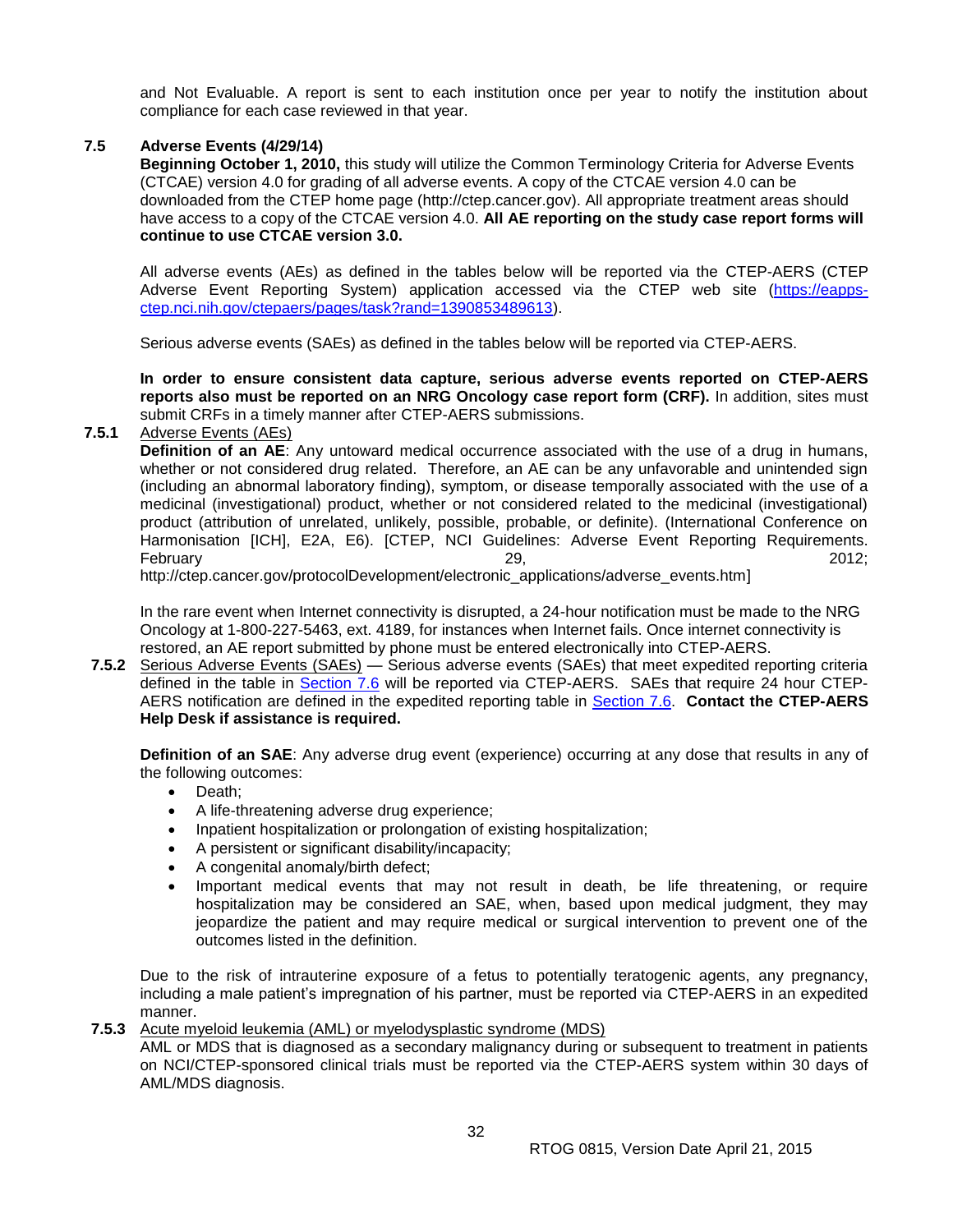#### *Secondary Malignancy*

A secondary malignancy is a cancer caused by treatment for a previous malignancy (e.g., treatment with investigational agent/intervention, radiation or chemotherapy). A secondary malignancy is not considered a metastasis of the initial neoplasm.

CTEP requires all secondary malignancies that occur following treatment with an agent under an NCI IND/IDE be reported via CTEP-AERS. Three options are available to describe the event:

- Leukemia secondary to oncology chemotherapy (e.g., acute myelocytic leukemia [AML])
- Myelodysplastic syndrome (MDS)
- Treatment-related secondary malignancy

Any malignancy possibly related to cancer treatment (including AML/MDS) should also be reported via the routine reporting mechanisms outlined in each protocol.

#### *Second Malignancy*

A second malignancy is one unrelated to the treatment of a prior malignancy (and is NOT a metastasis from the initial malignancy). Second malignancies require ONLY routine reporting via CDUS unless otherwise specified.

#### <span id="page-32-0"></span>**7.6 CTEP-AERS Expedited Reporting Requirements (4/29/14)**

All serious adverse events that meet expedited reporting criteria defined in the reporting table below will be reported via CTEP-AERS, the CTEP Adverse Event Reporting System, accessed via the CTEP web site,

https://eapps-ctep.nci.nih.gov/ctepaers/pages/task?rand=1390853489613.

Submitting a report via CTEP-AERS serves as notification to NRG Oncology and satisfies NRG Oncology requirements for expedited adverse event reporting.

CTEP-AERS provides a radiation therapy-only pathway for events experienced that involve radiation therapy only. These events must be reported via the CTEP-AERS radiation therapy-only pathway.

In the rare event when Internet connectivity is disrupted, a 24-hour notification must be made to NRG Oncology at 1-800-227-5463, ext. 4189, for instances when Internet fails. Once internet connectivity is restored, an AE report submitted by phone must be entered electronically into CTEP-AERS.

- CTEP-AERS-24 Hour Notification requires that a CTEP-AERS 24-hour notification is electronically submitted within 24 hours of learning of the adverse event. Each CTEP-AERS 24-hour notification must be followed by a CTEP-AERS 5 Calendar Day Report. Serious adverse events that require 24 hour CTEP-AERS notification are defined in the expedited reporting table below.
- Supporting source document is not mandatory. However, if the CTEP-AERS report indicates in the *Additional Information* section that source documentation will be provided, then it is expected. If supporting source documentation accompanies an CTEP-AERS report, include the protocol number, patient ID number, and CTEP-AERS ticket number on each page, and fax supporting documentation **to the NRG Oncology dedicated SAE FAX, 215-717-0990.**
- A serious adverse event that meets expedited reporting criteria outlined in the following table but is assessed by the CTEP-AERS System as "expedited reporting NOT required" must still be reported to fulfill NRG Oncology safety reporting obligations. Sites must bypass the "NOT Required" assessment; the CTEP-AERS System allows submission of all reports regardless of the results of the assessment.

CTEP defines expedited AE reporting requirements for phase 2 and 3 trials as described in the table below. **Important:** All AEs reported via CTEP-AERS also must be reported on the AE section of the appropriate case report form (see [Section 12.1\)](#page-39-0).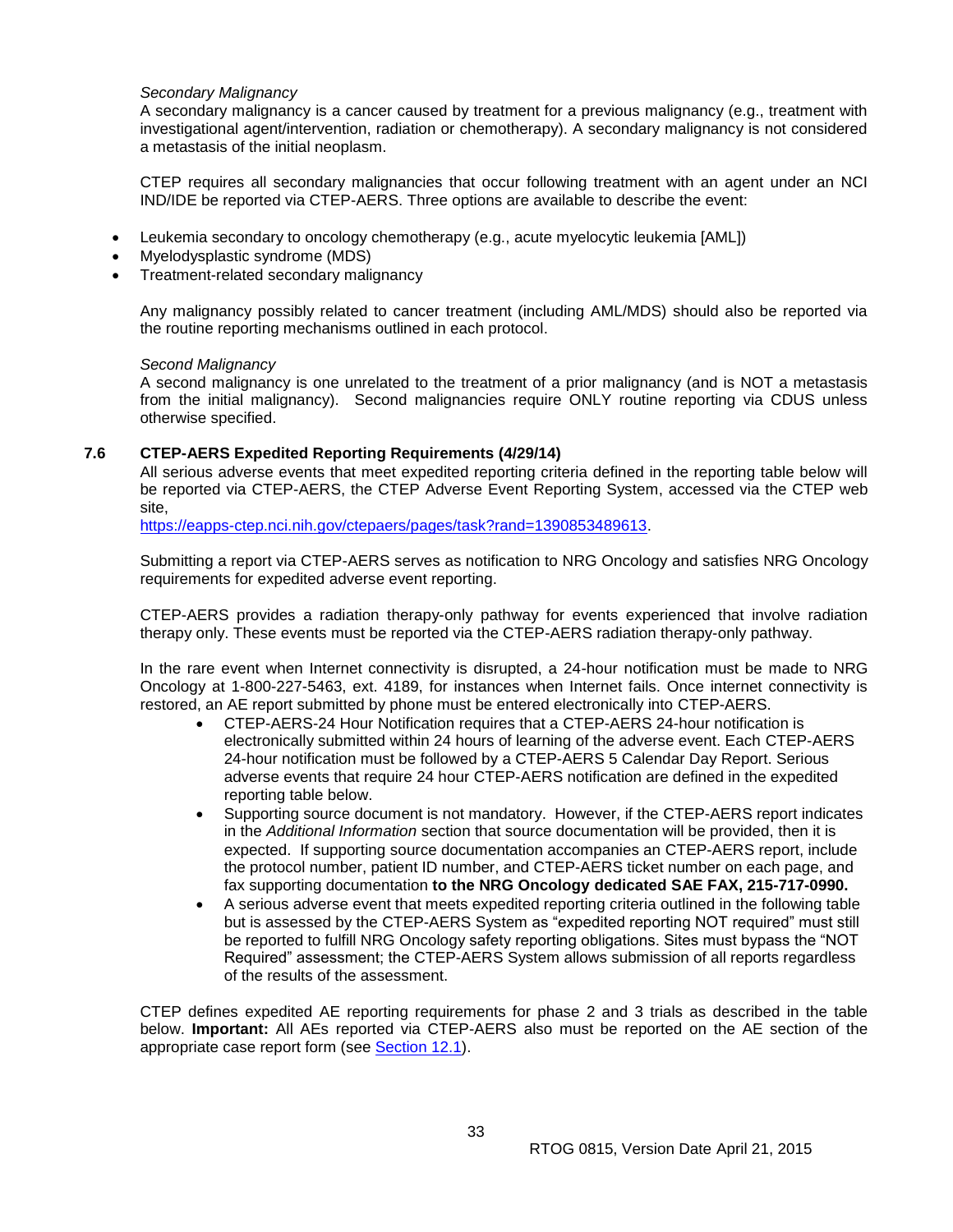**Phase 2 and 3 Trials Utilizing a Commercially Available Agent: CTEP-AERS Expedited Reporting Requirements for Adverse Events that Occur within 30 Days<sup>1</sup> of the Last Dose of the Investigational Agent (Bicalutamide, Flutamide, LHRH Agonists) in this Study**

| FDA REPORTING REQUIREMENTS FOR SERIOUS ADVERSE EVENTS (21 CFR Part 312)                                                                                                                                                                                                                                                                                                                                                                                                                                                                                                                                                                                                                                                                                                                                                                                                     |                                          |                                                                                                  |                                                                                               |                                                                                                              |  |
|-----------------------------------------------------------------------------------------------------------------------------------------------------------------------------------------------------------------------------------------------------------------------------------------------------------------------------------------------------------------------------------------------------------------------------------------------------------------------------------------------------------------------------------------------------------------------------------------------------------------------------------------------------------------------------------------------------------------------------------------------------------------------------------------------------------------------------------------------------------------------------|------------------------------------------|--------------------------------------------------------------------------------------------------|-----------------------------------------------------------------------------------------------|--------------------------------------------------------------------------------------------------------------|--|
| NOTE: Investigators <b>MUST</b> immediately report to the sponsor (NCI) <b>ANY</b> Serious Adverse Events, whether<br>or not they are considered related to the investigational agent(s)/intervention (21 CFR 312.64)                                                                                                                                                                                                                                                                                                                                                                                                                                                                                                                                                                                                                                                       |                                          |                                                                                                  |                                                                                               |                                                                                                              |  |
|                                                                                                                                                                                                                                                                                                                                                                                                                                                                                                                                                                                                                                                                                                                                                                                                                                                                             |                                          |                                                                                                  | An adverse event is considered serious if it results in <b>ANY</b> of the following outcomes: |                                                                                                              |  |
| 1)<br>Death<br>2)<br>A life-threatening adverse event<br>3)<br>An adverse event that results in inpatient hospitalization or prolongation of existing hospitalization<br>for $\geq$ 24 hours<br>A persistent or significant incapacity or substantial disruption of the ability to conduct normal life<br>4)<br>functions<br>A congenital anomaly/birth defect.<br>5)<br>Important Medical Events (IME) that may not result in death, be life threatening, or require<br>6)<br>hospitalization may be considered serious when, based upon medical judgment, they may<br>jeopardize the patient or subject and may require medical or surgical intervention to prevent one of<br>the outcomes listed in this definition. (FDA, 21 CFR 312.32; ICH E2A and ICH E6).<br>ALL SERIOUS adverse events that meet the above criteria <b>MUST</b> be immediately reported to the NCI |                                          |                                                                                                  |                                                                                               |                                                                                                              |  |
| Hospitalization                                                                                                                                                                                                                                                                                                                                                                                                                                                                                                                                                                                                                                                                                                                                                                                                                                                             | Grade 1<br><b>Timeframes</b>             | via CTEP-AERS within the timeframes detailed in the table below.<br>Grade 2<br><b>Timeframes</b> | Grade 3<br><b>Timeframes</b>                                                                  | <b>Grade 4 &amp; 5</b><br><b>Timeframes</b>                                                                  |  |
| Resulting in<br>Hospitalization<br>$\geq$ 24 hrs                                                                                                                                                                                                                                                                                                                                                                                                                                                                                                                                                                                                                                                                                                                                                                                                                            | 10 Calendar Days<br>24-Hour 5 Calendar   |                                                                                                  |                                                                                               |                                                                                                              |  |
| Not resulting in                                                                                                                                                                                                                                                                                                                                                                                                                                                                                                                                                                                                                                                                                                                                                                                                                                                            | Days<br>Not required<br>10 Calendar Days |                                                                                                  |                                                                                               |                                                                                                              |  |
| Hospitalization<br>$\geq$ 24 hrs                                                                                                                                                                                                                                                                                                                                                                                                                                                                                                                                                                                                                                                                                                                                                                                                                                            |                                          |                                                                                                  |                                                                                               |                                                                                                              |  |
|                                                                                                                                                                                                                                                                                                                                                                                                                                                                                                                                                                                                                                                                                                                                                                                                                                                                             |                                          |                                                                                                  | the Specific Protocol Exceptions to Expedited Reporting (SPEER) portion of the CAEPR          | NOTE <sup>:</sup> Protocol specific exceptions to expedited reporting of serious adverse events are found in |  |
|                                                                                                                                                                                                                                                                                                                                                                                                                                                                                                                                                                                                                                                                                                                                                                                                                                                                             |                                          | <b>Expedited AE reporting timelines are defined as:</b>                                          |                                                                                               |                                                                                                              |  |

o "10 Calendar Days" - A complete expedited report on the AE must be submitted within 10 calendar days of learning of the AE.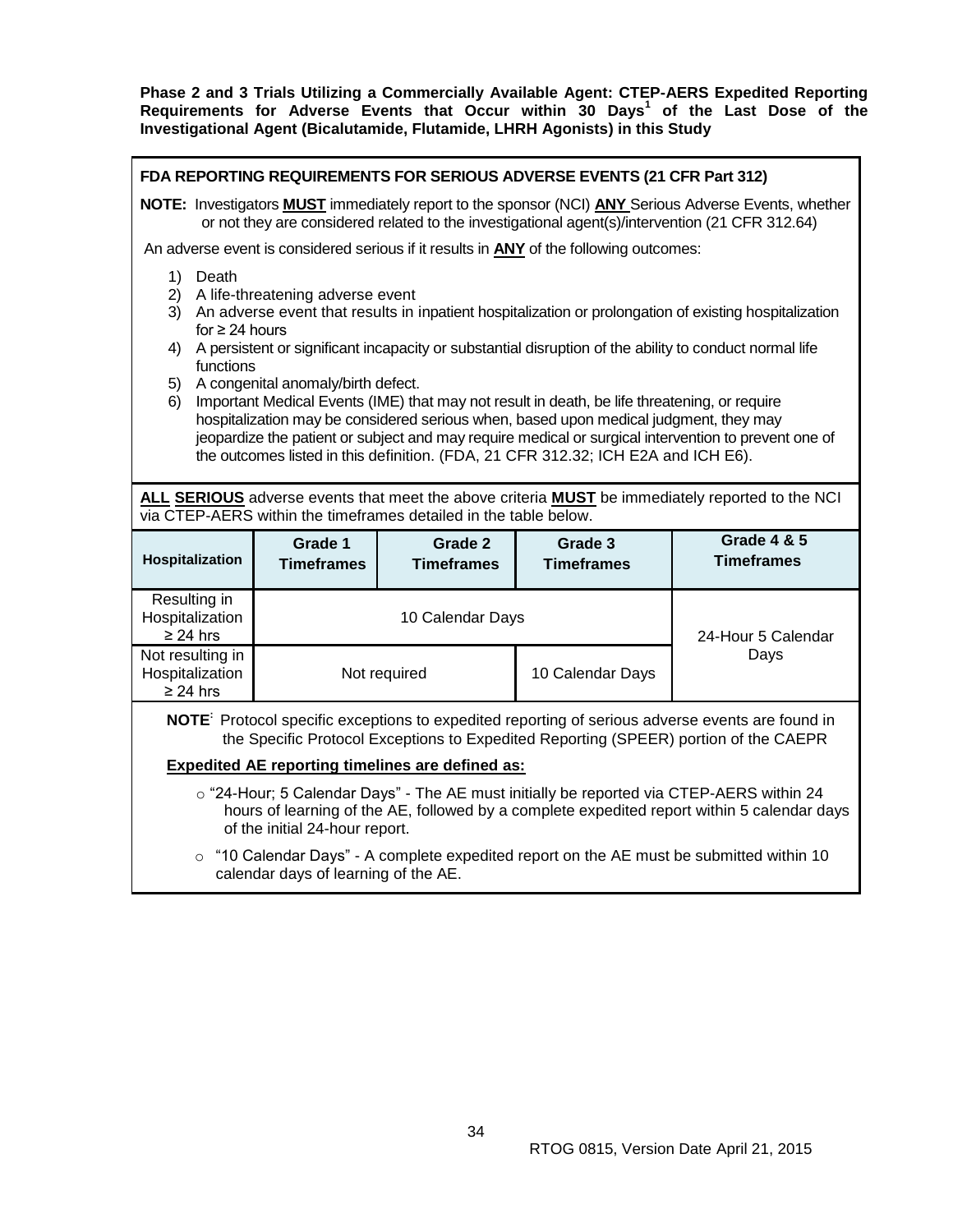<sup>1</sup>Serious adverse events that occur more than 30 days after the last administration of investigational agent/intervention and have an attribution of possible, probable, or definite require reporting as follows:

**Expedited 24-hour notification followed by complete report within 5 calendar days for:**

- All Grade 4, and Grade 5 AEs
- **Expedited 10 calendar day reports for:**
	- Grade 2 adverse events resulting in hospitalization or prolongation of hospitalization
	- Grade 3 adverse events

 $2$  For studies using PET or SPECT IND agents, the AE reporting period is limited to 10 radioactive half lives, rounded UP to the nearest whole day, after the agent/intervention was last administered. Footnote "1" above applies after this reporting period.

Effective Date: May 5, 2011

# **Additional Instructions or Exceptions to CTEP-AERS Expedited Reporting Requirements for Phase 2 and 3 Trials Utilizing a Commercially Available Agent:**

None

# <span id="page-34-0"></span>**8.0 SURGERY**

Not applicable to this study

## <span id="page-34-1"></span>**9.0 OTHER THERAPY**

## <span id="page-34-2"></span>**9.1 Permitted Supportive Therapy**

All supportive therapy for optimal medical care will be given during the study period at the discretion of the attending physician(s) within the parameters of the protocol and documented on each site's source documents as concomitant medication.

**9.1.1** Diarrhea/rectal frequency/urgency may be managed with diphenoxylate or loperamide. Bladder irritation may be mitigated with phenazopyridine. Urinary frequency/urgency can be managed with anticholinergic agents or alpha-blockers such as tamsulosin. Erectile dysfunction can be managed with phosphodiesterase (PDE) inhibitors such as sildenafil.

## <span id="page-34-3"></span>**10.0 TISSUE/SPECIMEN SUBMISSION**

**Note:** Patients must be offered the opportunity to participate in the correlative components of the study, such as tissue/specimen submission. If the patient consents to participate in the tissue/specimen component of the study, the site is required to submit the patient's specimens as specified in [Section](#page-34-3) 10.0 of the protocol. Sites are not permitted to delete the tissue/specimen component from the protocol or from the sample consent.

## <span id="page-34-4"></span>**10.1 Tissue/Specimen Submission**

The NRG Oncology Biospecimen Bank- San Francisco, at the University of California San Francisco, acquires and maintains high quality specimens from NRG Oncology trials. Tissue from each block is preserved through careful block storage and processing. The NRG Oncology encourages participants in protocol studies to consent to the banking of their tissue. The NRG Oncology Biospecimen Bank provides tissue specimens to investigators for translational research studies. Translational research studies integrate the newest research findings into current protocols to investigate important biologic questions. The NRG Oncology Biospecimen Bank also collects tissue for Central Review of pathology. Central Review of tissue can be for eligibility and/or analysis.

In this study, tissue will be submitted to the NRG Oncology Biospecimen Bank for the purpose of tissue banking (recommended) and translational research (recommended).

<span id="page-34-5"></span>**10.2 Specimen Collection for Tissue Banking and Translational Research (Recommended) [5/23/12] For patients who previously have consented to participate in the tissue/blood component of the study (See Appendix I). Note: Blood collection is mandatory for patients who have provided consent for the QOL portion of this study and optional for other participants.**

The following must be provided in order for the case to be evaluable for the Biospecimen Bank:

**10.2.1** One H&E stained slide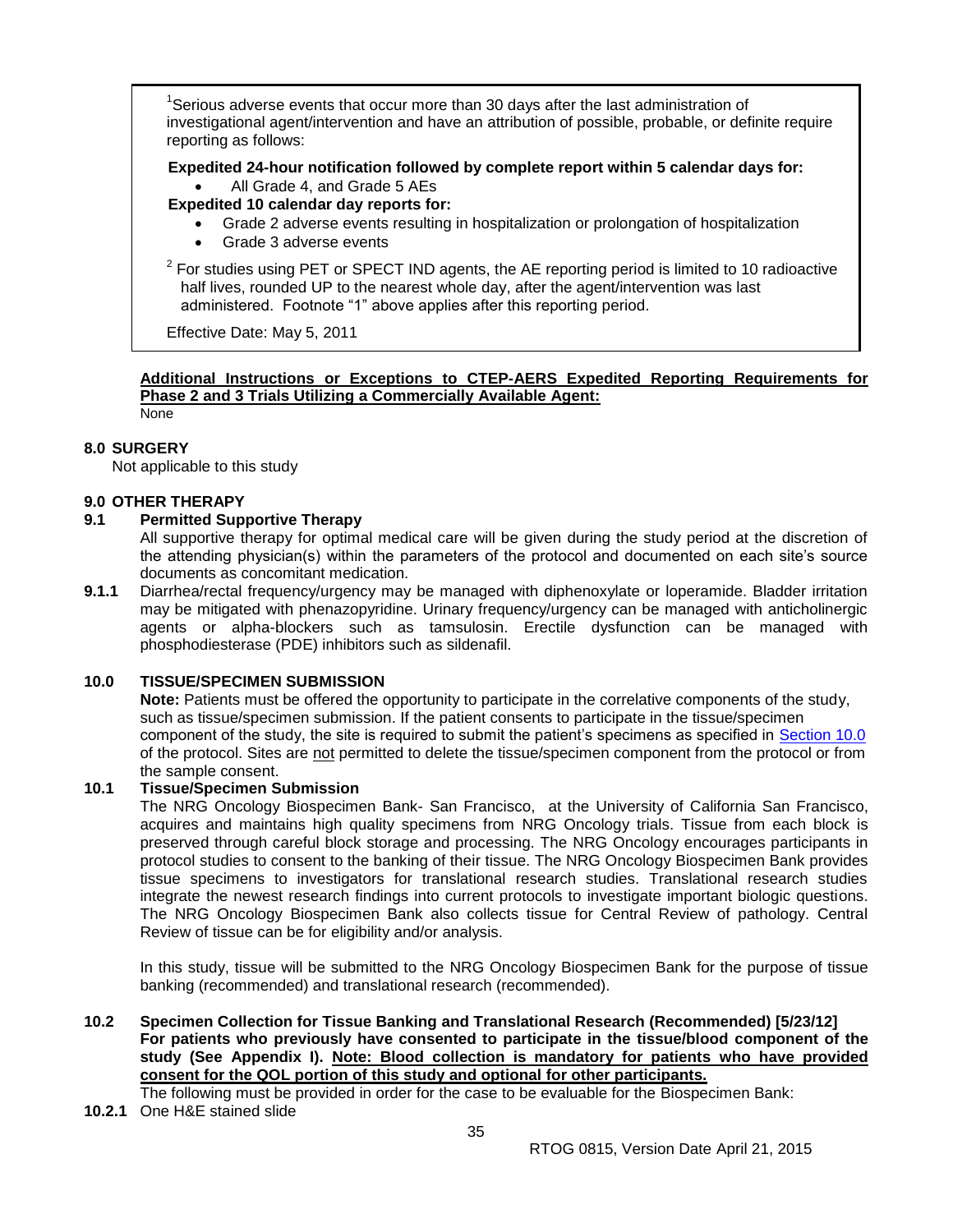- **10.2.2** A corresponding paraffin-embedded tissue block of the tumor core biopsy, or at least ten 5 micron unstained sections on "plus" slides labeled with the surgical pathology number and block ID. Block or unstained slides must be clearly labeled with the pathology identification number that corresponds to the Pathology Report.
- **10.2.3** A Pathology Report documenting that the submitted block or unstained slides contain(s) tumor. The report must include the NRG Oncology protocol number and patient's case number. The patient's name and/or other identifying information should be removed from the report. The surgical pathology numbers and information must NOT be removed from the report.
- **10.2.4** A Specimen Transmittal Form clearly stating that tissue is being submitted for the NRG Oncology Biospecimen Bank; if for translational research, this should be stated on the form. The form must include the NRG Oncology protocol number and patient's case number.

## **10.2.5** Plasma and whole blood cells

See [Appendix IV](#page-58-0) for the blood collection kit and instructions. **Note**: Kit includes a label for shipping. The following must be provided in order for the case to be evaluable by the Biospecimen Bank: A Specimen Transmittal Form documenting the date of collection of the plasma and whole blood; the NRG Oncology protocol number, the patient's case number, institution name and NRG or NCI ID, time point of study, and method of storage, for example, stored at -80° C, must be included.

## **10.2.6** Storage Conditions

Store frozen specimens at -80 $^{\circ}$  C (-70 $^{\circ}$ C to -90 $^{\circ}$ C) until ready to ship. If a -80 $^{\circ}$ C Freezer is not available:

 $\bullet$  Samples can be stored short term in a -20 $\degree$  C freezer (non-frost free preferred) for up to one week (please ship out Monday-Wednesday only; Canada: Monday-Tuesday).

**OR:**

• Samples can be stored in plenty of dry ice for up to one week, replenishing daily (ship out Monday-Wednesday only; Canada: Monday-Tuesday).

**OR:**

• Samples can be stored in liquid nitrogen vapor phase (ship out Monday-Wednesday only; Canada: Monday-Tuesday).

Please indicate on Specimen Transmittal Form the storage conditions used and time stored.

#### **10.2.7** Specimen Collection Summary

| <b>Specimens taken from</b><br>patient:                                                                                                                                  | <b>Specimens collected</b><br>when:         | <b>Submitted as:</b>                                                                           | Shipped:                                                       |
|--------------------------------------------------------------------------------------------------------------------------------------------------------------------------|---------------------------------------------|------------------------------------------------------------------------------------------------|----------------------------------------------------------------|
| Representative H&E<br>stained slides of the<br>primary tumor                                                                                                             | Pretreatment                                | H&E stained slide                                                                              | Slide shipped ambient                                          |
| A paraffin-embedded<br>tissue block of the<br>primary tumor taken<br>before initiation of<br>treatment or at least 10<br>unstained 5 micron<br>sections on "plus" slides | Pretreatment                                | Paraffin-embedded<br>tissue block or<br>unstained slides                                       | Block or unstained<br>slides shipped ambient                   |
| PLASMA: 5-10 mL of<br>anticoagulated whole<br>blood in EDTA tube #1<br>(purple/lavender top) and<br>centrifuge                                                           | Pretreatment, during<br>the last week of RT | Frozen plasma samples<br>containing 0.5 mL per<br>aliquot in 1 mL cryovials<br>(five to eight) | Plasma sent frozen on<br>dry ice via overnight<br>carrier      |
| DNA: 5-10 mL of<br>anticoagulated whole<br>blood in EDTA tube #2<br>(purple/lavender top) and<br>mix                                                                     | Pretreatment                                | Frozen whole blood<br>samples containing 1 ml<br>per aliquot in 1ml cryovials<br>(up to five)  | Whole blood sent<br>frozen on dry ice via<br>overnight carrier |

**10.2.8** Submit materials for Tissue Banking and Translational Research as follows: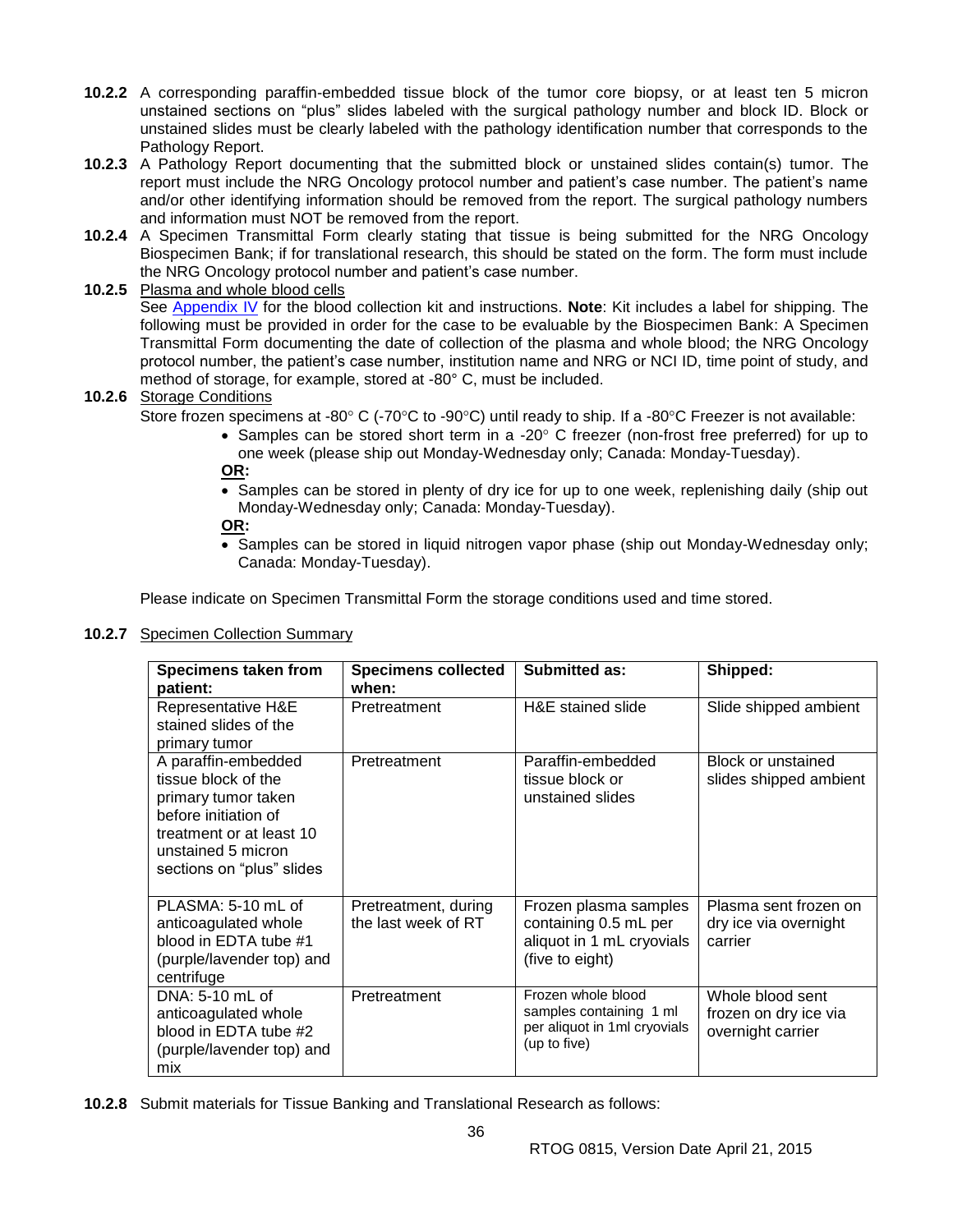**U.S. Postal Service Mailing Address: For Non-frozen Specimens Only NRG Oncology Biospecimen Bank University of California San Francisco Campus Box 1800 2340 Sutter Street, Room S341 San Francisco, CA 94143-1800**

**Courier Address (FedEx, UPS, etc.): For Frozen Specimens NRG Oncology Biospecimen Bank University of California San Francisco 2340 Sutter Street, Room S341 San Francisco, CA 94115**

#### **Questions: 415-476-7864/FAX 415-476-5271; NRGBB@ucsf.edu**

#### <span id="page-36-0"></span>**10.3 Reimbursement (4/21/15)**

Please note that with the start of the new NCI National Clinical Trials Network (NCTN) Program, NCI funds for reimbursement for protocol-specified biospecimen materials will be distributed per the requirements/methods specified by the new NCTN Program. This information will be made available with the other registration materials in the Oncology Patient Enrollment Network (OPEN) portal system. OPEN will serve as the registration system for all patient enrollments onto NCI-sponsored NCTN trials, including this study, which will be transitioned into the new Program from the NCI-sponsored Cooperative Group Clinical Trials Program.

#### <span id="page-36-1"></span>**10.4 Confidentiality/Storage**

(See the Patient Tissue Consent Frequently Asked Questions, http://www.rtog.org/Researchers/BiospecimenResource/BiospecimenResourceFAQs.aspx for further details.)

- **10.4.1** Upon receipt, the specimen is labeled with the NRG Oncology protocol number and the patient's case number only. The NRG Oncology Biospecimen Bank database only includes the following information: the number of specimens received, the date the specimens were received, documentation of material sent to a qualified investigator, type of material sent, and the date the specimens were sent to the investigator. No clinical information is kept in the database.
- **10.4.2** Specimens for tissue banking will be stored for an indefinite period of time. Specimens for the translational research component of this protocol will be retained until the study is terminated, unless the patient has consented to storage for future studies. If at any time the patient withdraws consent to store and use specimens, the material will be returned to the institution that submitted it.

#### <span id="page-36-2"></span>**11.0 PATIENT ASSESSMENTS**

#### <span id="page-36-3"></span>**11.1 Study Parameters (12/10/10)**

See Appendix I for assessments and timeframes. See [Sections 11.1.1 to](#page-36-3) 11.1.6 for details and/or exceptions to Appendix I.

- **11.1.1** The pelvic +/- abdominal CT or MRI is required for patients with >1 risk factor [\(Section 3.1.1\)](#page-15-2) and as described in [Section 3.1.2.](#page-15-2)
- **11.1.2** Transrectal ultrasound is a one-time test that is required only for patients receiving LDR or HDR brachytherapy boost as a component of their treatment. This should ideally be performed prior to study enrollment as the RT modality (EBRT alone, EBRT + HDR, EBRT + LDR) must be specified at the time of enrollment. In the event that transrectal ultrasound is performed post-enrollment and results in a change in the RT modality being administered (the patient may be switched to EBRT administered per protocol guidelines), this change will result in a protocol deviation. (See last paragraph of [Section 11.3\)](#page-37-1)
- **11.1.3** The CBC/differential is required only for patients who will receive either LDR or HDR brachytherapy boost (must be known at the time of registration).
- **11.1.4** See [Section 3.1.7](#page-15-2) for special circumstances regarding PSA. Also, PSA will be obtained prior to each follow-up visit.
- **11.1.5** Serum testosterone need only be obtained from patients randomized to receive ADT (Arm 2) at the time of study entry (baseline prior to starting ADT), at the start of RT (8 weeks following 1st LHRH agonist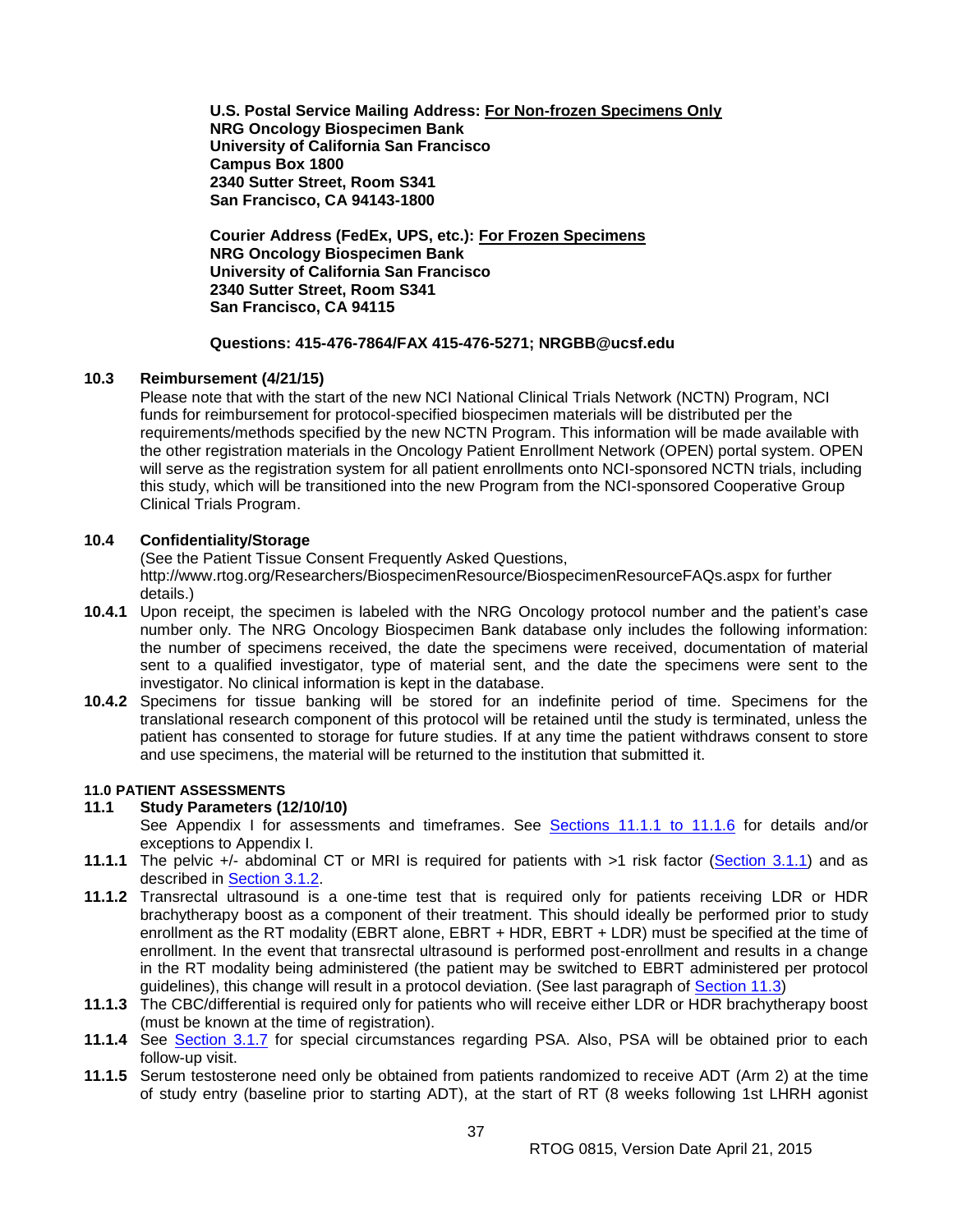administration)—may be performed in conjunction with timing of AST/ALT/alkaline phosphatase—and every 6 months until rising to baseline levels or for 3 years (whichever is sooner).

**11.1.6** Patients receiving anti-androgen therapy (Arm 2) will need monthly liver function testing (AST, ALT, alkaline phosphatase) for the duration of that treatment.

#### <span id="page-37-0"></span>**11.2 Measurement of Response**

- **11.2.1** Overall survival is the primary study endpoint and the event date of overall survival will be the date of death due to any cause.
- **11.2.2** Biochemical failure is defined as the documented rise of 2 ng/ml above its post-treatment nadir value.
- **11.2.3** Local recurrence is defined as the documented local recurrence as follows: Patients with clinical (palpable) suspicion of local recurrence following treatment completion should undergo biopsy for pathologic confirmation of local recurrence. Once pathologic confirmation is obtained, the event date will be the date at which the palpable progression was first identified. In the event of biochemical failure (nadir + 2 ng/ml), metastatic workup including, at minimum, chest x-ray, bone scan, and abdominopelvic CT should be obtained to exclude the possibility of distant failure. If negative, prostate biopsy should be performed. If positive, biochemical failure will be considered the local recurrence event.
- **11.2.4** Regional recurrence is defined as the documented progression in pelvic lymph nodes. If discovered on CT of the pelvis prompted by a biochemical failure, then the event date will be the date of documented biochemical failure.
- **11.2.5** Distant failure is defined as the documented metastatic disease by any method. If diagnosed on diagnostic imaging prompted by biochemical failure, then the event date will be the date of biochemical progression.
- **11.2.6** Freedom from failure is defined as the first event of biochemical failure, local recurrence, regional recurrence, or distant metastasis, as described above.
- **11.2.7** Prostate cancer specific mortality is defined as a death due to prostate cancer or a complication from treatment
- **11.2.8** Non-prostate cancer specific mortality is defined as a death without evidence of prostate cancer or a complication from treatment.
- **11.2.9** Rate of salvage ADT administration is defined as the first administration of subsequent ADT (either LHRH agonist or anti-androgen) is given.

#### <span id="page-37-1"></span>**11.3 Criteria for Discontinuation of Protocol Treatment**

Patients who are experiencing excessive adverse events as deemed by their treating physician may be discontinued from the initiated protocol treatment. All attempts should be made to manage adverse events adequately so as to avoid this circumstance. As specified in [Sections 7.1](#page-28-4) and [7.2,](#page-29-0) anti-androgen therapy will be withheld if AST/ALT values are elevated to  $\geq 2x$  the institutional upper limit of normal.

Study analysis will be based on "intent to treat." If protocol treatment is discontinued, follow up and data collection will continue as specified in the protocol.

## <span id="page-37-2"></span>**11.4 Health-Related Quality of Life (HRQOL) (5/23/12)**

**Note:** The Quality of Life component of this study closed to patient accrual on March 22, 2012. If the patient provided consent to participate in the quality of life component of this study prior to closure to new patient accrual, the site is required to administer the QOL assessments as specified in [Section 11.0](#page-36-2) of the protocol. **Blood collection is mandatory for patients who have provided consent for the QOL portion of this study.**

#### **11.4.1** Prostate Cancer-Specific Health-Related Quality of Life: EPIC

The Expanded Prostate Cancer Index Composite (EPIC) is a prostate cancer health-related quality of life (HRQOL) patient self-administered instrument that measures a broad spectrum of urinary, bowel, sexual, and hormonal symptoms related to RT and ADT.<sup>29</sup> Instrument development was based on advice from an expert panel and prostate cancer patients, which led to expanding the 20-item University of California-Los Angeles Prostate Cancer Index (UCLA-PCI) to the 50-item EPIC. Summary and subscale scores were derived by content and factor analyses. Test-retest reliability and internal consistency were high for EPIC urinary, bowel, sexual, and hormonal domain summary scores (each r ≥0.80 and Cronbach's alpha ≥0.82) and for most domain-specific subscales. Correlations between function and bother subscales within domains were high (r >0.60). Correlations between different primary domains were consistently lower, indicating that these domains assess distinct HRQOL components. EPIC domains had weak to modest correlations with the Medical Outcomes Study 12-item Short-Form Health Survey (SF-12), indicating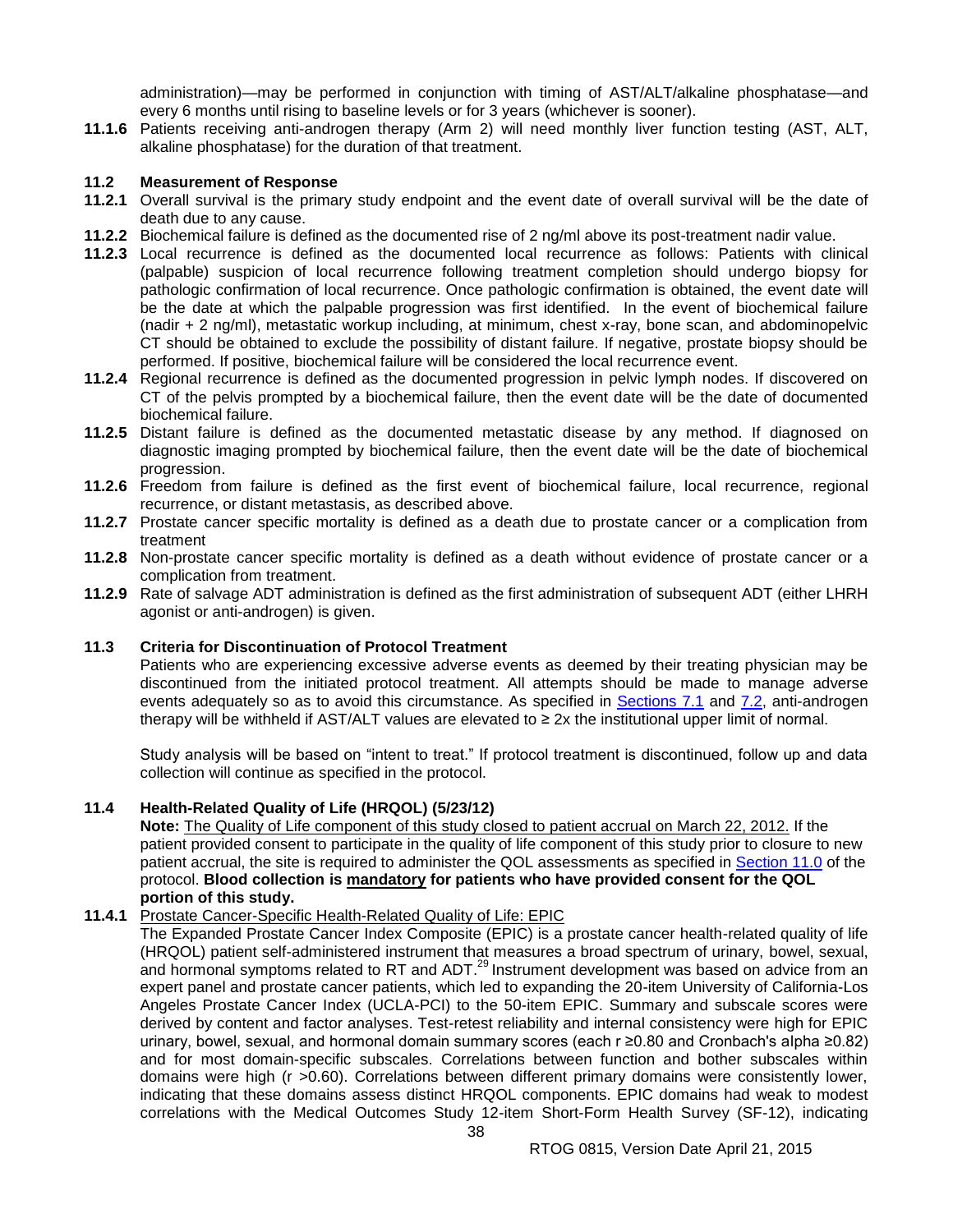rationale for their concurrent use. Moderate agreement was observed between EPIC domains relevant to the Functional Assessment of Cancer Therapy Prostate module (FACT-P) and the American Urological Association Symptom Index (AUA-SI), providing criterion validity without excessive overlap.<sup>6</sup>

EPIC is a robust prostate cancer HRQOL instrument that measures a broad spectrum of symptoms; however, to decrease patient burden we will only use the domains most pertinent to this study: urinary, bowel, sexual, and hormonal. The domains were validated separately, and since each domain will be used intact, there is no threat to validity. Dutch and Japanese translations of the EPIC are available, and a Spanish translation is planned but not yet available.

**11.4.2** Patient-Reported Outcome Measurement Information System (PROMIS)-Fatigue Short Form

The PROMIS fatigue measure (7 items) was developed by the Patient-Reported Outcome Measurement Information System (PROMIS), part of the NIH Roadmap Initiative, focused on developing a publicly available resource of standardized, accurate, and efficient PRO measures of symptoms, distress, and functioning. Two content domains of fatigue, experience and impact, were identified by a panel of experts. An item pool of 58 fatigue experience and 54 fatigue impact items were developed. The psychometric properties of these items were evaluated in a sample of 450 individuals from the general US population using classical test theory indices, monotonicity, and scalability. The expert panel selected the 10 best items in each domain. These 20 items were presented to a panel of clinical experts. Only one item was dropped because of redundancy. A preliminary fatigue short-form measure of 7 items was created using items selected for consistency in the response scale, broad coverage across the fatigue continuum (i.e., high to low), and good precision of measurement (discrimination function).

## **11.4.3** Quality-Adjusted Survival Analysis: EuroQol (EQ-5D)

The EQ-5D is a patient self-administrated questionnaire that takes approximately 5 minutes to complete.<sup>66</sup> The first part consists of 5 items covering 5 dimensions including: mobility, self care, usual activities, pain/discomfort, and anxiety/depression. Each dimension can be graded on 3 levels: 1-no problems, 2-moderate problems, and 3-extreme problems. Health states are defined by the combination of the leveled responses to the 5 dimensions, generating 243 ( $3<sup>5</sup>$ ) health states to which unconsciousness and death are added.<sup>67</sup>

The 5-item index score is transformed into a utility score between 0, "Worst health state," and 1, "Best health state." The index score can be used in a quality adjusted survival analysis depending on the health state(s) of interest.<sup>68</sup> For this study we plan to report the multidimensional utilities for comparative purposes. The EQ-5D has now been translated into most major languages, with the EuroQol Group closely monitoring the translation process; translations can be accessed at www.euroqol.org.

**11.4.4** Pittsburgh Sleep Quality Index (PSQI)

Sleep quality will be measured by 1 item (Q3) of the Pittsburgh Sleep Quality Index (PSQI), a self-rated questionnaire which measures sleep quality and disturbances.<sup>42</sup> The Pittsburgh Sleep Quality Index (PSQI) was developed to discriminate between good and poor sleepers. The PSQI has good internal consistency (Cronbach's alpha=0.83), stability (test-retest reliability=.85, P<.001) and discriminant validity. It has been used in patients with cancer and demonstrated sleep problems as expected.<sup>42</sup>

**11.4.5** Godin Leisure-Time Exercise Questionnaire (GLTEQ) Participants' level of physical activity will be assessed using the Godin Leisure-Time Exercise Questionnaire (GLTEQ),  $43,44$  which measures time spent per week in each of light, moderate, and vigorous activities. A score can be computed for each level of exercise. A total score is computed by summing the three levels weighted by their respective metabolic (MET) equivalents of 3, 5, and 9. The GLTEQ has good test-retest reliability and has shown convergent validity with both objective and other self-report measures of physical activity.<sup>43,44</sup>

## <span id="page-38-0"></span>**12.0 DATA COLLECTION Data should be submitted to:**

#### **NRG Oncology\* 1818 Market Street, Suite 1720 Philadelphia, PA 19103**

## **\*If a data form is available for web entry, it must be submitted electronically.**

Patients will be identified by initials only (first middle last); if there is no middle initial, a hyphen will be used (first-last). Last names with apostrophes will be identified by the first letter of the last name.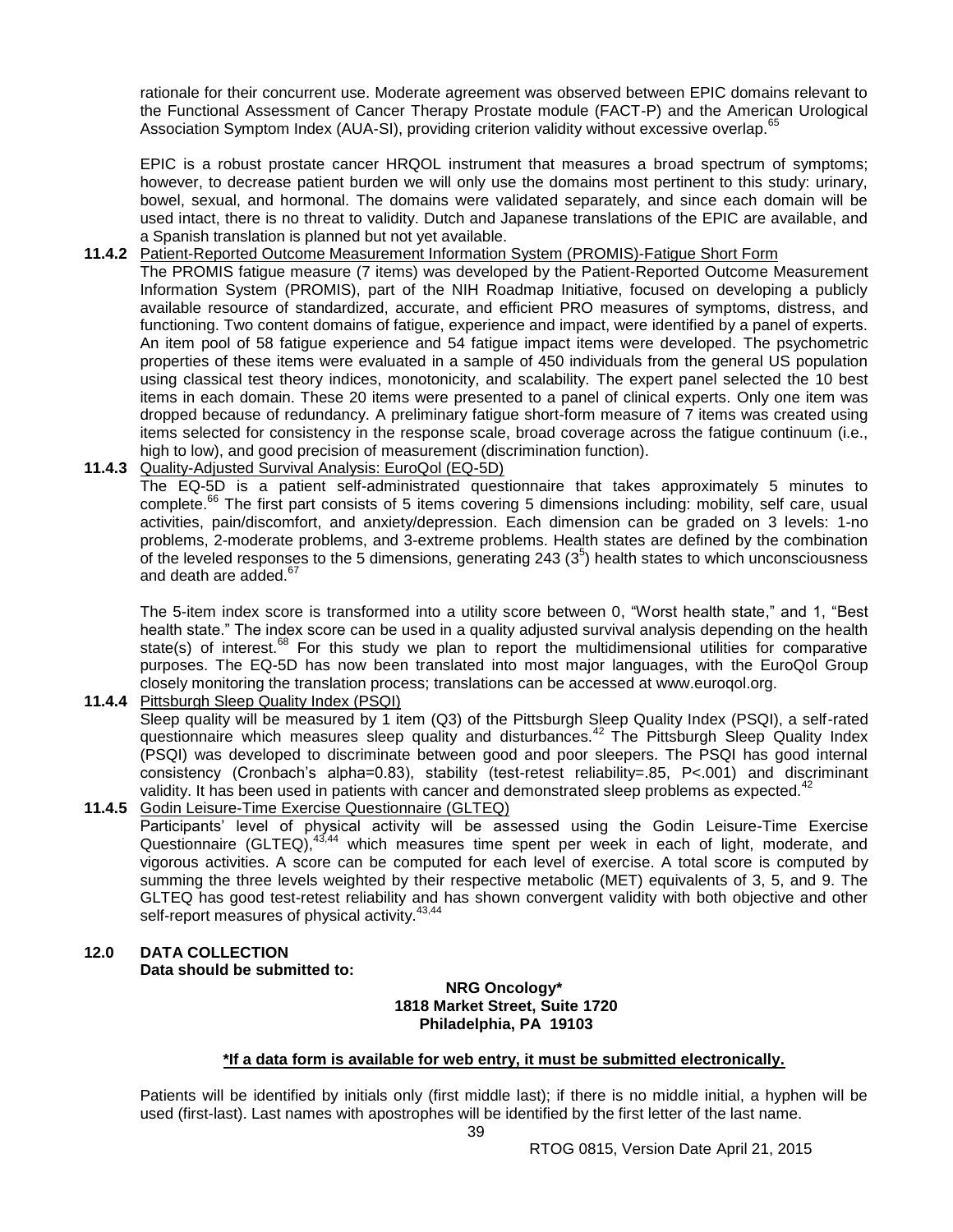# <span id="page-39-0"></span>**12.1 Summary of Data Submission (12/10/10)**

| <b>Item</b><br>Demographic Form (A5)<br>Initial Evaluation Form (I1)<br>Pathology Report (P1)<br>Pathology Material (P2) | <b>Due</b><br>Within 2 weeks of study entry                                                                                                                                                                                                                    |  |
|--------------------------------------------------------------------------------------------------------------------------|----------------------------------------------------------------------------------------------------------------------------------------------------------------------------------------------------------------------------------------------------------------|--|
| EPIC (FA)<br>PROMIS (HP)<br>$EQ-5D(QF)$<br>PSQI/GLTEQ Form (QL)                                                          |                                                                                                                                                                                                                                                                |  |
| Post Treatment Evaluation Form (F0)                                                                                      | ARM 2 only: At the start of RT and 3 months<br>post RT                                                                                                                                                                                                         |  |
| Follow-up Form (F1)                                                                                                      | ARM 1: At 3 months, 6 months, 9 months, and<br>12 months after completion of RT, then every 6<br>months for 4 years, then annually<br>ARM 2: At 6 months, 9 months, and 12 months<br>after completion of RT, then every 6 months<br>for 4 years, then annually |  |
| EPIC (FA)<br>PROMIS (HP)<br>$EQ-5D(QF)$<br>PSQI/GLTEQ Form (QL)                                                          | During the last week of RT and at 6 months, 1<br>year and 5 years after completion of RT                                                                                                                                                                       |  |
| Autopsy Report (D3)                                                                                                      | At the time of death (if available)                                                                                                                                                                                                                            |  |

# <span id="page-39-1"></span>**12.2 Summary of Dosimetry Digital Data Submission (Submit to TRIAD; see [Section 5](#page-17-0) for account access and installation instructions) [11/14/13]**

| <b>Preliminary Dosimetry Information</b>                                                                                                                                                                                                                                                                                                                                                                                                                       | Within 1 week of<br>start of RT |
|----------------------------------------------------------------------------------------------------------------------------------------------------------------------------------------------------------------------------------------------------------------------------------------------------------------------------------------------------------------------------------------------------------------------------------------------------------------|---------------------------------|
| Digital data submission includes the following:<br>CT dataset with contours for all critical normal structures, GTV, CTV, and<br><b>PTVs</b><br>Digital beam geometry for initial and boost beam sets<br>$\bullet$<br>Doses for initial, boost and composite sets of concurrently treated beams<br>$\bullet$<br>Digital DVH data for all required critical normal structures, GTV, CTV, and<br>$\bullet$<br>PTVs for total dose plan                           |                                 |
| All required structures MUST be labeled per the table in Section 6.4.1<br>$\bullet$<br>Upon submission of the digital data via TRIAD, complete an online Digital<br>Data Submission Information Form (DDSI) located on the website at<br>http://www.rtog.org/clinicaltrials/protocoltable/studydetails.aspx?study=0815<br>Note: All simulation and portal films and/or digital film images will be kept by the<br>institution and ONLY submitted if requested. |                                 |
| <b>Final Dosimetry Information</b>                                                                                                                                                                                                                                                                                                                                                                                                                             |                                 |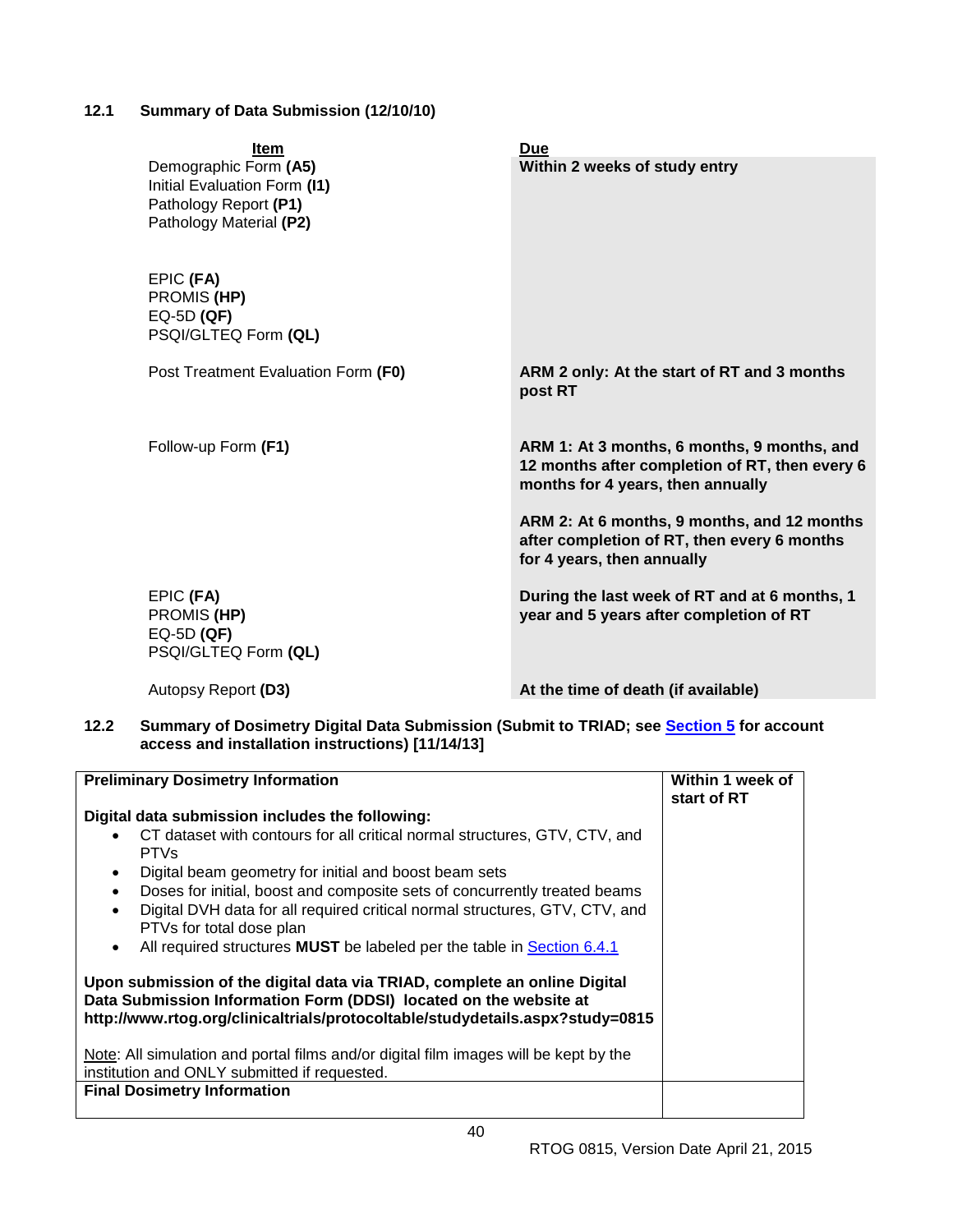| Radiotherapy Form (T1)<br>Daily Treatment Record (T5) [copy to HQ]<br>Note: T5 submissions for patients receiving brachytherapy must include the<br>Complete Daily Treatment Record for both (EBRT) and brachytherapy boost.                                                                                                                                                                                                                                                                                                                                                                                                                                                                                                                                                                           | Within 1 week of<br><b>RT</b> end                                               |
|--------------------------------------------------------------------------------------------------------------------------------------------------------------------------------------------------------------------------------------------------------------------------------------------------------------------------------------------------------------------------------------------------------------------------------------------------------------------------------------------------------------------------------------------------------------------------------------------------------------------------------------------------------------------------------------------------------------------------------------------------------------------------------------------------------|---------------------------------------------------------------------------------|
| <b>LDR Brachytherapy</b><br>Post-implant evaluation CT scan<br>Post-implant structure set<br>Post-implant plan<br>Post-implant dose distribution<br>NRG Oncology/RTOG Prostate Brachytherapy Protocol Compliance Form (BC)-<br>Available on the IROC Houston website, http://rpc.mdanderson.org/rpc<br>Radiotherapy Form (T1) - 5 weeks post implant<br><b>HDR Brachytherapy</b><br>Implant CT scan<br>Implant structure set<br>Implant plan<br>Implant dose distribution<br>NRG Oncology/RTOG Prostate Brachytherapy Protocol Compliance Form (BC)-<br>Available on the IROC Houston website, http://rpc.mdanderson.org/rpc<br>Radiotherapy Form (T1) - 5 weeks post implant<br>Note: Copies of simulation and port films/images will be submitted to NRG<br>Oncology ONLY if specifically requested. | If applicable:<br>3-5 weeks post<br>implant-Submit<br>listed items to<br>TRIAD. |

#### **12.2.1 Dosimetry Data Submission to IROC Houston** (11/14/13) **Submit to TRIAD; see [Section 5.0](#page-17-0) for account access and installation instructions. Hardcopies should be sent to:**

**IROC Houston ATTN: Dosimetry 8060 El Rio Street Houston, TX 77054 Phone: 713-745-8989; Fax: 713-794-1364 E-mail: rpc@mdanderson.org**

# <span id="page-40-0"></span>**13.0 STATISTICAL CONSIDERATIONS**

## <span id="page-40-1"></span>**13.1 Study Endpoints (12/10/10)**

## **13.1.1** Primary Endpoint

Overall survival (OS): The failure event for OS will be death due to any cause (See [Section 11.2.1\)](#page-37-0).

## **13.1.2** Secondary Endpoints

- Biochemical failure by the Phoenix (nadir  $+ 2$ ) defintion<sup>60</sup> (See [Section 11.2.2\)](#page-37-0)
- Local recurrence (See [Section 11.2.3\)](#page-37-0)
- Regional recurrence (See [Section 11.2.4\)](#page-37-0)
- Distant metastasis (See [Section 11.2.5\)](#page-37-0)
- Freedom from failure (FFF) (See [Section 11.2.6\)](#page-37-0)
- Prostate cancer-specific mortality (See [Section 11.2.7\)](#page-37-0)
- Non-prostate cancer-specific mortality (See [Section 11.2.8\)](#page-37-0)
- Rate of salvage ADT (See [Section 11.2.9\)](#page-37-0)
- Rates of OS for patients treated with the 3 different RT modalities in each arm
- Incidence of "acute" adverse events (based on CTCAE, v. 3.0): The acute adverse events will be the first occurrence of worst severity of the adverse event ≤30 days of the completion of RT.
- Time to "late" grade 3+ adverse events (based on CTCAE, v. 3.0): The time of a first late grade 3+ adverse event, defined as >30 days from the completion of RT.
- Comparison of prostate cancer-specific health related quality of life (HRQOL) change as measured by the EPIC (urinary, bowel, sexual, and hormonal domain)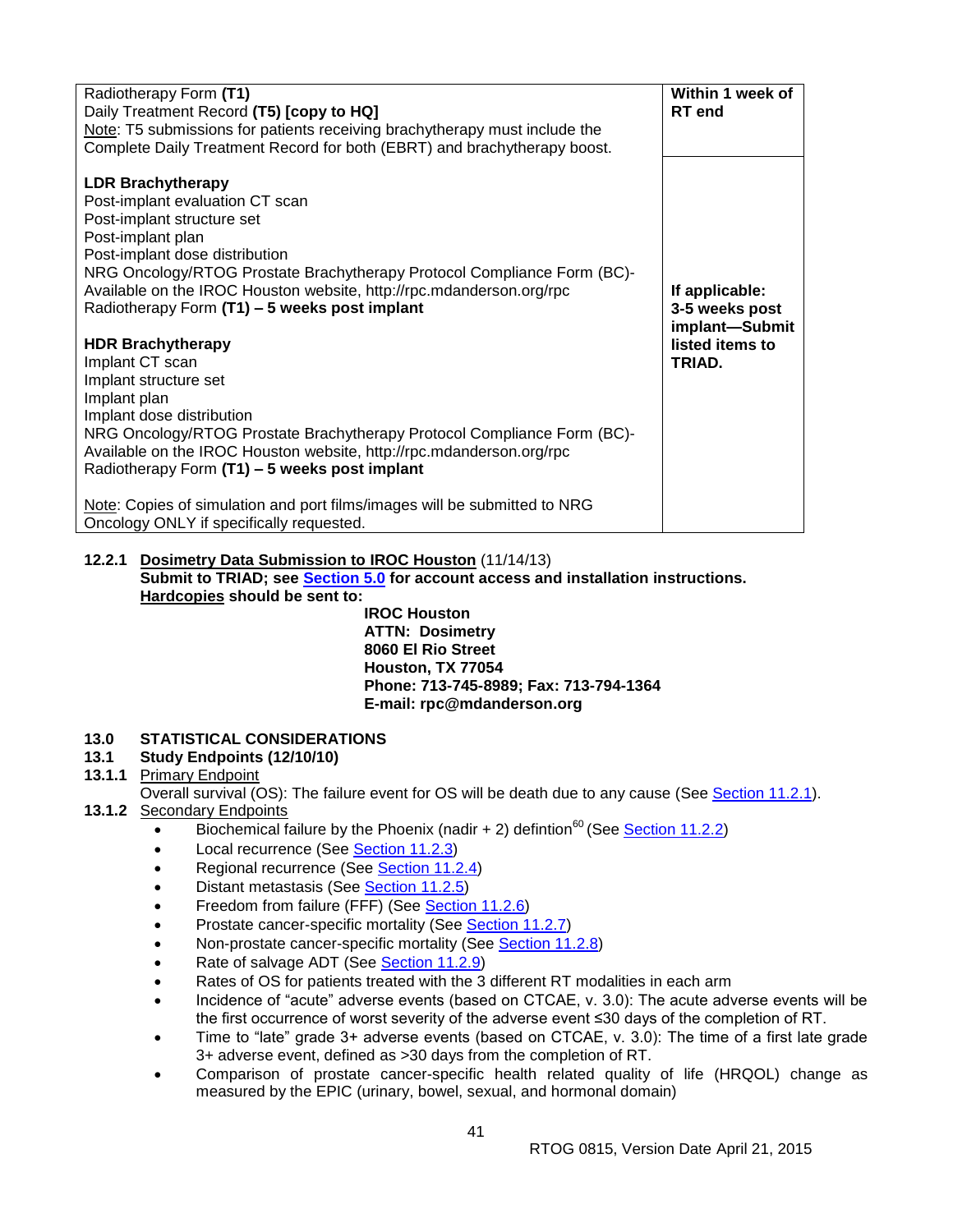- Comparison of fatigue status as measured by the Patient-Reported Outcome Measurement Information System (PROMIS) fatigue domain
- Assessment and comparison of Quality Adjusted Life Years (QALYs)
- Correlation between the fatigue PROMIS score change and plasma cytokine change
- Collect paraffin-embedded tissue blocks, plasma and whole blood for future translational research analyses

#### <span id="page-41-0"></span>**13.2 Sample Size**

The sample size calculation addresses the specific primary hypothesis that the OS rate at 5 years in Arm 2 will be better than in Arm 1. Assume an exponential survival distribution for each arm and define  $\lambda_1$  is the hazard rate for Arm 1 and  $\lambda_2$  is the hazard rate for Arm 2. (H<sub>A</sub>:  $\lambda_1 > \lambda_2$ ).

 $H_0$ :  $\lambda_1 \leq \lambda_2$ vs.  $H_A$ :  $\lambda_1 > \lambda_2$ 

Based on the prior results from multiple dose-escalation trials in which patients were treated without androgen deprivation, we project that the rate of 5-year OS of Arm 1 is 90% (a yearly hazard rate of 0.0211). The study is designed to show an absolute improvement of 3.3% in the 5-year overall survival rate (i.e., a 5-year overall survival rate of 93.3%), which translates to a yearly hazard rate of 0.0139 in Arm 2. An exponential distribution for overall survival distribution was assumed for each arm. Three interim analyses and a final analysis are planned for early stopping for the efficacy and futility. The efficacy testing is based on the power family of test<sup>69</sup> with ∆=0 and the futility testing is based on the efficacy testing is based on the Freidlin and Korn<sup>70</sup> method at a nominal significance level of 0.005. Two hundred twenty deaths are required to detect a 34% relative reduction in the yearly death rate with 85% statistical power using a onesided log-rank test at the 0.025 significance level. After adjusting the sample size for these interim analyses, the sample size per arm for the hypotheses is 684. Guarding against an ineligibility or lack-ofdata rate of up to 10%, **the final targeted accrual for this study will be 1520 patients.**

#### <span id="page-41-1"></span>**13.3 Accrual and Duration (12/10/10)**

The proposed trial, RTOG 0815, builds on the experience obtained in RTOG 0126. RTOG 0126 involved a similar group of patients treated with dose-escalated radiotherapy and accrued 1431 patients over 6 years at an average rate of 20 cases per month. We are estimating an average of 20 cases per month in the new trial. We expect RTOG 0815 to complete accrual in 6.3 years. Based on patient accrual in previous NRG Oncology/RTOG randomized prostate studies, there will be relatively few entries during the initial 6 months while institutions are obtaining IRB approval. The total duration of the study is expected to be 11.3 years from the time the first patient is entered to the final analysis under the null hypothesis, the hazard rate of Arm 2 will not be better than that of Arm 1, and a uniform accrual rate of 20 patients per month.

The NRG Oncology Data Monitoring Committee (DMC) will begin evaluating patient accrual semiannually following the anticipated quiet period. In accordance with CTEP policies for slowly accruing trials, if the average monthly accrual rate for the trial in the fifth and sixth quarters after study activation (i.e., in months 13-18) is less than 20% of the rate projected in the paragraph above (i.e., less than 4 patients per month), the study will close to further accrual. If the average monthly accrual rate is greater than 20% but less than 50% of projected (i.e., fewer than 10 patients per month), the trial will be placed on probation for 6 months. If the average monthly accrual rate at the end of the probationary period is less than 50% of projected, the study will close to future accrual. The participation of non-NRG Oncology/RTOG institutions through CTSU is expected to follow a similar pattern as seen in NRG Oncology/RTOG.

#### <span id="page-41-2"></span>**13.4 Analysis Plan (5/23/12)**

#### **13.4.1** Analysis of the Primary Endpoint

The primary endpoint is overall survival (OS). The time to failure for overall survival will be measured from the date of randomization to the date of documented death due to any cause. The overall survival function will be estimated by the Kaplan-Meier method.<sup>71</sup> We want to test whether or not the overall survival rate in Arm 2 is higher than that of Arm 1. The null and alternative hypotheses are:  $H_0$ :  $\lambda_1 \leq \lambda_2$ vs.  $H_A$ :  $\lambda_1 > \lambda_2$ 

where,  $\lambda_1$  and  $\lambda_2$  are yearly death rate for Arm 1 and Arm 2, respectively. We will use the log-rank test<sup>72,73</sup> with a significance level of 0.025 at the final analysis to test this hypothesis. In addition, the Cox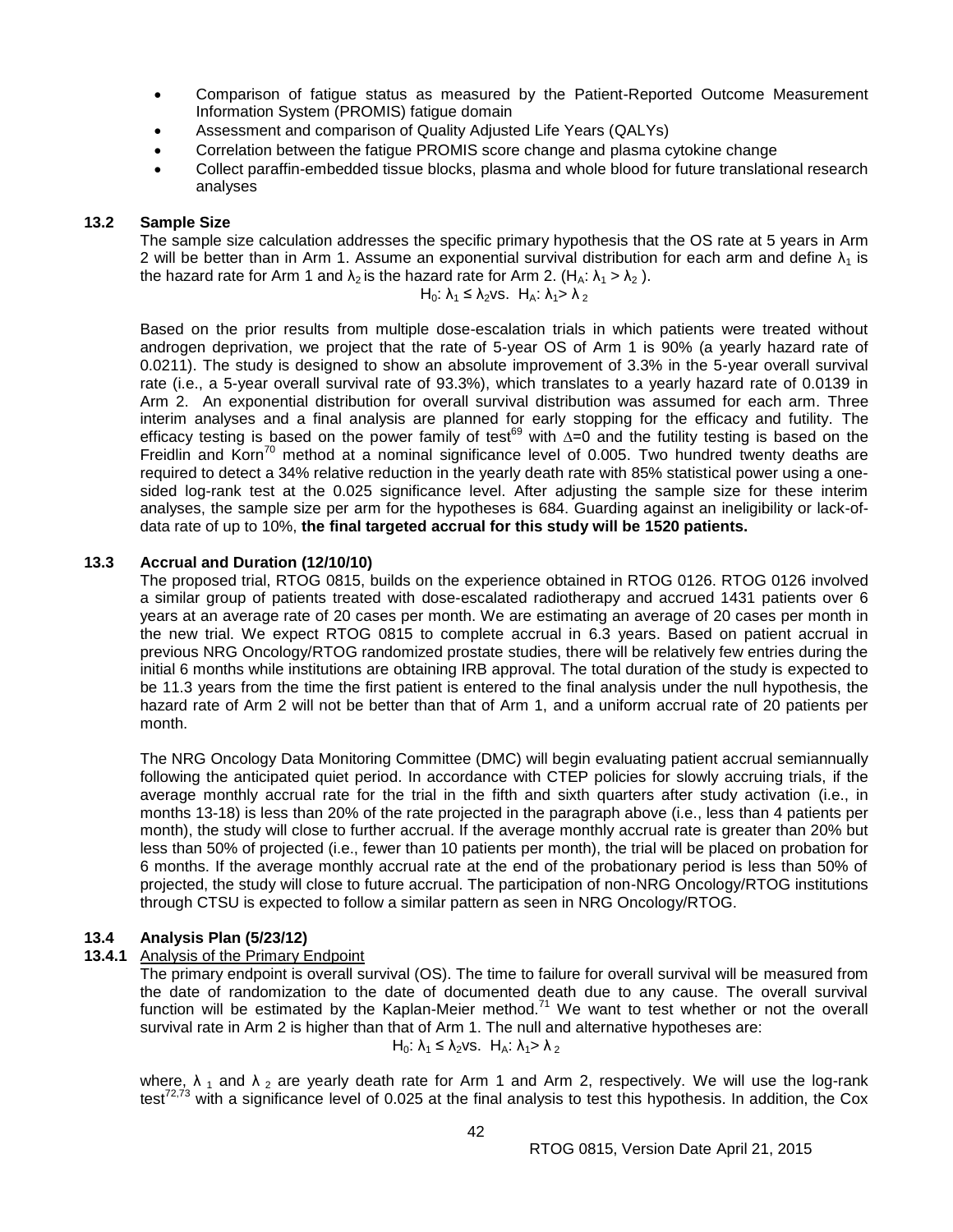proportional hazard regression model<sup>74</sup> will be used to compare the treatment differences. Both adjusted and unadjusted hazard ratios and the respective 95% confidence interval will be computed. The number of risk factors (1 vs. 2 or 3), comorbidity status (ACE-27 grade ≥ 2 vs, < 2), and RT modality (EBRT vs. EBRT+LDR brachytherapy boost vs. EBRT+HDR brachytherapy boost), age, and race (as appropriate) will be adjusted for in this analysis.

#### **13.4.2** Biochemical Failure by Phoenix Definition and Freedom From Failure

The freedom from failure (FFF) rate by 5 years is defined as the proportion of patients without events of FFF failure by 5 years from randomization among all eligible patients at baseline. The failure events for FFF will be the first occurrence of clinical failure (local recurrence, regional recurrence, or distant metastasis), biochemical failure by the Phoenix definition (PSA ≥2 ng/ml over the nadir PSA).<sup>60</sup> Patients who are event free with less than 5 years of follow-up, die due to any cause, or who receive any salvage therapy (e.g., salvage androgen deprivation, vaccine therapy, biologic/small molecule therapy, or chemotherapy) will be censored. The biochemical failure (BF) rate by 5 years is defined in a similar way; the proportion of patients with biochemical failure by 5 years (PSA ≥2 ng/ml over the nadir PSA)<sup>60</sup> from randomization among all eligible patients at baseline. The salvage ADT is defined as the first administration of subsequent ADT (either LHRH agonist or anti-androgen). The rate of salvage ADT is defined as the proportion of patients who have salvage ADT by 5 years among all eligible patients at baseline. The endpoint FFF rate by 5 years will be estimated by the Kaplan-Meier method<sup>71</sup> and the BF rate by 5 years will be estimated by cumulative incidence method.<sup>75</sup>

The Z-test statistic for the difference between the 2 rates with the standard errors estimated by Greenwood's method will be used, with a significance level of 0.025. The following test statistics (T.S.) will be used for testing between the 2 arms:

$$
T.S. = \frac{(1-\hat{p}_1) - (1-\hat{p}_2)}{\sqrt{\hat{p}_1^2 \sum_{i=1}^{n_1} \frac{f_i}{r_i(r_i - f_i)} + \hat{p}_2^2 \sum_{j=1}^{n_2} \frac{f_j}{r_j(r_j - f_j)}}} = \frac{\hat{p}_2 - \hat{p}_1}{\sqrt{\hat{p}_1^2 \sum_{i=1}^{n_1} \frac{f_i}{r_i(r_i - f_i)} + \hat{p}_2^2 \sum_{j=1}^{n_2} \frac{f_j}{r_j(r_j - f_j)}}}
$$
(1)

where  $\,\widehat{p}_1^{}\,$  and  $\,\widehat{p}_2^{}\,$  are the FFF, BF, or the salvage ADT rate of Arm 1 and Arm 2, respectively, estimated by the Kaplan-Meier method or cumulative incidence method,  $r_i$  is the number of patients who are at risk and  $f_i$  is the number of patients who have FFF, BF, or the salvage ADT failure events (i=1,2). If H<sub>0</sub> is rejected, then we conclude that Arm 2 is better than Arm 1. If  $H_0$  is not rejected, then we conclude that Arm 2 is not better than Arm 1.

In addition, logistic regression<sup>76</sup> will be used to compare the treatment differences in the hypothesis with and without adjustment for at least the following covariates; the number of risk factors (1 vs. 2 or 3), comorbidity status (ACE-27 grade  $\geq 2$  vs, < 2), and RT modality (EBRT vs. EBRT+LDR brachytherapy boost vs. EBRT+HDR brachytherapy boost), age, and race (as appropriate). Odds ratios and the respective 95% confidence intervals will be computed.

#### **13.4.3** Time to Failure of Secondary Survival Endpoints

The time to failure for secondary endpoints (local recurrence, regional recurrence, distant metastasis, prostate cancer-specific mortality, non-prostate cancer specific mortality) will be measured from the date of randomization to the date of the event of interest. The failure events for the secondary endpoints are defined as follows—local recurrence: biopsy-proven failure within the prostate/seminal vesicles; distant metastasis: clinical and/or radiographic appearance of disseminated disease; prostate cancer-specific mortality: death due to prostate cancer; non-prostate cancer-specific mortality: death in a patient with disease clinically controlled.

The treatment effect on these failures may impact the observable measures of outcomes (local recurrence, regional recurrence, distant metastasis, prostate cancer-specific mortality, non-prostate cancer-specific mortality) and other competing risks may dilute the sensitivity. We will use the causespecific hazard rate<sup>77,78</sup> (the instantaneous rate of cause-specific mortality in the presence of competing failure types as a function of time) approach to consider the competing events. Freidlin and Korn<sup>7</sup> showed that the cause-specific hazard rate approach is better than other approaches, for example, the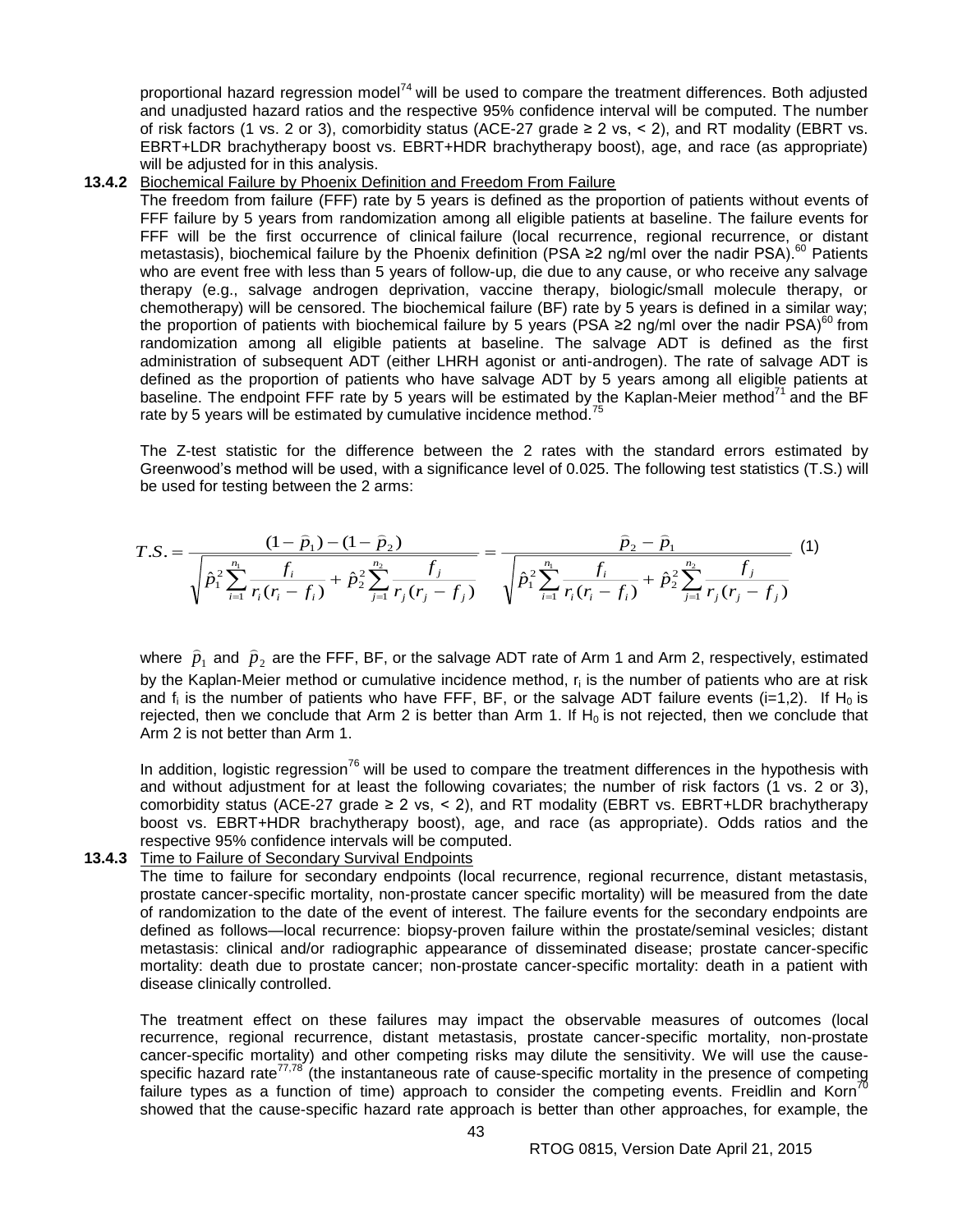cumulative incidence method,<sup>75</sup> in most cases. The log-rank test on the times to the specific type of failure, which considers the presence of competing events, will be used to test whether the survival rates of these secondary endpoints in one arm are higher than that of the other arm for each hypothesis at a significance level of 0.025. In this approach, patients who experience other failure first are censored. In addition, Fine and Gray's regression<sup>79</sup> will be used for these secondary survival outcomes. Both unadjusted and adjusted hazard ratios and the respective 95% confidence interval will be computed. At least the treatment arm, the stratification variables (the number of risk factors, comorbidity status, and RT modality), age, and race (as appropriate) will be adjusted for in this analysis.

- **13.4.4** Estimation of Rates of OS of Patients Treated with the Different RT Modalities Three different RT modalities are allowed for this trial: EBRT, EBRT+LDR brachytherapy boost, and EBRT+HDR brachytherapy boost. The rate of OS for patients treated with an RT modality among three modalities is defined as the proportion of patients who are treated with an RT modality and alive at 5 years from the randomization among all eligible patients treated with the RT modality at baseline. This rate will be estimated in each arm separately.
- **13.4.5** Comparison of the Incidence of Acute Adverse Events and Time to Late Grade 3+ Adverse Events and Correlation with Pre-Existing Comorbidity with Adverse Events Adverse events are scored according to CTCAE, v. 3.0. An acute adverse event will be defined as the first occurrence of worst severity of the adverse event occurring less than or equal to 30 days after the completion of RT. Univariate logistic regression<sup>76</sup> will be used to model the distribution of acute adverse events. Multiple logistic regression<sup>76</sup> will be used to model the distribution of acute adverse events adjusted for covariates. Both unadjusted and adjusted odds ratios and the respective 95% confidence interval will be computed and tested using a one-sided Chi-Square test statistic with the significance level of 0.025. Late grade 3+ adverse events will be defined as grade 3+ adverse events occurring more than 30 days after the completion of RT. The time to late grade 3+ adverse events will be measured from the time protocol treatment started to the time of the earliest occurrence of a late grade 3+ adverse event. If no such late adverse event is observed until the time of the analysis, the patient will be censored at the time of the analysis. Death without late adverse event will be considered as the competing risk for late adverse events and the distribution of time to late grade 3+ adverse events will be estimated using the cumulative incidence method<sup>75</sup> and tested using a one-sided Gray's test statistic<sup>75</sup> with the significance level of 0.025. A Fine and Gray's regression model<sup>79</sup> will be used to compare the treatment differences of time to late adverse event with and without adjusting for other covariates. Both unadjusted and adjusted hazard ratios and the respective 95% confidence interval will be computed. At least the treatment arm, the stratification variables (the number of risk factors and RT modality), age, and race (as appropriate) will be considered when it is adjusted in the analysis.

The correlation of acute adverse events and the ACE-27 grade  $(≤ 2$  vs. 2) will be calculated by Chisquare test statistics at the significance level of 0.05. The acute toxicity will be considered in two ways: 1) absent or present or 2) ≥ grade 3 or < grade 3. The correlation of late adverse events ( $\geq$  grade 3 vs. < grade 3) and the ACE-27 grade  $(\leq 2 \text{ vs. 2})$  will be calculated by Chi-square test statistics at the significance level of 0.05.

#### **13.4.6** Analysis for Endpoints Related to Quality of Life (QOL)

#### **Patient accrual for the QOL measurements will be limited to 200 cases in each arm.**

Quality of life will be assessed via the following instruments: the Expanded Prostate Cancer Index (EPIC), the Patient-Reported Outcome Measurement Information System (PROMIS) fatigue domain, and the EuroQol (EQ-5D).

Information regarding potential confounds will also be collected in a short form (QL) using limited questions to minimize patient burden. This information can be used to evaluate the potential impact of these confounding factors on fatigue. Patient responses to the following will be collected in the QL form: muscle weakness (one item), overall sleep quality as measured by one item from the Pittsburgh Sleep Quality Index (PSQI),<sup>42</sup> and level of physical activity as measured by the Godin Leisure-Time Exercise Questionnaire (GLTEQ).<sup>43,44</sup> Anxiety/depression is also a potential confound with fatigue and patient responses to the anxiety/depression item in the EQ-5D can be used.

Protocol-eligible patients will be included in the QOL analysis only if they agree to participate in the QOL portion of this study. All the QOL instruments (EPIC, PROMIS fatigue domain, EQ-5D) will be collected on all cases participating in this portion of the trial. Patients will complete the EPIC, PROMIS fatigue domain, and the EQ-5D at pretreatment (baseline), week 3 of RT, at the last week of RT, and at 6 months, 1 year,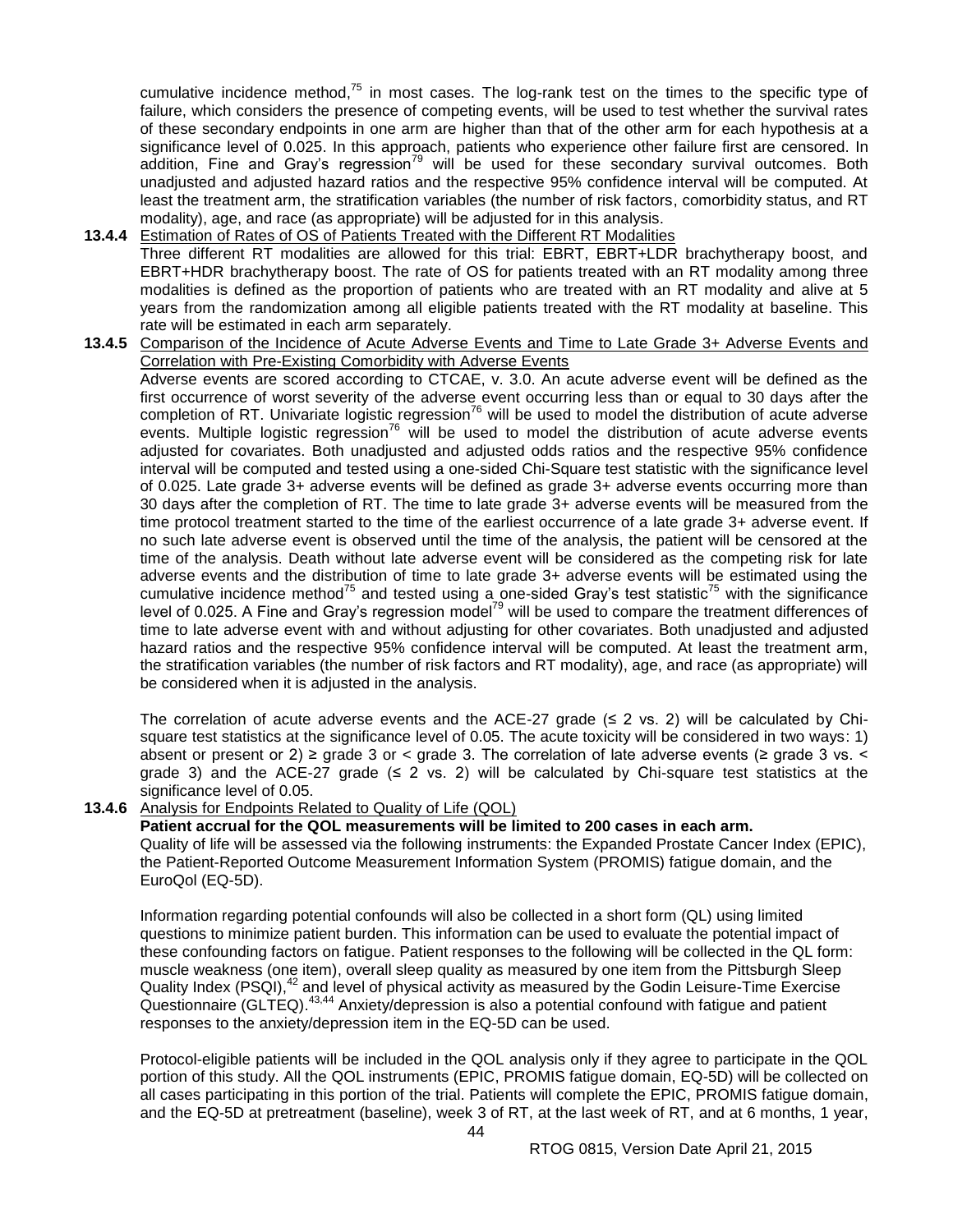and 5 years after the end of RT. At the same time points, the QL form (i.e., one item from the PSQI, 3 items from the GLTEQ, and one question regarding general muscle weakness) will be collected. To minimize missing QOL data, we have included detailed instructions for collection of QOL and what to do if the patient misses a scheduled assessment, and RTOG provides individualized patient calendars available to Investigators and Research Associates 24/7 on the NRG Oncology/RTOG web site.

We will describe the distributions of QOL data collection patterns over all collection points in each treatment arm. Longitudinal data analysis, specifically the general linear mixed-effect model<sup>80</sup> will be performed to describe the change trend of the EPIC, PROMIS fatigue domain, and the EQ-5D across the 2 treatments. The primary objective in HRQOL analysis is to determine the QOL differences. The response will be the change of measurement from baseline for each measurement. The model will include the baseline and stratification variables (the number of risk factors, comorbidity score, and RT modality).

Patient self-assessment of symptoms will be performed using 4 primary EPIC domains: urinary, bowel, sexual, and hormonal symptoms. The PROMIS fatigue domain consists of 7 questions to quantify the fatigue continuum (i.e., high to low), and good precision of measurement (discrimination function). Each question has a 5-point Likert scale (1-never, 2-rarely, 3-sometimes, 4-often, 5-always). The EQ-5D is a 2 part self-assessment questionnaire and only the first part will be used. This consists of 5 items covering 5 dimensions (mobility, self care, usual activities, pain/discomfort, and anxiety/depression). Each dimension is measured by a 3-point Likert scale (1-no problems, 2-moderate problems, and 3-extreme problems). There are 243  $(=3^5)$  health states. We will transform the 5-item index score into a utility score between 0 (worst health state) and 1 (best health state) for comparative purposes. We hypothesize that the measurements from the EPIC will be worse in Arm 2 than Arm 1 because of the aggressiveness of treatment. We also hypothesize that measurements from the PROMIS fatigue domain will be higher in Arm 2 than in Arm 1.

To address the non-ignorable missing data caused by censoring survival time, the data analysis also will include patients who have not died. To examine trade-offs between survival time and QOL, we will combine them for each patient into a single measurement: Quality Adjusted Life Year (QALY). If (and only if) the primary endpoint hypothesis is substantiated, we will conduct a cost-utility analysis. The cost-utility analysis will not be done until after the primary endpoint results are published. QALY is defined by the weighted sum of different time episodes added up to a total quality-adjusted survival time. These health state-based methods of quality-adjusted survival analysis are known as the quality-adjusted time without symptoms and toxicity method  $(Q-TwIST).$ <sup>45</sup>

# Q-TwiST =  $\sum_{i=1}^{k} q_i s_i$

where q<sub>i</sub> is the quality (the utility coefficient) of health state i, s<sub>i</sub> is the duration spent in each health state, and k is the number of health states. We will use Glasziou's multiple health-state (Q-TwiST) models to use the repeated measures of EQ-5D. Because Glasziou's method incorporates longitudinal QOL data into an analysis of quality-adjusted survival, the health-stated model must be constructed on the following assumptions:

- A1) QOL is independent from treatment.
- A2) A health state is independent from previous states.
- A3) Proportionality of quality-adjusted duration and duration of the actual state of health

Assumption A1 can be checked by plotting QOL over time according to treatment, and the *t* test can be used to compare the mean QOL scores of each treatment arm. Assumption A2 can be checked by comparing the QOL for patient groups in a given health state where the groups are defined by duration of previous health state experience using a regression model. Suitable checks for assumption A3 at minimum would be a simple plot. If data does not support these assumptions, we will use a method which uses the longitudinal QOL data directly. Cost-utility will be analyzed at 2 time points: at 1 year and 5 years posttherapy. We will use the 5-item utility score in EQ-5D for the cost-utility analysis. We will use the Ztest to test the hypothesis that the cost-utility in the 2 treatment arms is the same with a significance level of 0.05 and a 2-sided test.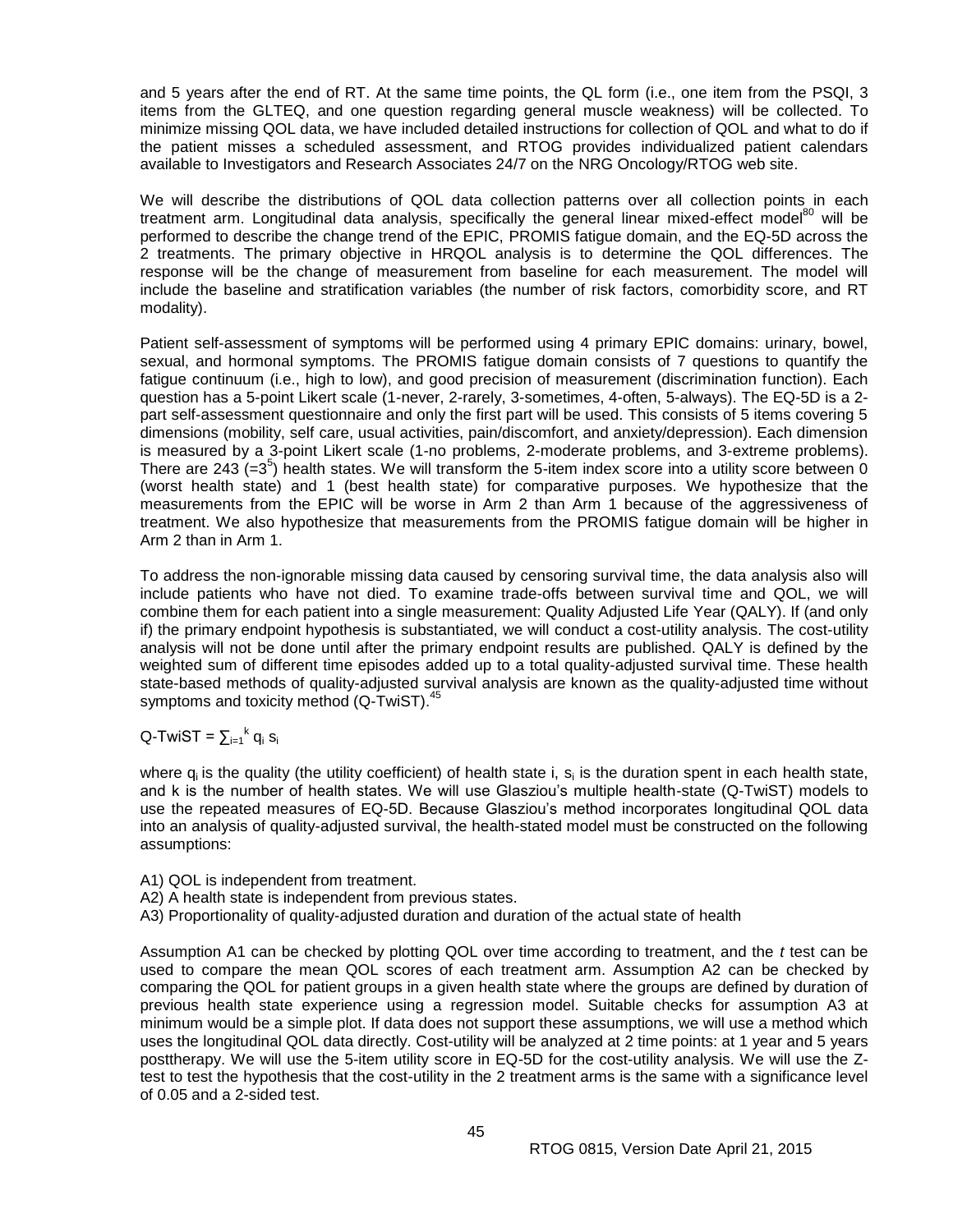To inspect the missing data mechanism, we will use at least a graphical method. A missing completely at random (MCAR) mechanism exists when missing values are randomly distributed across all observations. A missing at random (MAR) mechanism exists when values are not randomly distributed across all observations, rather than one or more sub-samples. If the cause of missing data is MCAR, listwise deletion (complete case analysis) will be done. If the MAR assumption is supported by the data, then an imputation method such as multiple imputation will be applied to impute missing data. If the MAR assumption is not supported by the data, then adjusting for covariates (such as the baseline QOL score) might reduce the conditional association between outcomes and missing values. If missing data patterns look similar when stratified by such covariate(s), then an analysis that adjusts for such covariate(s) will be conducted and an imputation method such as multiple imputation will be applied. If

approximate conditional independence cannot be obtained with any set of covariates, then MNAR (missing not at random) must be addressed by an explicit model for the missing data mechanism and then an imputation method such as multiple imputation will be applied. All results from the imputed analysis using the multiple imputation will be compared to the complete case analysis results to assess any potential biases. We will conduct a sensitivity analysis using various assumptions on the missing data to determine what impact missing data and imputation methods have on the study conclusions. Imputation methods when prescribed by validated instrument developers will be employed first. Additional methods or methods used when none are described for a given instrument may include linear mixedeffects models to obtain separate estimates for the QOL outcome within strata based on missing data patterns.<sup>81,82</sup> NRG Oncology recognizes that all options are subject to bias and analysis with more than one method for consistency across methods is prudent.

- **13.4.7** Correlation Between the Fatigue PROMIS Score Change and Plasma Cytokine Change Four hundred patients participating in the QOL portion of this trial will be used for this analysis. The analysis will be done in each arm separately to test the prognostic vales of biomarkers. At least the following plasma cytokines will be evaluated: CRP, TNF alpha, IL-1, IL-1ra, and IL-6. The highest fatigue is typically reported and plasma cytokine levels are known to be altered in the third to fourth week of radiation therapy (RT). Therefore, the evaluation time point will be 3 weeks after the start of RT. The fatigue PROMIS score change for each item will be calculated by subtracting the fatigue PROMIS score at 3 weeks following the start of RT from the baseline score. Similarly, the cytokine change will be calculated by subtracting the plasma cytokines measurement at 3 weeks following the start of RT from the baseline measurement. The fatigue PROMIS score change ranges from -4 to 4 (1-5 for each item). This will be categorized in a meaningful group at the time of analysis. The measure of each cytokine change will be a continuous variable. At the least, an Analysis of Variance (ANOVA) will be conducted to see if there is a correlation between the fatigue PROMIS score change and plasma cytokine change. Additional methods, such as linear mixed-effects, will be used. Additional time points will be tested in a similar way**. 13.4.8** Collect paraffin-embedded tissue blocks, plasma, and whole blood for future translational research
- analyses

The feasibility of proposed translational studies will be assessed following completion of accrual and sample collection. At the time of data maturity of this study, we will propose specific details of the markers to be investigated. We will address the assays that will be used and a list of specific correlative aims with appropriate statistical considerations.

**13.4.9** Group Sequential Testing for Early Termination and Reporting of Efficacy and Futility

A group sequential test with 3 planned interim analyses and a final analysis will be performed. The interim analysis will be carried out when the cumulative deaths are met. At each planned interim analysis, the pvalue from the log-rank test statistic assessing treatment efficacy and futility with respect to the primary endpoint, OS, will be compared to the nominal significance level. The efficacy testing is based on the power family of test<sup>69</sup> with ∆=0 (see Table 2 for nominal significance level for efficacy testing) and for the futility testing boundary we will use a less aggressive boundary, Rule C (at a nominal significance level of  $0.005$ ) in Freidlin and Korn.<sup>70</sup> The following hypotheses are tested:

 $H_0$ :  $\lambda_1 \leq \lambda_2$ vs.  $H_A$ :  $\lambda_1 > \lambda_2$ 

where  $\lambda_1$  and  $\lambda_2$  are the hazard rate for Arm 1 and Arm 2, respectively. If the H<sub>0</sub> is rejected, then we conclude that the OS rate of Arm 2 will be better than Arm 1 and stop accrual if applicable.

| Table 2: Schedule for the Planned Interim Analysis |                           |                      |                             |
|----------------------------------------------------|---------------------------|----------------------|-----------------------------|
| Information                                        | <b>Estimated Analysis</b> | Cumulative Number of | <b>Nominal Significance</b> |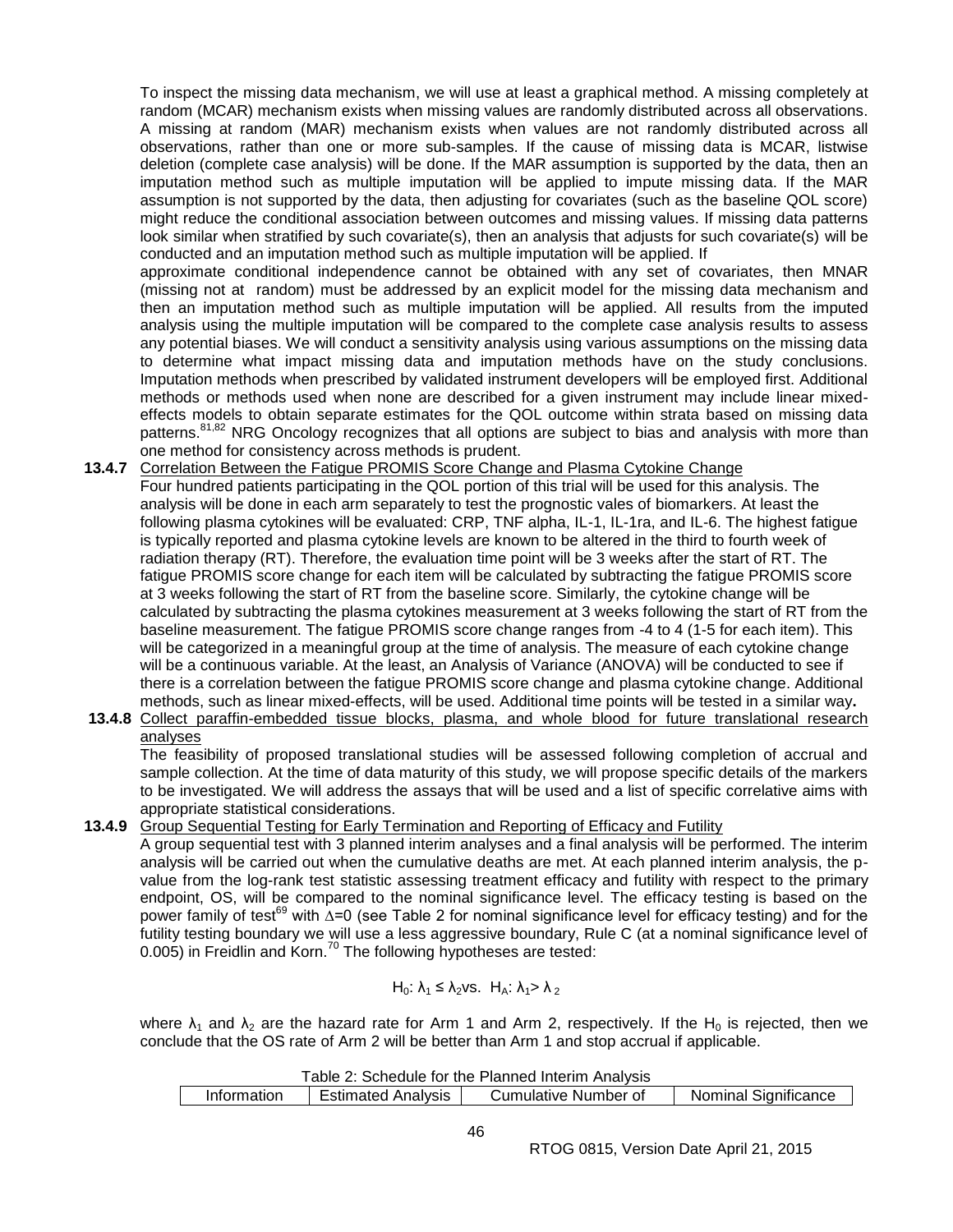| Time | Time*      | Deaths in the | Level for     |
|------|------------|---------------|---------------|
|      |            | Two Arms      | Efficacy      |
|      |            |               | (Z-value)     |
| 0.25 | 4.7 years  | 55            | 0.0001(4.049) |
| 0.50 | 6.8 years  | 109           | 0.0018(2.863) |
| 0.75 | 8.9 years  | 163           | 0.015(2.338)  |
| 1.00 | 11.1 vears | 218           | 0.025(2.024)  |

\*Time to the interim analysis from the first patient entry without considering ineligibility or lack-of-data rate and under the null hypothesis

For futility testing, the alternative hypotheses, H<sub>A</sub> ( $\lambda_1 = \lambda_2 + 0.0072$ ) will be tested at 0.005 level (the futility nominal significance level). If the computed p-value is less than 0.005 then we will consider stopping the trial in favor of the H<sub>0</sub> and conclude that the overall survival rate of Arm 1 will be better than Arm 2. Otherwise, we will continue the trial.

Based on the results of each interim analysis, the following action will be taken and the responsible statistician will recommend to the NRG Oncology Data Monitoring Committee (DMC) that the randomization be discontinued, if applicable, and the study be considered for early publication. Before making such a recommendation, the accrual rate, treatment compliance, safety of the treatments, and the importance of the study are taken into consideration along with the p-value. The DMC will then make a recommendation about the trial to the appropriate NRG Oncology Leadership as needed.

## **13.4.10** Interim Report to Monitor the Study Progress

Interim reports with descriptive statistics will be prepared twice per year until the initial paper reporting the treatment results has been submitted. In general, the interim reports will contain information about the patient accrual rate with a projected completion date for the accrual phase, compliance rate of treatment delivery with the distributions of important prognostic baseline variables, and the frequencies and severity of the adverse event by treatment arm. The interim reports will not contain the results of the treatment comparisons with respect to the primary endpoint and secondary endpoints.

This study will be monitored by the Clinical Data Update System (CDUS) version 3.0. Cumulative CDUS data will be submitted quarterly by electronic means. Reports are due January 31, April 30, July 31, and October 31.

#### **13.4.11** Reporting the Initial Treatment Analysis

The analysis reporting the treatment results will be carried out after the criteria for early stopping/reporting are met. Five interim analyses and one final analysis will be performed for efficacy and futility of the addition of ADT and will be carried out as described in [Section 13.4.9.](#page-41-2) It will include tabulation of all cases entered and those excluded from the analyses; the distribution of the important prognostic baseline variables; safety treatments; treatment compliance; and observed results with respect to the primary and secondary endpoints will be shown. All eligible patients randomized will be included in the comparison and will be grouped by assigned treatment in the analysis (intent-to-treat analysis). In addition, exploratory analyses of treatment comparisons of the primary and secondary survival endpoints will be tested using the Cox or Fine and Gray's proportional hazard model that includes treatment arms, the stratification factors (the number of risk factors and RT modality), age, and race (as appropriate).

#### <span id="page-46-0"></span>**13.5 Gender and Minorities**

In conformance with the National Institute of Health (NIH) Revitalization Act of 1993 with regard to inclusion of women and minorities in clinical research, participation rates of men will be examined in the interim analyses. Based on the accrual statistics from RTOG 94-08, we project that 81% of the men in the study will be White, 15% will be Black or African American, 3% will be Hispanic, 0.5% will be Asian, 0.3% will be Pacific Islander and 0.2% will be American Indian or Alaskan Native. The following table lists the projected accrual by race/ethnicity.

## **Projected Distribution of Gender and Minorities**

|                        | Gender         |              |       |
|------------------------|----------------|--------------|-------|
| <b>Ethnic Category</b> | <b>Females</b> | <b>Males</b> | Total |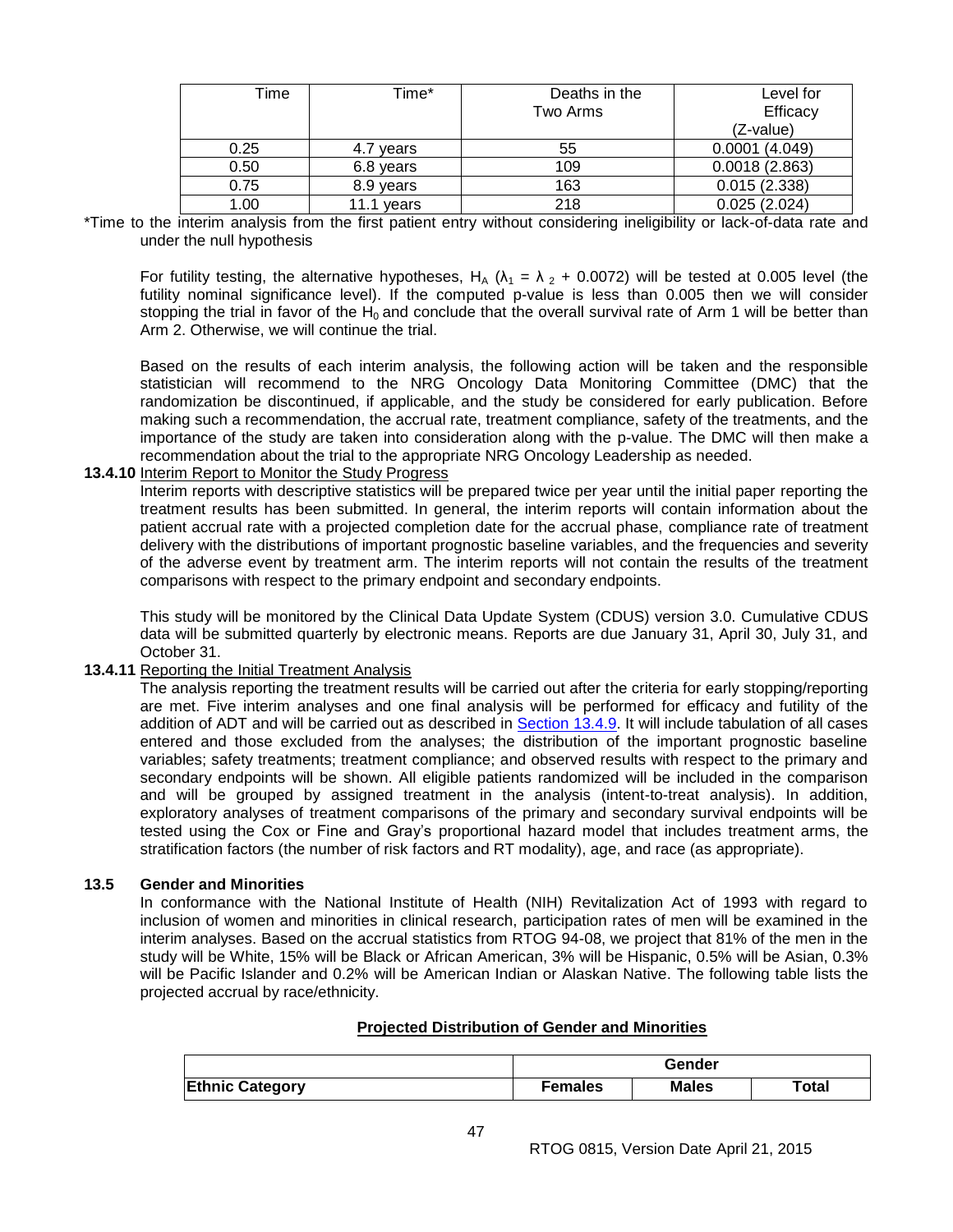|                                               |                | Gender       |              |
|-----------------------------------------------|----------------|--------------|--------------|
| <b>Ethnic Category</b>                        | <b>Females</b> | <b>Males</b> | <b>Total</b> |
| Hispanic or Latino                            | N/A            | 46           | 46           |
| Not Hispanic or Latino                        | N/A            | 1474         | 1474         |
| <b>Ethnic Category: Total of all subjects</b> | N/A            | 1520         | 1520         |
|                                               |                | Gender       |              |
| <b>Racial Category</b>                        | <b>Females</b> | <b>Males</b> | <b>Total</b> |
| American Indian or Alaskan Native             | N/A            | 49           | 49           |
| Asian                                         | N/A            | 7            | 7            |
| <b>IBlack or African American</b>             | N/A            | 228          | 228          |
| Native Hawaiian or other Pacific Islander     | N/A            | 5            | 5            |
| White                                         | N/A            | 1231         | 1231         |
| <b>Racial Category: Total of all subjects</b> | N/A            | 1520         | 1520         |

**13.5.1** In the setting of prostate cancer, African American ethnicity has been associated with both increased incidence and inferior clinical outcomes. The etiology of this phenomenon remains unclear. As such, no specific differences in outcome are hypothesized based on race/ethnicity in this study. Data will be collected and available for retrospective outcomes analysis at the time of study conclusion.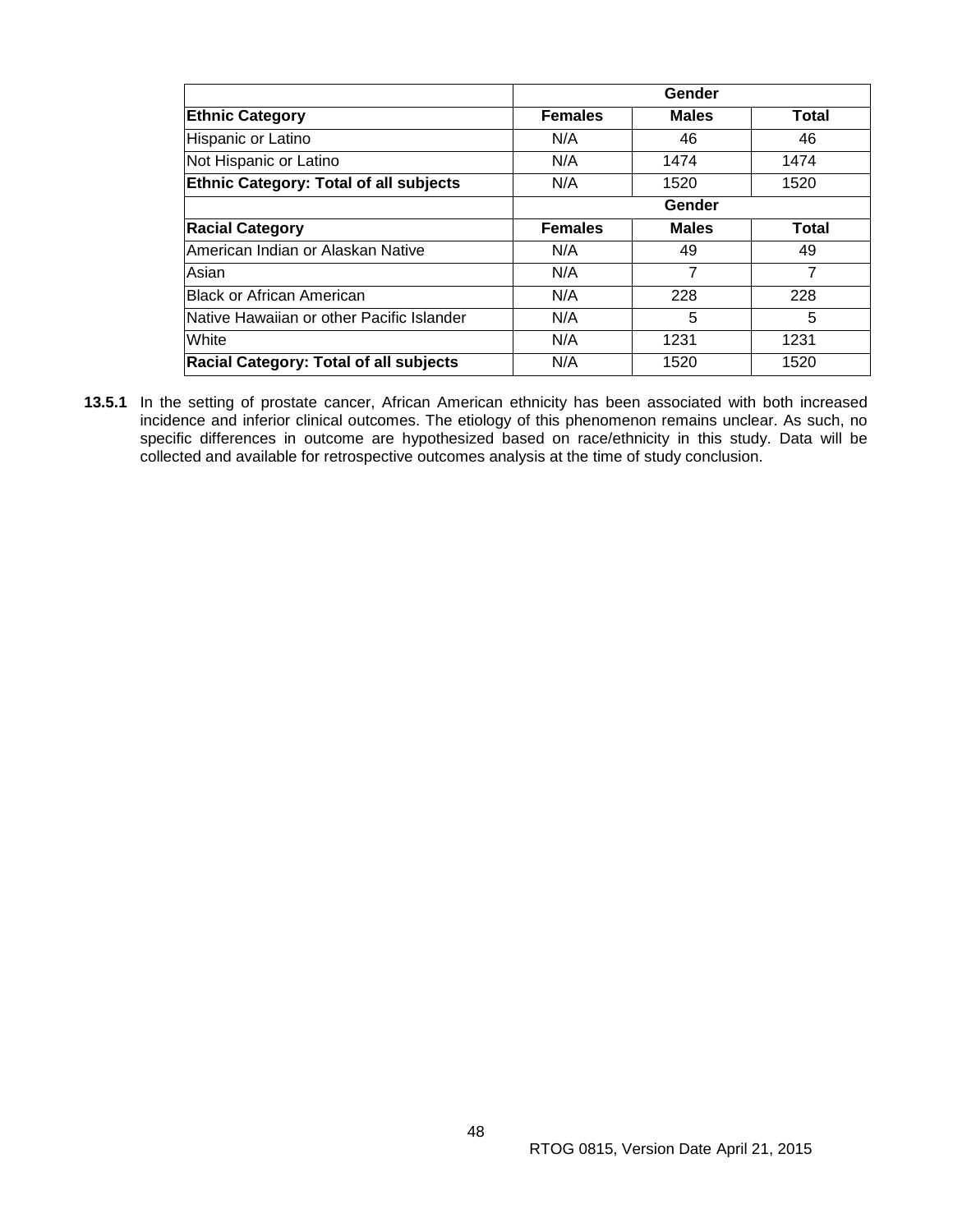## **REFERENCES**

- <span id="page-48-0"></span>1. Labrie F, Cusan L, Gomez JL, et al. Down-staging of early stage prostate cancer before radical prostatectomy: the first randomized trial of neoadjuvant combination therapy with flutamide and a luteinizing hormone-releasing hormone agonist. *J Urol*. 1994;44(6):29-37.
- 2. Vaillancourt L, Tetu B, Fradet, Y, et al. Effect of neoadjuvant endocrine therapy (combined androgen blockade) on normal prostate and prostatic carcinoma: a randomized study. *Am J Surg Pathol*. 1996;20(1):86-93.
- 3. Bolla M, Collette L, Blank L, et al. Long-term results with immediate androgen suppression and external irradiation in patients with locally advanced prostate cancer (an EORTC study): a phase III randomized trial. *Lancet*. 2002;360(9327):103-108.
- 4. Hanks GE, Pajak TF, Porter A, et al. Phase III trial of long-term adjuvant androgen deprivation after neoadjuvant hormonal cytoreduction and radiotherapy in locally advanced carcinoma of the prostate: the Radiation Therapy Oncology Group Protocol 92-02. *J Clin Oncol*. 2003;22(2):3972-8.
- 5. Pilepich MV, Winter K, John MJ, et al. Phase III Radiation Therapy Oncology Group (RTOG) trial 86-10 of androgen deprivation adjuvant to definitive radiotherapy in locally advanced carcinoma of the prostate. *Int J Radiat Oncol Biol Phys*. 2001;50(5):1243-52.
- 6. Pilepich MV, Winter K, Lawton CA, et al. Androgen suppression adjuvant to definitive radiotherapy in prostate carcinoma – long-term results of phase III RTOG 85-31. *Int J Radiat Oncol Biol Phys*. 2005;61(5):1285-90.
- 7. D'Amico AV, Manola J, Loffredo M, et al. 6-month androgen suppression plus radiation therapy vs radiation therapy alone for patients with clinically localized prostate cancer: a randomized controlled trial. *JAMA*. 2004;292(7):821-827.
- 8. Denham JW, Steigler A, Lamb DS, et al. Short-term androgen deprivation and radiotherapy for locally advanced prostate cancer: results from the Trans-Tasman Radiation Oncology Group 96.01 randomised controlled trial. *Lancet Oncol*. 2005;6(11):841-850.
- 9. Laverdiere J, Abdenour N, Diaz de Bedoya L, et al. The efficacy and sequencing of a short course of androgen suppression on freedom from biochemical failure when administered with radiation therapy for T2-T3 prostate cancer. *J Urol*. 2004;171:1137-1140.
- 10. Lawton CA, Desilvio M, Roach M, et al. An update of the phase III trial comparing whole pelvic to prostate only radiotherapy and neoadjuvant to adjuvant total androgen suppression: updated analysis of RTOG 94-13, with emphasis on unexpected hormone/radiation interactions. *Int J Radiat Oncol Biol Phys*. 2007;69(3):646-655.
- 11. Kang DE, Fitzsimmons NJ, Presti JC, et al. Risk stratification of men with Gleason score 7-10 tumors by primary and secondary Gleason score: results from the SEARCH database. *J Urol*. 2007;70(2):277-282.
- 12. Partin AW, Mangold LA, Lamm DM, et al. Contemporary update of prostate cancer staging nomograms (Partin tables) for the new millennium. *J Urol*. 2001;58:843-848.
- 13. Rasiah KK, Stricker PD, Haynes AM, et al. Prognostic significance of Gleason pattern in patients with Gleason score 7 prostate carcinoma. *Cancer*. 2003;98:2560-2565.
- 14. Makarov DV, Sanderson H, Parton AW, et al. Gleason score 7 prostate cancer on needle biopsy: is the prognostic difference in Gleason scores 4+3 and 3+4 independent of the number of involved cores? *J Urol*. 2002;167:2440-2442.
- 15. Merrick GS, Butler WM, Wallner KE, et al. Androgen deprivation therapy does not impact cause-specific or overall survival after permanent prostate brachytherapy. *Int J Radiat Oncol Biol Phys*. 2006;65(3):669- 677.
- 16. Beyer DC, McKeough T, Thomas T. Impact of short course hormonal therapy on overall and cancer specific survival after permanent prostate brachytherapy. *Int J Radiat Oncol Biol Phys*. 2005;61(5):1299- 1305.
- 17. Martinez AA, Demanes DJ, Galalae R, et al. Lack of benefit from a short course of androgen deprivation for unfavorable prostate cancer patients treated with an accelerated hypofractionated regime. *Int J Radiat Oncol Biol Phys*. 2005;62(5):1322-1331.
- 18. Johnston AS, Piccirillo JF, Creech C, et al. Validation of a comorbidity education program. *J Registry Mgt.* 2001;28:125-31.
- 19. Piccirillo JF, Costas I, Claybour P, et al. The measurement of comorbidity by cancer registries. *J Registry Mgt.* 2003;30:8-14.
- 20. Piccirillo JF, Tierney RM, Costas I, Grove L, Spitznagel EL Jr. Prognostic importance of comorbidity in a hospital-based cancer registry. *JAMA.* 2004;291(20):2441-2447.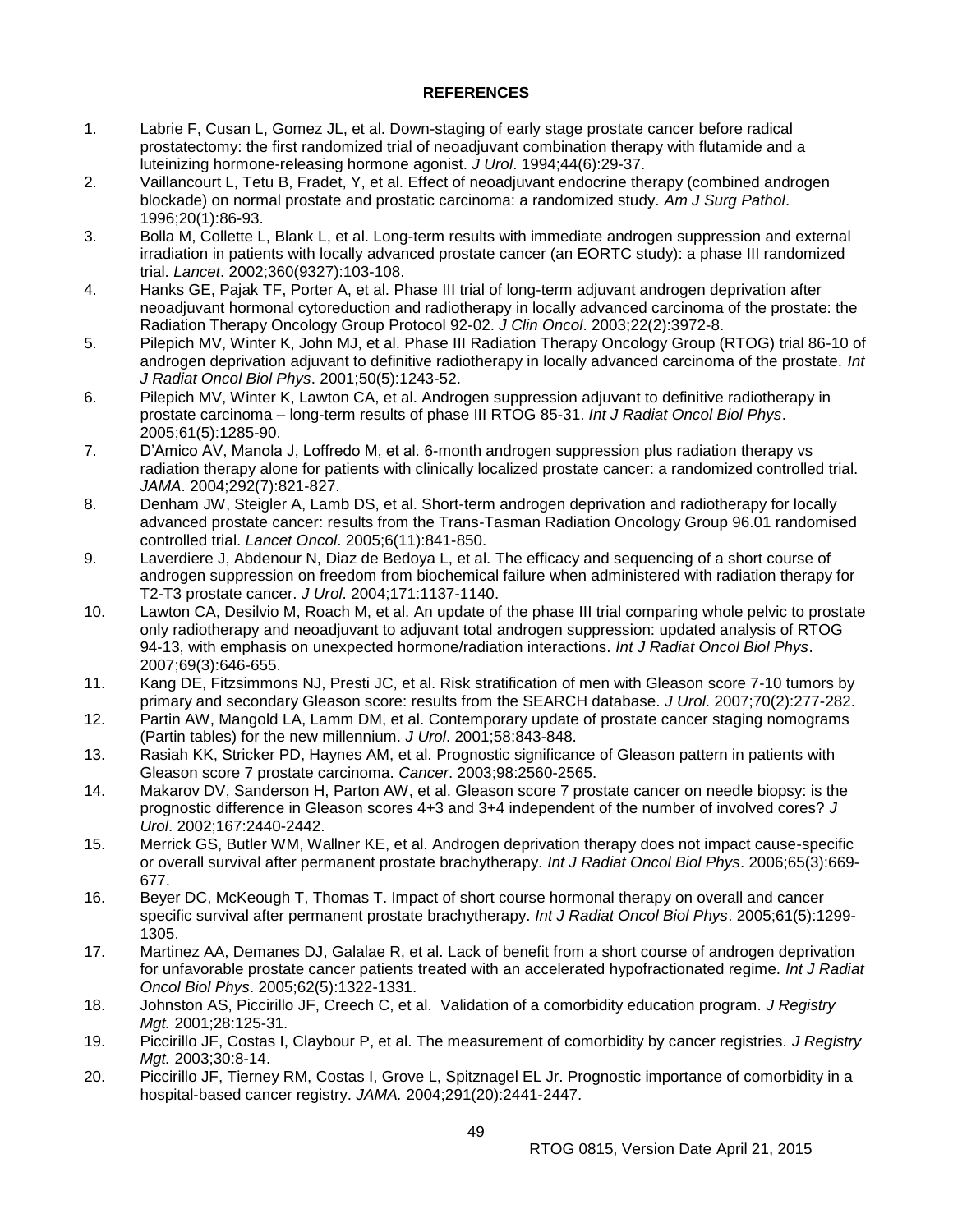- 21. D'Amico AV, Chen M, Renshaw AA, et al. Androgen suppression and radiation vs. radiation alone for prostate cancer: a randomized trial. *JAMA.* 2008;299(3):289-295.
- 22. Kuban DA, Tucker SL, Dong L, et al. Long-term results of the M.D. Anderson randomized dose escalation trial for prostate cancer. *Int J Radiat Oncol Biol Phys*. 2008;70(1):67-74.
- 23. Zietman AL, DeSilvio ML, Slater JD, et al. Comparison of conventional-dose vs. high-dose conformal radiation therapy in clinically localized adenocarcinoma of the prostate: a randomized controlled trial. *JAMA*. 2005;294(10):1233-1239.
- 24. Peeters S, Heemsbergen WD, Koper P, et al. Dose-response in radiotherapy for localized prostate cancer: results of the Dutch multicenter randomized phase III trial comparing 68 Gy of radiotherapy with 78 Gy. *J Clin Oncol*. 2006;24(13):1990-1996.
- 25. Zelefsky MJ, Yamada Y, Fuks Z, et al. Long-term results of conformal radiotherapy for prostate cancer: impact of dose escalation on biochemical tumor control and distant metastases-free survival outcomes. *Int J Radiat Oncol Biol Phys*. 2008;Feb 13 [Epub ahead of print].
- 26. Michalski JM, Purdy JA, Winter K, et al. Preliminary report of toxicity following 3D radiation therapy on 3DOG/RTOG 94-06. *Int J Radiat Oncol Biol Phys*. 2000;46(2):391-402.
- 27. Keating NL, O'Malley AJ, Smith MR. Diabetes and cardiovascular disease during androgen deprivation therapy for prostate cancer. *J Clin Oncol.* 24: 4448-4456, 2006.
- 28. Higano CS. Side effects of androgen deprivation therapy: Monitoring and minimizing toxicity. *Urology.* 61:32-38, 2003.
- 29. van Andel G, Kurth KH. The impact of androgen deprivation therapy on health related quality of life in asymptomatic men with lymph node positive prostate cancer. *Eur Urol.* 44:209-214, 2003.
- 30. Bower, J.E. and J.E. Bower, Prevalence and causes of fatigue after cancer treatment: the next generation of research.[comment]. *Journal of Clinical Oncology*, 2005. 23(33): p. 8280-2.
- 31. Jereczek-Fossa, B.A., H.R. Marsiglia, and R. Orecchia, Radiotherapy-related fatigue: how to assess and how to treat the symptom. A commentary. Tumori, 2001. 87(3): p. 147-51.
- 32. Lilleby, W., et al., Long-term morbidity and quality of life in patients with localized prostate cancer undergoing definitive radiotherapy or radical prostatectomy. *International Journal of Radiation Oncology, Biology, Physics*, 1999. 43(4): p. 735-43.
- 33 Monga, U., et al., Prospective study of fatigue in localized prostate cancer patients undergoing radiotherapy. *Radiation Oncology Investigations*, 1999. 7(3): p. 178-85.
- 34. Monga, U., et al., Longitudinal study of quality of life in patients with localized prostate cancer undergoing radiotherapy. *Journal of Rehabilitation Research & Development*, 2005. 42(3): p. 391-9.
- 35. Truong, P.T., et al., Prospective evaluation of the prevalence and severity of fatigue in patients with prostate cancer undergoing radical external beam radiotherapy and neoadjuvant hormone therapy. *Canadian Journal of Urology*, 2006. 13(3): p. 3139-46.
- 36. Beard, C.J., et al., Complications after treatment with external-beam irradiation in early-stage prostate cancer patients: a prospective multiinstitutional outcomes study. *Journal of Clinical Oncology*, 1997. 15(1): p. 223-9.
- 37. Danjoux, C., et al., Prospective evaluation of fatigue during a course of curative radiotherapy for localised prostate cancer. *Supportive Care in Cancer*, 2007. 15(10): p. 1169-76.
- 38. Stephens, R.J., et al., The quality of life of men with locally advanced prostate cancer during neoadjuvant hormone therapy: data from the Medical Research Council RT01 trial (ISRCTN 47772397). *BJU International*, 2007. 99(2): p. 301-10.
- 39. Voerman, B., et al., Health-related quality of life in Dutch men with prostate cancer. *Journal of Psychosocial Oncology*, 2006. 24(2): p. 49-64.
- 40. Berger, A.M., et al., Sleep wake disturbances in people with cancer and their caregivers: state of the science. *Oncology Nursing Forum Online*, 2005. 32(6): p. E98-126.
- 41. Mock, V., et al., NCCN Practice Guidelines for Cancer-Related Fatigue. *Oncology* (Williston Park), 2000. 14(11A): p. 151-61.
- 42. Buysse, D.J., et al., The Pittsburgh Sleep Quality Index: a new instrument for psychiatric practice and research. *Psychiatry Research*, 1989. 28(2): p. 193-213.
- 43. Godin, G., J. Jobin, and J. Bouillon, Assessment of leisure time exercise behavior by self-report: a concurrent validity study. *Canadian Journal of Public Health Revue Canadienne de Sante Publique*, 1986. 77(5): p. 359-62.
- 44. Gionet, N.J. and G. Godin, Self-reported exercise behavior of employees: a validity study. *Journal of Occupational Medicine*, 1989. 31(12): p. 969-73.
- 45. Glasziou PP, Simes RJ, Gelber RD. Quality adjusted survival analysis. *Stat Med.* 9:1259-1276, 1990.
- 46. Trippoli S, Vaiani M, Lucioni C, et al. Quality of life and utility in patients with non-small cell lung cancer.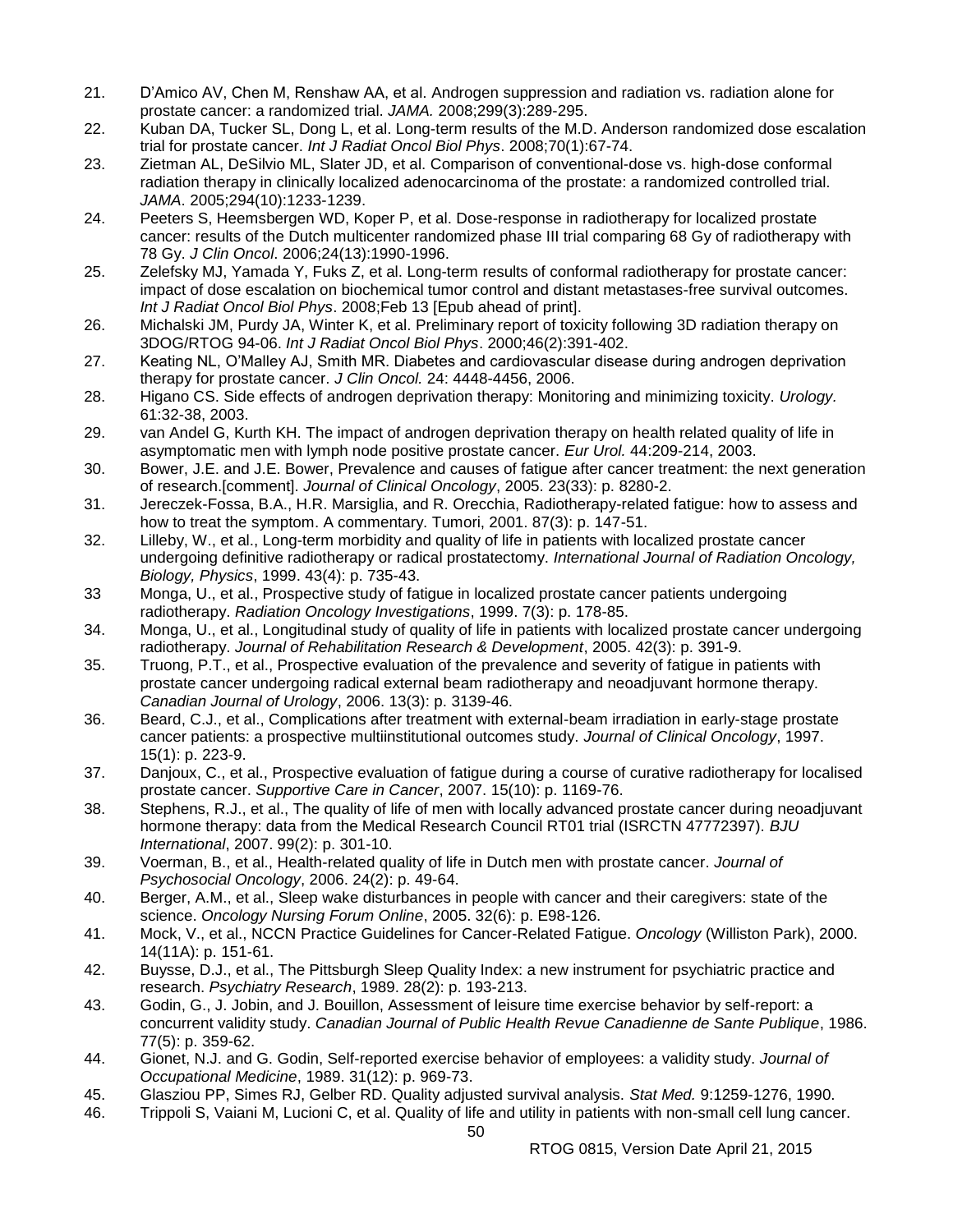Quality-of-life Study Group of the Master 2 Project in Pharmacoeconomics. *Pharmacoeconomics*. 19:855- 863, 2001.

- 47. Essink-Bot ML, de Koning HJ, Nijs HG, et al. Short-term effects of population-based screening for prostate cancer on health-related quality of life. *J Natl Cancer Inst.* 90:925-931, 1998.
- 48. Sandblom G, Carlsson P, Sennfalt K, et al. A population-based study of pain and quality of life during the year before death in men with prostate cancer. *Br J Cancer*. 90:1163-1168, 2004.
- 49. Sennfalt K, Carlsson P, Sandblom G, et al. The estimated economic value of the welfare loss due to prostate cancer pain in a defined population. *Acta Oncol.* 43:290-296, 2004.
- 50. Schubert, C., S. Hong, et al. (2007). "The association between fatigue and inflammatory marker levels in cancer patients: A quantitative review." *Brain, Behavior, and Immunity* 21(4): 413-427.
- 51. Ryan, J. L., J. K. Carroll, et al. (2007). "Mechanisms of Cancer-Related Fatigue." *Oncologist* 12(suppl\_1): 22-34.
- 52. Benzing, T., R. Brandes, et al. (1999). "Upregulation of RGS7 may contribute to tumor necrosis factorinduced changes in central nervous function." *Nat Med* 5(8): 913-8.
- 53. Ahlberg, K., T. Ekman, et al. (2004). "Levels of fatigue compared to levels of cytokines and hemoglobin during pelvic radiotherapy: a pilot study." *Biol Res Nurs* 5(3): 203-10.
- 54. Geinitz, H., F. B. Zimmermann, et al. (2001). "Fatigue, serum cytokine levels, and blood cell counts during radiotherapy of patients with breast cancer." *Int J Radiat Oncol Biol Phys* 51(3): 691-8.
- 55. Geinitz, H., F. B. Zimmermann, et al. (2004). "Fatigue in patients with adjuvant radiation therapy for breast cancer: long-term follow-up." *J Cancer Res Clin Oncol* 130(6): 327-33.
- 56. Akmansu, M., D. Unsal, et al. (2005). "Influence of locoregional radiation treatment on tumor necrosis factor-alpha and interleukin-6 in the serum of patients with head and neck cancer." *Cytokine* 31(1): 41-5.
- 57. Greenberg, D. B., J. L. Gray, et al. (1993). "Treatment-related fatigue and serum interleukin-1 levels in patients during external beam irradiation for prostate cancer." *J Pain Symptom Manage* 8(4): 196-200.
- 58. Sugihara, A., O. Maeda, et al. (1998). "Expression of cytokines enhancing the osteoclast activity, and parathyroid hormone-related protein in prostatic cancers before and after endocrine therapy: an immunohistochemical study." *Oncol Rep* 5(6): 1389-94.
- 59. Stone, P., J. Hardy, et al. (2000). "Fatigue in patients with prostate cancer receiving hormone therapy." *Eur J Cancer* 36(9): 1134-41.
- 60. Roach M, 3rd, Hanks G, Thames H, Jr., et al. Defining biochemical failure following radiotherapy with or without hormonal therapy in men with clinically localized prostate cancer: Recommendations of the RTOG-ASTRO Phoenix Consensus Conference. Int J Radiat Oncol Biol Phys. 65:965-974, 2006.
- 61. Kestin LL, Goldstein NS, Vicini FA, et al. Treatment of prostate cancer with radiotherapy: should the entire seminal vesicles be included in the clinical target volume? *Int J Rad Oncol Biol Phys*. 2002;54(3):686-697.
- 62. Nag S, Bice W, DeWyngaert K, Prestidge B, et al. The American Brachytherapy Society recommendations for permanent prostate Brachytherapy post-implant dosimetric analysis. *Int J Radiat Oncol Biol Phys*. 2000;1:221-230.
- 63. Kinnealey, GT, and Furr, BJ. Use of the nonsteroidal anti-androgen Casodex in advanced prostatic carcinoma. *Urol Clin North Am.* 18(1):99-110, 1991.
- 64. Tyrrell, CJ. Tolerability and quality of life aspects with the anti-androgen Casodex (ICI 176,334) as monotherapy for prostate cancer. International Casodex Investigators. *Eur Urol.* 26 Suppl 1:15-9, 1994.
- 65. Wei JT, Dunn RL, Litwin MS, et al. Development and validation of the expanded prostate cancer index composite (EPIC) for comprehensive assessment of health-related quality of life in men with prostate cancer. *Urology*. 56:899-905, 2000.
- 66. Schulz MW, Chen J, Woo HH, et al. A comparison of techniques for eliciting patient preferences in patients with benign prostatic hyperplasia. *J Urol.* 168:155-159, 2002.
- 67. Badia X, Herdman M, Kind P. The influence of ill-health experience on the valuation of health. *Pharmacoeconomics*. 13:687-696, 1998.
- 68. Wu AW, Jacobson KL, Frick KD, et al. Validity and responsiveness of the euroqol as a measure of health related quality of life in people enrolled in an AIDS clinical trial. *Qual Life Res.* 11:273-282, 2002.
- 69. Pampallona S, Tsiatsis AA (1994). Group sequential designs for one and two sided hypothesis testing with provision for early stopping in favour of the null hypothesis. *Journal of Statistical Planning and Inference*; 42:19-35.
- 70. Freidlin B, Korn EL. Testing treatment effects in the presence of competing risks. Stat Med. 24:1703- 1712, 2005.
- 71. Kaplan EL, Meier P. Nonparametric estimation from incomplete observations. *J Am Stat Assoc.* 53:447- 457, 1958.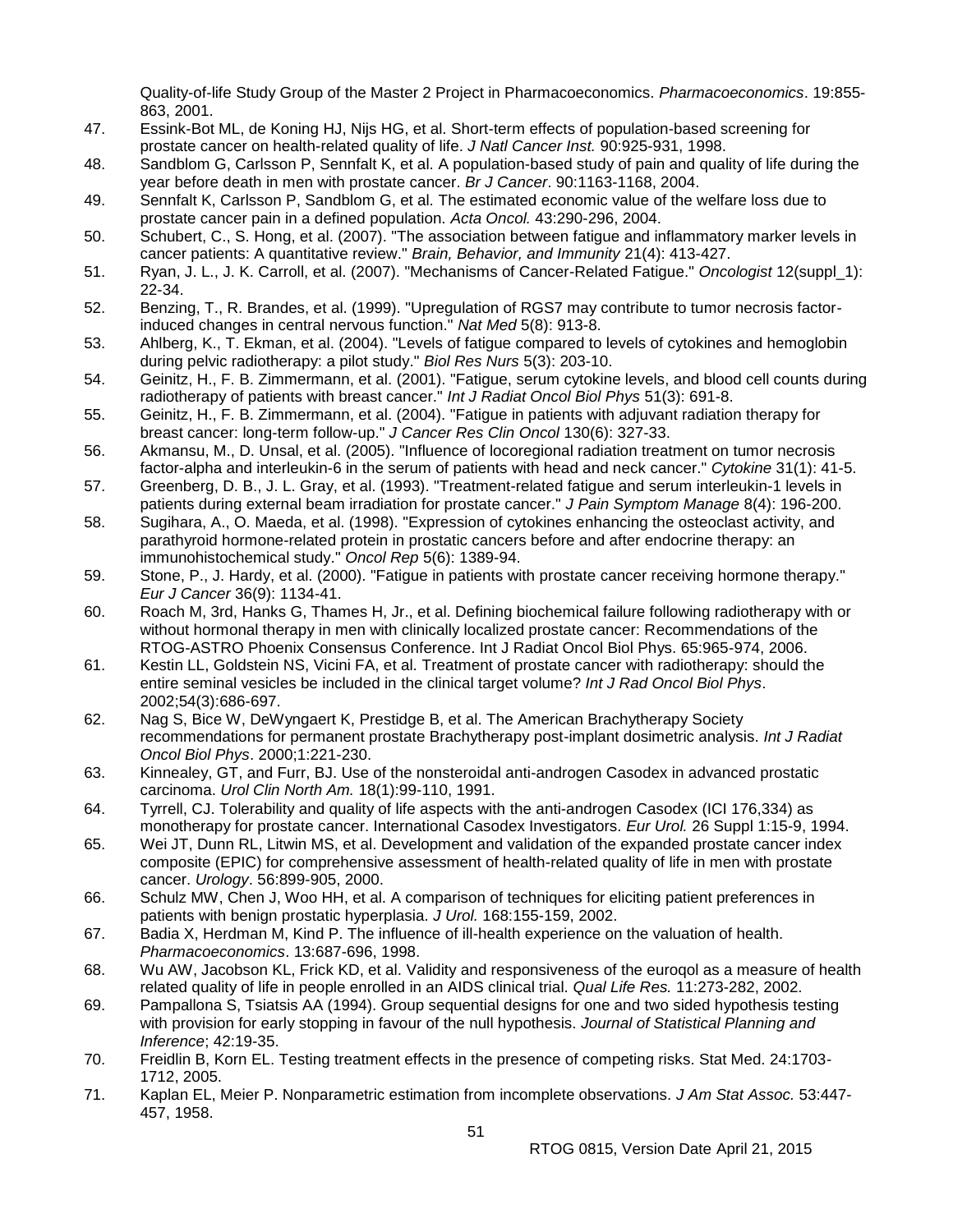- 72. Mantel N. Evaluation of survival data and two new rank order statistics arising in its consideration. *Canc Chemo Rep.* 50:163-170, 1966.
- 73. Kim K, Tsiatis AA. Study duration for clinical trials with survival response and early stopping rule. *Biometrics*. 46:81-92, 1990.
- 74. Cox DR. Regression models and life tables. *J Royal Statistics Soc.* 34:187-220, 1972.
- 75 Gray RJ. A class of K-sample tests for comparing the cumulative incidence of a competing risk. *Annual Statistics*. 16:1141-1143, 1988.
- 76. Agresti A. Categorical Data Analysis. New York: Wiley; 1990.
- 77. Kalbfleisch JD, Ross LP. The statistical analysis of failure time data. New York: John Wiley & Sons; 1980.
- 78. Gaynor JJ, Feuer EJ, Tan CC, et al. On the use of cause-specific failure and conditional failure probabilities: examples from clinical oncology data. *JASA*. 88:400-403, 1993.
- 79. Fine J, Gray RJ: A proportional hazards model for the subdistribution of a competing risk. *J Am Stat Assoc* 94:496-509, 1999.
- 80. Verbeke G, Molenberghs G. Linear mixed models for longitudinal data. New York: Springer-Verlag, Inc.; 2000.
- 81. Donaldson GW, Moinpour CM. Learning to live with missing quality-of-life data in advanced-stage disease trials. *J Clin Oncol.* 23:7380-7384, 2005.
- 82. Guidance for industry patient-reported outcome measures: Use in medical product development to support labeling claims: U.S. Department of Health and Human Services and Food and Drug Administration. pp. http://www.qolpro.org/ (accessed Aug. 1, 2006).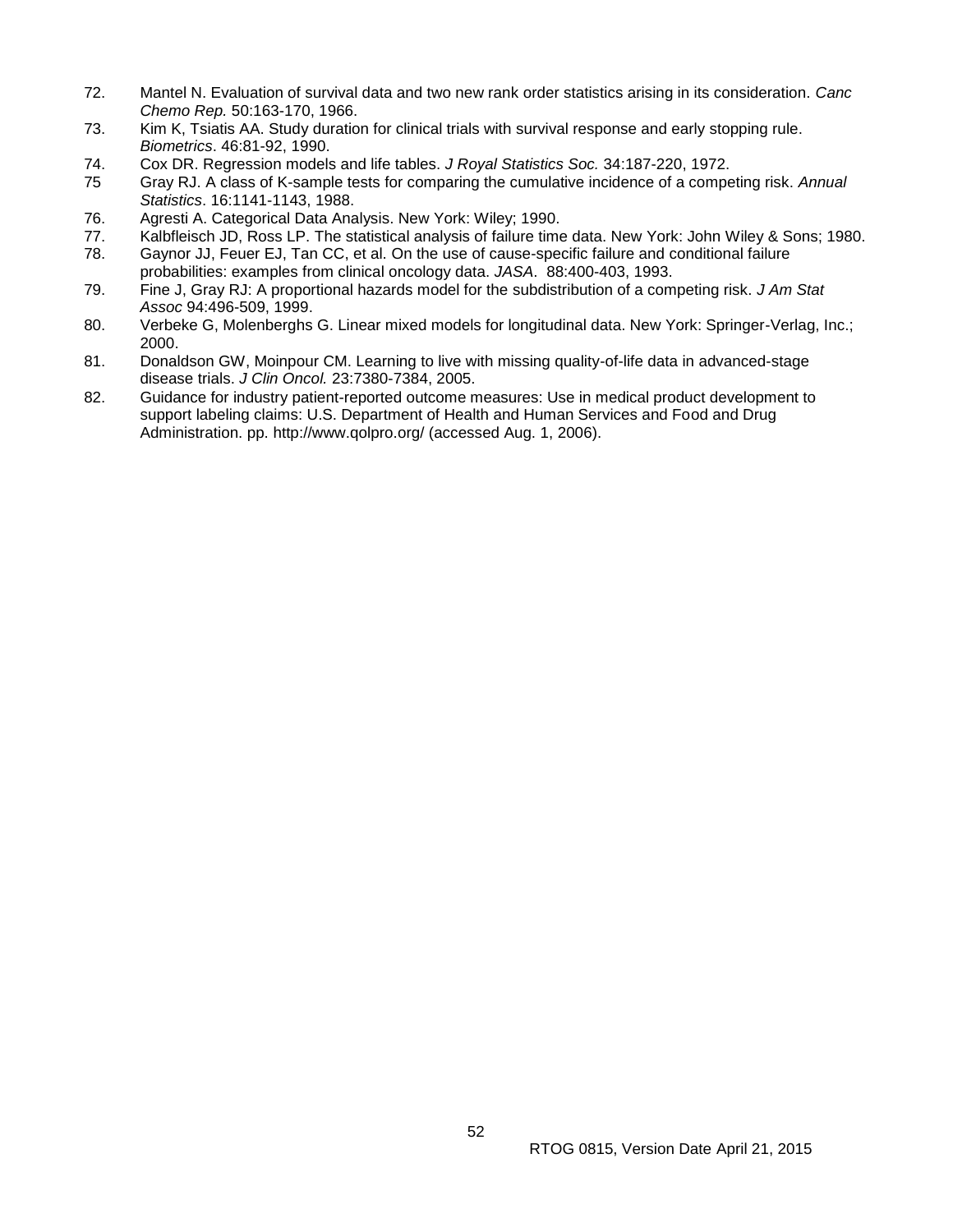# **APPENDIX I (4/21/15)**

<span id="page-52-0"></span>

| STUDY PARAMETER TABLE: PRE-TREATMENT ASSESSMENTS                                                        |                                  |                                                                        |  |  |
|---------------------------------------------------------------------------------------------------------|----------------------------------|------------------------------------------------------------------------|--|--|
| (may be required for eligibility)                                                                       |                                  |                                                                        |  |  |
|                                                                                                         | < 6 months prior to registration | < 60 days prior to registration                                        |  |  |
| Elig-related tissue collection                                                                          | x                                |                                                                        |  |  |
| History/physical                                                                                        |                                  | x                                                                      |  |  |
| CT or MRI abd/pelvis & bone scan                                                                        |                                  | X                                                                      |  |  |
| Transrectal ultrasound                                                                                  |                                  | For brachy patients only                                               |  |  |
| Performance status                                                                                      |                                  | x                                                                      |  |  |
| AUA                                                                                                     |                                  | For brachy patients only<br>(AUA) symptom index<br>composite score ≤15 |  |  |
| <b>PSA</b>                                                                                              |                                  | x                                                                      |  |  |
| CBC w/ diff & ANC                                                                                       |                                  | For brachy patients only                                               |  |  |
| AST, ALT, alk phosphatase                                                                               | Pre-treatment                    |                                                                        |  |  |
| Serum testosterone                                                                                      |                                  | X                                                                      |  |  |
| <b>Statin</b>                                                                                           | X                                |                                                                        |  |  |
| QOL Assess. (if patient consents):<br>EPIC, PROMIS, EQ-5D,<br>PSOI/ GLTEO                               | Pretreatment                     |                                                                        |  |  |
| Tissue for banking (if patient                                                                          |                                  |                                                                        |  |  |
| consents)                                                                                               |                                  |                                                                        |  |  |
| Blood for banking (if patient                                                                           |                                  |                                                                        |  |  |
| consents)*                                                                                              |                                  |                                                                        |  |  |
| *Blood collection is mandatory for patients who have provided consent for the QOL portion of the study. |                                  |                                                                        |  |  |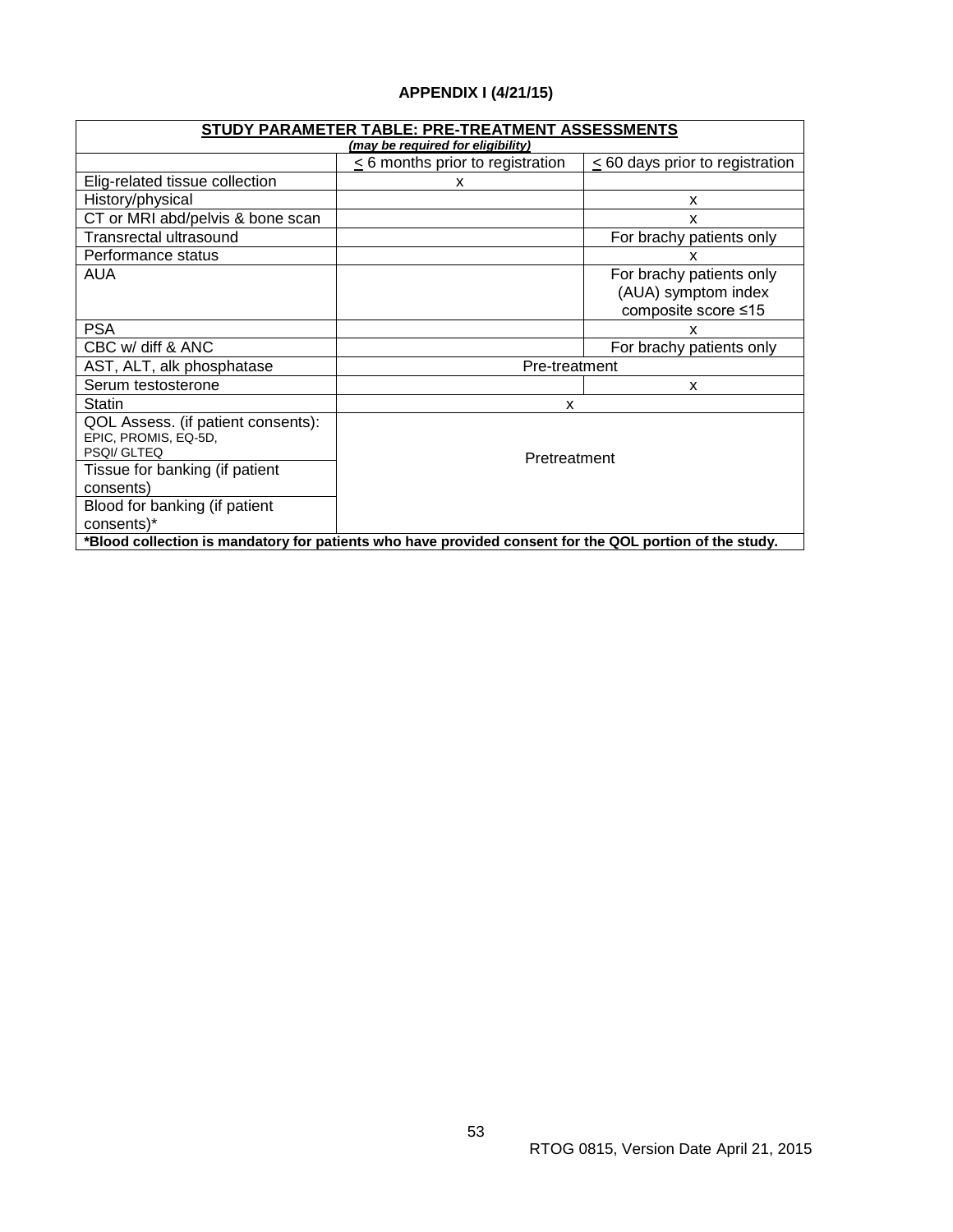| <b>APPENDIX I (continued)</b><br>STUDY PARAMETER TABLE: ASSESSMENTS DURING TREATMENT                    |                     |                        |                                      |                         |                      |  |  |
|---------------------------------------------------------------------------------------------------------|---------------------|------------------------|--------------------------------------|-------------------------|----------------------|--|--|
|                                                                                                         |                     |                        |                                      |                         |                      |  |  |
|                                                                                                         | Weekly during<br>RT | Weeks 1 and 5<br>of RT | Week 3 of RT;<br>last week of<br>RT. | Monthly (Arm<br>2 only) | 6-8 weeks<br>post RT |  |  |
| Performance<br>status                                                                                   |                     |                        | X                                    |                         |                      |  |  |
| <b>PSA</b>                                                                                              |                     |                        |                                      |                         | X                    |  |  |
| CBC w/ diff &<br><b>ANC</b>                                                                             |                     | X                      |                                      |                         |                      |  |  |
| AST, ALT, alk<br>phosphatase                                                                            |                     |                        |                                      | See 11.1.5              |                      |  |  |
| Serum<br>testosterone                                                                                   |                     | See 11.1.5             |                                      |                         |                      |  |  |
| <b>Statin</b>                                                                                           |                     |                        |                                      | X                       |                      |  |  |
| QOL Assess.<br>(if patient<br>consents):<br>EPIC, PROMIS,<br>EQ-5D, PSQI/<br><b>GLTEQ</b>               |                     |                        | Last week of RT                      |                         |                      |  |  |
| Blood for<br>banking (if<br>patient<br>consents)*                                                       |                     |                        | Last week of RT                      |                         |                      |  |  |
| AE evaluation                                                                                           | X                   |                        |                                      |                         |                      |  |  |
| *Blood collection is mandatory for patients who have provided consent for the QOL portion of the study. |                     |                        |                                      |                         |                      |  |  |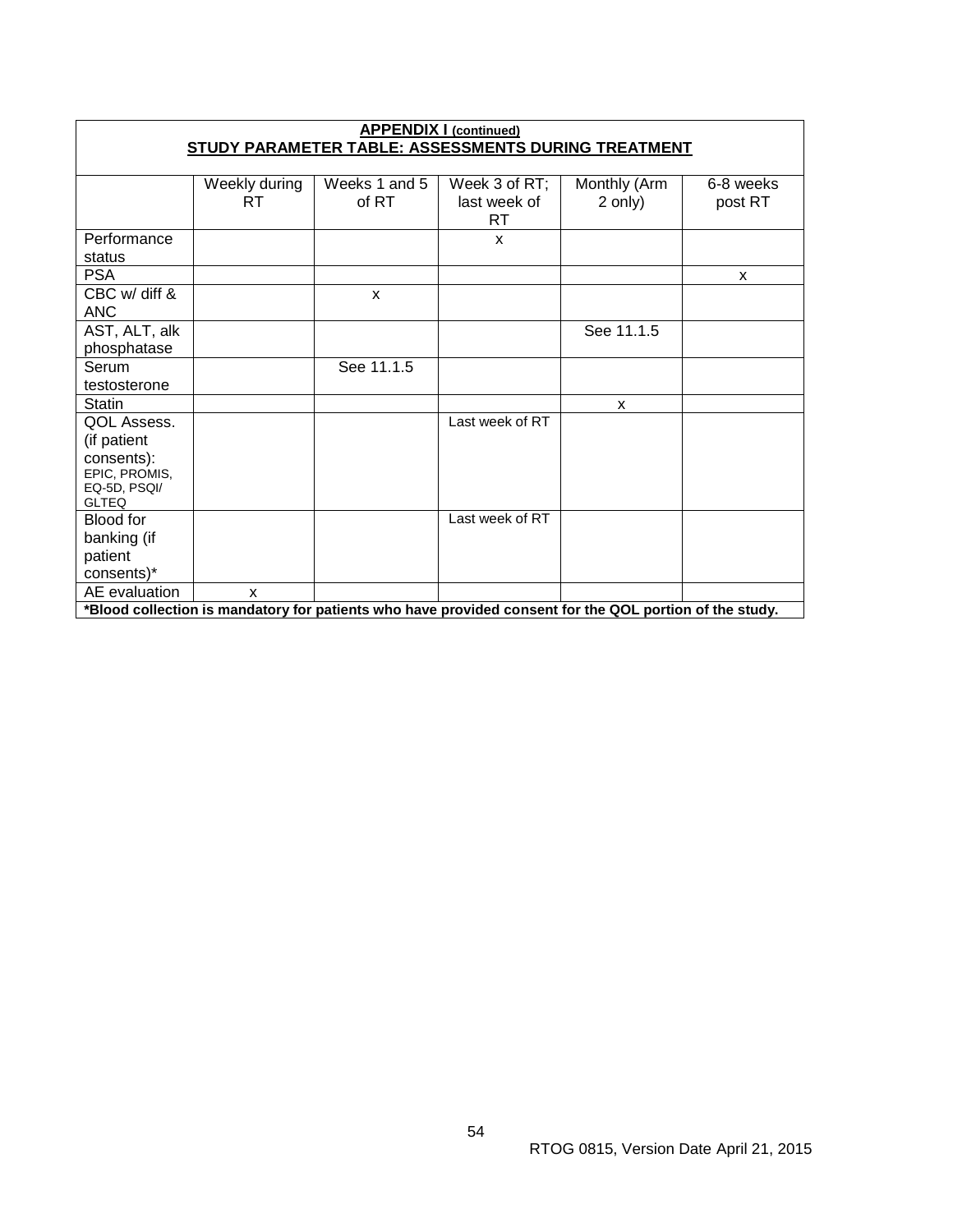| <b>APPENDIX I (continued)</b><br>STUDY PARAMETER TABLE: FOLLOW UP ASSESSMENTS |                                                          |                                                       |                               |                                  |          |  |  |  |
|-------------------------------------------------------------------------------|----------------------------------------------------------|-------------------------------------------------------|-------------------------------|----------------------------------|----------|--|--|--|
|                                                                               |                                                          |                                                       |                               |                                  |          |  |  |  |
|                                                                               | ARM <sub>1</sub><br>3, 6, 9, and 12<br>months<br>post RT | ARM <sub>2</sub><br>6, 9, and 12<br>months post<br>RT | 6 mos, 1 yr, 5<br>yrs post RT | Every 6<br>months for 4<br>years | Annually |  |  |  |
| Performance                                                                   | X                                                        | X                                                     |                               | X                                | X        |  |  |  |
| status                                                                        |                                                          |                                                       |                               |                                  |          |  |  |  |
| Serum                                                                         | See 11.1.5                                               |                                                       |                               |                                  |          |  |  |  |
| testosterone                                                                  |                                                          |                                                       |                               |                                  |          |  |  |  |
| <b>Statin</b>                                                                 | X                                                        |                                                       |                               |                                  |          |  |  |  |
| Tumor response<br>eval: physical,<br>DRE, PSA                                 | X                                                        | X                                                     |                               | X                                | X        |  |  |  |
| QOL Assess. (if                                                               |                                                          |                                                       | X                             |                                  |          |  |  |  |
| patient                                                                       |                                                          |                                                       |                               |                                  |          |  |  |  |
| consents): EPIC,<br>PROMIS,<br>EQ-5D, PSQI/<br><b>GLTEQ</b>                   |                                                          |                                                       |                               |                                  |          |  |  |  |
| AE evaluation                                                                 | X                                                        | X                                                     |                               | X                                | X        |  |  |  |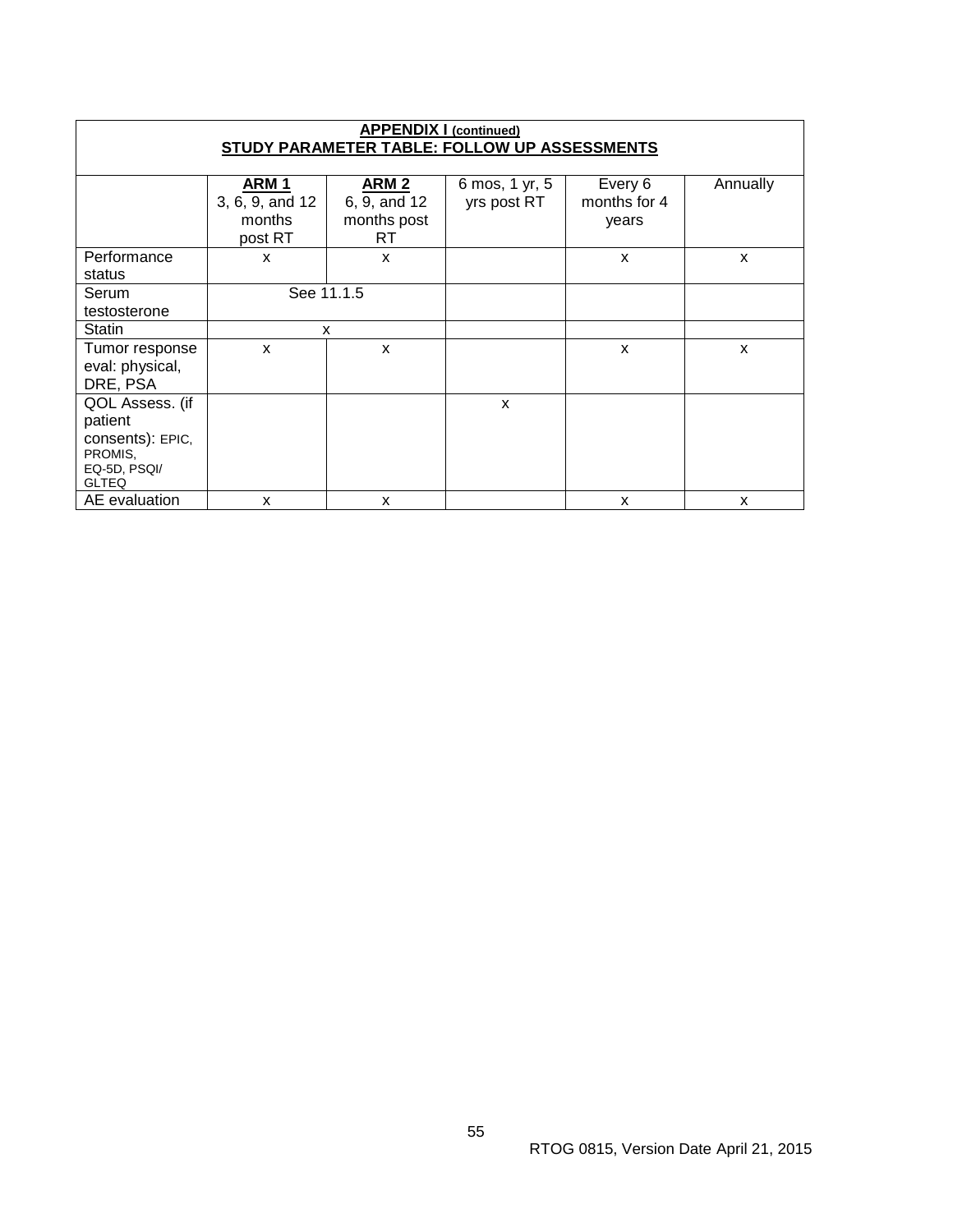#### **APPENDIX II**

## **ZUBROD PERFORMANCE SCALE**

- <span id="page-55-0"></span>**0 Fully active, able to carry on all predisease activities without restriction**
- **1 Restricted in physically strenuous activity but ambulatory and able to carry work of a light or sedentary nature. For example, light housework, office work**
- **2 Ambulatory and capable of all self-care but unable to carry out any work activities. Up and about more than 50% of waking hours**
- **3 Capable of only limited self-care, confined to bed or chair 50% or more of waking hours**
- **4 Completely disabled. Cannot carry on self-care. Totally confined to bed**
- **5 Death**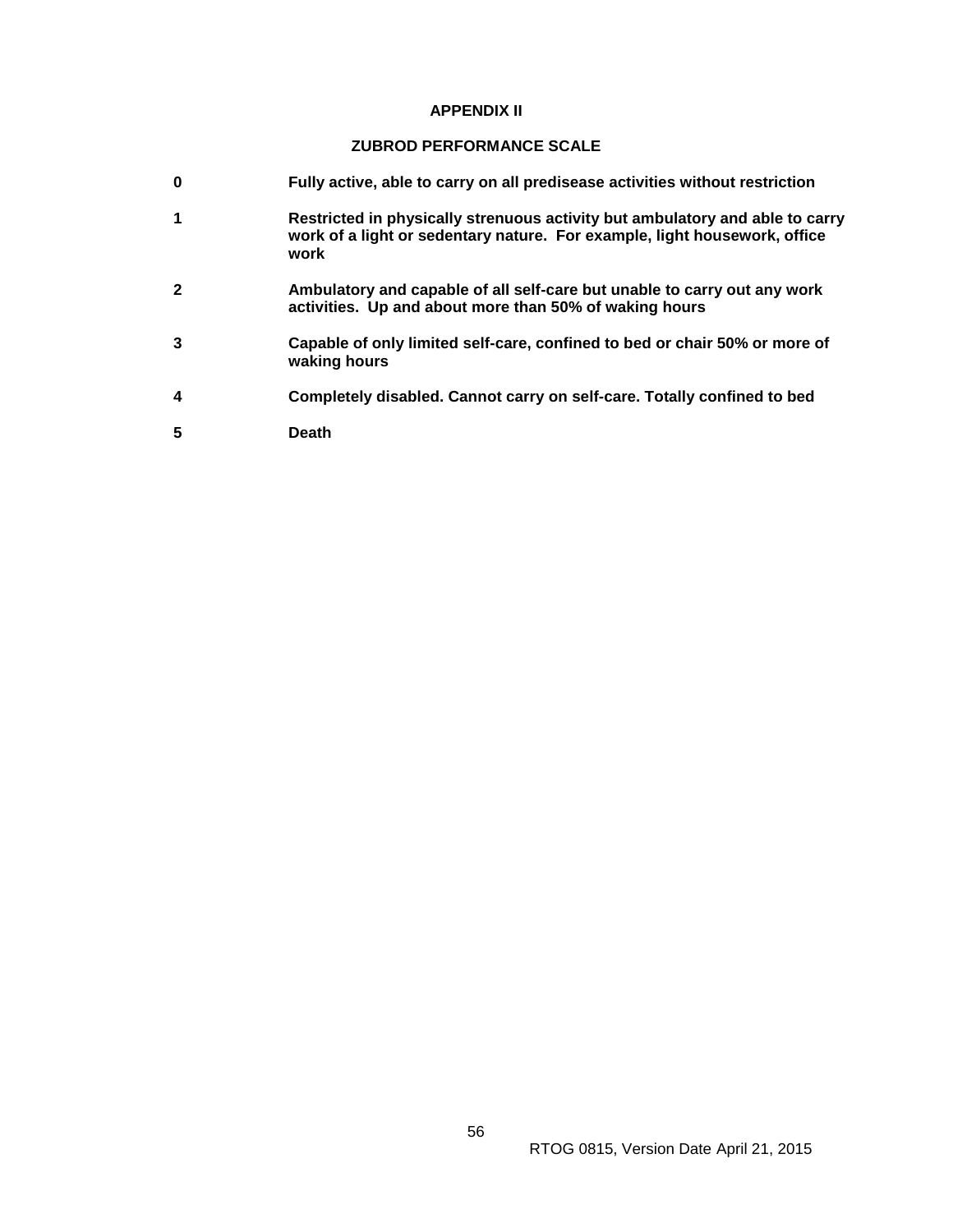## **APPENDIX III**

## **AJCC STAGING SYSTEM PROSTATE, 6th Edition DEFINITION OF TNM**

<span id="page-56-0"></span>**Primary Tumor, Clinical (T)**

- TX Primary tumor cannot be assessed
- T0 No evidence of primary tumor
- T1 Clinically inapparent tumor neither palpable or visible by imaging
	- T1a Tumor incidental histologic finding in 5% or less of tissue resected
	- T1b Tumor incidental histologic finding in more than 5% of tissue resected<br>T1c Tumor identified by needle biopsy (e.g., because of elevated PSA)
	- Tumor identified by needle biopsy (e.g., because of elevated PSA)
- T2 Tumor confined with prostate\*
	- T2a Tumor involves one-half of one lobe or less
	- T2b Tumor involves more than one-half of one lobe but not both lobes
	- T2c Tumor involves both lobes
- T3 Tumor extends through prostate capsule\*\*
	- T3a Extracapsular extension (unilateral or bilateral)<br>T3b Tumor involves the seminal vesicle(s)
	- Tumor involves the seminal vesicle(s)
- T4 Tumor is fixed or invades adjacent structures other than seminal vesicles: bladder neck, external sphincter, rectum, levator muscles and/or pelvic wall

\*Note: Tumor found in one or both lobes by needle biopsy, but not palpable or reliably visible by imaging, is classified as T1c

\*\*Note: Invasion into the prostatic apex or into (but not beyond) the prostatic capsule is classified not as T3, but as T2.

#### **Regional Lymph Nodes (N)**

- NX Regional lymph nodes cannot be assessed
- N<sub>0</sub> No regional lymph node metastasis
- N1 Metastasis in regional lymph node(s)

(continued on next page)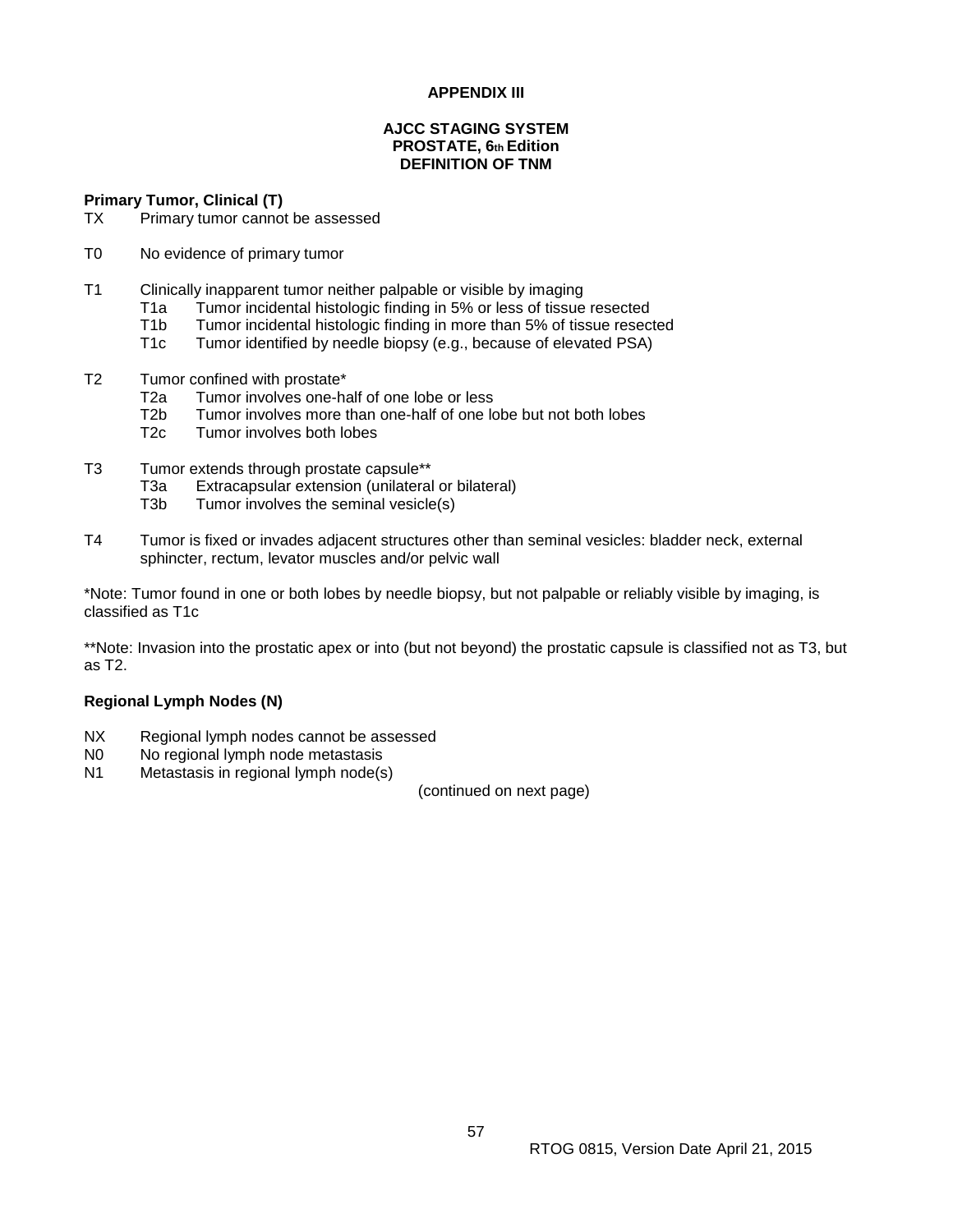## **APPENDIX III (continued) AJCC STAGING SYSTEM PROSTATE, 6th Edition**

## **Primary Tumor, Pathologic (pT)**

pT2\* Organ confined

- pT2a Unilateral, involving one-half of one lobe or less
- pT2b Unilateral, involving more than one-half of one lobe but not both lobes
- pT2c Bilateral disease
- pT3 Extraprostatic extension
	- pT3a Extraprostatic extension\*\*
	- pT3b Seminal vesicle invasion
- pT4 Invasion of bladder, rectum

\*Note: There is no pathologic T1 classification

\*\*Note: Positive surgical margin should be indicated by an R1 descriptor (residual microscopic disease).

## **Distant Metastasis (M)\***

- MX Presence of distant metastasis cannot be assessed (not evaluated by any modality)
- M0 No distant metastasis
- M1 Distant metastasis
	- M1a Nonregional lymph node(s)
	- M<sub>1</sub>b Bone(s)
	- M1c Other site(s) with or without bone disease

\*Note: When more than one site of metastasis is present, the most advanced category is used; pM1c is most advanced.

#### **Histopathologic Grade (G)**

- GX Grade cannot be assessed
- G1 Well-differentiated (slight anaplasia [Gleason 2-4])
- G2 Moderately differentiated (moderate anaplasia [Gleason 5-6])
- G3-4 Poorly undifferentiated or undifferentiated (marked anaplasia [Gleason 7-10])

(continued on next page)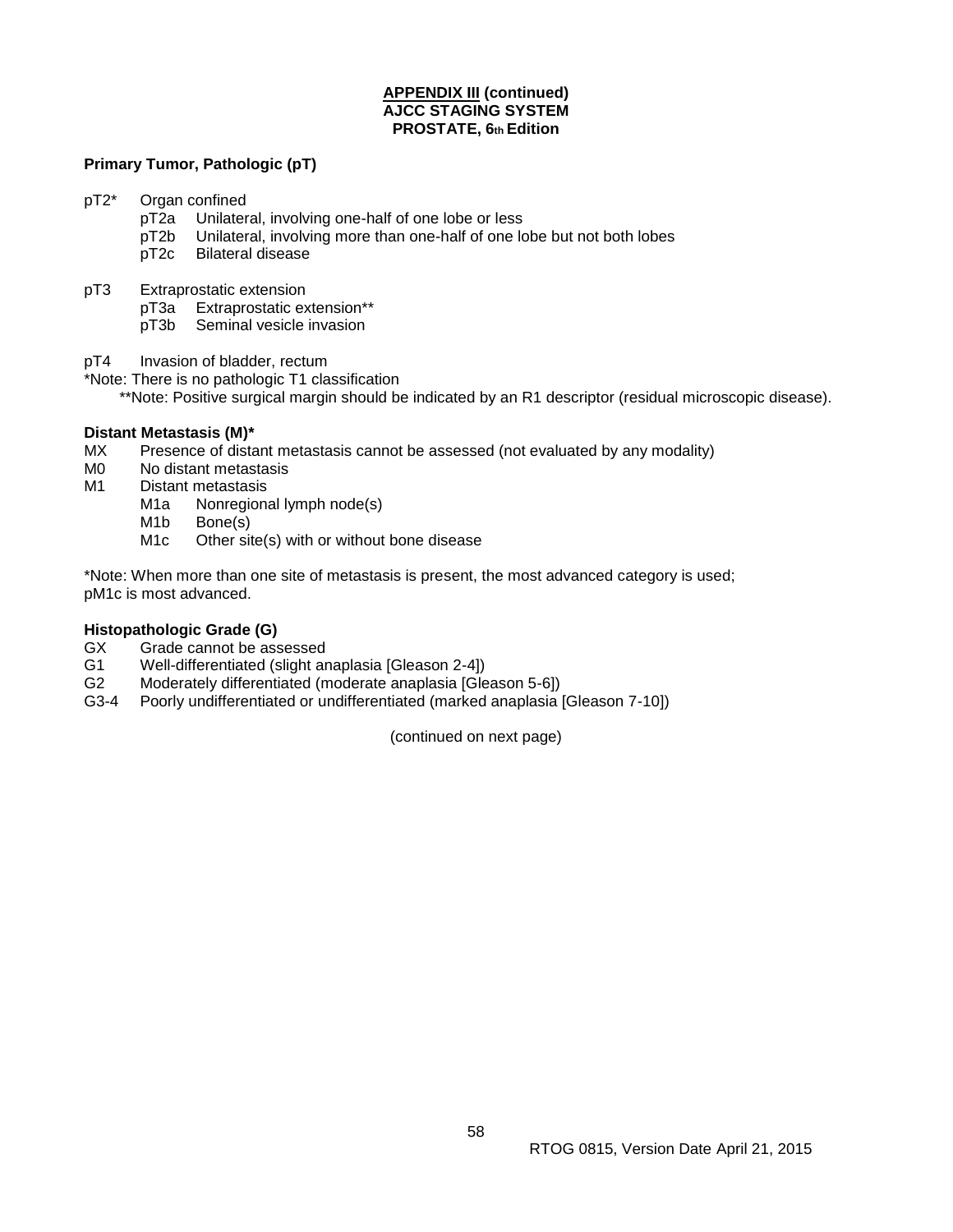## **APPENDIX III (continued) AJCC STAGING SYSTEM PROSTATE, 6th Edition**

<span id="page-58-0"></span>

| <b>Stage Grouping</b> |                                                                    |                                                                            |                            |                                              |  |  |  |
|-----------------------|--------------------------------------------------------------------|----------------------------------------------------------------------------|----------------------------|----------------------------------------------|--|--|--|
| Stage I               | T1a                                                                | N <sub>0</sub>                                                             | M0                         | G1                                           |  |  |  |
| Stage II              | T1a<br>T1b<br>T <sub>1</sub> c<br>T <sub>1</sub><br>T <sub>2</sub> | N <sub>0</sub><br>N0<br>N <sub>0</sub><br>N <sub>0</sub><br>N <sub>0</sub> | M0<br>M0<br>M0<br>M0<br>M0 | G2, G3-4<br>Any G<br>Any G<br>Any G<br>Any G |  |  |  |
| Stage III             | T3                                                                 | N <sub>0</sub>                                                             | M0                         | Any G                                        |  |  |  |
| Stage IV              | Τ4<br>Any T<br>Any T                                               | N <sub>0</sub><br>N <sub>1</sub><br>Any N                                  | M0<br>M0<br>M1             | Any G<br>Any G<br>Any G                      |  |  |  |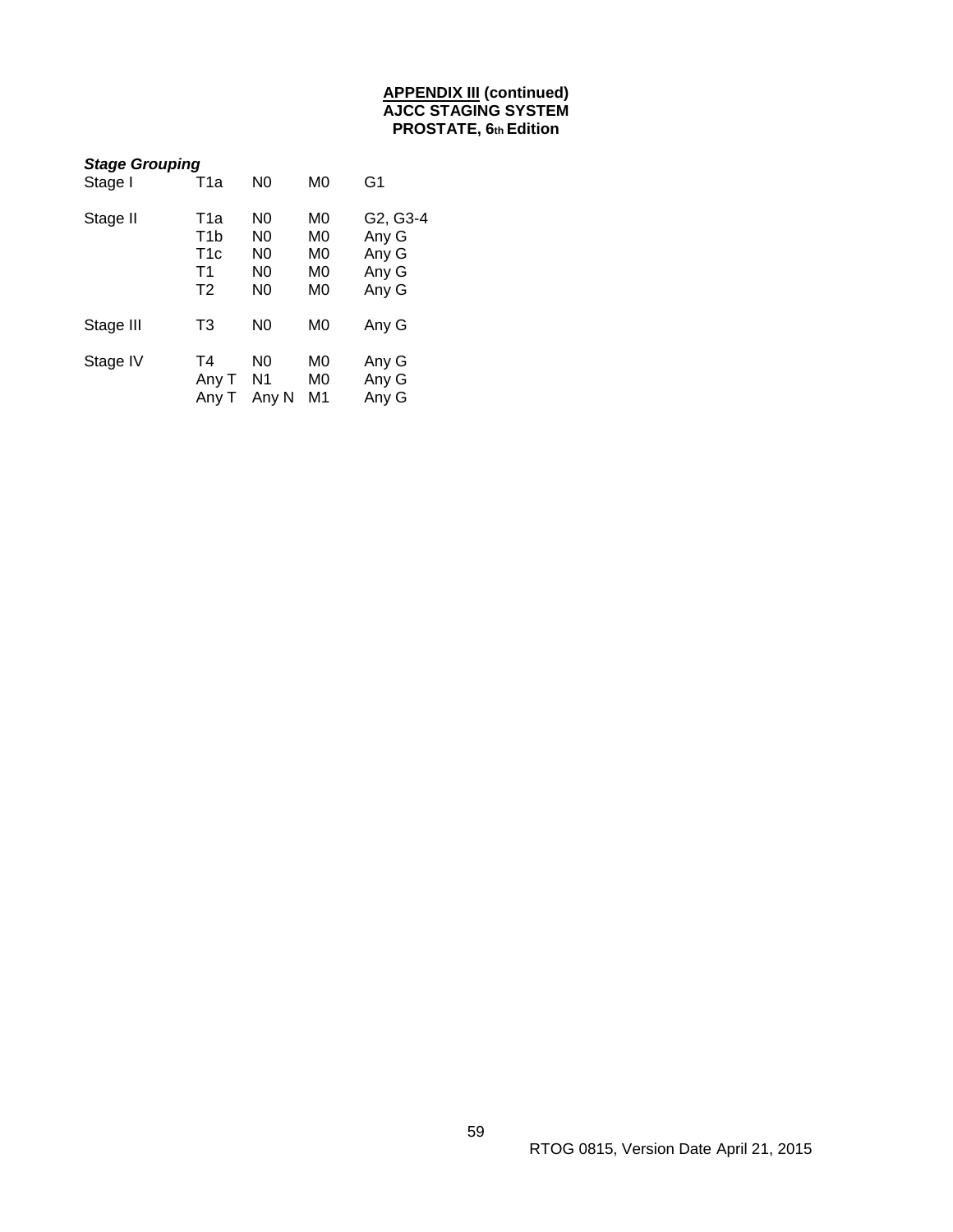#### **APPENDIX IV (4/21/15)**

## <span id="page-59-0"></span>**APPENDIX FOR NRG ONCOLOGY BIOSPECIMEN COLLECTION: BLOOD COLLECTION KIT INSTRUCTIONS**

## **Shipping Instructions:**

**US Postal Service Mailing Address: For FFPE or Non-frozen Specimens Only NRG Oncology Biospecimen Bank University of California San Francisco Campus Box 1800 2340 Sutter Street, Room S341 San Francisco, CA 94143-1800**

**Courier Address (FedEx, UPS, etc.): For Frozen or Trackable Specimens NRG Oncology Biospecimen Bank University of California San Francisco 2340 Sutter Street, Room S341 San Francisco, CA 94115**

- □ Include all NRG Oncology paperwork in pocket of biohazard bag.
- Check that the Specimen Transmittal Form (STF) has the consent boxes checked off.
- Check that all samples are labeled with the NRG Oncology study and case number, and include date of collection as well as collection time point (e.g., pretreatment, post-treatment).

## **FFPE Specimens:**

- $\circ$  Slides should be shipped in a plastic slide holder/slide box. Place a small wad of padding in top of the container. If you can hear the slides shaking it is likely that they will break during shipping.
- o FFPE Blocks can be wrapped with paper towel, or placed in a cardboard box with padding. Do not wrap blocks with bubble wrap. Place padding in top of container so that if you shake the container the blocks are not shaking. If you can hear the slides shaking it is likely that they will break during shipping.
- o Slides, Blocks, or Plugs can be shipped ambient or with a cold pack either by United States Postal Service (USPS) to the USPS address (94143) or by Courier to the Street Address (94115). **Do NOT ship on Dry Ice**.

## **Frozen Specimens:**

- o Multiple cases may be shipped in the same cooler, but make sure each one is in a separate bag and clearly identified.
- o Place specimens and absorbent shipping material in Styrofoam cooler filled with dry ice (at least 7 lbs). There should be plenty of dry ice under and above the specimens. If the volume of specimens is greater than the volume of dry ice then ship in a larger Styrofoam box, or two separate boxes. Any Styrofoam box can be used, as long as it is big enough.
- $\circ$  Specimens received thawed due to insufficient dry ice or shipping delays will be discarded and the site will be notified.
- $\circ$  Send frozen specimens via overnight courier to the address above. Specimens should only be shipped Monday through Wednesday (Monday-Tuesday for Canada) to prevent thawing due to delivery delays. Saturday or holiday deliveries cannot be accepted. Samples can be stored frozen at -80 $^{\circ}$  C until ready to ship.

#### **For Questions regarding collection/shipping please contact the NRG Oncology Biospecimen Bank by e-mail: NRGBB@ucsf.edu or phone: 415-476-7864 or Fax: 415-476-5271.**

(continued on next page)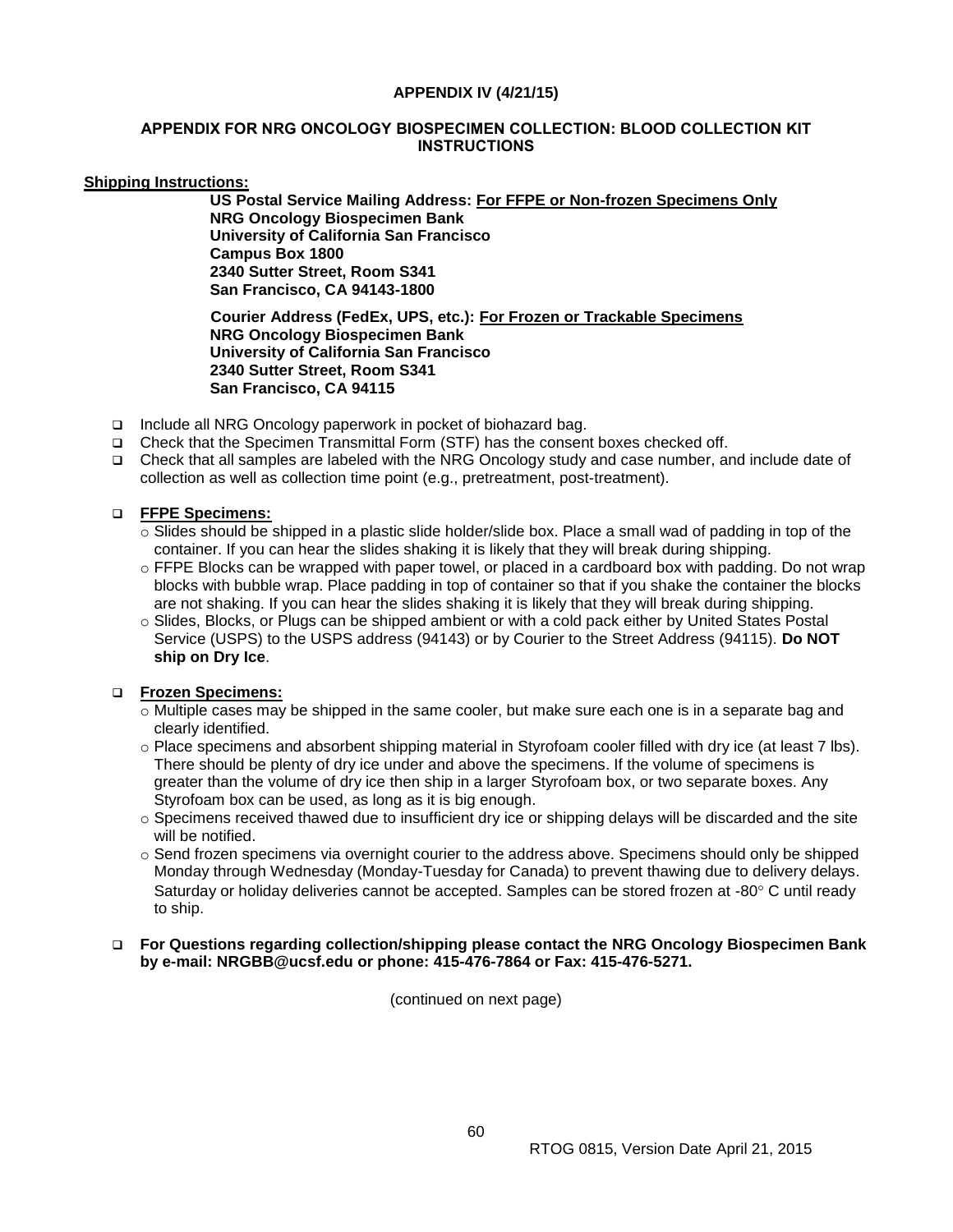## **APPENDIX IV**

## **NRG ONCOLOGY BLOOD COLLECTION KIT INSTRUCTIONS (continued)**

## **This Kit is for collection, processing, storage, and shipping of plasma or whole blood** *(as specified by the protocol)***:**

## **Kit contents:**

- One Purple Top EDTA tube for plasma pre-tx (A)
- One Purple Top EDTA tube for Whole Blood (B)
- Twenty-one (21) 1 ml cryovials
- Biohazard bags (3) and Absorbent shipping material (3)
- Styrofoam container (inner) and Cardboard shipping (outer) box
- UN1845 DRY Ice Sticker and UN3373 Biological Substance Category B Stickers
- Specimen Transmittal Form (STF) and Kit Instructions

# **PREPARATION AND PROCESSING OF PLASMA AND WHOLE BLOOD:**

## **(A) Plasma (If requested): Purple Top EDTA tube #1**

Label as many 1ml cryovials (5 to 8) as necessary for the plasma collected. Label them with the NRG Oncology study and case number, collection date, time, and time point, and clearly mark cryovials "plasma".

## **Process:**

- 1. After collection, invert tube(s) multiple times to ensure adequate mixing of EDTA.
- 2. Centrifuge specimen(s) within one hour of collection in a standard clinical centrifuge at ~2500 RPM for 10 minutes at 4 $\rm{°C}$  (preferred). If sites are unable to process samples at 4 $\rm{°C}$  then spinning at room temperature is acceptable if done within 2 hours of draw but must be noted on the STF..
- 3. If the interval between specimen collection and processing is anticipated to be more than one hour, keep specimen on ice until centrifuging is performed.
- 4. Carefully pipette and aliquot 0.5 ml plasma into as many cryovials as are necessary for the plasma collected (5 to 8) labeled with NRG Oncology study and case numbers, collection date/time, time point collected and clearly mark specimen as "plasma". Avoid pipetting up the buffy coat layer.
- 5. Place cryovials into biohazard bag and immediately freeze at -70 to -90°C.
- 6. Store frozen plasma until ready to ship on dry ice.
- 7. See below for storage conditions.

## **PLEASE MAKE SURE THAT EVERY SPECIMEN IS LABELED and include collection time point on the STF.**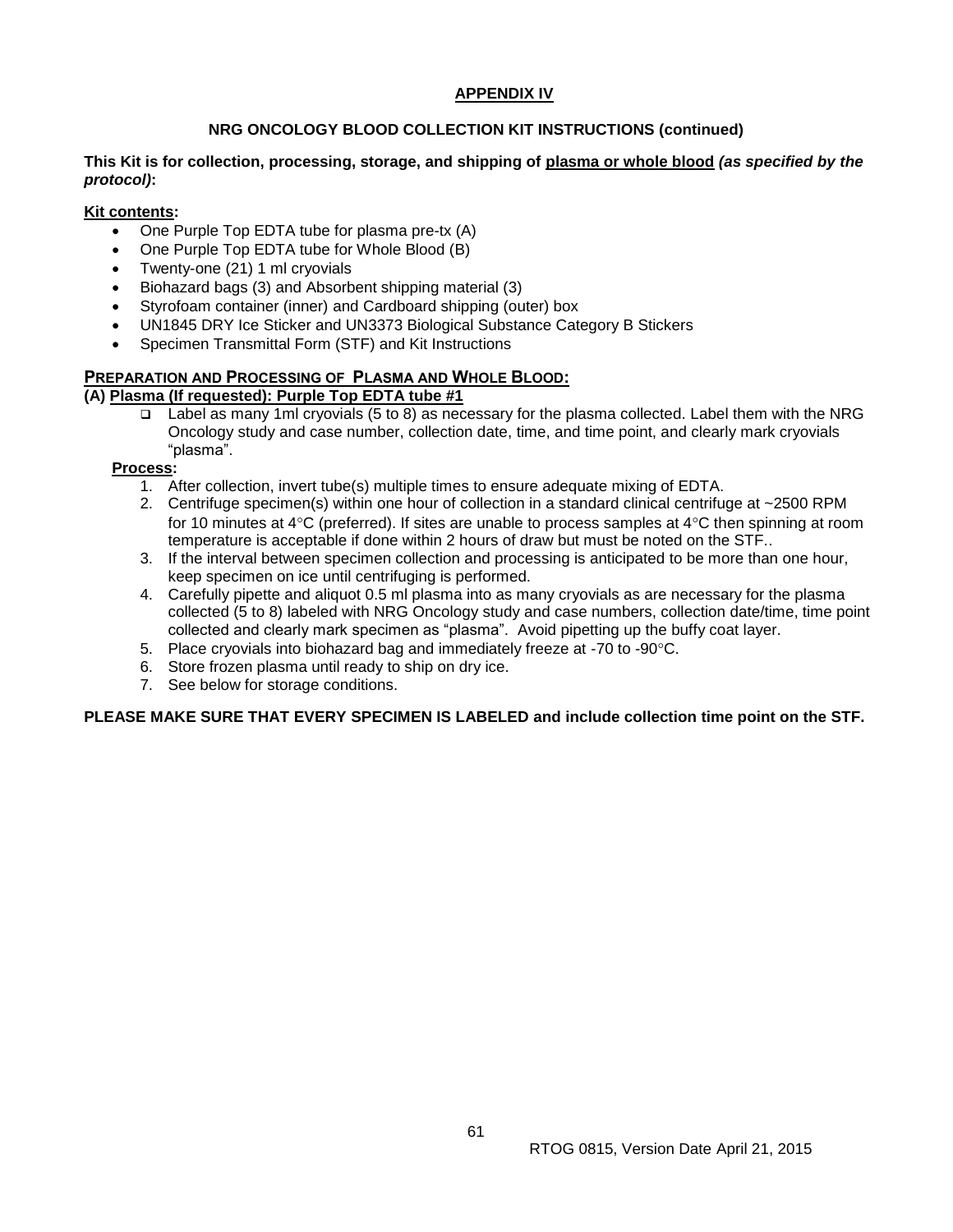

# **(C) Whole Blood for DNA (if requested): Purple Top EDTA tube #2**

 Label as many 1ml cryovials (up to 5) as necessary for the whole blood collected..Label them with the NRG Oncology study and case number, collection date/time, and time point, and clearly mark cryovials "blood".

## **Process:**

- 1. After collection, invert tube(s) multiple times to ensure adequate mixing of EDTA. Blood can also be mixed for 5 minutes on a mixer at room temperature.
- 2. Carefully pipette and aliquot 1.0 ml blood into as many cryovials as are necessary for the blood collected (up to 5) labeled with NRG Oncology study and case numbers, collection date/time, time point collected and clearly mark specimen as "blood".
- 3. Place cryovials into biohazard bag and freeze immediately at -70 to -80 $^{\circ}$  Celsius.
- 4. Store blood samples frozen until ready to ship on dry ice.
- 5. See below for storage conditions.

## **PLEASE MAKE SURE THAT EVERY SPECIMEN IS LABELED and include collection time point on STF.**

## **Freezing and Storage:**

- $\Box$  Freeze Blood samples in a -80°C Freezer or on Dry Ice or snap freeze in liquid nitrogen.
- □ Store at  $-80^{\circ}$ C (-70 $^{\circ}$ C to -90 $^{\circ}$ C) until ready to ship.
	- If a -80°C Freezer is not available.
		- Samples can be stored short term in a -20 $\degree$ C freezer (non-frost free preferred) for up to one week (please ship out Monday-Wednesday only; Canada: Monday-Tuesday only).

## **OR:**

 Samples can be stored in plenty of dry ice for up to one week, replenishing daily (please ship out on Monday-Wednesday only; Canada: Monday-Tuesday only).

**OR:**

- Samples can be stored in liquid nitrogen vapor phase (ship out Monday-Wednesday only; Canada: Monday-Tuesday only).
- Please indicate on Specimen Transmittal Form the storage conditions used and time stored.

## **Shipping/Mailing:**

- Ship specimens on Dry Ice overnight **Monday-Wednesday (Monday-Tuesday from Canada)** to prevent thawing due to delivery delays. Saturday and holiday deliveries cannot be accepted.
- Include all NRG Oncology paperwork in a sealed plastic bag and tape to the outside top of the Styrofoam box.
- Wrap frozen specimens of same type (i.e., all serum together, plasma together and whole bloods together) in absorbent shipping material and place each specimen type in a separate biohazard bag. Place specimen bags into the Styrofoam cooler and fill with plenty of dry ice (7-10 lbs/3.5kg minimum). *Add padding to avoid the dry ice from breaking the tubes.*